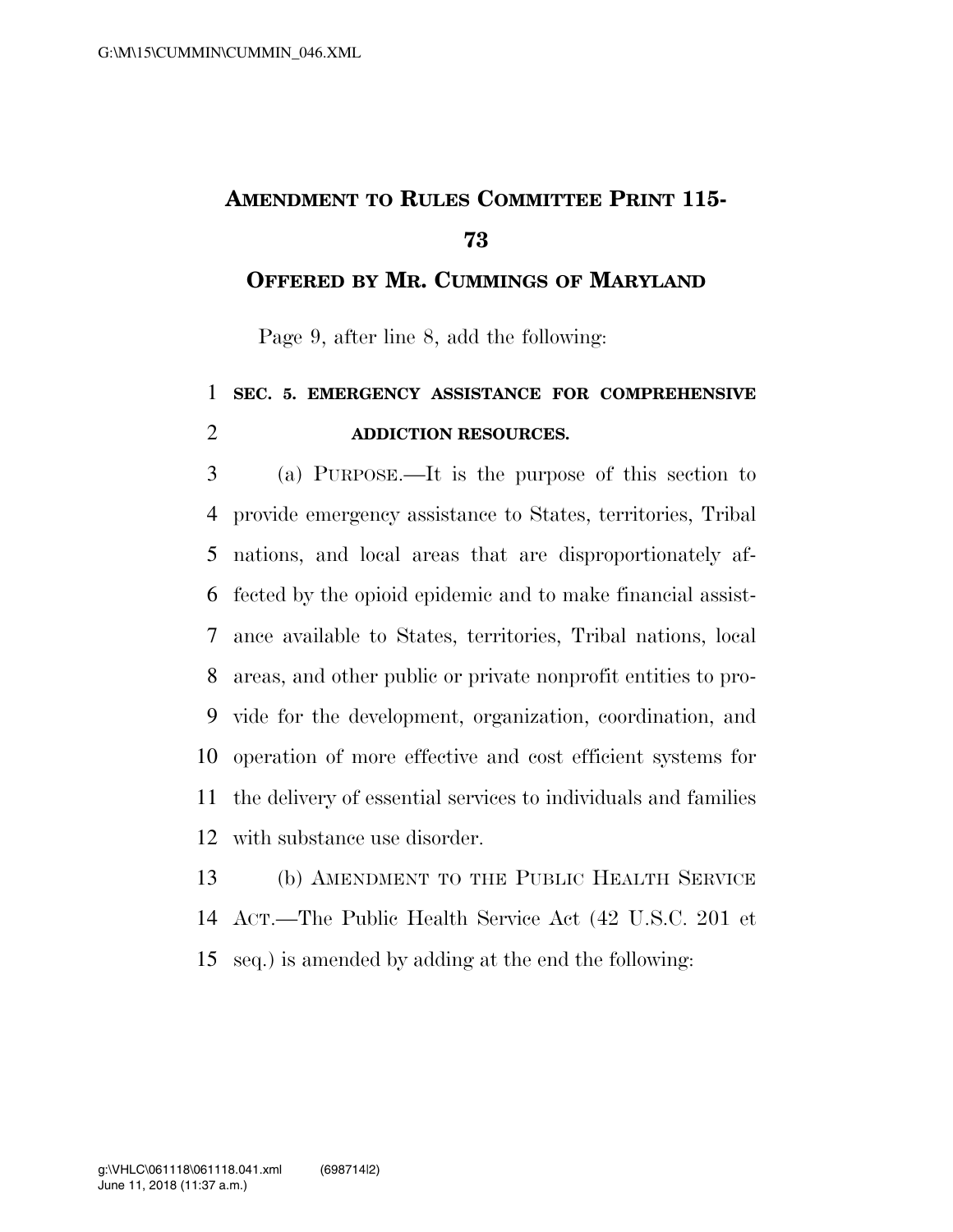| $\mathbf{1}$   | "TITLE XXXIV—SUBSTANCE USE                                     |  |
|----------------|----------------------------------------------------------------|--|
| $\overline{2}$ | <b>OPIOID HEALTH</b><br>AND<br>RE-                             |  |
| 3              | <b>SOURCES</b>                                                 |  |
| $\overline{4}$ | "Subtitle A—Substance Use and                                  |  |
| 5              | <b>Opioid Emergency Relief Grant</b>                           |  |
| 6              | Program                                                        |  |
| 7              | "SEC. 3401. ESTABLISHMENT OF PROGRAM OF GRANTS.                |  |
| 8              | "(a) IN GENERAL.—The Secretary, in coordination                |  |
| 9              | with the Director of the Office of National Drug Control       |  |
| 10             | Policy, shall award grants to eligible localities for the pur- |  |
| 11             | pose of addressing substance use within such localities.       |  |
| 12             | $\lq\lq(b)$ ELIGIBILITY.—                                      |  |
| 13             | "(1) IN GENERAL.—To be eligible to receive a                   |  |
| 14             | grant under subsection (a) a locality shall—                   |  |
| 15             | $\lq (A)$ be—                                                  |  |
| 16             | "(i) a county that can demonstrate                             |  |
| 17             | that the rate of drug overdose deaths per                      |  |
| 18             | $100,000$ individuals residing in the county                   |  |
| 19             | during the most recent 3-year period for                       |  |
| 20             | which such data are available was not less                     |  |
| 21             | than the rate of such deaths for the county                    |  |
| 22             | that ranked at the 67th percentile of all                      |  |
| 23             | counties, as determined by the Secretary;                      |  |
| 24             | "(ii) a county that can demonstrate                            |  |
| 25             | that the number of drug overdose deaths                        |  |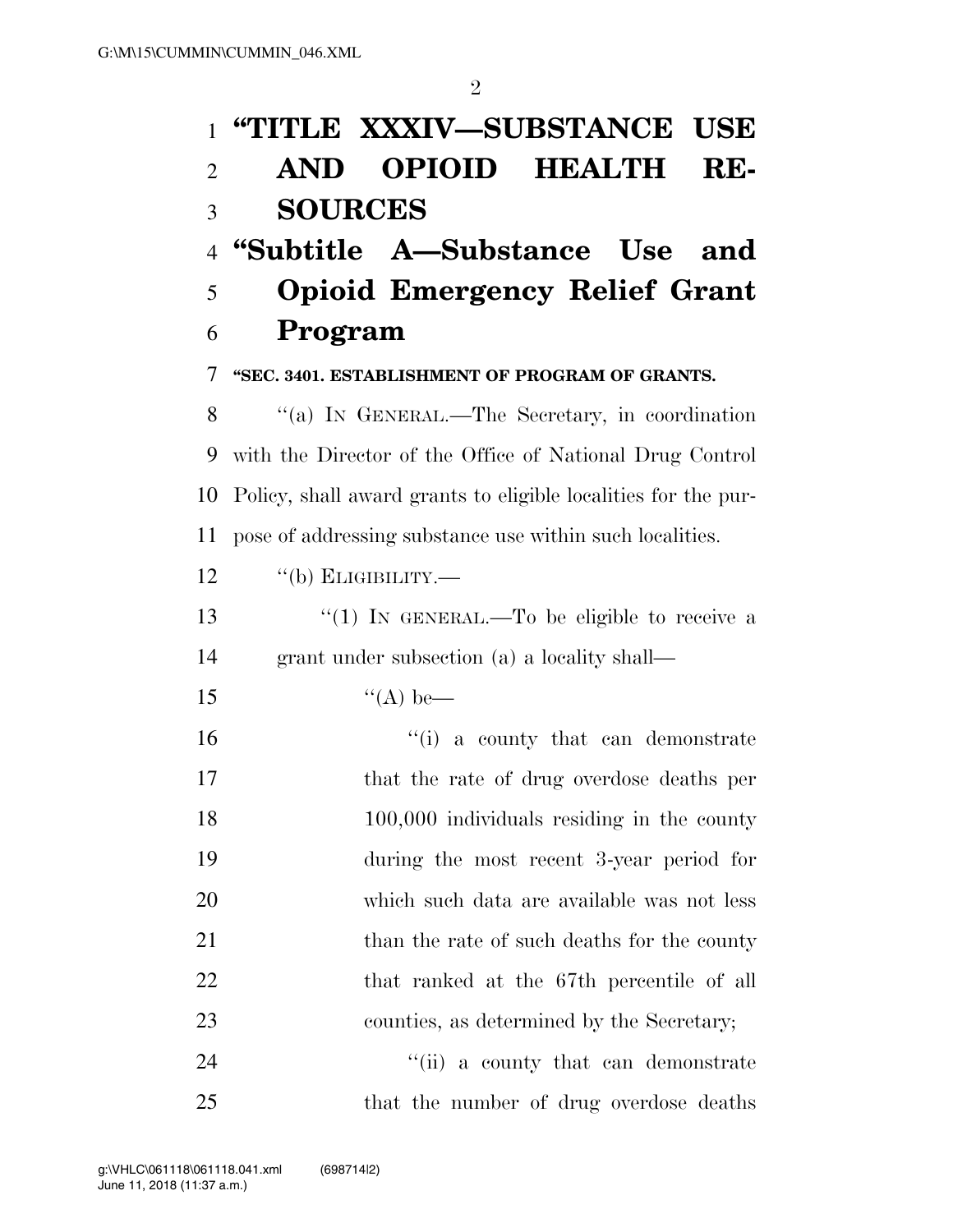| $\mathbf{1}$   | during the most recent 3-year period for             |
|----------------|------------------------------------------------------|
| $\overline{2}$ | which such data are available was not less           |
| 3              | than the number of such deaths for the               |
| $\overline{4}$ | county that ranked at the 90th percentile            |
| 5              | of all counties, as determined by the Sec-           |
| 6              | retary; or                                           |
| 7              | "(iii) a city that is located within a               |
| 8              | county described in clause (i) or (ii), that         |
| 9              | meets the requirements of paragraph $(3)$ ;          |
| 10             | and                                                  |
| 11             | "(B) submit to the Secretary an applica-             |
| 12             | tion in accordance with section 3404.                |
| 13             | "(2) MULTIPLE CONTIGUOUS COUNTIES.—In                |
| 14             | the case of an eligible county that is contiguous to |
| 15             | one or more other eligible counties within the same  |
| 16             | State, the group of counties shall—                  |
| 17             | "(A) be considered as a single eligible              |
| 18             | county for purposes of a grant under this sec-       |
| 19             | tion;                                                |
| 20             | "(B) submit a single application under sec-          |
| 21             | tion $3404$ ;                                        |
| 22             | $\lq\lq$ (C) form a joint planning council (for the  |
| 23             | purposes of section 3402); and                       |
| 24             | "(D) establish, through intergovernmental            |
| 25             | agreements, an administrative mechanism to al-       |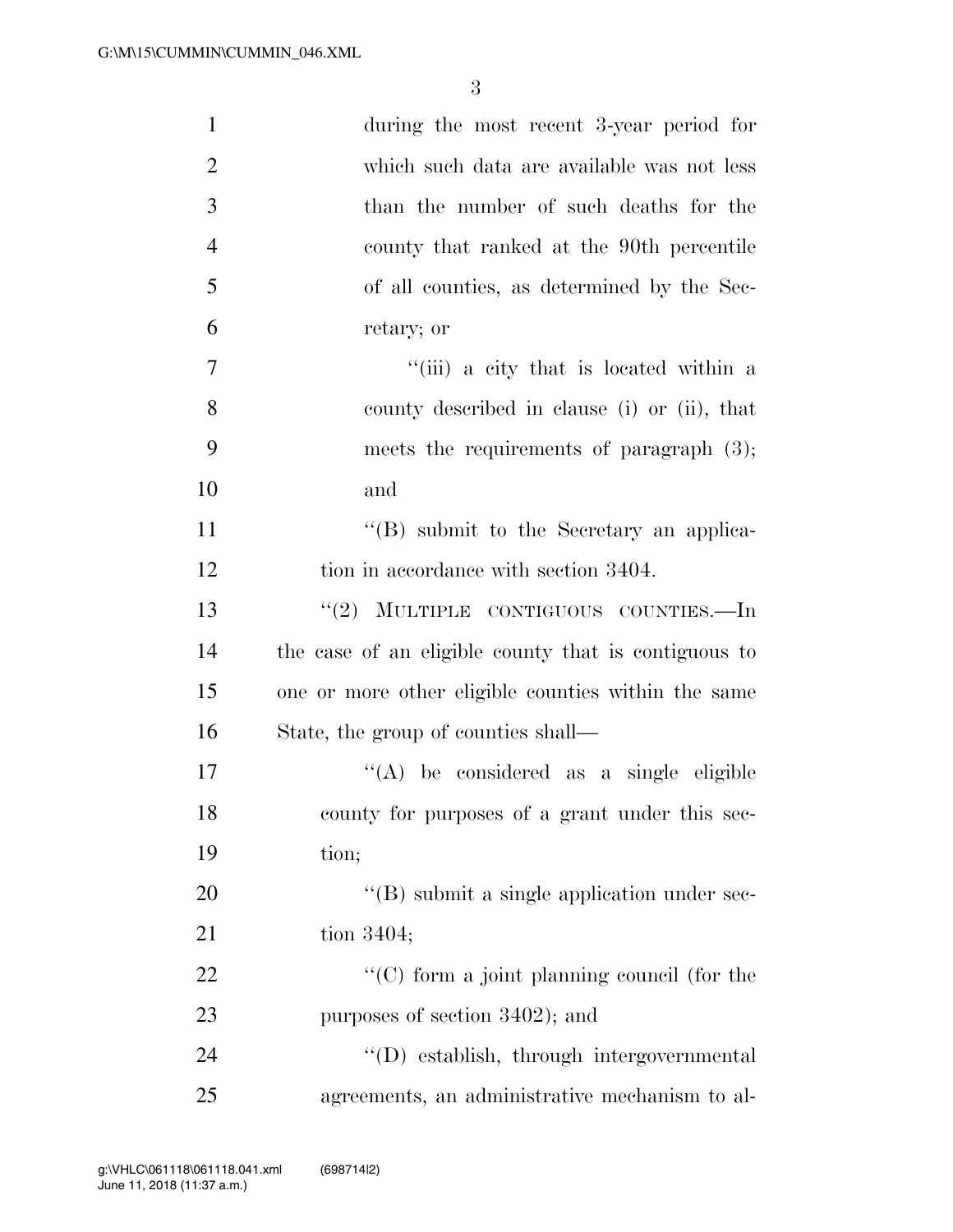| $\mathbf{1}$   | locate funds and substance use disorder treat-       |
|----------------|------------------------------------------------------|
| $\overline{2}$ | ment services under the grant based on—              |
| 3              | "(i) the number and rate of drug                     |
| $\overline{4}$ | overdose deaths and nonfatal drug                    |
| 5              | overdoses in each of the counties that com-          |
| 6              | pose the eligible county;                            |
| $\tau$         | "(ii) the severity of need for services              |
| 8              | in each such county; and                             |
| 9              | "(iii) the health and support per-                   |
| 10             | sonnel needs of each such county.                    |
| 11             | $``(3)$ CITIES AND COUNTIES WITHIN MULTIPLE          |
| 12             | CONTIGUOUS COUNTIES.-                                |
| 13             | "(A) IN GENERAL.—A city that is within               |
| 14             | an eligible county described in paragraph (1),       |
| 15             | or a group of counties that is within a group of     |
| 16             | counties determined to be an eligible county         |
| 17             | under paragraph $(2)$ , shall be eligible to receive |
| 18             | a grant under section 3401 if such city or coun-     |
| 19             | ty or group of counties meets the requirements       |
| 20             | of subparagraph $(B)$ .                              |
| 21             | "(B) REQUIREMENTS.—A city or county                  |
| 22             | meets the requirements of this subparagraph if       |
| 23             | such city or county—                                 |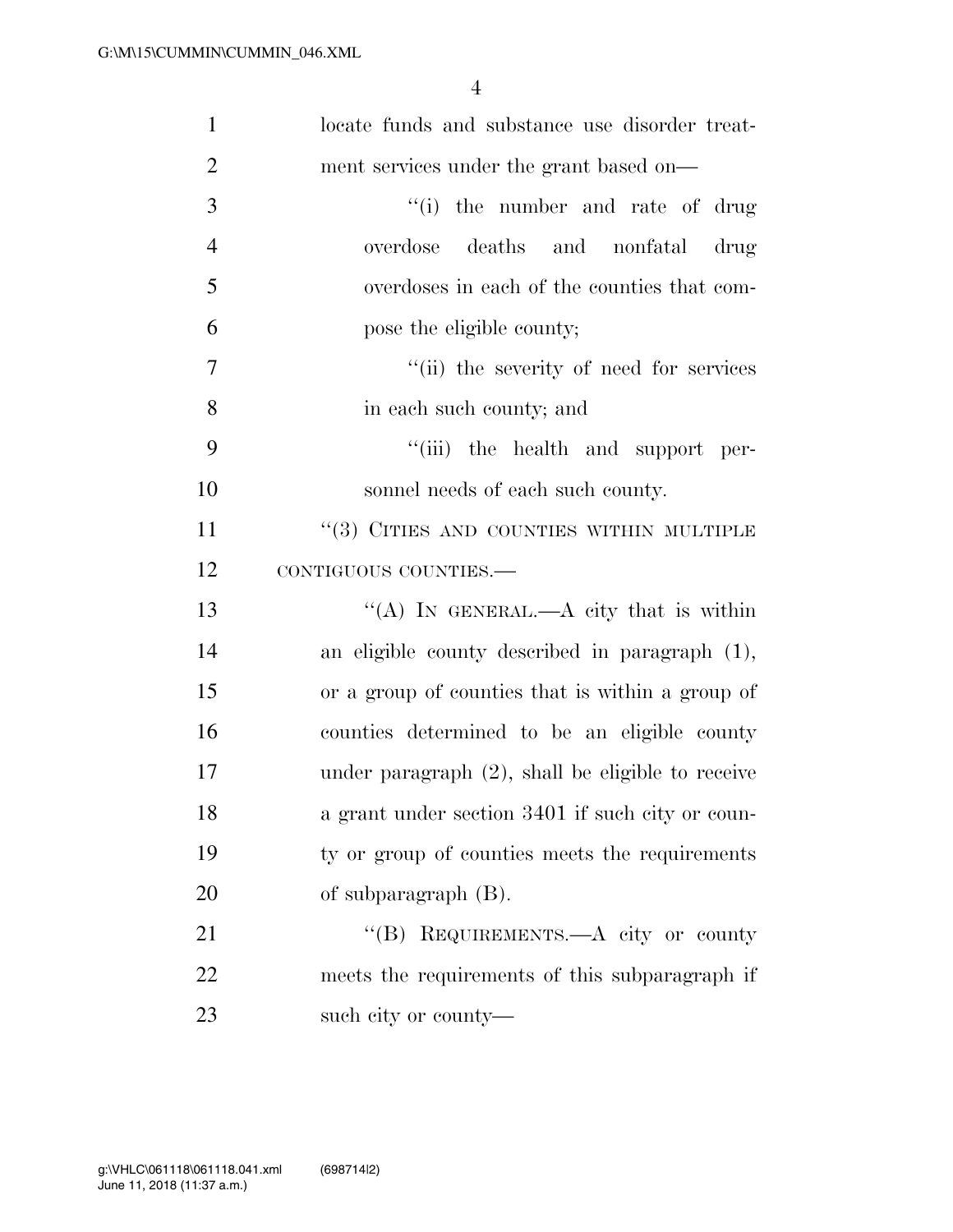| $\mathbf{1}$     | "(i) except as provided in subpara-             |
|------------------|-------------------------------------------------|
| $\overline{2}$   | $graph$ (C), has a population of not less       |
| 3                | than $50,000$ residents;                        |
| $\overline{4}$   | "(ii) meets the requirements of para-           |
| 5                | graph $(1)(A);$                                 |
| 6                | "(iii) submits an application under             |
| $\boldsymbol{7}$ | section 3404;                                   |
| 8                | "(iv) establishes a planning council            |
| 9                | (for purposes of section $3402$ ); and          |
| 10               | $f'(v)$ establishes an administrative           |
| 11               | mechanism to allocate funds and services        |
| 12               | under the grant based on—                       |
| 13               | $\lq\lq$ (I) the number and rate of drug        |
| 14               | overdose deaths and nonfatal drug               |
| 15               | overdoses in the city or county;                |
| 16               | $\lq\lq$ (II) the severity of need for sub-     |
| 17               | stance use disorder treatment services          |
| 18               | in the city or county; and                      |
| 19               | "(III) the health and support                   |
| 20               | personnel needs of the city or county.          |
| 21               | "(C) POPULATION EXCEPTION.—A city or            |
| 22               | county or group of counties that does not meet  |
| 23               | the requirements of subparagraph $(B)(i)$ may   |
| 24               | apply to the Secretary for a waiver of such re- |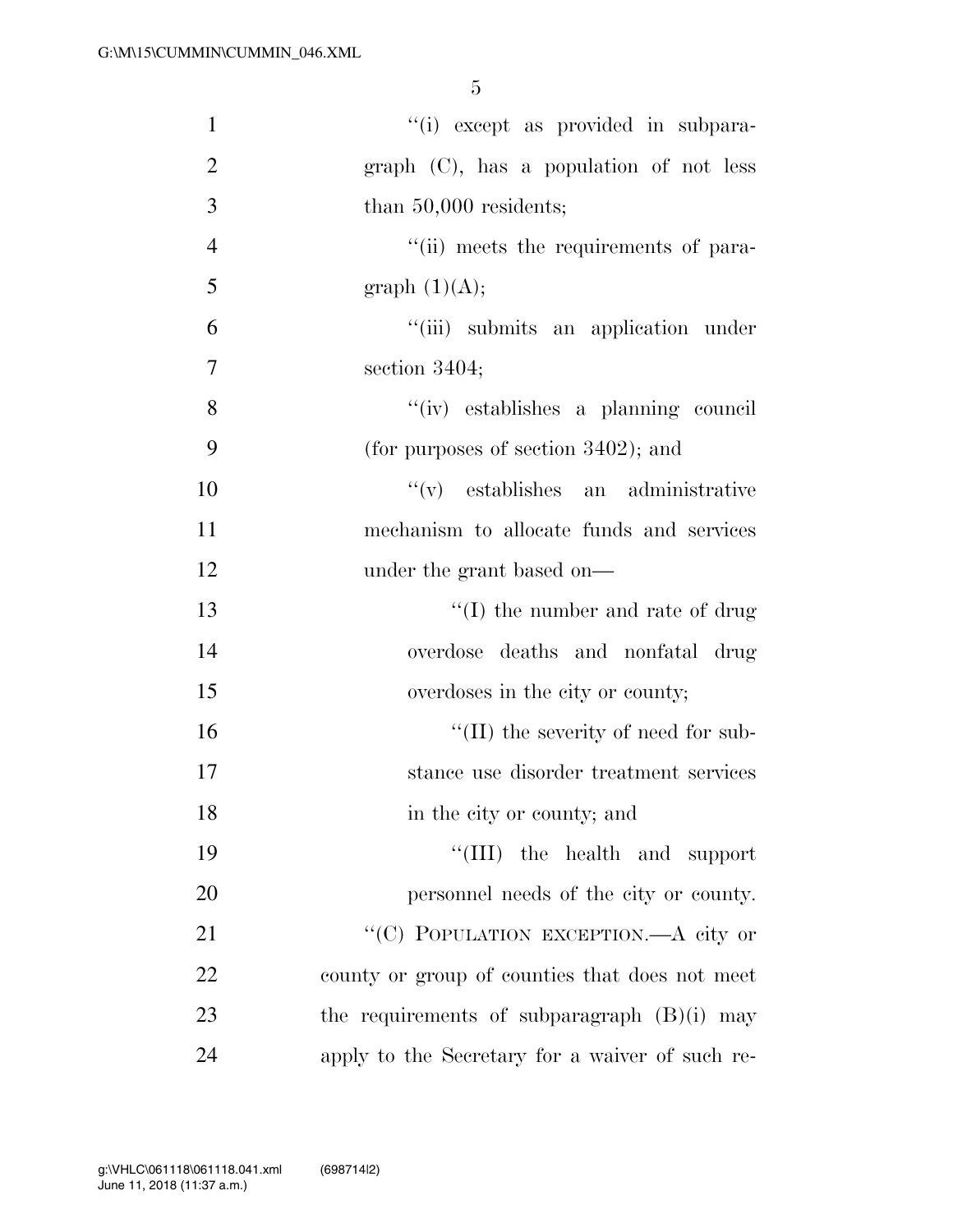| $\mathbf{1}$   | quirement. Such application shall<br>dem-               |  |  |  |
|----------------|---------------------------------------------------------|--|--|--|
| $\overline{2}$ | onstrate—                                               |  |  |  |
| 3              | "(i) that the needs of the population                   |  |  |  |
| $\overline{4}$ | to be served are distinct or that addressing            |  |  |  |
| 5              | substance use in the service area would be              |  |  |  |
| 6              | best served by the formation of an inde-                |  |  |  |
| 7              | pendent council; and                                    |  |  |  |
| 8              | "(ii) that the city or county or group                  |  |  |  |
| 9              | of counties has the capacity to administer              |  |  |  |
| 10             | the funding received under this subtitle.               |  |  |  |
| 11             | "(D) MINIMUM FUNDING.—A city or coun-                   |  |  |  |
| 12             | ty that meets the requirement of this paragraph         |  |  |  |
| 13             | and receives a grant under section 3401 shall           |  |  |  |
| 14             | be entitled to an amount of funding under the           |  |  |  |
| 15             | grant in an amount that is not less than the            |  |  |  |
| 16             | amount determined under section $3403(a)$ with          |  |  |  |
| 17             | respect to such city or county.                         |  |  |  |
| 18             | "(4) INDEPENDENT CITY.—Independent cities               |  |  |  |
| 19             | that are not located within the territory of a county   |  |  |  |
| 20             | shall be treated as eligible counties for purposes of   |  |  |  |
| 21             | this subtitle.                                          |  |  |  |
| 22             | "(5) POLITICAL SUBDIVISIONS.—With respect               |  |  |  |
| 23             | to States that do not have a local county system of     |  |  |  |
| 24             | governance, the Secretary shall determine the local     |  |  |  |
| 25             | political subdivisions within such States that are eli- |  |  |  |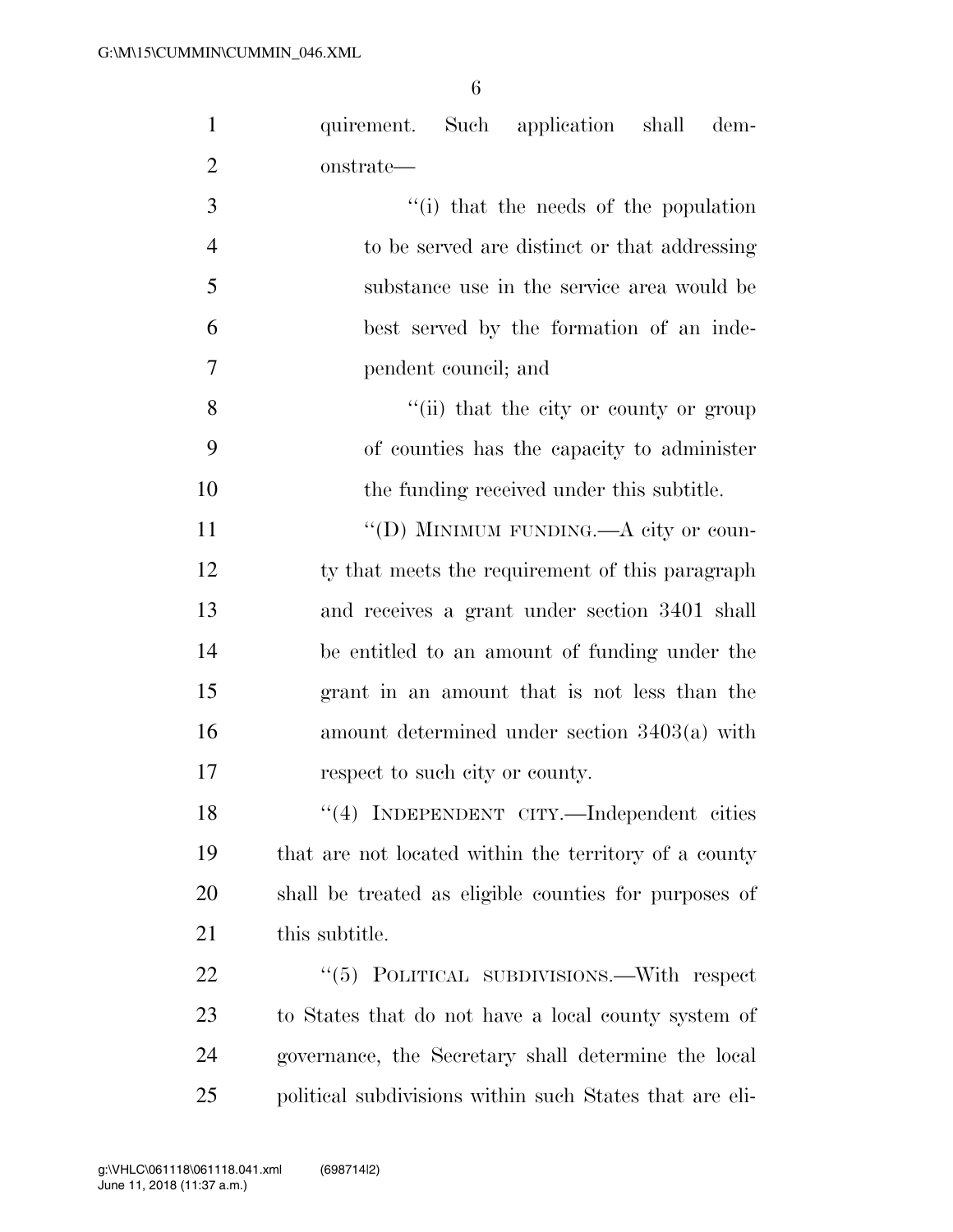gible to receive a grant under section 3401 and such subdivisions shall be treated as eligible counties for purposes of this subtitle.

4 "(6) DETERMINATIONS WHERE THERE IS A LACK OF DATA.—The Secretary shall establish eligi- bility and allocation criteria related to the prevalence of drug overdose deaths, the mortality rate from drug overdoses, and that provides an equivalent measure of need for funding for cities and counties 10 for which the data described in paragraph  $(1)(A)$  or  $(2)(D)(i)$  is not available.

12 ''(7) STUDY.—Not later than 3 years after the date of enactment of this title, the Comptroller Gen- eral shall conduct a study to determine whether the 15 data utilized for purposes of paragraph  $(1)(A)$  pro- vides the most precise measure of local area need re- lated to substance use and addiction prevalence and whether additional data would provide more precise measures of substance use and addiction prevalence in local areas. Such study shall identify barriers to collecting or analyzing such data, and make rec- ommendations for revising the indicators used under such paragraph to determine eligibility in order to direct funds to the local areas in most need of fund-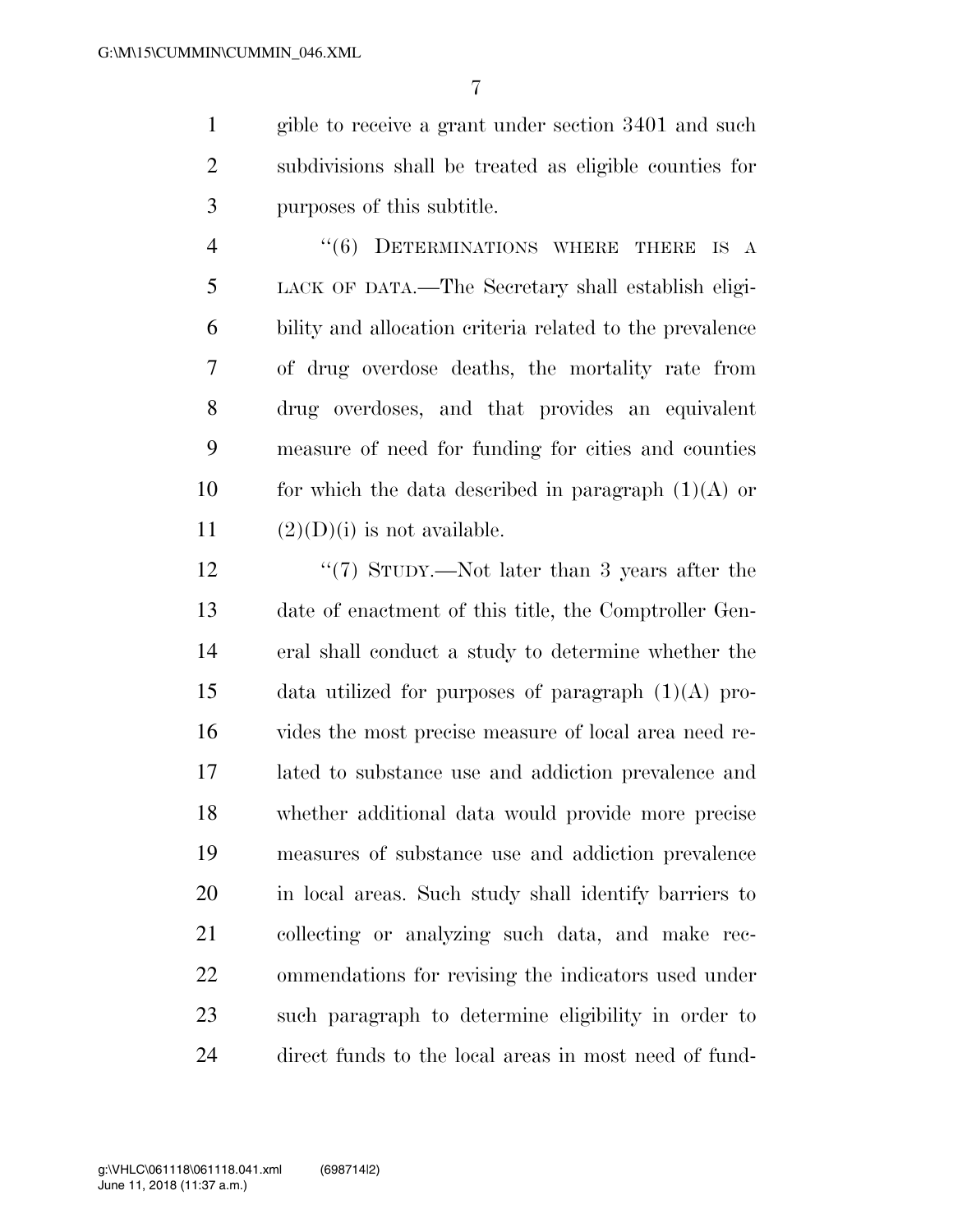| $\mathbf{1}$   | ing to provide assistance related to substance use     |
|----------------|--------------------------------------------------------|
| $\overline{2}$ | and addiction.                                         |
| 3              | $\cdot$ (8) REFERENCE.—For purposes of this sub-       |
| $\overline{4}$ | title, the term 'eligible local area' includes—        |
| 5              | $\lq\lq(A)$ a city or county described in para-        |
| 6              | graph(1);                                              |
| $\overline{7}$ | "(B) multiple contiguous counties de-                  |
| 8              | scribed in paragraph $(2)$ ;                           |
| 9              | $\cdot$ (C) an independent locality described in       |
| 10             | paragraph $(3)$ ;                                      |
| 11             | $\lq\lq$ (D) an independent city described in          |
| 12             | paragraph $(4)$ ; and                                  |
| 13             | $\lq\lq$ (E) a political subdivision described in      |
| 14             | paragraph (5).                                         |
| 15             | $``(c)$ ADMINISTRATION.—                               |
| 16             | "(1) IN GENERAL.—Assistance made available             |
| 17             | under a grant awarded under this section shall be      |
| 18             | directed to the chief elected official of the eligible |
| 19             | local area who shall administer the grant funds.       |
| 20             | $``(2)$ MULTIPLE CONTIGUOUS COUNTIES.—                 |
| 21             | "(A) IN GENERAL.—Except as provided in                 |
| 22             | subparagraph (B), in the case of an eligible           |
| 23             | county described in subsection $(b)(2)$ , assist-      |
| 24             | ance made available under a grant awarded              |
| 25             | under this section shall be directed to the chief      |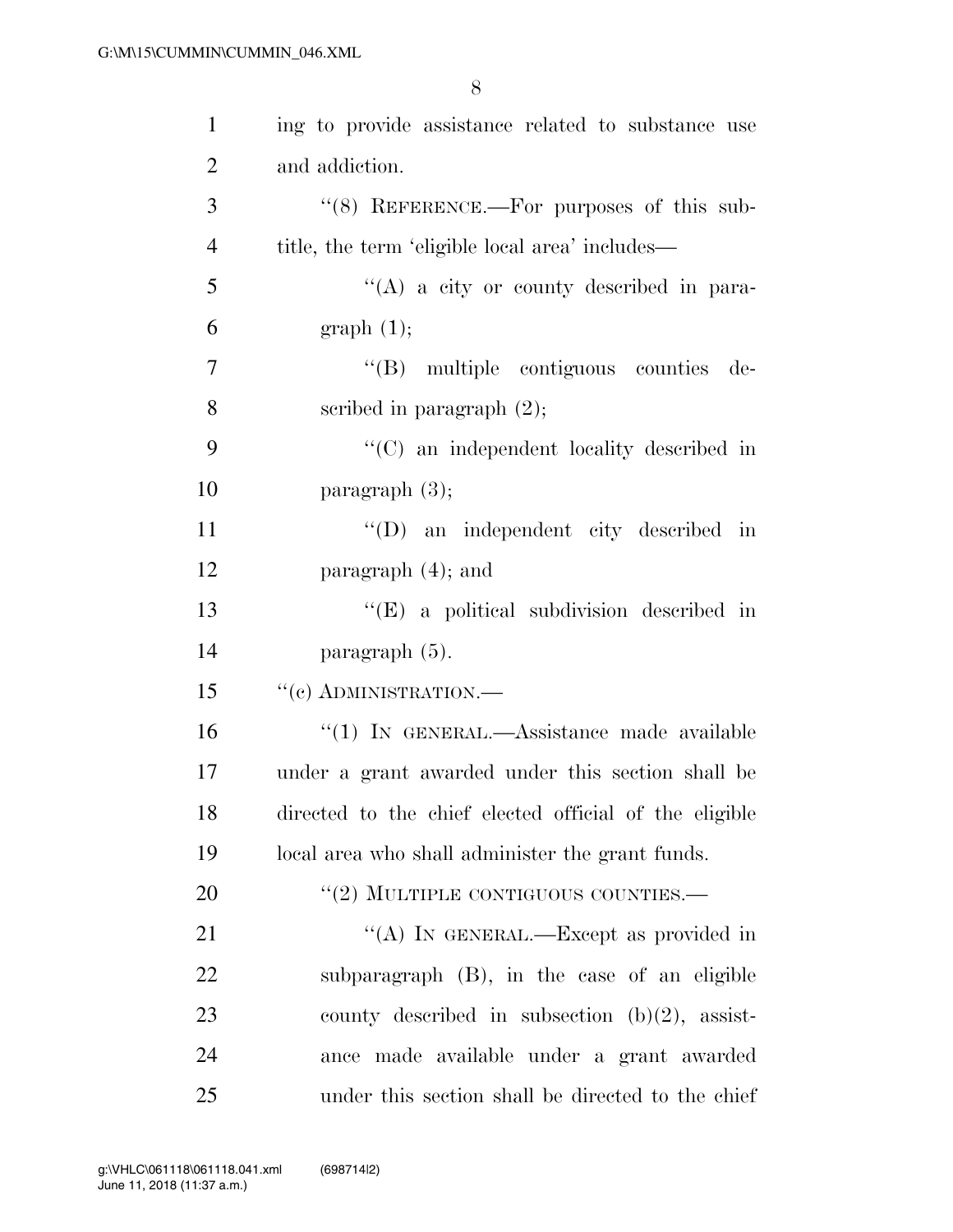elected official of the particular county des- ignated in the application submitted for the grant under section 3404. Such chief elected of-ficial shall be the administrator of the grant.

 ''(B) STATE ADMINISTRATION.—Notwith- standing subparagraph (A), the eligible county described in subsection (b)(2) may elect to des- ignate the chief elected State official of the State in which the eligible county is located as the administrator of the grant funds.

## **''SEC. 3402. PLANNING COUNCIL.**

 ''(a) ESTABLISHMENT.—To be eligible to receive a grant under section 3401, the chief elected official of the eligible local area shall establish or designate a substance use disorder treatment and services planning council that shall, to the maximum extent practicable—

 $\mathcal{U}(1)$  be representative of the demographics of the population of individuals with substance use dis-order in the area; and

20  $\frac{1}{2}$   $\frac{1}{2}$  include representatives of —

 $\langle (A) \rangle$  health care providers, including feder-22 ally qualified health centers, rural health clinics, Indian health programs as defined in section 4 of the Indian Health Care Improvement Act, urban Indian organizations as defined in section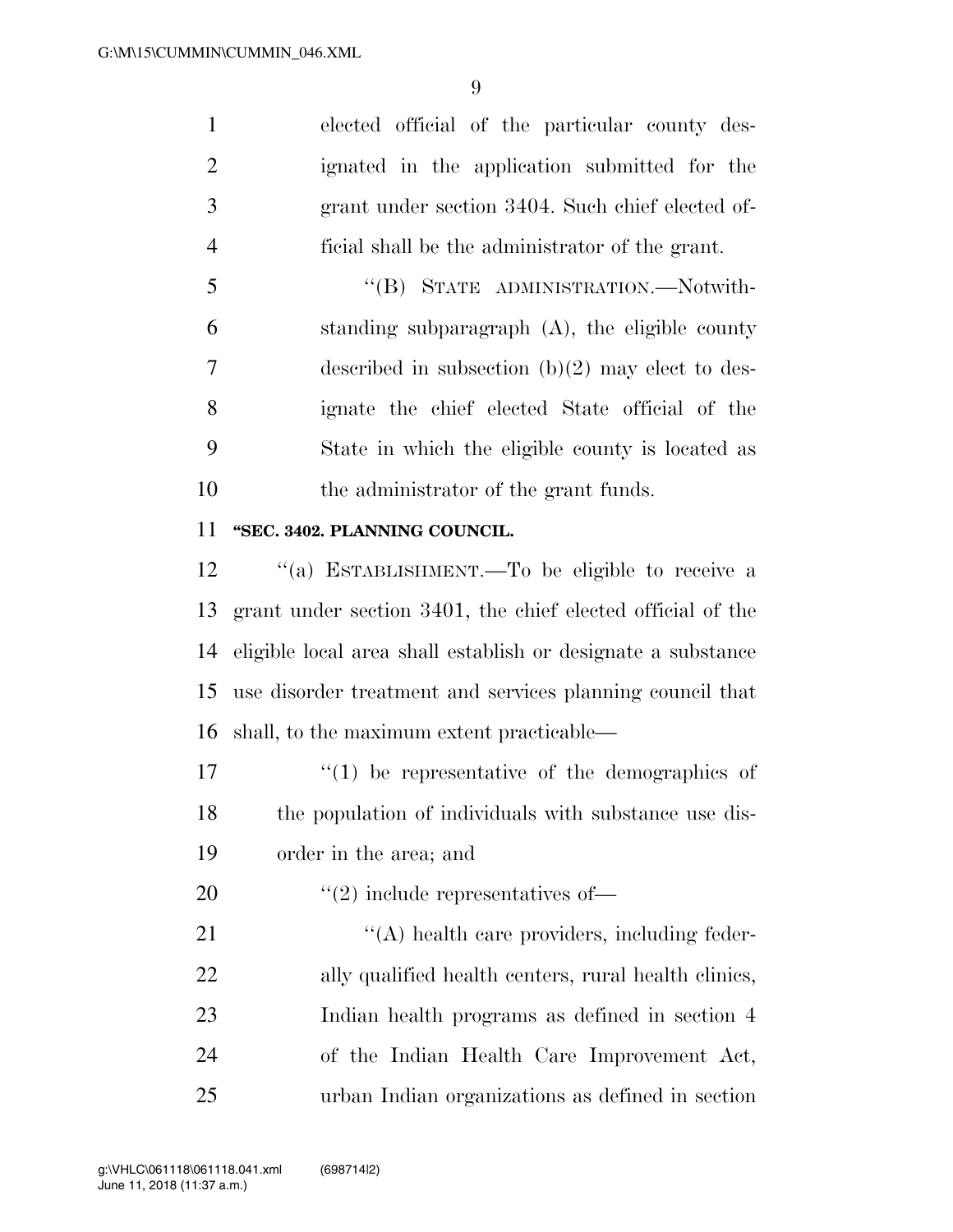| $\mathbf{1}$   | 4 of the Indian Health Care Improvement Act,        |
|----------------|-----------------------------------------------------|
| $\overline{2}$ | Native Hawaiian organizations as defined in         |
| 3              | section 12 of the Native Hawaiian Health Care       |
| $\overline{4}$ | Act of 1988, and facilities operated by the De-     |
| 5              | partment of Veterans Affairs;                       |
| 6              | "(B) community-based health, harm reduc-            |
| 7              | tion, or addiction service organizations, includ-   |
| 8              | ing, where applicable, representatives of Drug      |
| 9              | Free Communities Coalition grantees;                |
| 10             | "(C) social service providers, including pro-       |
| 11             | viders of housing and homelessness services and     |
| 12             | recovery residence providers;                       |
| 13             | $\lq\lq$ (D) mental health care providers;          |
| 14             | $\lq\lq$ (E) local public health agencies;          |
| 15             | "(F) law enforcement officials, including           |
| 16             | officials from High Intensity Drug Trafficking      |
| 17             | Area program, where applicable;                     |
| 18             | "(G) affected communities, including indi-          |
| 19             | viduals with substance use disorder or a history    |
| 20             | of substance use disorder, including individuals    |
| 21             | in recovery from substance use disorders;           |
| 22             | $\rm ^{44}$ (H)<br>State governments, including the |
| 23             | State Medicaid agency and the Single State          |
| 24             | Agency for Substance Abuse Services;                |
| 25             | $\lq\lq$ (I) local governments;                     |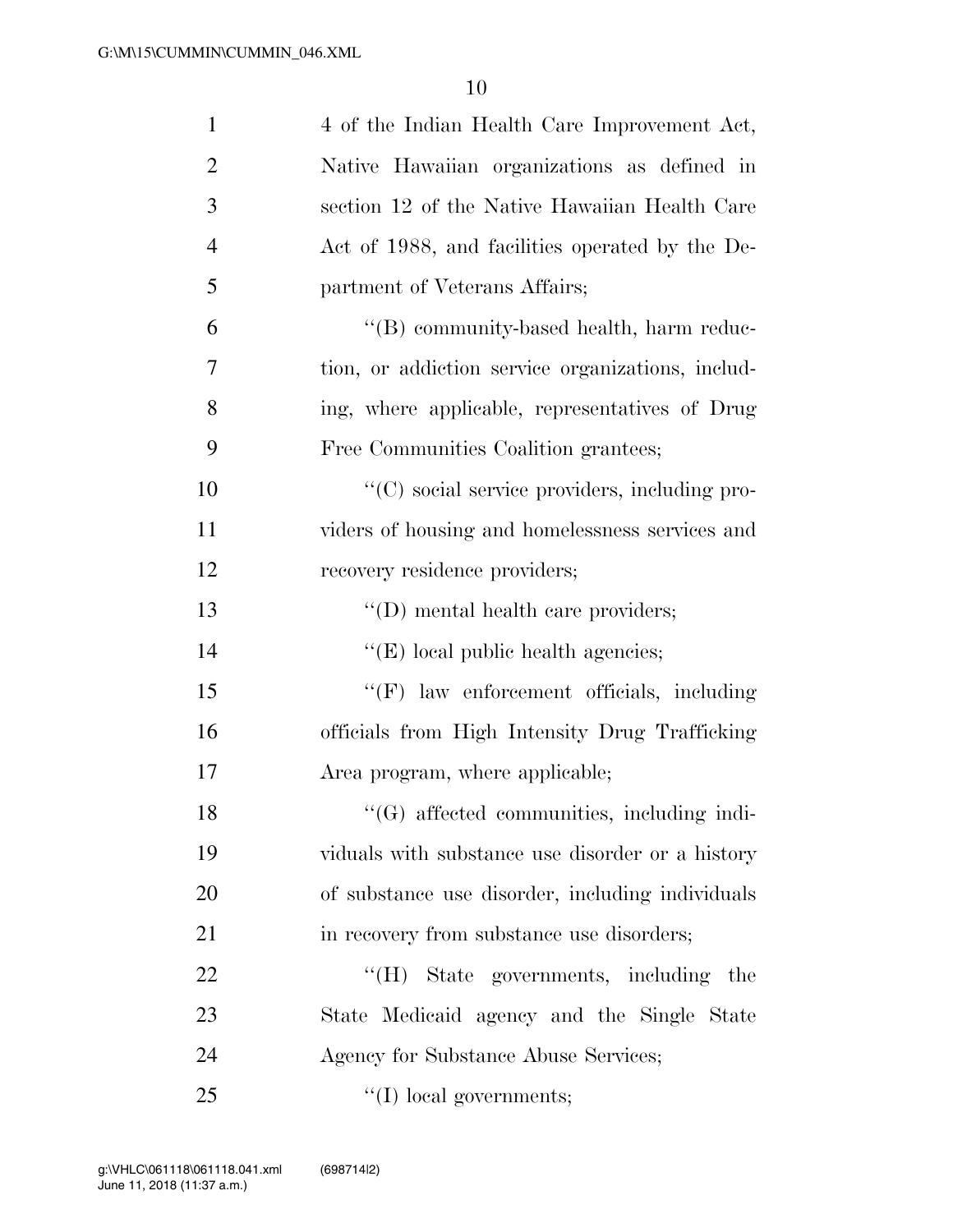| $\mathbf{1}$   | $\lq\lq(J)$ non-elected community leaders;        |
|----------------|---------------------------------------------------|
| $\overline{2}$ | $\lq\lq(K)$ substance use disorder treatment pro- |
| 3              | viders;                                           |
| $\overline{4}$ | "(L) Indian tribes and tribal organizations       |
| 5              | as defined in section 4 of the Indian Self-Deter- |
| 6              | mination and Education Assistance Act;            |
| 7              | "(M) urban Indians as defined in section $4$      |
| 8              | of the Indian Health Care Improvement Act;        |
| 9              | "(N) historically underserved groups and          |
| 10             | subpopulations;                                   |
| 11             | $\cdot$ (O) individuals who were formerly incar-  |
| 12             | cerated;                                          |
| 13             | "(P) organizations serving individuals who        |
| 14             | are currently or were formerly incarcerated;      |
| 15             | $\lq\lq Q$ representatives of Federal agencies;   |
| 16             | "(R) representatives of organizations that        |
| 17             | provide services to youth at risk of substance    |
| 18             | use;                                              |
| 19             | "(S) representatives of medical examiners         |
| 20             | or coroners;                                      |
| 21             | $\lq\lq$ representatives of labor unions and      |
| 22             | the workplace community; and                      |
| 23             | "(U) representatives of local fire depart-        |
| 24             | ments and emergency medical services.             |
| 25             | "(b) METHOD OF PROVIDING FOR COUNCIL.—            |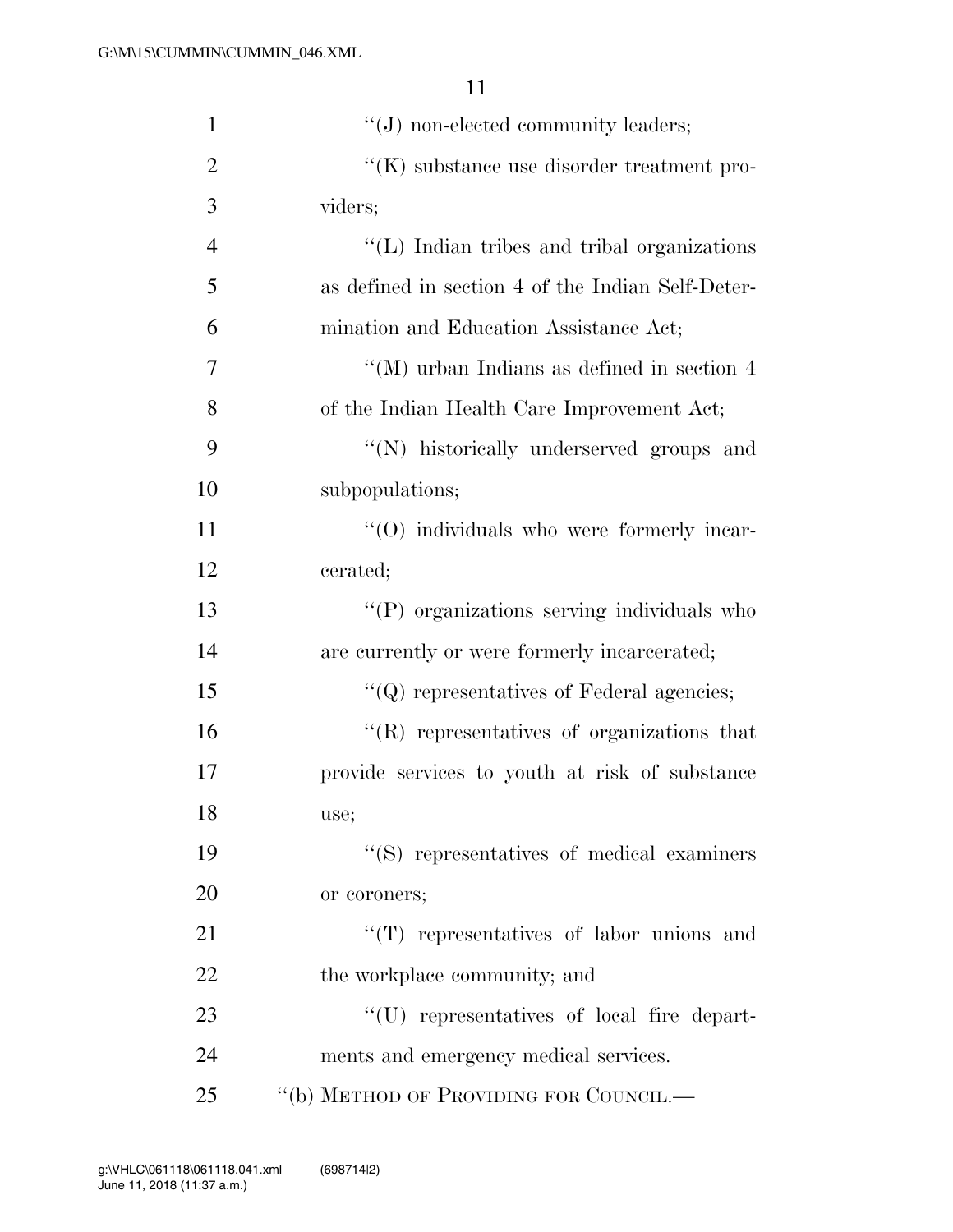1 "(1) In GENERAL.—In providing for a council for purposes of subsection (a), the chief elected offi- cial of the eligible local area may establish the coun- cil directly or designate an existing entity to serve as 5 the council, subject to paragraph  $(2)$ .

6 "(2) CONSIDERATION REGARDING DESIGNATION OF COUNCIL.—In making a determination of wheth- er to establish or designate a council under para- graph (1), the chief elected official shall give priority to the designation of an existing entity that has demonstrated experience in the provision of health and support services to individuals with substance use disorder within the eligible local area, that has a structure that recognizes the Federal trust respon- sibility when spending Federal health care dollars, and that has demonstrated a commitment to re- specting the obligation of government agencies using Federal dollars to consult with Indian tribes and confer with Urban Indian health programs.

20 "(3) JOINT COUNCIL.—The Secretary shall es- tablish a process to permit an eligible local area that is not contiguous with any other eligible local area to form a joint planning council with such other eli- gible local area or areas, as long as such areas are located in geographical proximity to each other, as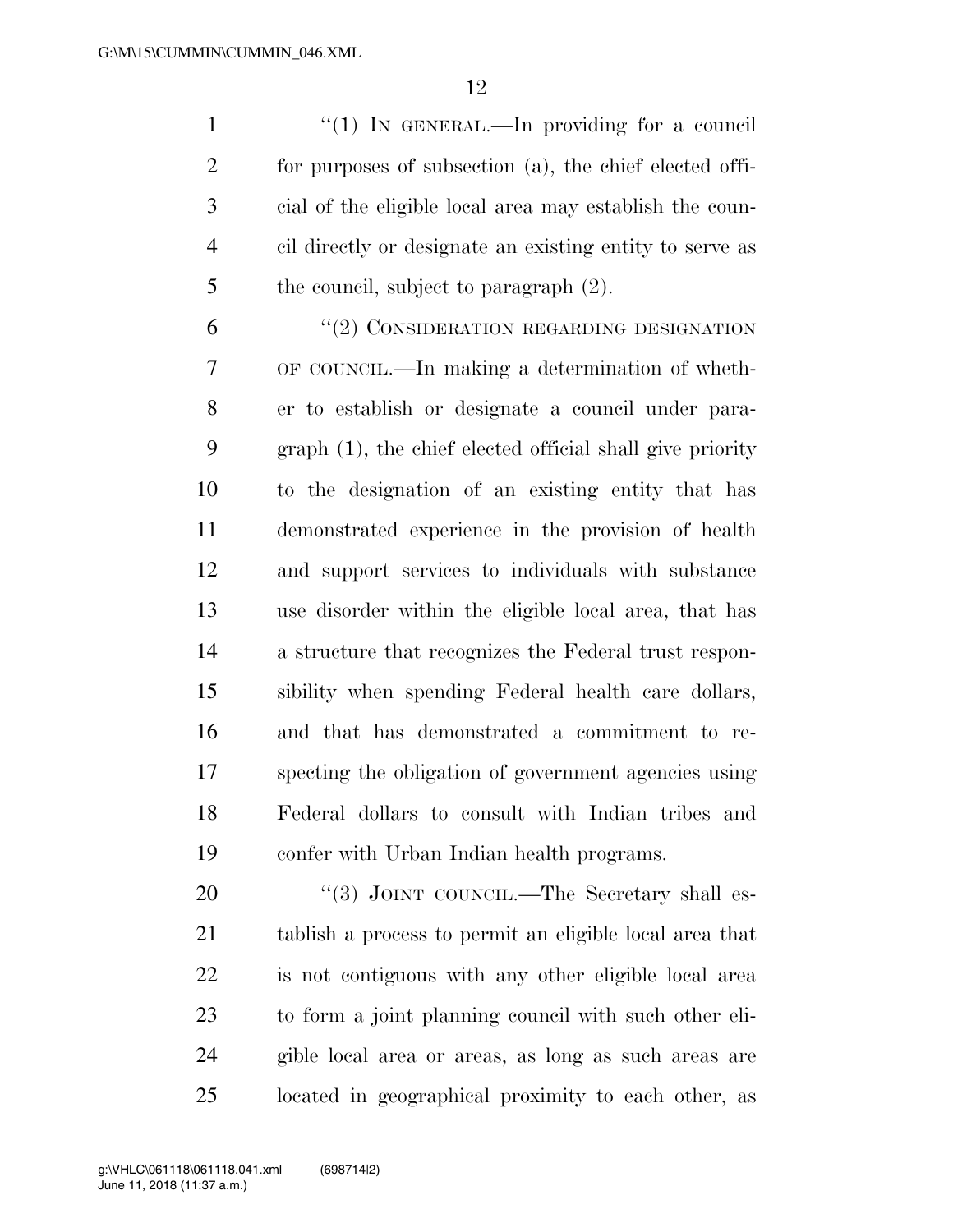determined by the Secretary, and submit a joint ap-plication under section 3404.

3 "(4) JOINT COUNCIL ACROSS STATE LINES. Eligible local areas may form a joint planning coun- cil with other eligible local areas across State lines if such areas are located in geographical proximity to each other, as determined by the Secretary, sub- mit a joint application under section 3404, and es- tablish intergovernmental agreements to allow the administration of the grant across State lines.

 $\cdot$  (c) MEMBERSHIP.—Members of the planning coun- cil established or designated under subsection (a) shall— 13 ''(1) be nominated and selected through an open process;

 ''(2) elect from among their membership a chair and vice chair;

 $\frac{17}{2}$   $\frac{17}{2}$  include at least one representative from Indian tribes located within any eligible local area that receives funding under the grant program es-tablished in section 3401; and

21 ''(4) serve no more than 3 consecutive years on 22 the planning council.

23 "(d) MEMBERSHIP TERMS.—Members of the plan-ning council established or designated under subsection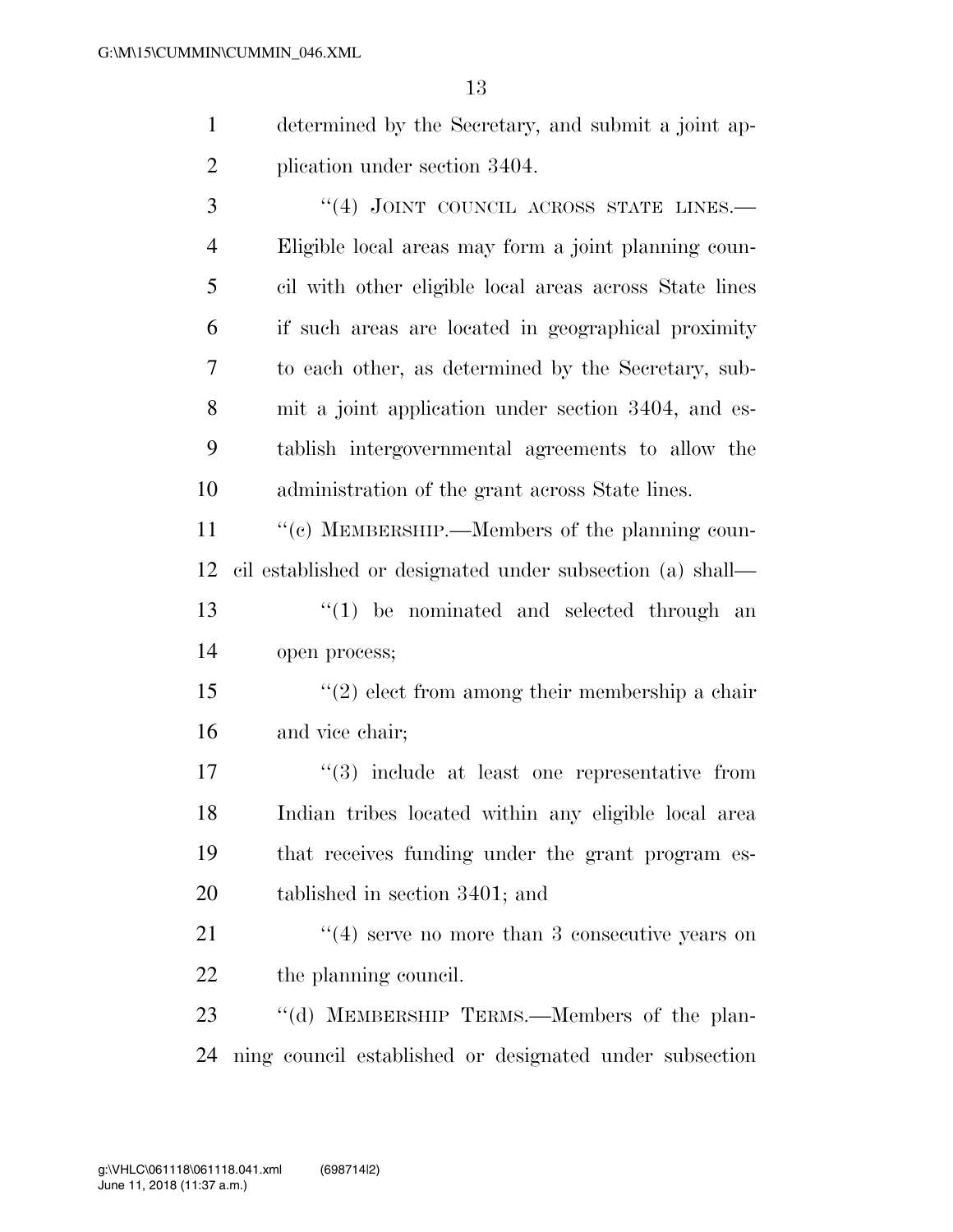(a) may serve additional terms if nominated and selected 2 through the process established in subsection  $(c)(1)$ .

- ''(e) DUTIES.—The planning council established or designated under subsection (a) shall—
- ''(1) establish priorities for the allocation of grant funds within the eligible local area that em- phasize reducing drug overdose and substance use disorder through evidence-based interventions in both community and criminal justice settings and that are based on—

 $((A)$  the use by the grantee of substance use disorder treatment and intervention strate- gies that comply with best practices identified by the Secretary;

15  $\langle$  (B) the demonstrated or probable cost-ef- fectiveness of proposed substance use disorder treatment services;

18  $\cdot$  (C) the health priorities of the commu- nities within the eligible local area that are af-fected by substance use;

21  $\cdot$  (D) the priorities and needs of individuals with substance use disorder; and

23  $\langle E \rangle$  the availability of other governmental and nongovernmental services;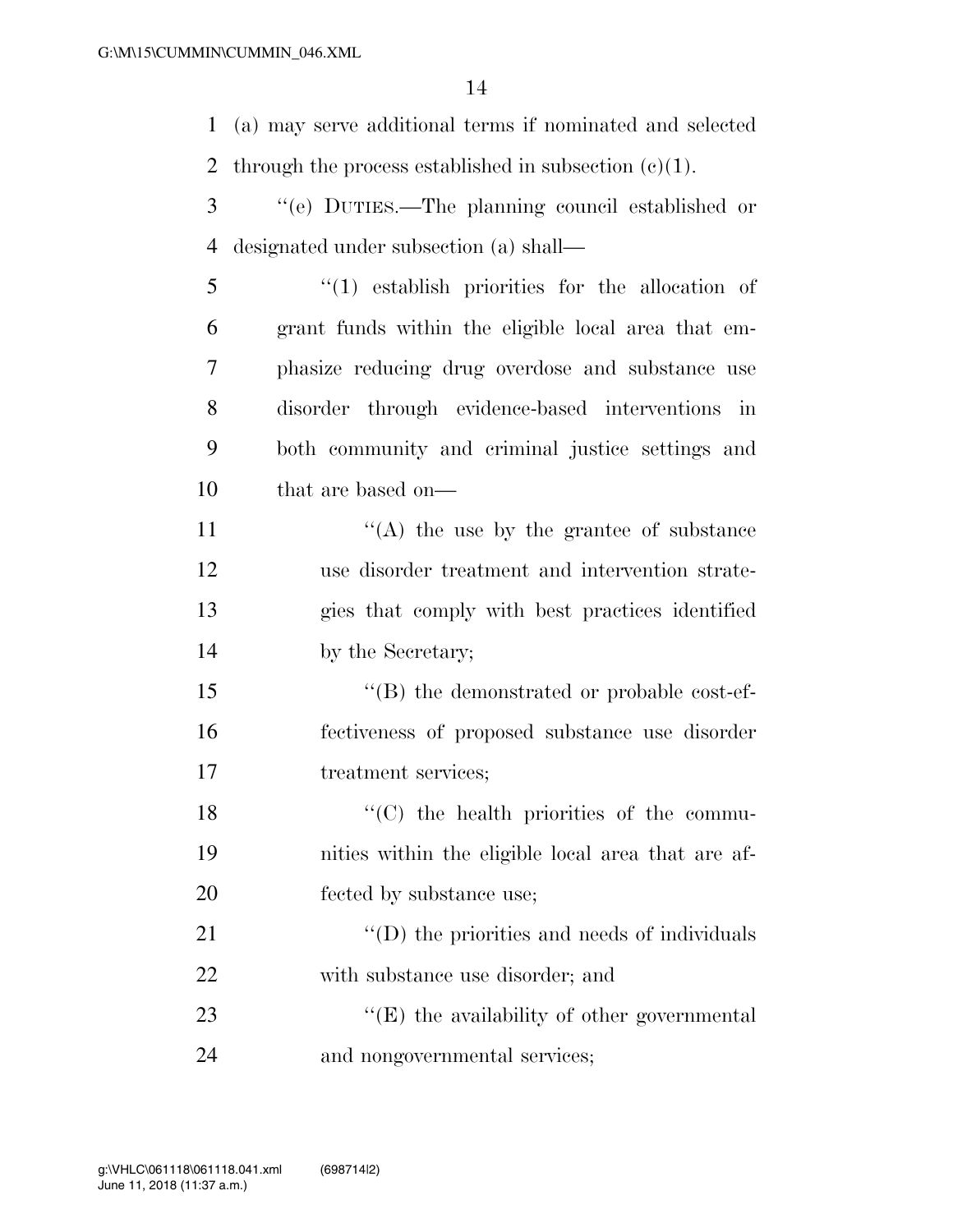$\frac{1}{2}$  ''(2) ensure the use of grant funds are con- sistent with any existing State or local plan regard- ing the provision of substance use disorder treat- ment services to individuals with substance use dis- order; ''(3) in the absence of a State or local plan, work with local public health agencies to develop a comprehensive plan for the organization and delivery of substance use disorder treatment services;  $(4)$  regularly assess the efficiency of the ad- ministrative mechanism in rapidly allocating funds to support evidence-based substance use disorder treatment services in the areas of greatest need within the eligible local area; ''(5) work with local public health agencies to determine the size and demographics of the popu- lation of individuals with substance use disorders and the types of substance use that are most preva- lent in the eligible local area;  $\frac{1}{16}$  work with local public health agencies to determine the needs of such population, including

ices;

24  $\frac{1}{2}$  (7) work with local public agencies to deter-mine the disparities in access to services among af-

the need for substance use disorder treatment serv-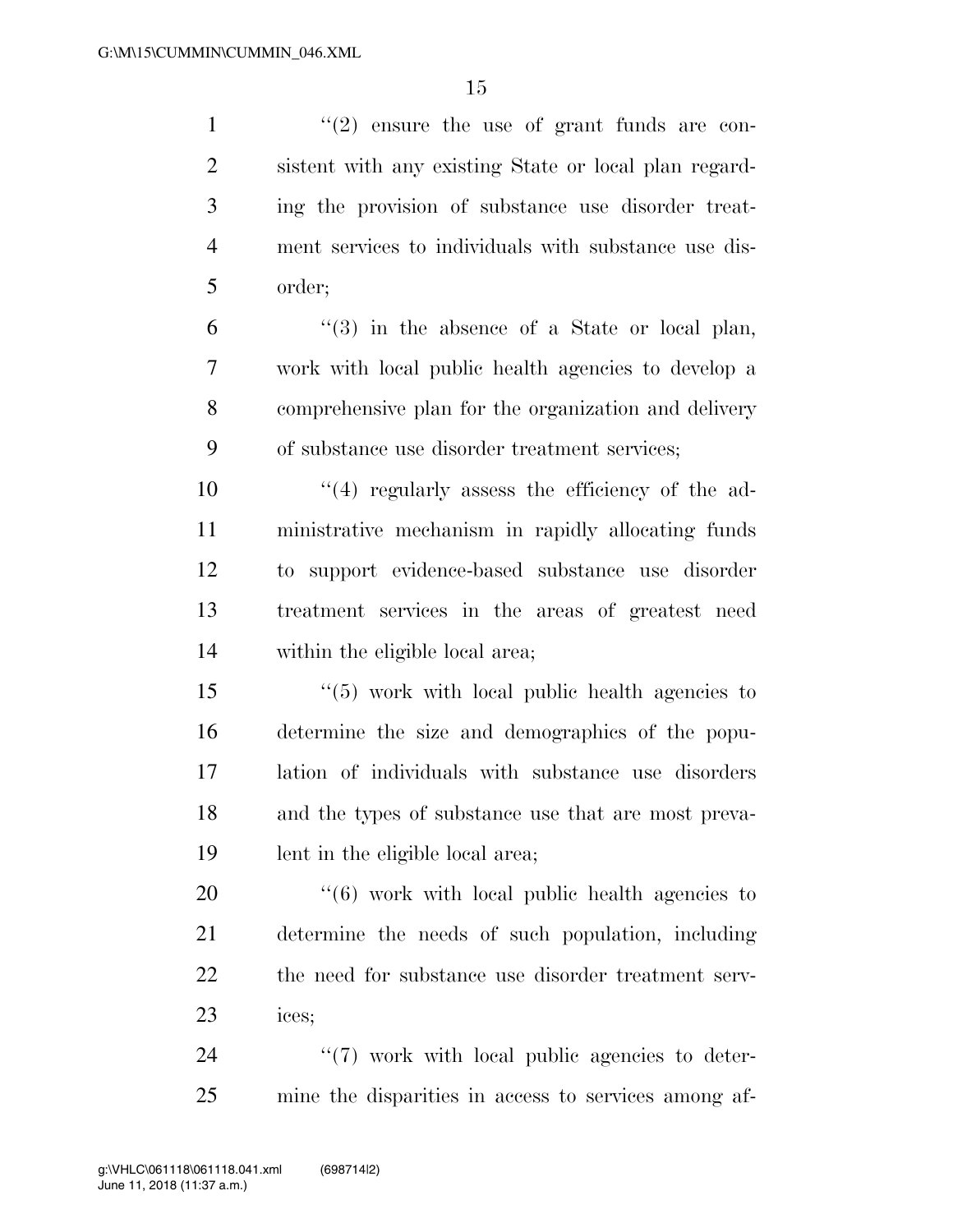fected subpopulations and historically underserved communities, including infrastructure and capacity shortcomings of providers that contribute to these disparities;

 ''(8) work with local public agencies to establish methods for obtaining input on community needs and priorities, including by partnering with organi- zations that serve targeted communities experiencing high opioid related health disparities to gather data using culturally attuned data collection methodolo-gies;

 ''(9) coordinate with Federal grantees that pro- vide substance use disorder treatment services within the eligible local area; and

 ''(10) annually assess the effectiveness of the substance use disorder treatment services being sup- ported by the grant received by the eligible local area, including—

19  $\langle (A) \rangle$  reductions in the rates of overdose 20 and death from substance use disorders:

21  $\cdot$  (B) rates of discontinuation from sub-22 stance use disorder treatment services;

23  $\cdot$  (C) long-term outcomes among individ- uals receiving treatment for substance use dis-orders; and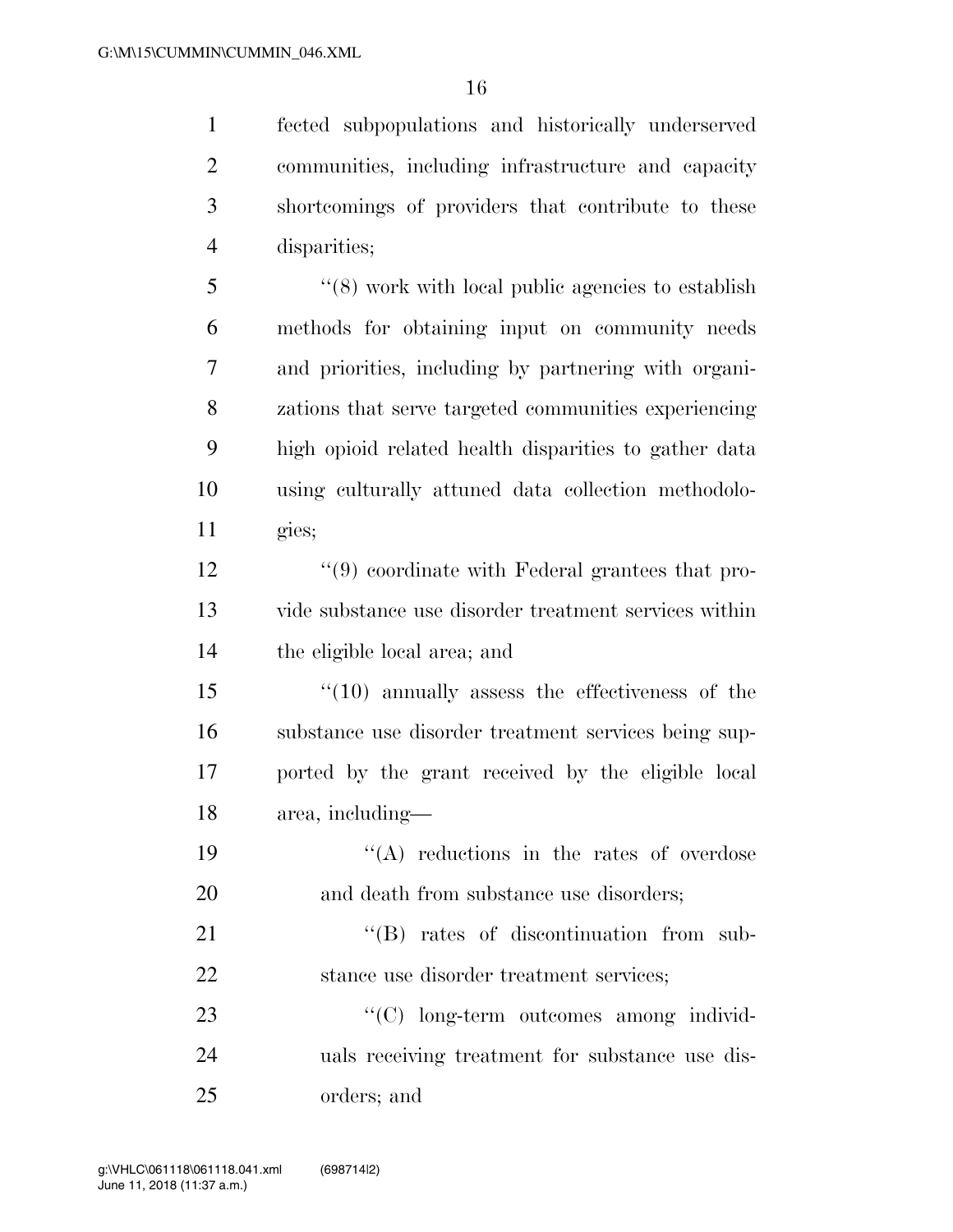$\langle (D)$  the availability of substance use dis- order treatment services needed by individuals with substance use disorders over their life-times.

''(f) CONFLICTS OF INTEREST.—

6 "(1) In GENERAL.—The planning council under subsection (a) may not be directly involved in the administration of a grant under section 3401.

 ''(2) REQUIRED AGREEMENTS.—An individual may serve on the planning council under subsection (a) only if the individual agrees that if the individual has a financial interest in an entity, if the individual is an employee of a public or private entity, or if the individual is a member of a public or private organi- zation, and such entity or organization is seeking amounts from a grant under section 3401, the indi- vidual will not, with respect to the purpose for which the entity seeks such amounts, participate (directly or in an advisory capacity) in the process of select- ing entities to receive such amounts for such pur-pose.

 ''(g) GRIEVANCE PROCEDURES.—A planning council under subsection (a) shall develop procedures for address- ing grievances with respect to funding under this subtitle, including procedures for submitting grievances that can-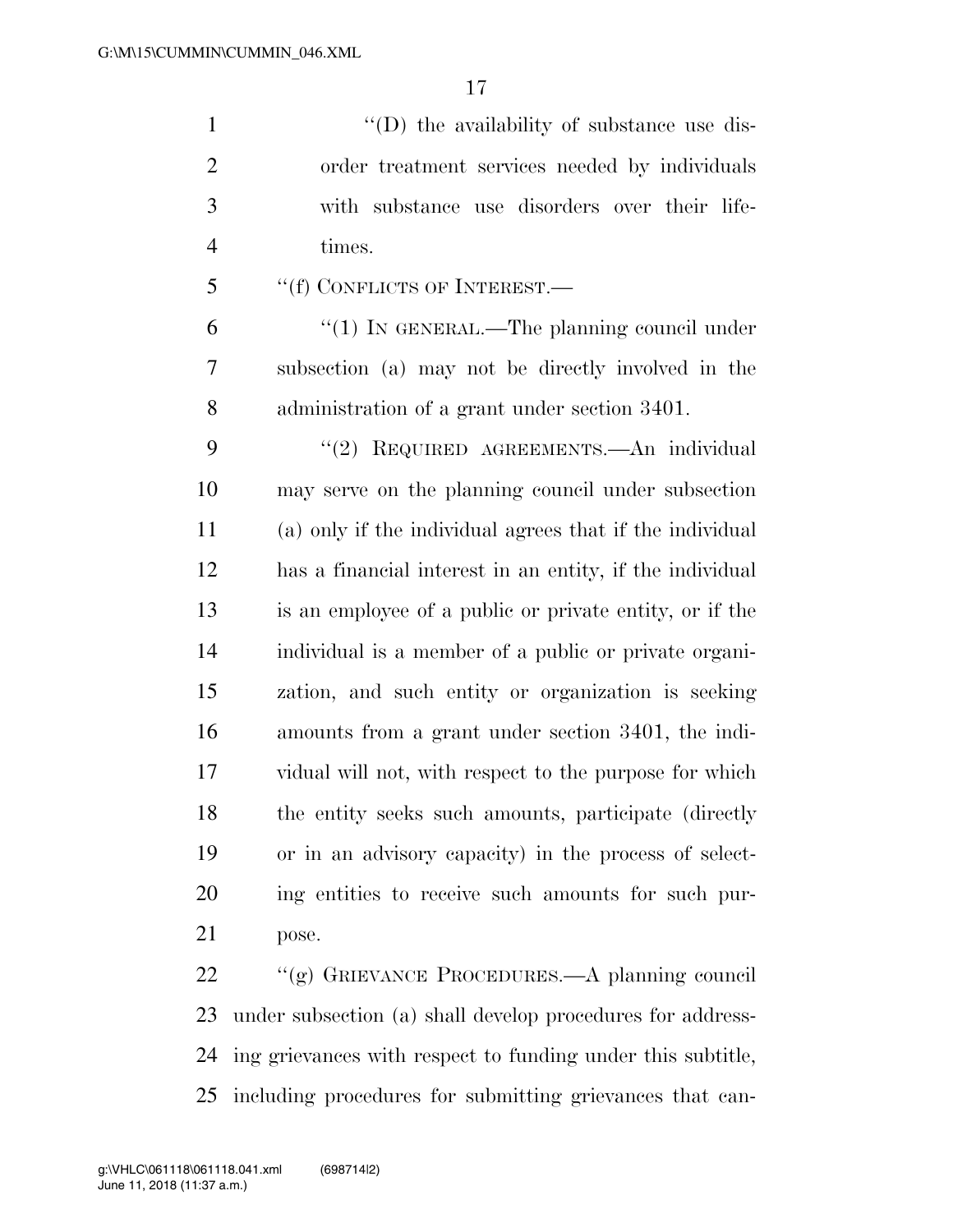| $\mathbf{1}$ | not be resolved to binding arbitration. Such procedures       |
|--------------|---------------------------------------------------------------|
| 2            | shall be described in the by-laws of the planning council.    |
| 3            | "(h) PUBLIC DELIBERATIONS.—With respect to a                  |
| 4            | planning council under subsection (a), in accordance with     |
| 5            | criteria established by the Secretary, the following applies: |
| 6            | $\lq(1)$ The meetings of the council shall be open            |
| 7            | to the public and shall be held only after adequate           |
| 8            | notice to the public.                                         |
| 9            | $\lq(2)$ The records, reports, transcripts, minutes,          |
| 10           | agenda, or other documents which were made avail-             |
| 11           | able to or prepared for or by the council shall be            |
| 12           | available for public inspection and copying at a sin-         |
| 13           | gle location.                                                 |
| 14           | $\lq(3)$ Detailed minutes of each meeting of the              |
| 15           | council shall be kept. The accuracy of all minutes            |
| 16           | shall be certified to by the chair of the council.            |
| 17           | $\lq(4)$ This subparagraph does not apply to any              |
| 18           | disclosure of information of a personal nature that           |
| 19           | would constitute a clearly unwarranted invasion of            |
| 20           | personal privacy, including any disclosure of medical         |
| 21           | information or personnel matters.                             |
| 22           | "SEC. 3403. AMOUNT OF GRANT AND USE OF AMOUNTS.               |
| 23           | "(a) AMOUNT OF GRANT.—                                        |
| 24           | "(1) GRANTS BASED ON RELATIVE NEED<br>OF                      |
| 25           | AREA.                                                         |
|              |                                                               |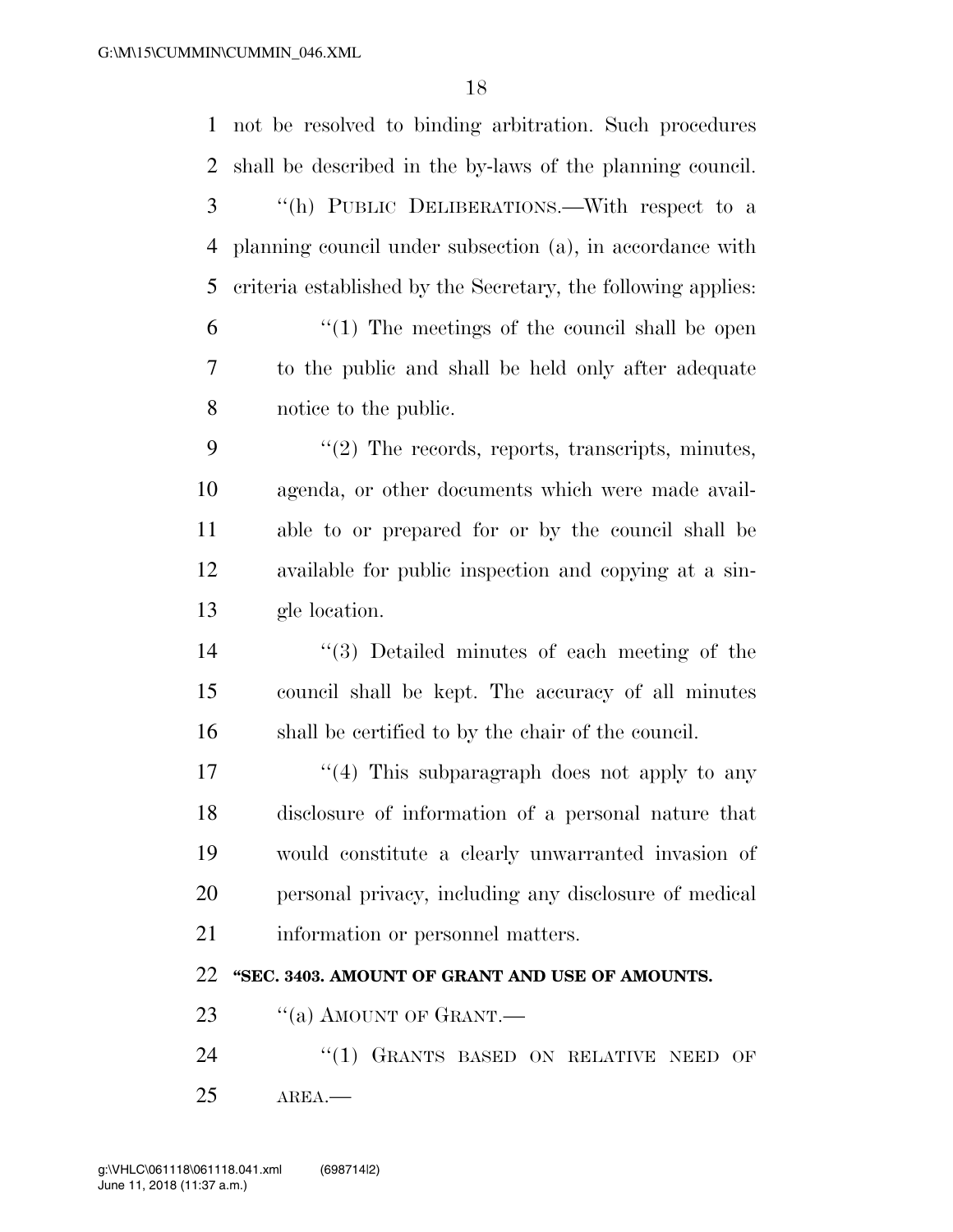1 ''(A) In GENERAL.—In carrying out this subtitle, the Secretary shall make a grant for each eligible local area for which an application under section 3404 has been approved. Each such grant shall be made in an amount deter- mined in accordance with paragraph (3). ''(B) EXPEDITED DISTRIBUTION.—Not

 later than 90 days after an appropriation be- comes available to carry out this subtitle for a fiscal year, the Secretary shall disburse 53 per- cent of the amount made available under sec- tion 3406 for carrying out this subtitle for such fiscal year through grants to eligible local areas under section 3401, in accordance with sub-15 paragraphs (C) and (D).

16 "(C) AMOUNT.—

17 ''(i) IN GENERAL.—Subject to the ex- tent of amounts made available in appro- priations Acts, a grant made for purposes of this subparagraph to an eligible local area shall be made in an amount equal to 22 the product of —

23  $\text{``(I)}$  an amount equal to the amount available for distribution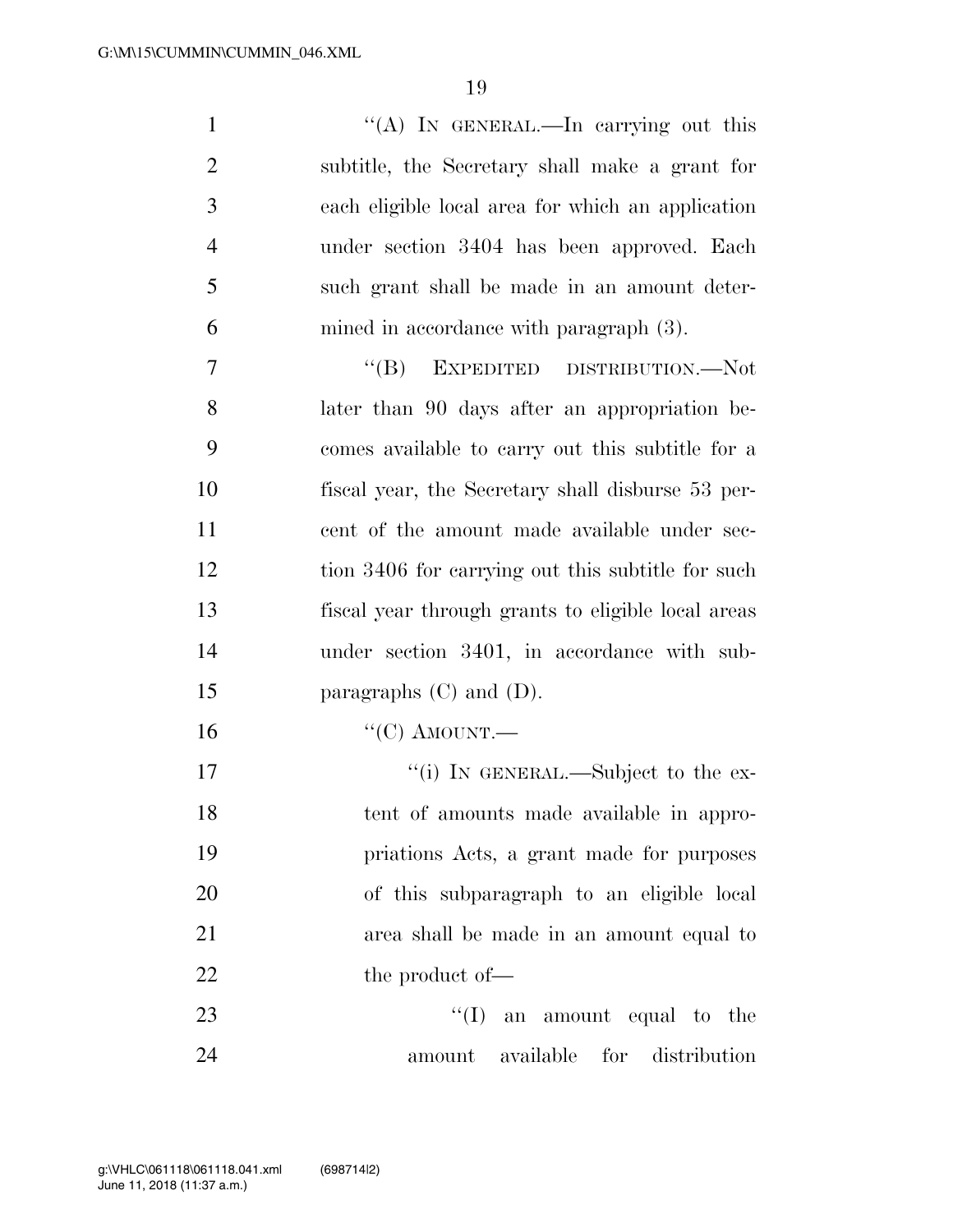| $\mathbf{1}$   | under subparagraph $(B)$ for the fiscal       |
|----------------|-----------------------------------------------|
| $\overline{2}$ | year involved; and                            |
| 3              | $\lq$ (II) the percentage constituted         |
| $\overline{4}$ | by the ratio of the distribution factor       |
| 5              | for the eligible local area to the sum        |
| 6              | of the respective distribution factors        |
| 7              | for all eligible local areas;                 |
| 8              | which product shall then, as applicable, be   |
| 9              | increased under subparagraph (D).             |
| 10             | DISTRIBUTION FACTOR.-For<br>``(ii)            |
| 11             | purposes of clause $(i)(II)$ , the term 'dis- |
| 12             | tribution factor' means—                      |
| 13             | "(I) an amount equal to-                      |
| 14             | "(aa) the estimated number                    |
| 15             | of drug overdose deaths in the el-            |
| 16             | igible local area, as determined              |
| 17             | under clause (iii); or                        |
| 18             | "(bb) the estimated number                    |
| 19             | of non-fatal drug overdoses in the            |
| 20             | eligible local area, as determined            |
| 21             | under clause (iv);                            |
| 22             | as determined by the Secretary based          |
| 23             | on which distribution factor (item (aa)       |
| 24             | or (bb)) will result in the eligible local    |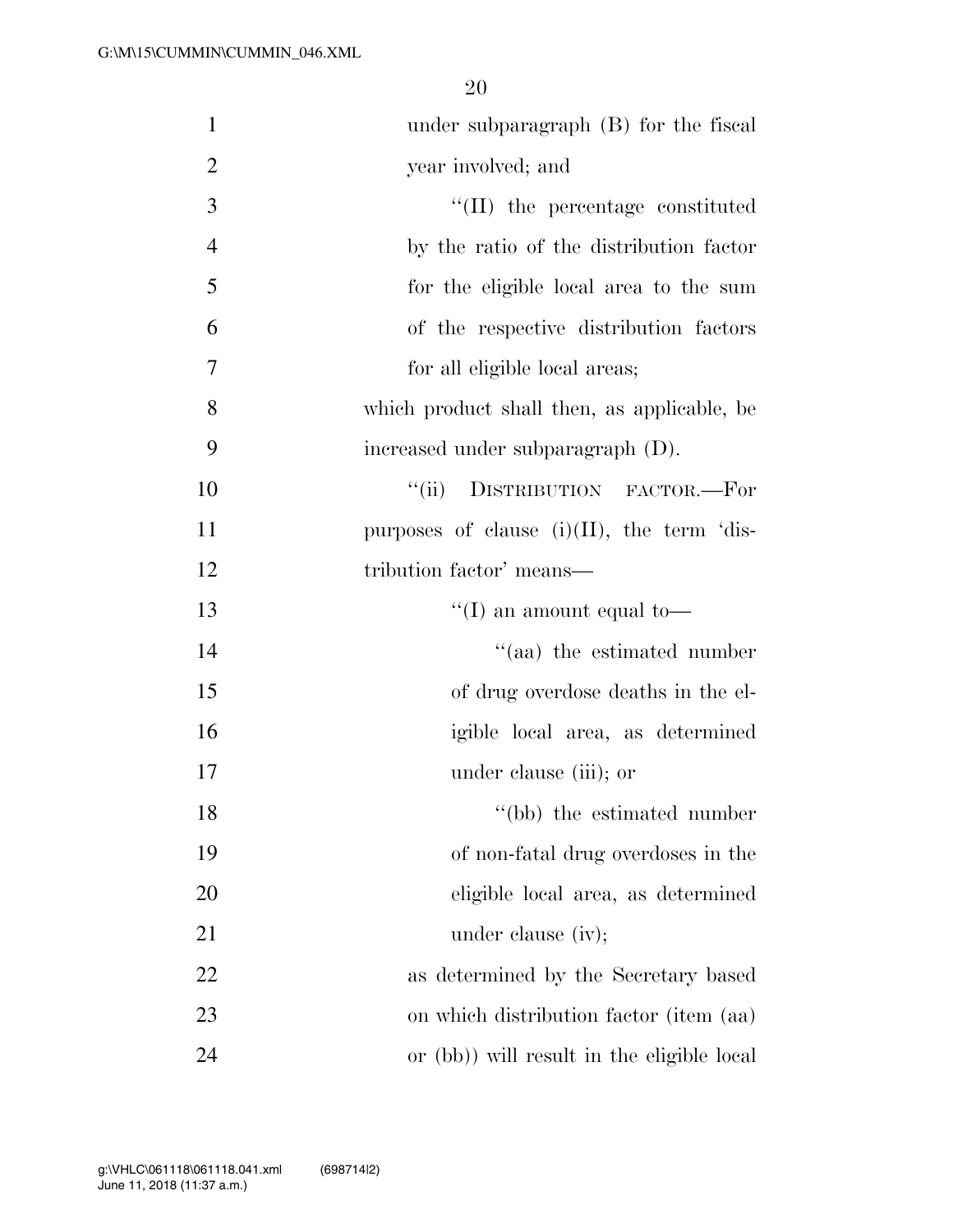| $\mathbf{1}$   | area receiving the greatest amount of      |
|----------------|--------------------------------------------|
| $\overline{2}$ | funds; or                                  |
| 3              | $\lq\lq$ (II) in the case of an eligible   |
| $\overline{4}$ | local area for which the data de-          |
| 5              | scribed in subclause (I) is not avail-     |
| 6              | able, an amount determined by the          |
| $\overline{7}$ | Secretary—                                 |
| 8              | "(aa) based on other data                  |
| 9              | the Secretary determines appro-            |
| 10             | priate; and                                |
| 11             | "(bb) that is related to the               |
| 12             | prevalence of non-fatal drug               |
| 13             | overdoses, drug overdose deaths,           |
| 14             | and the mortality rate from drug           |
| 15             | overdoses and provides an equiv-           |
| 16             | alent measure of need for fund-            |
| 17             | ing.                                       |
| 18             | "(iii) NUMBER OF DRUG OVERDOSE             |
| 19             | DEATHS.—The number of drug overdose        |
| 20             | deaths determined under this clause for an |
| 21             | eligible county for a fiscal year for pur- |
| 22             | poses of clause (ii) is the number of drug |
| 23             | overdose deaths during the most recent 3-  |
| 24             | year period for which such data are avail- |
| 25             | able.                                      |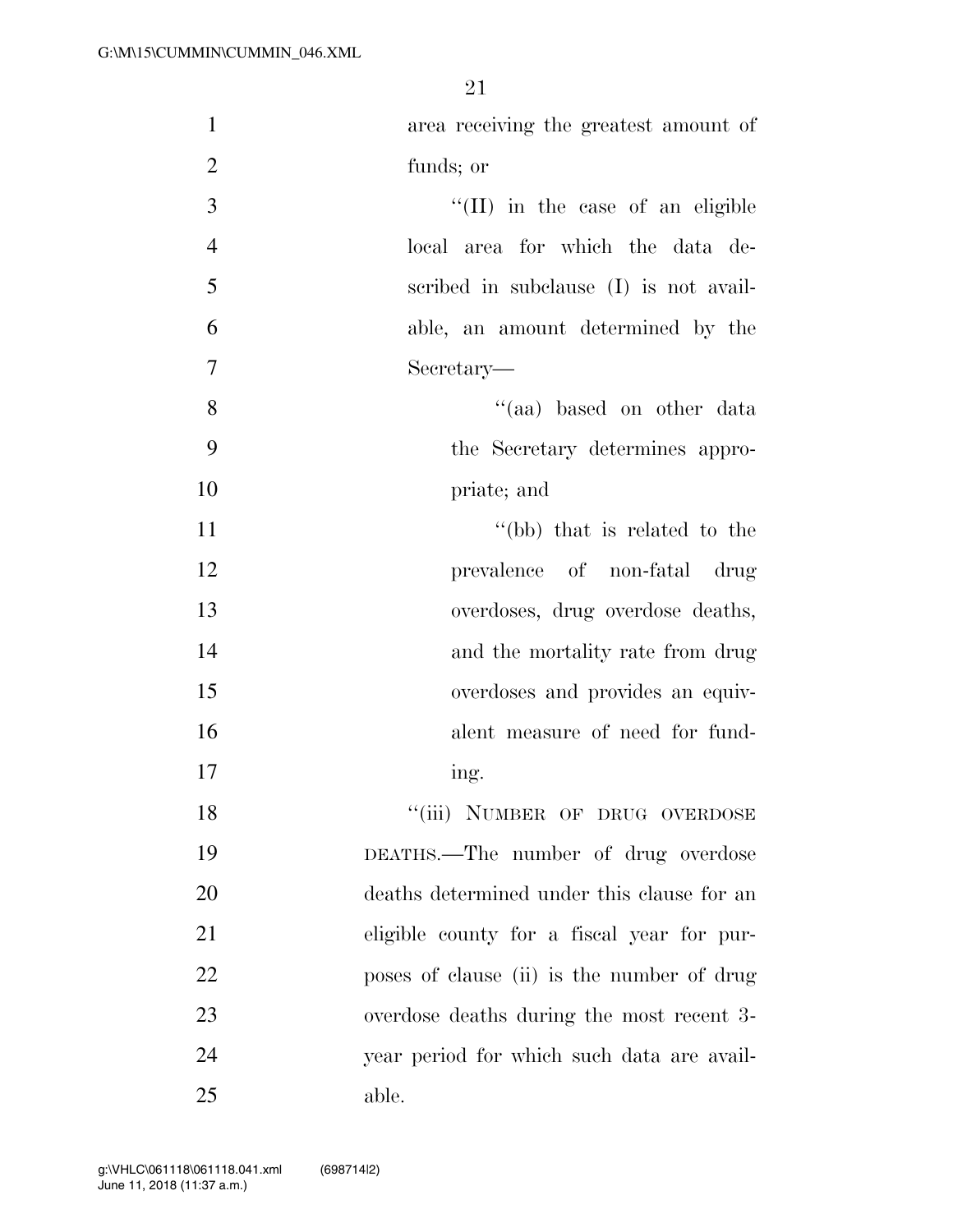| $\mathbf{1}$   | "(iv) NUMBER OF NON-FATAL DRUG                |
|----------------|-----------------------------------------------|
| $\overline{2}$ | OVERDOSES.—The number of non-fatal            |
| 3              | drug overdose deaths determined under         |
| $\overline{4}$ | this clause for an eligible county for a fis- |
| 5              | cal year for purposes of clause (ii) may be   |
| 6              | determined by using data including emer-      |
| $\overline{7}$ | gency department syndromic data, visits,      |
| 8              | or other emergency medical services for       |
| 9              | drug-related causes during the most recent    |
| 10             | 3-year period for which such data are         |
| 11             | available.                                    |
| 12             | "(v) STUDY.—Not later than 3 years            |
| 13             | after the date of enactment of this title,    |
| 14             | the Comptroller General shall conduct a       |
| 15             | study to determine whether the data uti-      |
| $\sim$         |                                               |

16 lized for purposes of clause (ii) provide the most precise measure of local area need re- lated to substance use and addiction preva- lence in local areas and whether additional data would provide more precise measures of substance use and addiction prevalence in local areas. Such study shall identify barriers to collecting or analyzing such data, and make recommendations for revis-ing the distribution factors used under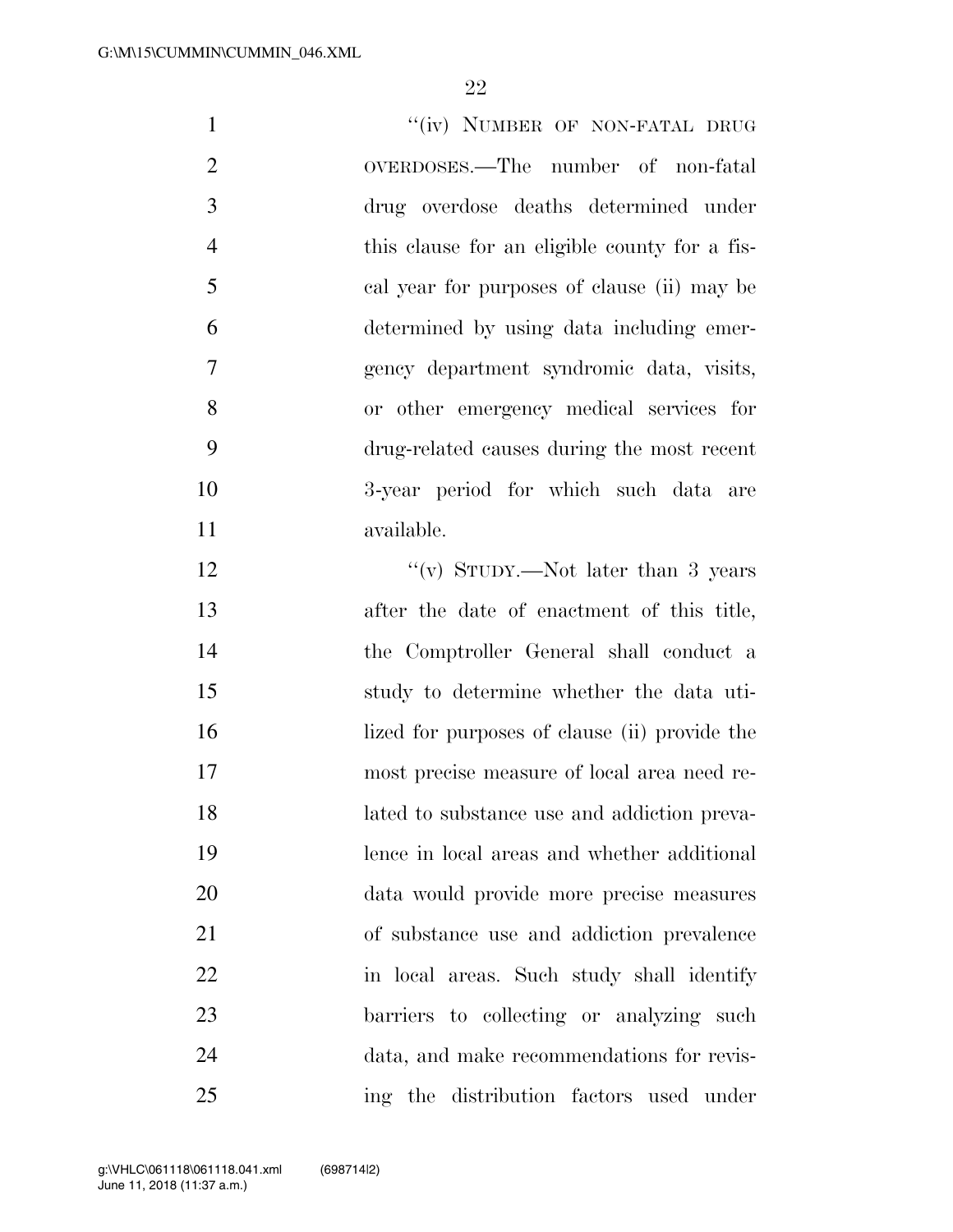| $\mathbf{1}$   | such clause to determine funding levels in      |
|----------------|-------------------------------------------------|
| $\overline{2}$ | order to direct funds to the local areas in     |
| 3              | most need of funding to provide substance       |
| $\overline{4}$ | use disorder treatment services.                |
| 5              | "(vi) REDUCTIONS IN AMOUNTS.—If a               |
| 6              | local area that is an eligible local area for   |
| 7              | a year loses such eligibility in a subsequent   |
| 8              | year based on the failure to meet the re-       |
| 9              | quirements of section $3401(b)(1)(A)$ , such    |
| 10             | area will remain eligible to receive—           |
| 11             | $\lq\lq$ for such subsequent year, an           |
| 12             | amount equal to 80 percent of the               |
| 13             | amount received under the grant in              |
| 14             | the previous year; and                          |
| 15             | $\lq\lq$ (II) for the second such subse-        |
| 16             | quent year, an amount equal to 50               |
| 17             | percent of the amount received in the           |
| 18             | such previous year.                             |
| 19             | $"(2)$ SUPPLEMENTAL GRANTS.—                    |
| 20             | "(A) IN GENERAL.—The Secretary shall            |
| 21             | disburse the remainder of amounts not dis-      |
| 22             | bursed under paragraph (1) for such fiscal year |
| 23             | for the purpose of making grants to cities and  |
| 24             | whose application under section<br>counties     |
| 25             | $3404-$                                         |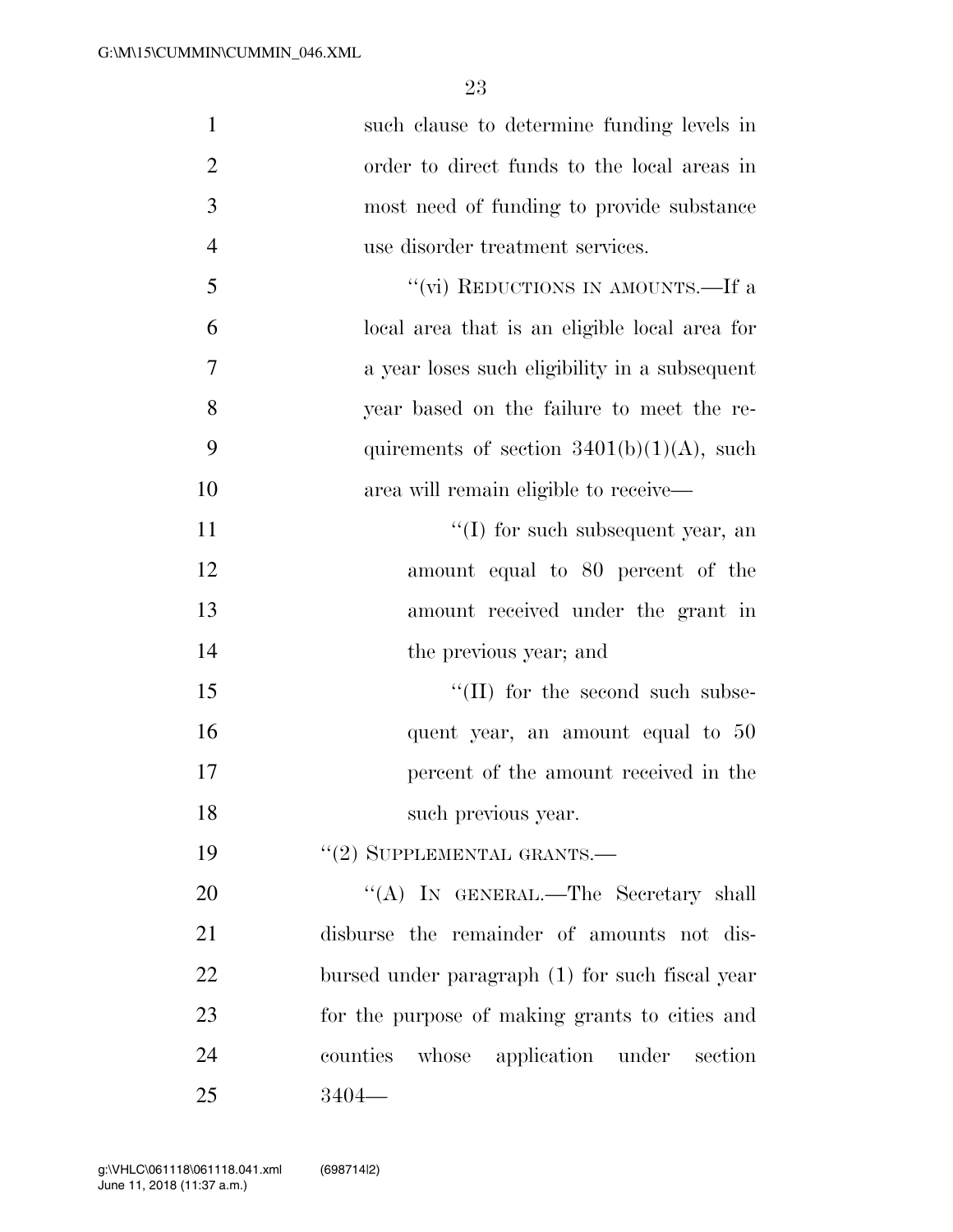| $\mathbf{1}$   | "(i) contains a report concerning the           |
|----------------|-------------------------------------------------|
| $\overline{2}$ | dissemination of emergency relief funds         |
| 3              | under paragraph (1) and the plan for utili-     |
| $\overline{4}$ | zation of such funds, if applicable;            |
| 5              | "(ii) demonstrates the need in such             |
| 6              | local area, on an objective and quantified      |
| 7              | basis, for supplemental financial assistance    |
| 8              | to combat substance use disorder;               |
| 9              | "(iii) demonstrates the existing com-           |
| 10             | mitment of local resources of the area,         |
| 11             | both financial and in-kind, to combating        |
| 12             | substance use disorder;                         |
| 13             | "(iv) demonstrates the ability of the           |
| 14             | area to utilize such supplemental financial     |
| 15             | resources in a manner that is immediately       |
| 16             | responsive and cost effective;                  |
| 17             | $\lq\lq$ demonstrates that resources will       |
| 18             | be allocated in accordance with the local       |
| 19             | demographic incidence of substance<br>use       |
| 20             | disorders and drug overdose mortality;          |
| 21             | $\lq\lq$ (vi) demonstrates the inclusiveness of |
| 22             | affected communities and individuals with       |
| 23             | substance use disorders, including those        |
| 24             | communities and individuals that are dis-       |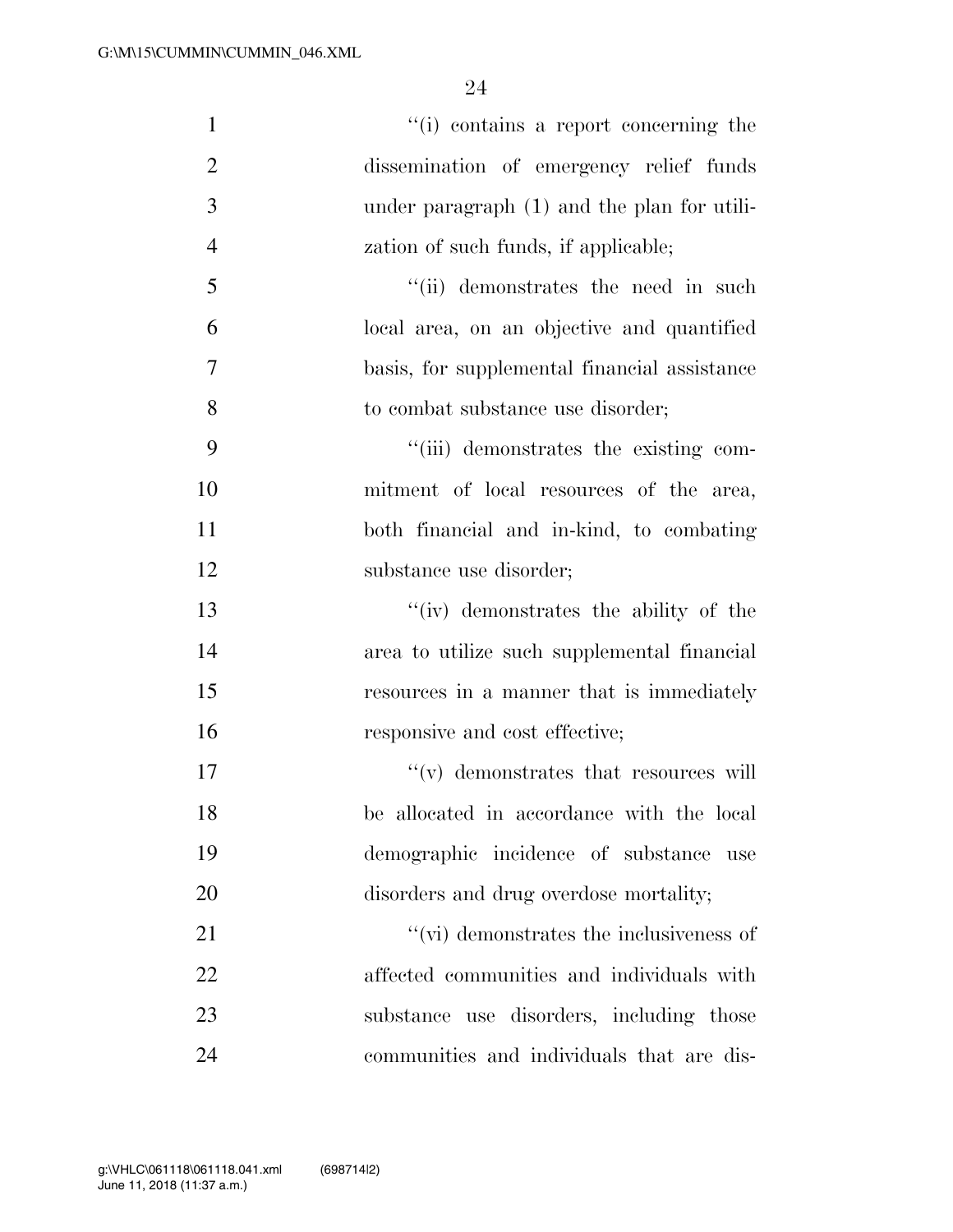| $\mathbf{1}$   | proportionately affected or historically un- |
|----------------|----------------------------------------------|
| $\overline{2}$ | derserved;                                   |
| 3              | "(vii) demonstrates the manner in            |
| $\overline{4}$ | which the proposed services are consistent   |
| 5              | with the local needs assessment and the      |
| 6              | statewide coordinated statement of need      |
| 7              | required in section $3413(e)$ ;              |
| 8              | "(viii) demonstrates success in identi-      |
| 9              | fying individuals with substance use dis-    |
| 10             | orders; and                                  |
| 11             | $\lq\lq$ (ix) demonstrates that support for  |
| 12             | substance use disorder treatment services    |
| 13             | is organized to maximize the value to the    |
| 14             | population to be served with an appro-       |
| 15             | priate mix of substance use disorder treat-  |
| 16             | ment services and attention to transition in |
| 17             | care.                                        |
| 18             | $\lq\lq(B)$ AMOUNT.                          |
| 19             | "(i) IN GENERAL.—The amount of               |
| 20             | each grant made for purposes of this para-   |
| 21             | graph shall be determined by the Sec-        |
| 22             | retary. In making such determination, the    |
| 23             | Secretary shall consider—                    |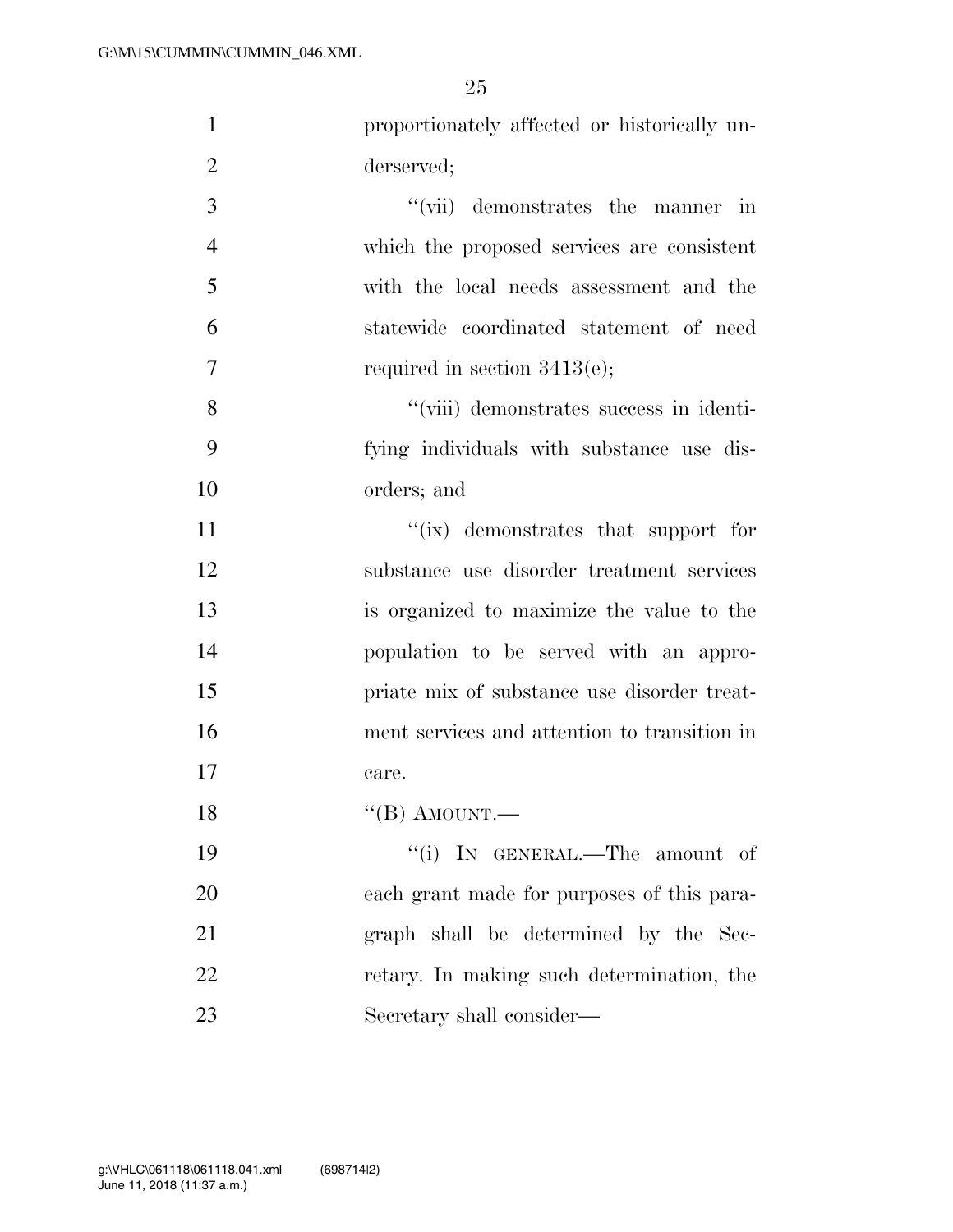$\text{``(I)}$  the rate of drug overdose deaths per 100,000 population in the eligible local area; and  $\text{``(II)}$  the increasing need for sub- stance use disorder treatment serv- ices, including relative rates of in- crease in the number of drug overdoses or drug overdose deaths, re- cent increases in drug overdoses or drug overdose deaths since data was 11 provided under section 3401(b), if ap- plicable. ''(ii) DEMONSTRATED NEED.—The

 factors considered by the Secretary in de- termining whether a local area has a dem- onstrated need for purposes of clause (i)(II) may include any or all of the fol-lowing:

 $\text{``(I)}$  The unmet need for sub- stance use disorder treatment serv- ices, including factors identified in 22 subparagraph  $(B)(i)(II)$ .

23 ''(II) Relative rates of increase in 24 the number of drug overdoses or drug overdose deaths.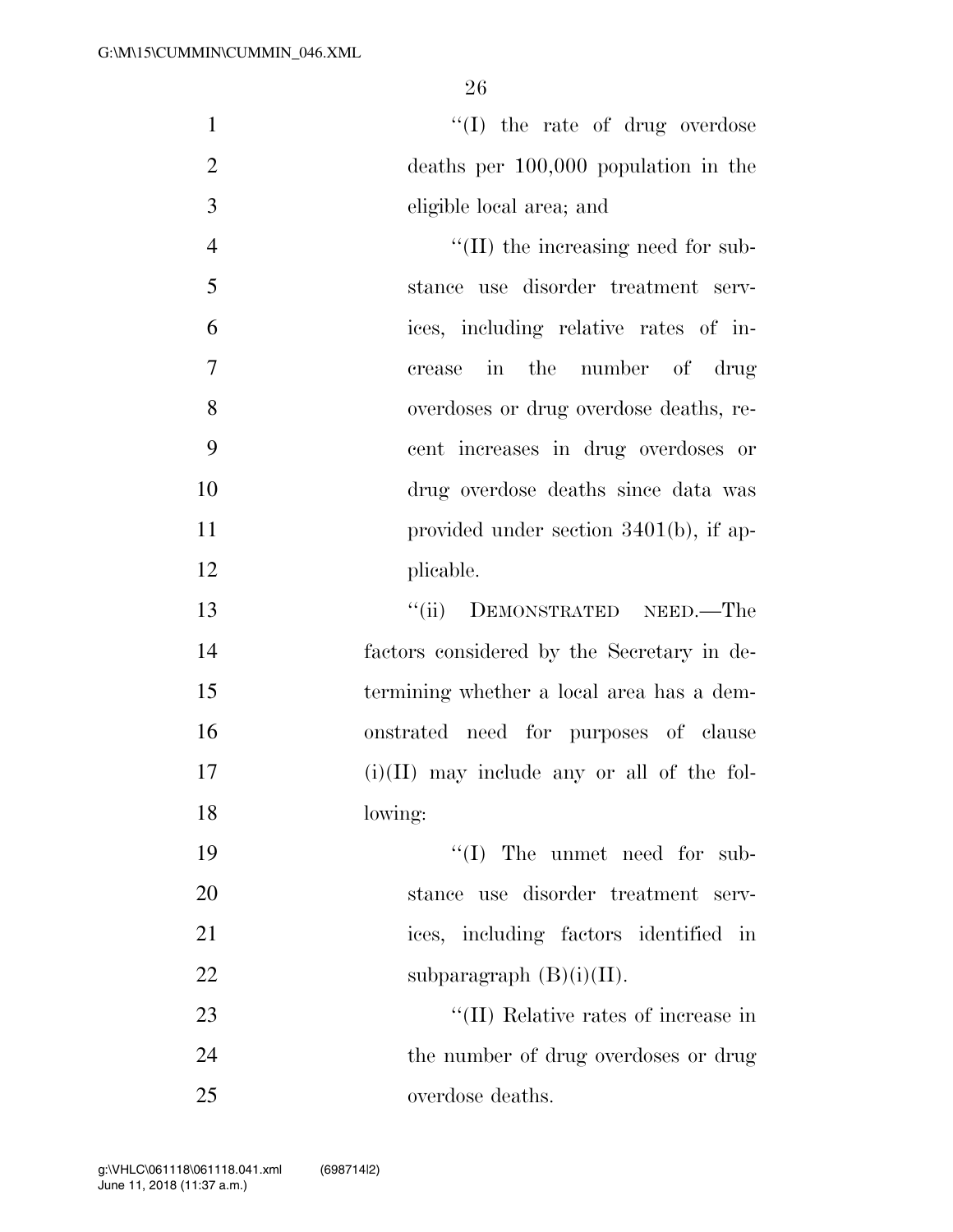| $\mathbf{1}$   | "(III) The relative rates of in-          |
|----------------|-------------------------------------------|
| $\overline{2}$ | crease in the number of drug              |
| 3              | overdoses or drug overdose deaths         |
| $\overline{4}$ | within new or emerging subpopula-         |
| 5              | tions.                                    |
| 6              | $\lq\lq$ (IV) The current prevalence of   |
| $\overline{7}$ | substance use disorders.                  |
| 8              | $\lq\lq(V)$ Relevant factors related to   |
| 9              | the cost and complexity of delivering     |
| 10             | substance use disorder treatment serv-    |
| 11             | ices to individuals in the eligible local |
| 12             | area.                                     |
| 13             | $\lq\lq$ (VI) The impact of co-morbid     |
| 14             | factors, including co-occurring condi-    |
| 15             | tions, determined relevant by the Sec-    |
| 16             | retary.                                   |
| 17             | "(VII) The prevalence of home-            |
| 18             | lessness among individuals with sub-      |
| 19             | stance use disorders.                     |
| 20             | "(VIII) The relevant factors that         |
| 21             | limit access to health care, including    |
| 22             | geographic variation, adequacy of         |
| 23             | health insurance coverage, and lan-       |
| 24             | guage barriers.                           |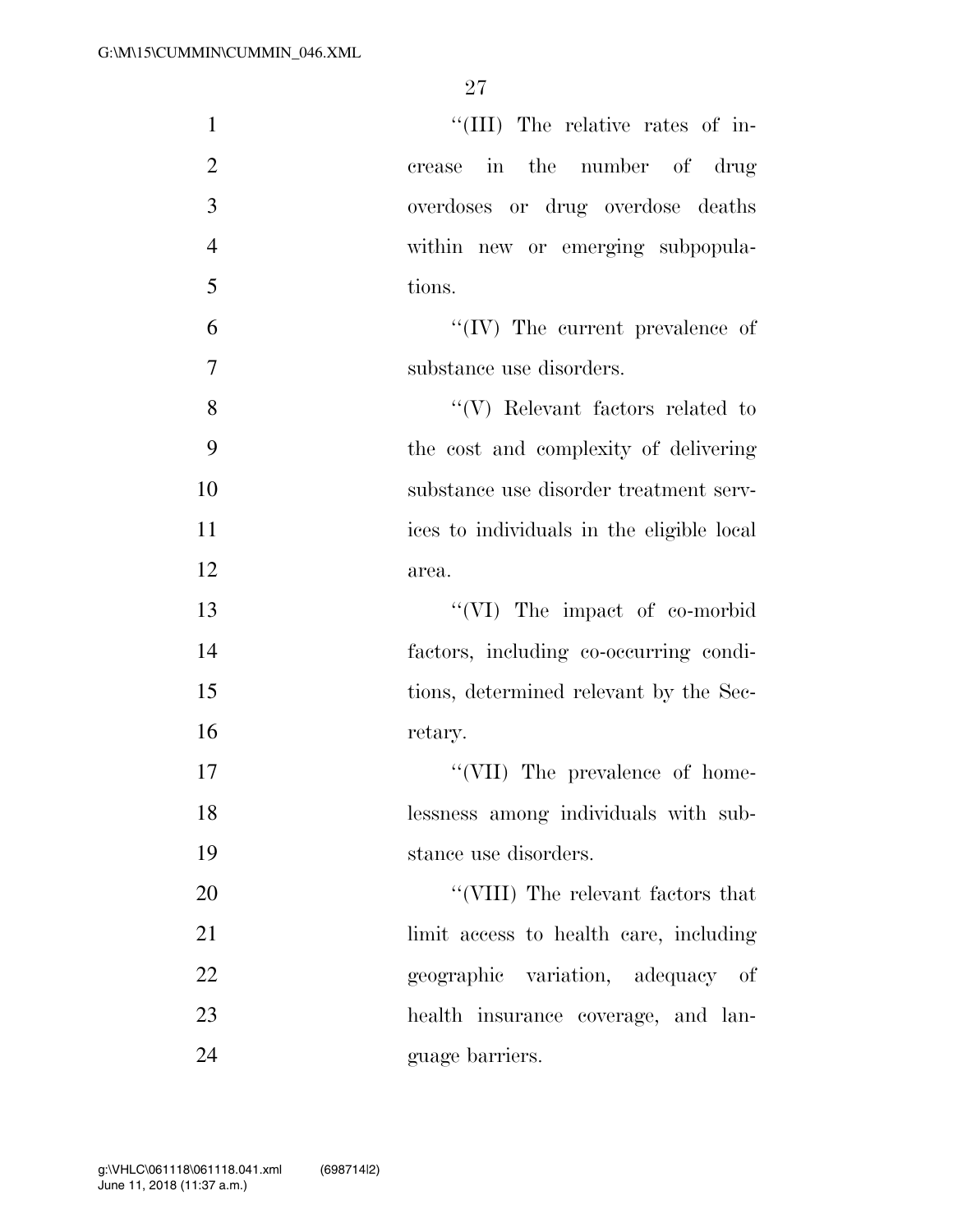| $\mathbf{1}$   | "(IX) The impact of a decline in                  |
|----------------|---------------------------------------------------|
| $\overline{2}$ | the amount received pursuant to para-             |
| 3              | graph (1) on substance use disorder               |
| $\overline{4}$ | treatment services available to all in-           |
| 5              | dividuals with substance use disorders            |
| 6              | identified and eligible under this sub-           |
| $\overline{7}$ | title.                                            |
| 8              | $\lq\lq$ (X) The increasing incidence in          |
| 9              | conditions related to substance use,              |
| 10             | including hepatitis C, human immuno-              |
| 11             | deficiency virus, hepatitis B and other           |
| 12             | infections associated with injection              |
| 13             | drug use.                                         |
| 14             | "(C) APPLICATION OF PROVISIONS.—A                 |
| 15             | local area that receives a grant under this para- |
| 16             | graph                                             |
| 17             | "(i) shall use amounts received in ac-            |
| 18             | cordance with subsection (b);                     |
| 19             | "(ii) shall not have to meet the eligi-           |
| 20             | ble criteria in section $3401(b)$ ; and           |
| 21             | "(iii) shall not have to establish a              |
| 22             | planning council under section 3402.              |
| 23             | "(3) AMOUNT OF GRANT TO TRIBAL GOVERN-            |
| 24             | MENTS.                                            |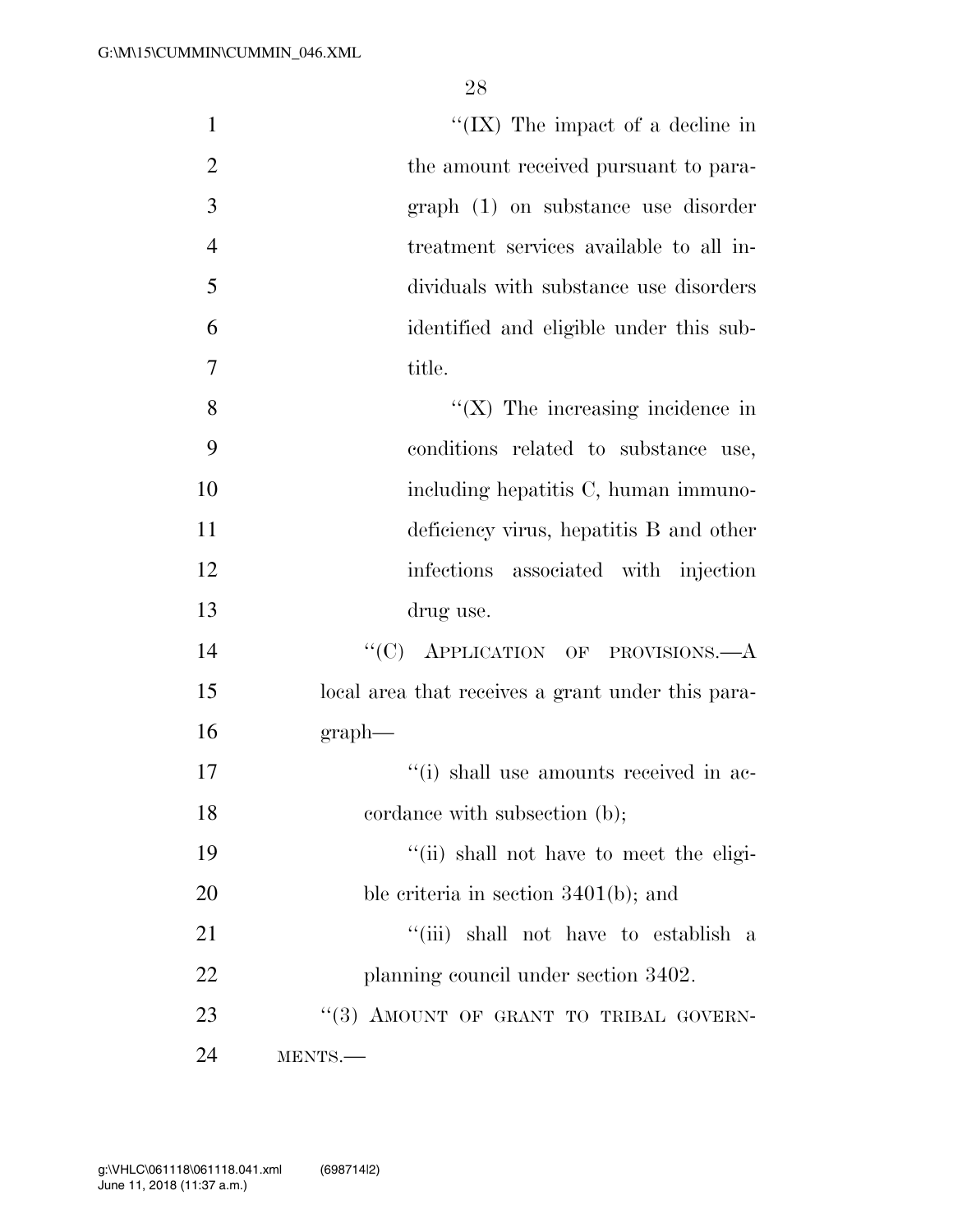''(A) INDIAN TRIBES.—In this section, the term 'Indian tribe' has the meaning given such term in section 4 of the Indian Self-Determina-4 tion and Education Assistance Act.

 ''(B) FORMULA GRANTS.—The Secretary, acting through the Indian Health Service, shall use 10 percent of the amount available under section 3406 for each fiscal year to provide for- mula grants to Indian tribes disproportionately affected by substance use, in an amount deter- mined pursuant to a formula and eligibility cri- teria developed by the Secretary in consultation with Indian tribes, for the purposes of address-14 ing substance use.

15 "'(C) USE OF AMOUNTS.—Notwithstanding any requirements in this section, an Indian tribe may use amounts provided under grants awarded under this paragraph for the uses identified in subsection (b) and any other activi- ties determined appropriate by the Secretary, in 21 consultation with Indian tribes.

22 "(b) USE OF AMOUNTS.—

23 "(1) REQUIREMENTS.—The Secretary may not make a grant under section 3401 to an eligible local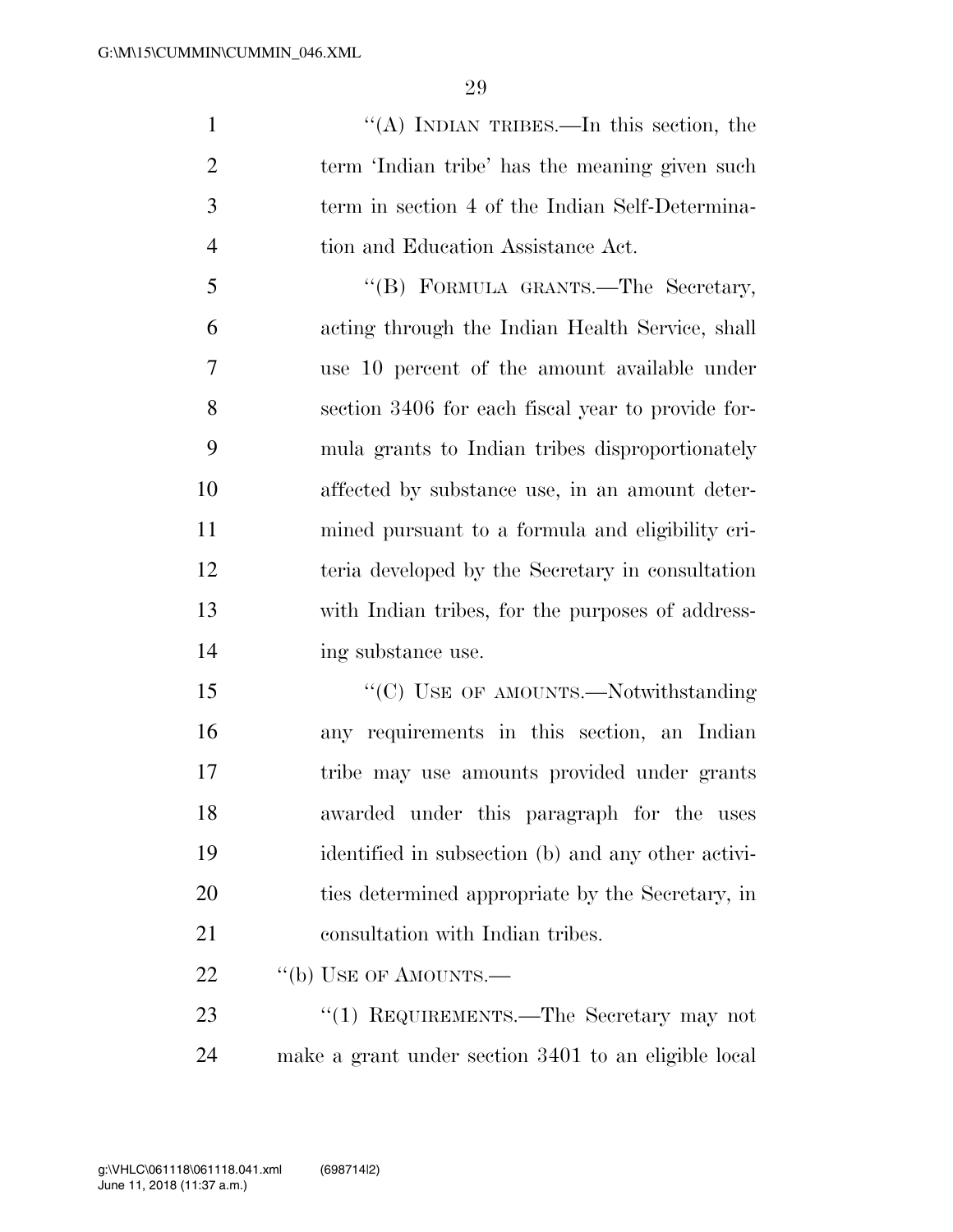| $\mathbf{1}$   | area unless the chief elected official of the area |
|----------------|----------------------------------------------------|
| $\overline{2}$ | agrees that—                                       |
| 3              | $\lq\lq$ the allocation of funds and services      |
| $\overline{4}$ | within the area under the grant will be made in    |
| 5              | accordance with the priorities established by the  |
| 6              | substance use disorder treatment services plan-    |
| 7              | ning council; and                                  |
| 8              | "(B) funds provided under this grant will          |
| 9              | be expended for-                                   |
| 10             | "(i) prevention services described in              |
| 11             | paragraph $(3)$ ;                                  |
| 12             | "(ii) core medical services described in           |
| 13             | paragraph $(4)$ ;                                  |
| 14             | "(iii) recovery and support services               |
| 15             | described in paragraph $(5)$ ;                     |
| 16             | "(iv) early intervention and engage-               |
| 17             | ment services described in paragraph $(6)$ ;       |
| 18             | $\lq\lq$ (v) harm reduction services described     |
| 19             | in paragraph $(7)$ ;                               |
| 20             | "(vi) financial assistance with health             |
| 21             | insurance described in paragraph (8); and          |
| 22             | "(vii) administrative expenses<br>de-              |
| 23             | scribed in paragraph $(10)$ .                      |
| 24             | $``(2)$ DIRECT FINANCIAL ASSISTANCE.—              |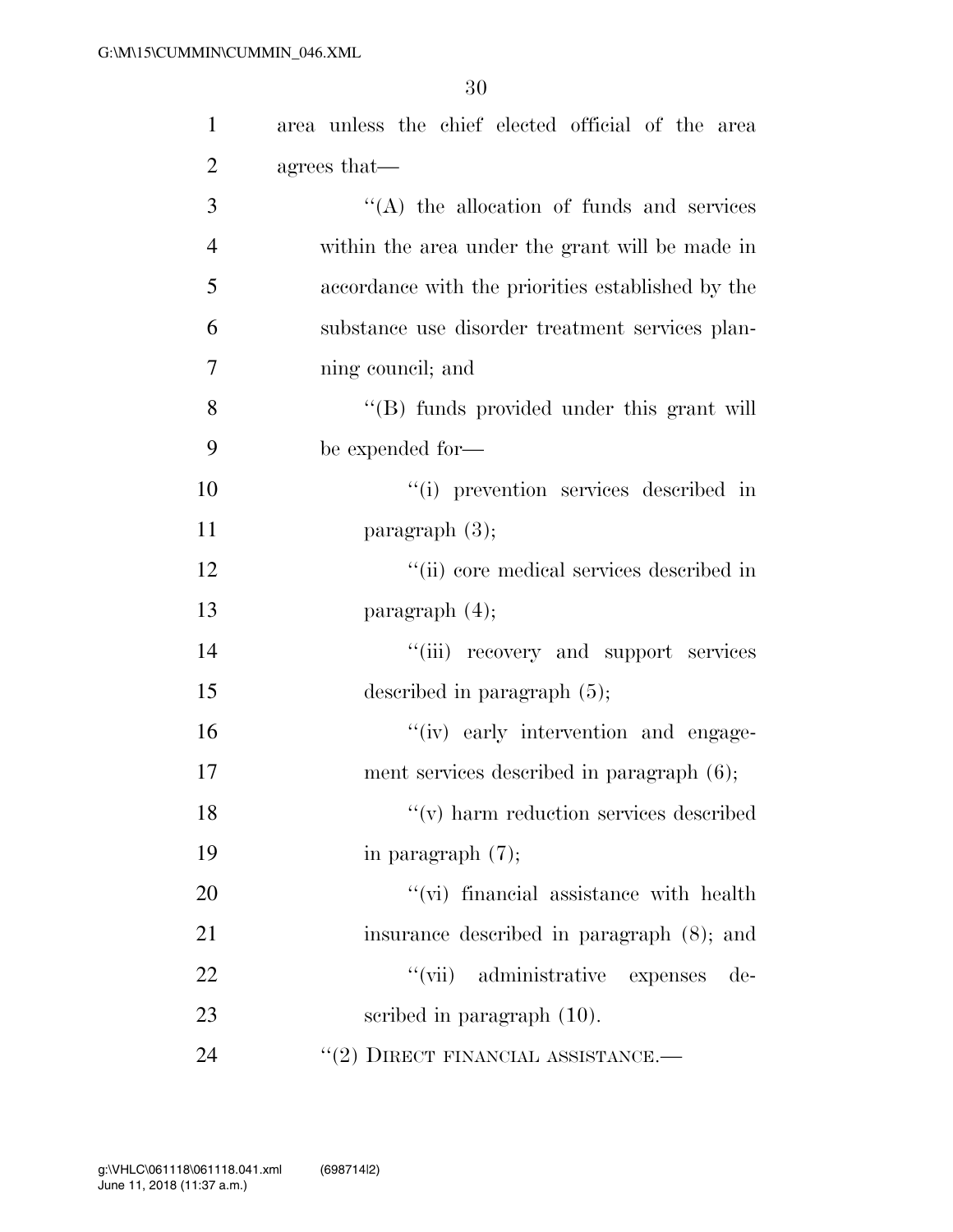''(A) IN GENERAL.—An eligible local area shall use amounts received under a grant under section 3401 to provide direct financial assist- ance to eligible entities for the purpose of pro- viding prevention services, core medical services, recovery and support services, harm reduction services, and early intervention and engagement services.

 ''(B) APPROPRIATE ENTITIES.—Direct fi- nancial assistance may be provided under sub- paragraph (A) to public or nonprofit private en- tities, or private for-profit entities if such enti- ties are the only available provider of quality substance use disorder treatment services in the area.

16 "(3) PREVENTION SERVICES.—

 $((A)$  IN GENERAL.—For purposes of this subsection, the term 'prevention services' means services, programs, or multi-sector strategies to prevent substance use disorder (such as evi- dence-based education campaigns, community- based prevention programs, opioid diversion, collection and disposal or unused opioids, and services to at-risk populations).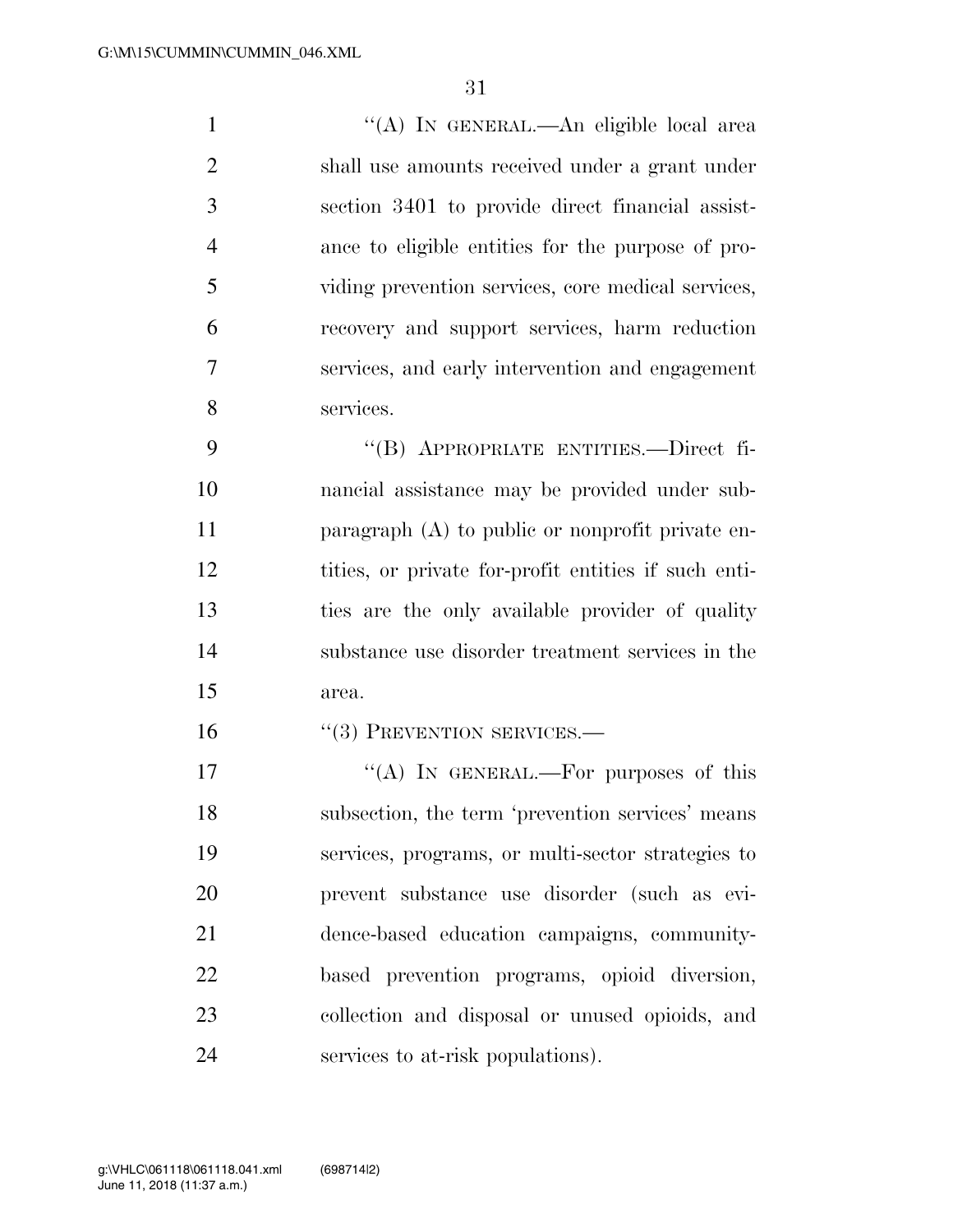| $\mathbf{1}$   | "(B) LIMIT.—An eligible local area may                |
|----------------|-------------------------------------------------------|
| $\overline{2}$ | use not to exceed 20 percent of the amount of         |
| 3              | the grant under section 3401 for prevention           |
| $\overline{4}$ | services. An eligible local area may apply to the     |
| 5              | Secretary for a waiver of this subparagraph.          |
| 6              | "(4) CORE MEDICAL SERVICES.—For purposes              |
| $\overline{7}$ | of this subsection, the term 'core medical services'  |
| 8              | means the following evidence-based services provided  |
| 9              | to individuals with substance use disorder or at risk |
| 10             | for developing substance use disorder:                |
| 11             | "(A) Substance use disorder treatments,               |
| 12             | including clinical stabilization services, with-      |
| 13             | drawal management and detoxification, inten-          |
| 14             | sive inpatient treatment, intensive outpatient        |
| 15             | treatment, all forms of Federally-approved            |
| 16             | medication-assisted treatment, outpatient treat-      |
| 17             | ment, and residential recovery treatment.             |
| 18             | "(B) Outpatient and ambulatory health                 |
| 19             | services, including those administered by Feder-      |
| 20             | ally qualified health centers and rural health        |
| 21             | clinics.                                              |
| 22             | $\lq\lq$ <sup>"</sup> (C) Hospice services.           |
| 23             | $\lq\lq$ (D) Mental health services.                  |
| 24             | "(E) Naloxone procurement, distribution,              |
| 25             | and training.                                         |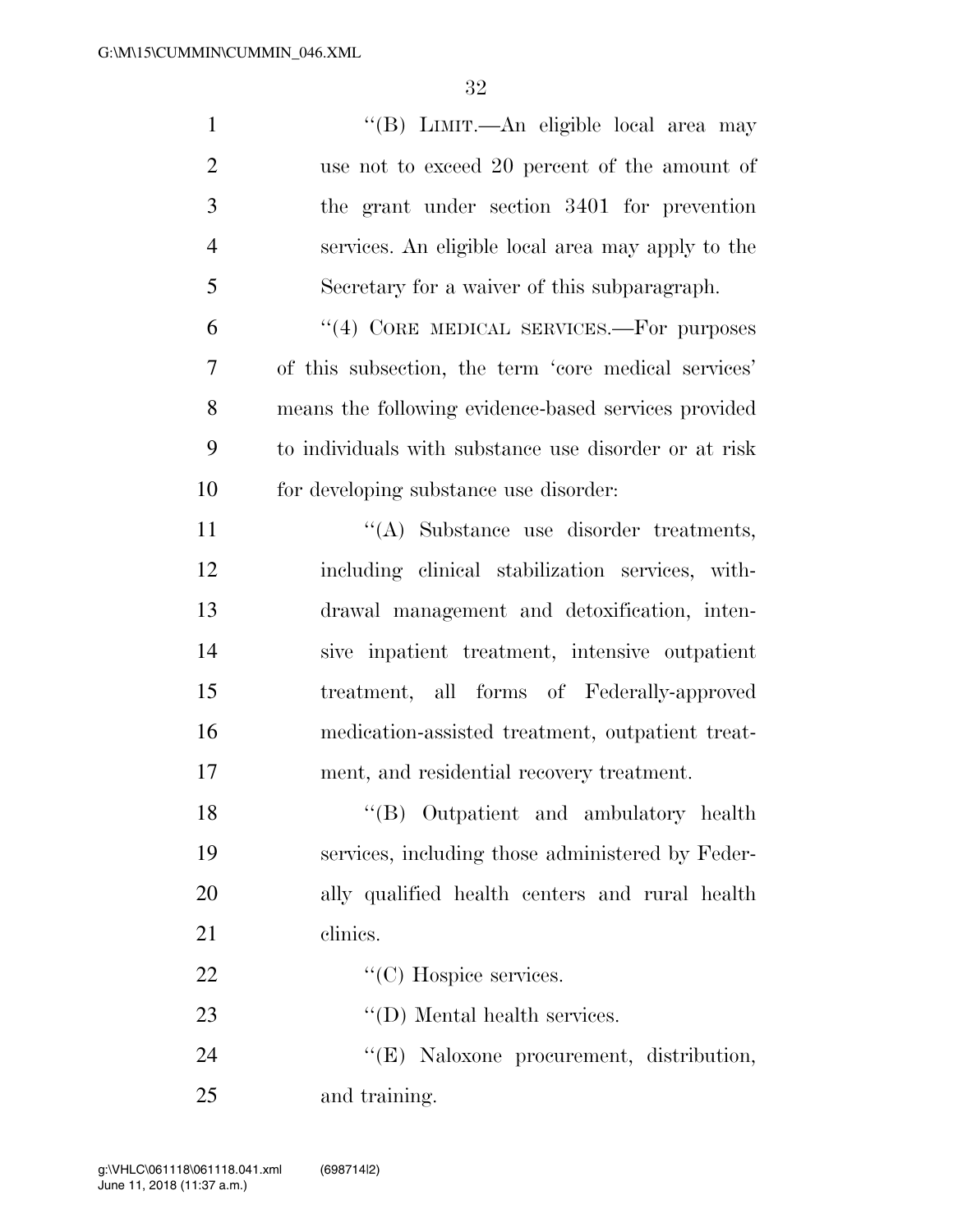| $\mathbf{1}$   | $\lq\lq(F)$ Pharmaceutical assistance and diag-         |
|----------------|---------------------------------------------------------|
| $\overline{2}$ | nostic testing related to the management of             |
| 3              | substance-use disorders a co-morbid conditions.         |
| $\overline{4}$ | $\lq\lq (G)$ Home and community based health            |
| 5              | services.                                               |
| 6              | "(H) Comprehensive Case Management,                     |
| $\overline{7}$ | including substance use disorder treatment ad-          |
| 8              | herence services.                                       |
| 9              | "(I) Health insurance enrollment and cost-              |
| 10             | sharing assistance in accordance with para-             |
| 11             | $graph(8)$ .                                            |
| 12             | " $(5)$ RECOVERY AND SUPPORT SERVICES.—For              |
| 13             | purposes of paragraph $(1)(B)(ii)$ , the term 'recovery |
| 14             | and support services' means services, subject to the    |
| 15             | approval of the Secretary, that are provided to indi-   |
| 16             | viduals with substance use disorder, including resi-    |
| 17             | dential recovery treatment and housing, including       |
| 18             | for individuals receiving medication-assisted treat-    |
| 19             | ment, long term recovery services, 24/7 hotline crisis  |
| 20             | center support, medical transportation services, res-   |
| 21             | pite care for persons caring for individuals with sub-  |
| 22             | stance use disorder, child care and family services     |
| 23             | while an individual is receiving inpatient treatment    |
| 24             | services or at the time of outpatient services, out-    |
| 25             | reach services, peer recovery services, nutrition serv- |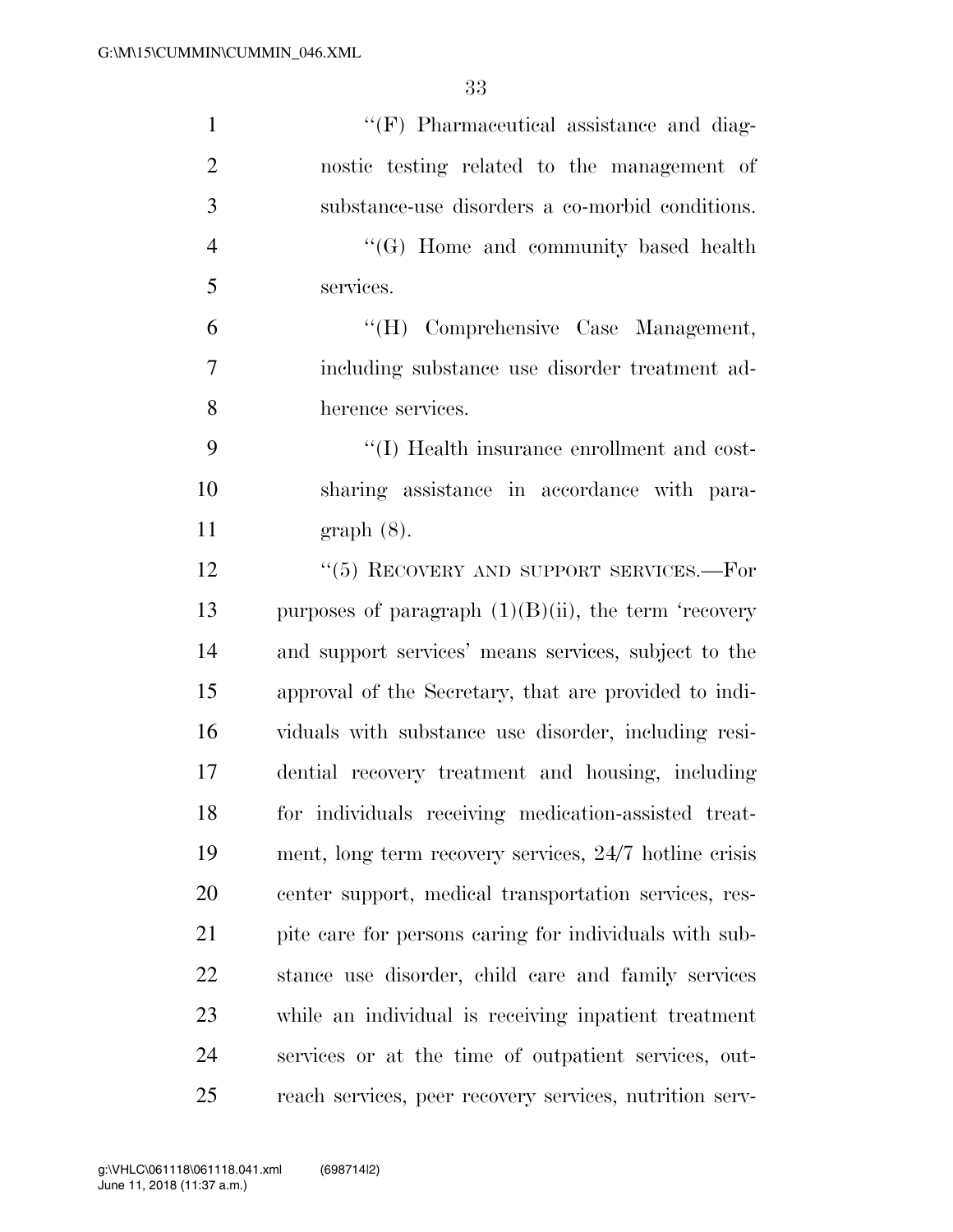ices, and referrals for job training and career serv- ices, housing, legal services, and child care and fam-ily services.

4 "(6) EARLY INTERVENTION AND ENGAGEMENT SERVICES.—For purposes of this section, the term 'early intervention and engagement services' means services to provide rapid access to substance use dis- order treatment, counseling provided to individuals who have misused substances, who have experienced an overdose, or are at risk of developing substance use disorder, and the provision of referrals to facili- tate the access of such individuals to core medical services or recovery and support services. The enti- ties through which such services may be provided in- clude emergency rooms, fire departments and emer- gency medical services, detention facilities, homeless shelters, law enforcement agencies, health care points of entry specified by eligible local areas, Fed- erally qualified health centers, and rural health clin-ics.

21 "(7) HARM REDUCTION SERVICES.—For pur- poses of this section, the term 'harm reduction serv- ices' means evidence-based services provided to indi-viduals engaging in substance use that reduce the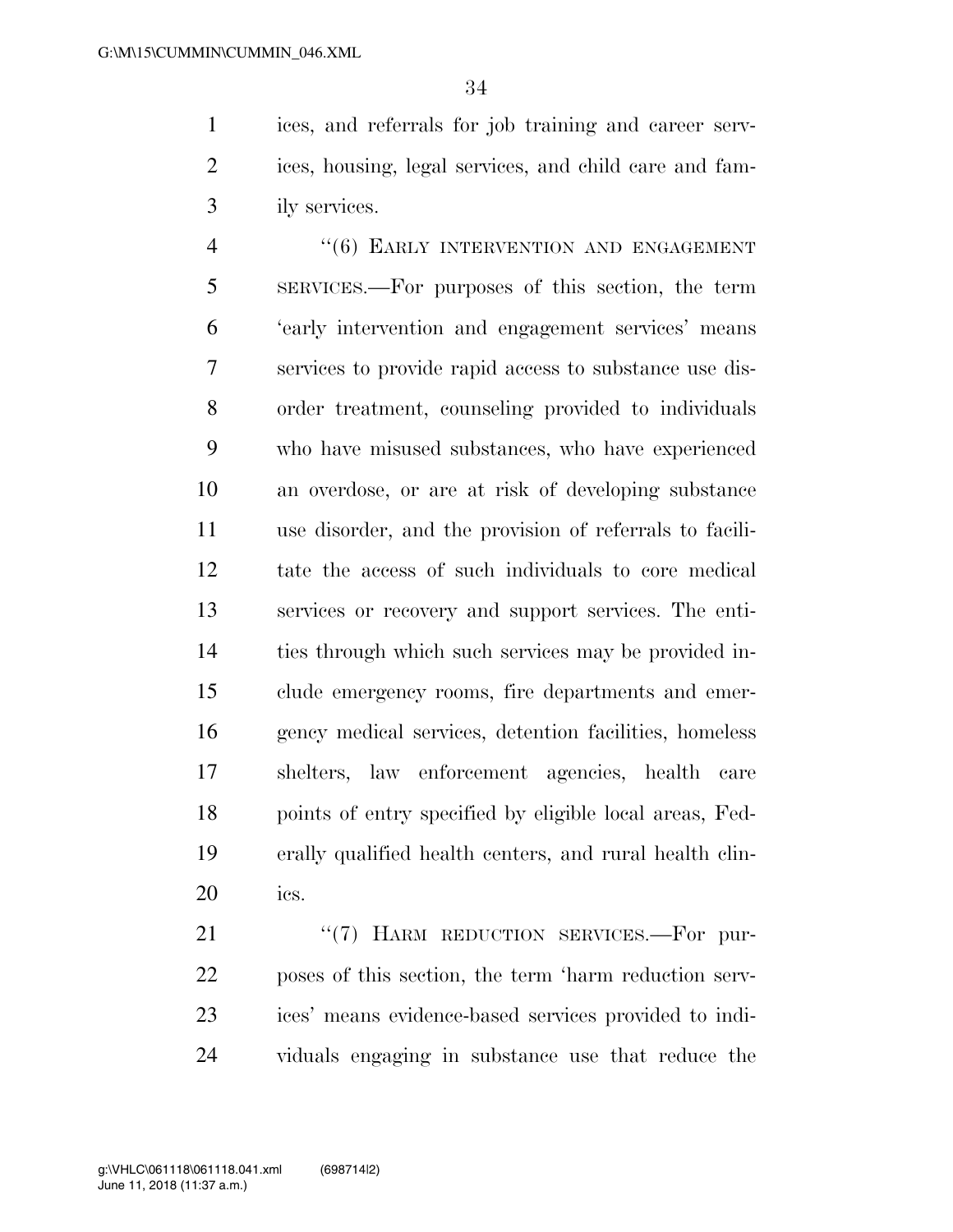| $\mathbf{1}$   | risk of infectious disease transmission, overdose, or |
|----------------|-------------------------------------------------------|
| 2              | death, including by increasing access to health care. |
| 3              | "(8) AFFORDABLE HEALTH INSURANCE COV-                 |
| $\overline{4}$ | ERAGE.- An eligible local area may use amounts        |
| 5              | provided under a grant awarded under section 3401     |
| 6              | to establish a program of financial assistance to as- |
| 7              | sist eligible individuals with substance use disorder |
| 8              | $in-$                                                 |
| 9              | $\lq\lq$ enrolling in health insurance cov-           |
| 10             | erage; or                                             |
| 11             | "(B) affording health care services, includ-          |
| 12             | ing assistance paying cost-sharing amounts, in-       |
| 13             | cluding premiums.                                     |
| 14             | "(9) REQUIREMENT OF STATUS AS MEDICAID                |
| 15             | PROVIDER.-                                            |
| 16             | "(A) PROVISION OF SERVICE.—Subject to                 |
| 17             | paragraph $(2)$ , the Secretary may not make a        |
| 18             | grant under section 3401 for the provision of         |
| 19             | substance use disorder treatment services under       |
| 20             | this section in an eligible local area unless, in     |
| 21             | the case of any such service that is available        |
| 22             | pursuant to the State plan approved under title       |
| 23             | XIX of the Social Security Act for the State—         |
| 24             | "(i) the political subdivision involved               |
| 25             | will provide the service directly, and the            |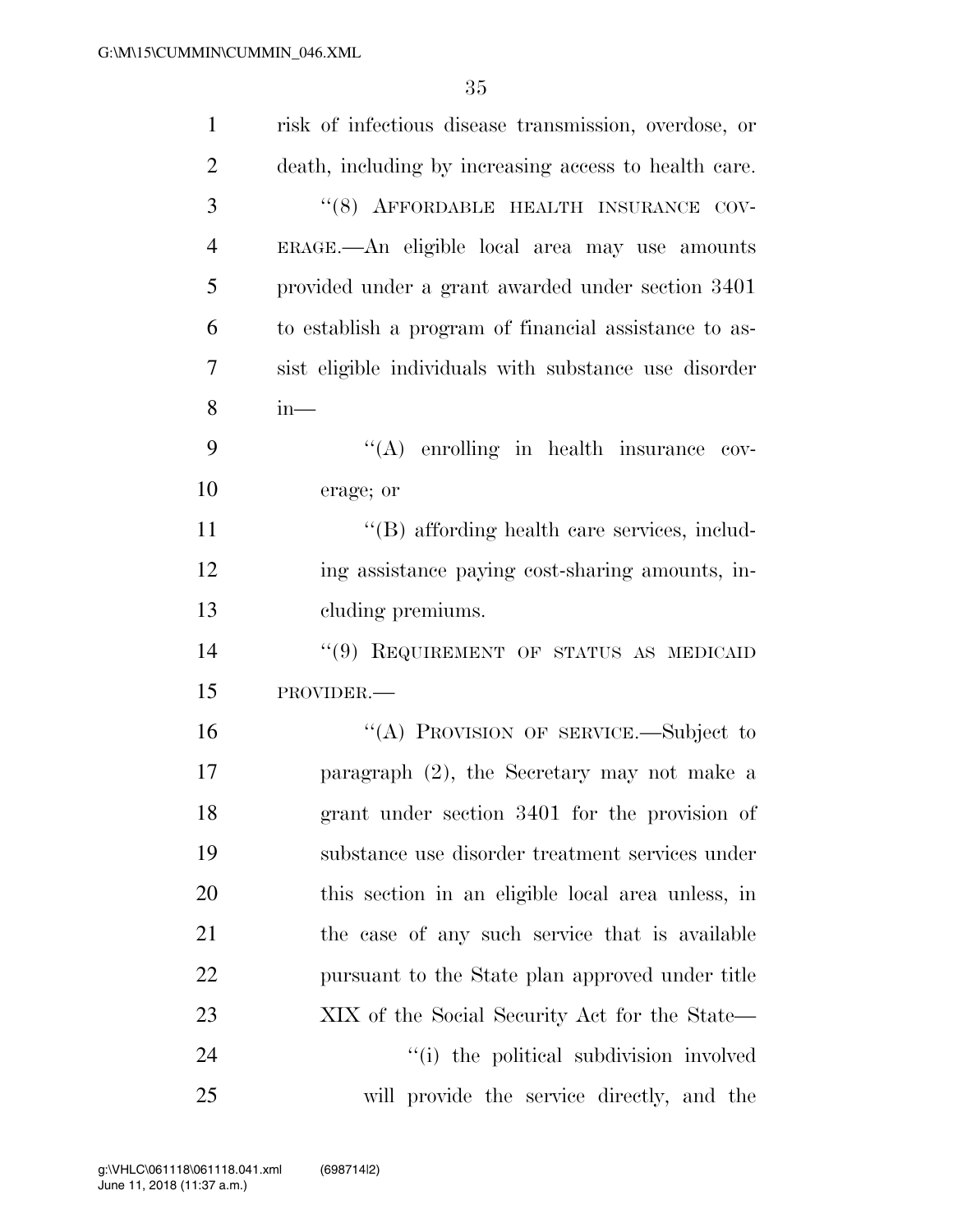| 1              | political subdivision has entered into a par-  |
|----------------|------------------------------------------------|
| 2              | ticipation agreement under the State plan      |
| 3              | and is qualified to receive payments under     |
| $\overline{4}$ | such plan; or                                  |
| 5              | "(ii) the eligible local area involved         |
| 6              | will enter into an agreement with a public     |
| $\overline{7}$ | or nonprofit private entity under which the    |
| 8              | entity will provide the service, and the enti- |
| 9              | ty has entered into such a participation       |
| 10             | agreement and is qualified to receive such     |
| 11             | payments.                                      |
| 12             | $\lq\lq (B)$ WAIVER.—                          |

13 ''(i) IN GENERAL.—In the case of an entity making an agreement pursuant to subparagraph (A)(ii) regarding the provi- sion of substance use disorder treatment services, the requirement established in such subparagraph shall be waived by the substance use planning council for the area involved if the entity does not, in providing health care services, impose a charge or ac- cept reimbursement available from any third-party payor, including reimbursement under any insurance policy or under any Federal or State health benefits program.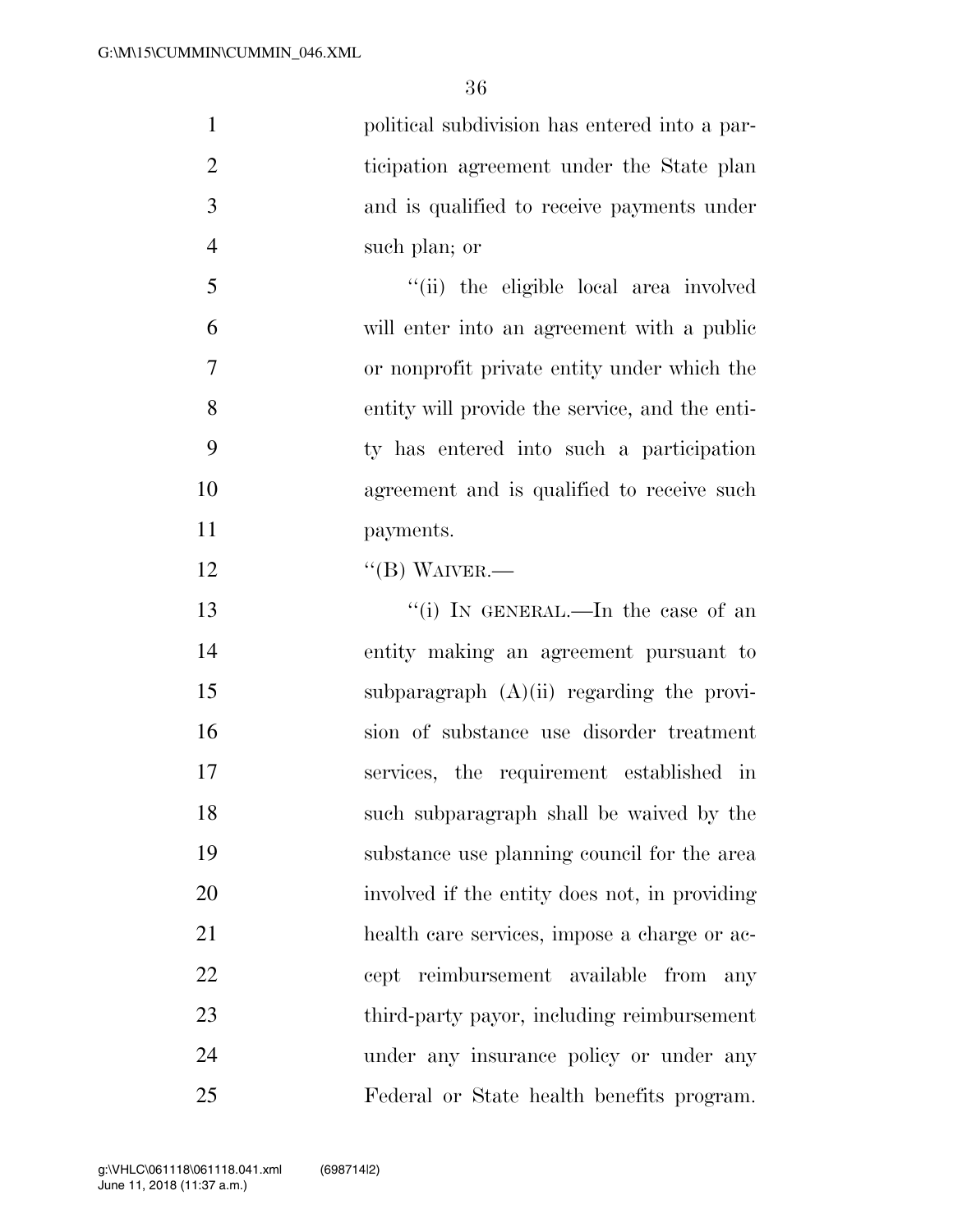| $\mathbf{1}$   | "(ii) DETERMINATION.—A determina-                            |
|----------------|--------------------------------------------------------------|
| $\overline{2}$ | tion by the substance use planning council                   |
| 3              | of whether an entity referred to in clause                   |
| $\overline{4}$ | (i) meets the criteria for a waiver under                    |
| 5              | such clause shall be made without regard                     |
| 6              | to whether the entity accepts voluntary do-                  |
| 7              | nations for the purpose of providing serv-                   |
| 8              | ices to the public.                                          |
| 9              | "(10) ADMINISTRATION AND PLANNING.—An                        |
| 10             | eligible local area shall not use in excess of 10 per-       |
| 11             | cent of amounts received under a grant under sec-            |
| 12             | tion 3401 for administration, accounting, reporting,         |
| 13             | and program oversight functions, including the de-           |
| 14             | velopment of systems to improve data collection and          |
| 15             | data sharing.                                                |
| 16             | "(11) INCARCERATED INDIVIDUALS.—Amounts                      |
| 17             | received under a grant under section 3401 may be             |
| 18             | used to provide substance use disorder treatment             |
| 19             | services to currently incarcerated individuals.              |
| 20             | "SEC. 3404. APPLICATION.                                     |
| 21             | "(a) IN GENERAL.—To be eligible to receive a grant           |
| 22             | under section 3401, an eligible local area shall prepare and |

 submit to the Secretary an application in such form, and containing such information, as the Secretary shall re-quire, including—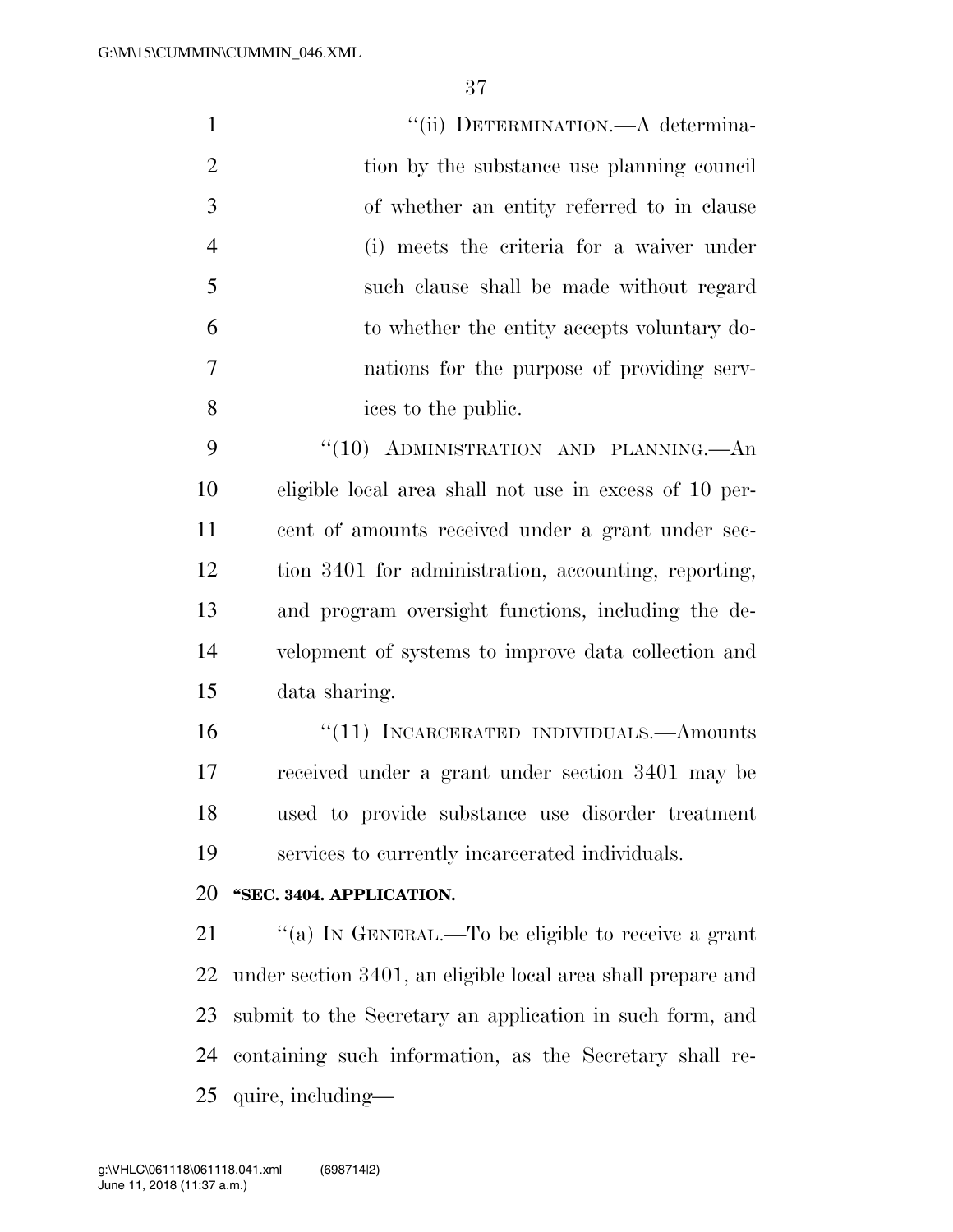$\frac{1}{1}$  <sup>(1)</sup> a complete accounting of the disbursement of any prior grants received under this subtitle by the applicant and the results achieved through such disbursements;

 ''(2) a demonstration of the extent of local need for the funds under the grant and a plan for pro- posed substance use disorder treatment services that is consistent with local needs, including a com- prehensive plan for the use of the grant funds devel- oped by the planning council established under sec- tion 3402, except that the planning council require- ment shall not apply with respect to areas receiving supplemental grant funds under section 3403(a)(2); ''(3) a demonstration that the area will use funds in a manner that provides substance use dis-

 order treatment services compliant with the evi- dence-based standards developed in accordance with section 3434, including all forms of Federally-ap-proved medication-assisted treatments;

20  $\frac{4}{4}$  information on the number of individuals 21 likely to be served by the funds sought, including de-mographic data on the populations to be served;

23 ''(5) key outcomes that will be measured by all entities that receive assistance, as well as an expla-nation of how the outcomes will be measured;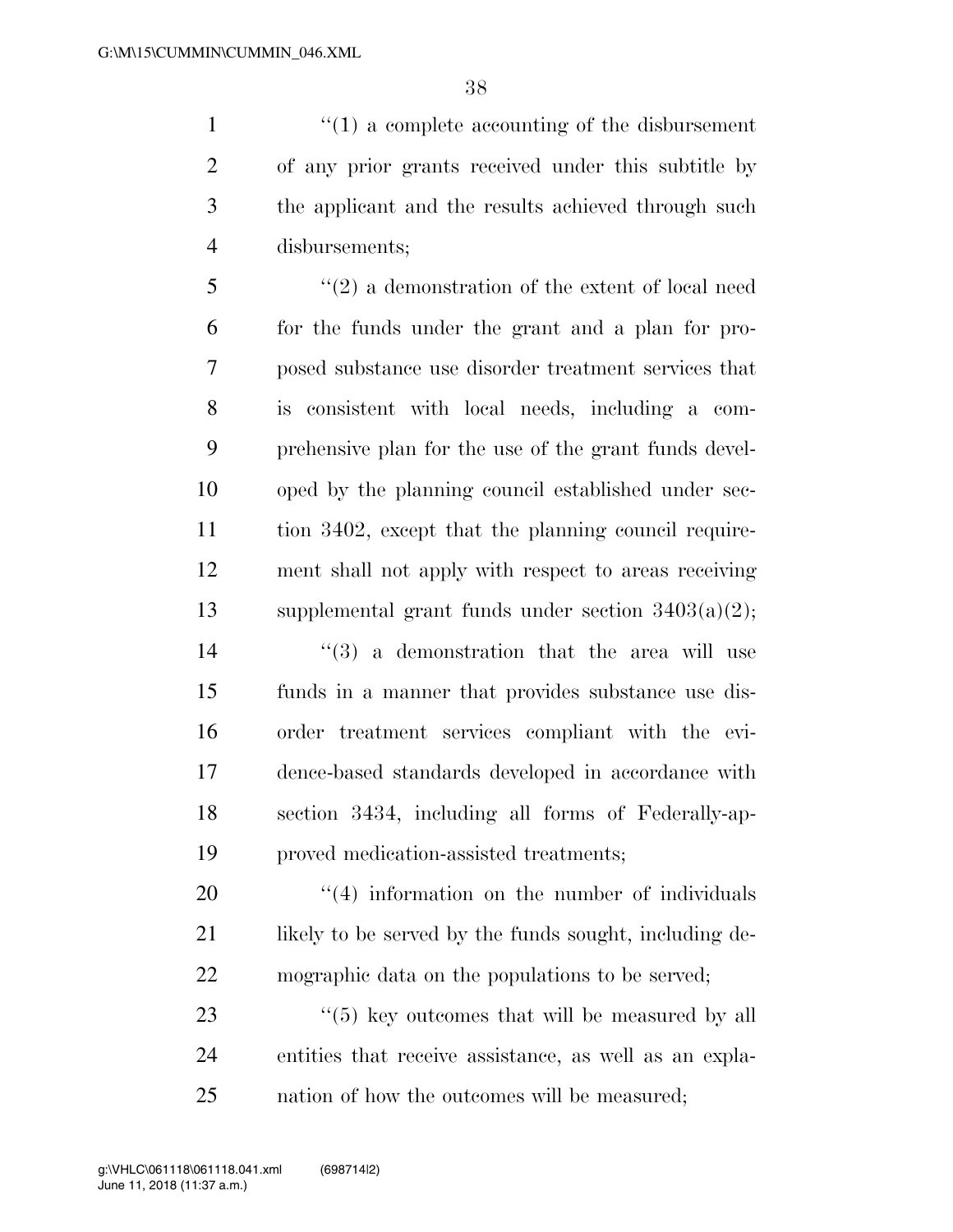| $\mathbf{1}$   | $\cdot\cdot\cdot(6)$ a demonstration that resources provided     |
|----------------|------------------------------------------------------------------|
| $\overline{2}$ | under the grant will be allocated in accordance with             |
| 3              | the local demographic incidence of substance use, in-            |
| $\overline{4}$ | cluding allocations for services for children, youths,           |
| 5              | and women;                                                       |
| 6              | $\lq(7)$ a demonstration that funds received from                |
| 7              | a grant under this subtitle in any prior year were ex-           |
| 8              | pended in accordance with the priorities established             |
| 9              | by the planning council;                                         |
| 10             | $(8)$ a demonstration that at least one rep-                     |
| 11             | resentative from Indian tribes located within any eli-           |
| 12             | gible local area are included in the membership of a             |
| 13             | planning council;                                                |
| 14             | $\cdot\cdot\cdot(9)$ a demonstration that the confidentiality of |
| 15             | individuals receiving substance use disorder treat-              |
| 16             | ment services will be maintained in a manner not in-             |
| 17             | consistent with applicable law; and                              |
| 18             | $\lq(10)$ an explanation of how income, asset, and               |
| 19             | medical expense criteria will be established and ap-             |
| 20             | plied to those who qualify for assistance under the              |
| 21             | program under this subtitle.                                     |
| 22             | "(b) ASSURANCES.—To be eligible to receive a grant               |
| 23             | under section 3401, the application submitted by the eligi-      |
| 24             | ble local area shall include assurances adequate to en-          |
| 25             | $sure-$                                                          |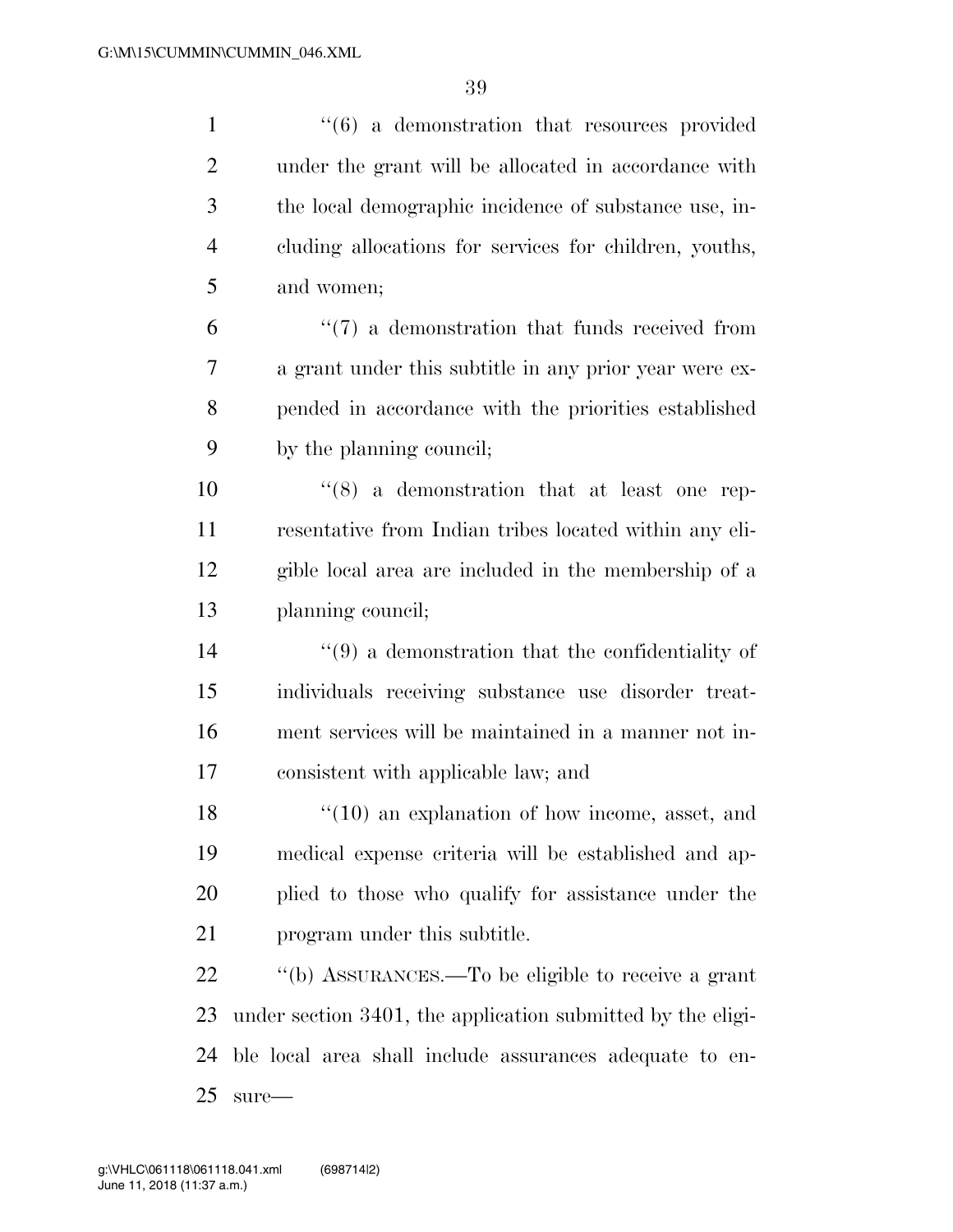1 ''(1) that funds received under the grant will be utilized to supplement not supplant other State or local funds made available in the year for which the grant is awarded to provide substance use disorder treatment services;

 $(2)$  that the political subdivisions within the el- igible local area will maintain the level of expendi- tures by such political subdivisions for substance use-related services at a level that is equal to the level of such expenditures by such political subdivi-sions for the preceding fiscal year;

12 ''(3) that political subdivisions within the eligi- ble local area will not use funds received under a grant awarded under section 3401 in maintaining the level of substance use disorder treatment services as required in paragraph (2);

17  $\frac{17}{2}$  that substance use disorder treatment 18 services provided with assistance made available 19 under the grant will be provided without regard—

20  $\langle (A)$  to the ability of the individual to pay 21 for such services; and

22 ''(B) to the current or past health condi-23 tion of the individual to be served;

24  $\frac{1}{2}$  (5) that substance use disorder treatment 25 services will be provided in a setting that is acces-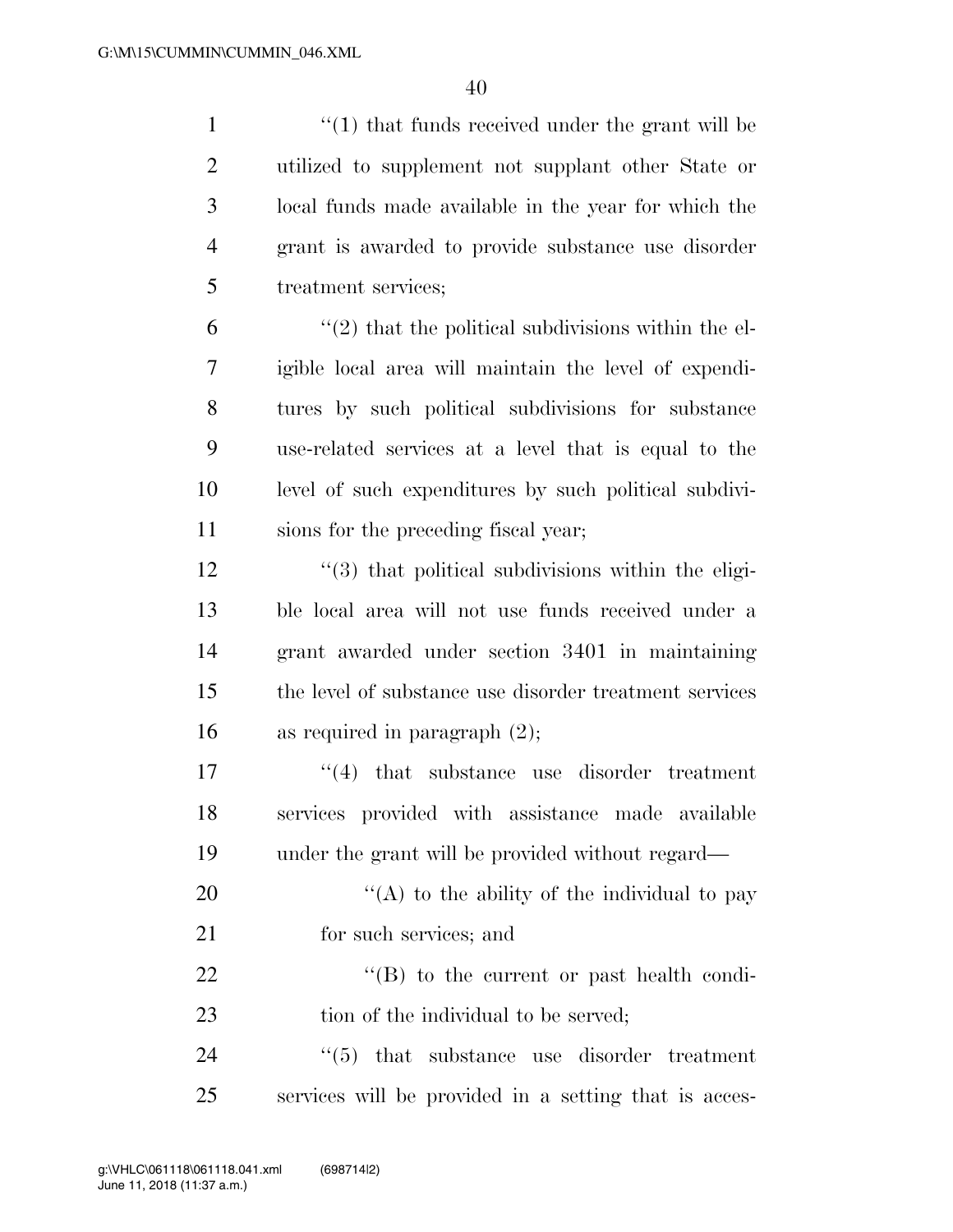sible to low-income individuals with substance use disorder, and to individuals with substance use dis-order residing in rural areas;

 $\frac{4}{6}$  ''(6) that a program of outreach will be pro- vided to low-income individuals with substance use disorder to inform such individuals of substance use disorder treatment services, and to individuals with substance use disorder residing in rural areas; and

9 ''(7) that funds received under a grant awarded under this subtitle will not be utilized to make pay- ments for any item or service to the extent that pay- ment has been made, or can reasonably be expected to be made, with respect to that item or service under any State compensation program, under an insurance policy, or under any Federal or State health benefits program (except for a program ad- ministered by, or providing the services of, the In-dian Health Service).

 ''(c) REQUIREMENTS REGARDING IMPOSITION OF CHARGES FOR SERVICES.—

21 "(1) IN GENERAL.—The Secretary may not make a grant under section 3401 to an eligible local area unless the eligible local area provides assur-ances that in the provision of substance use disorder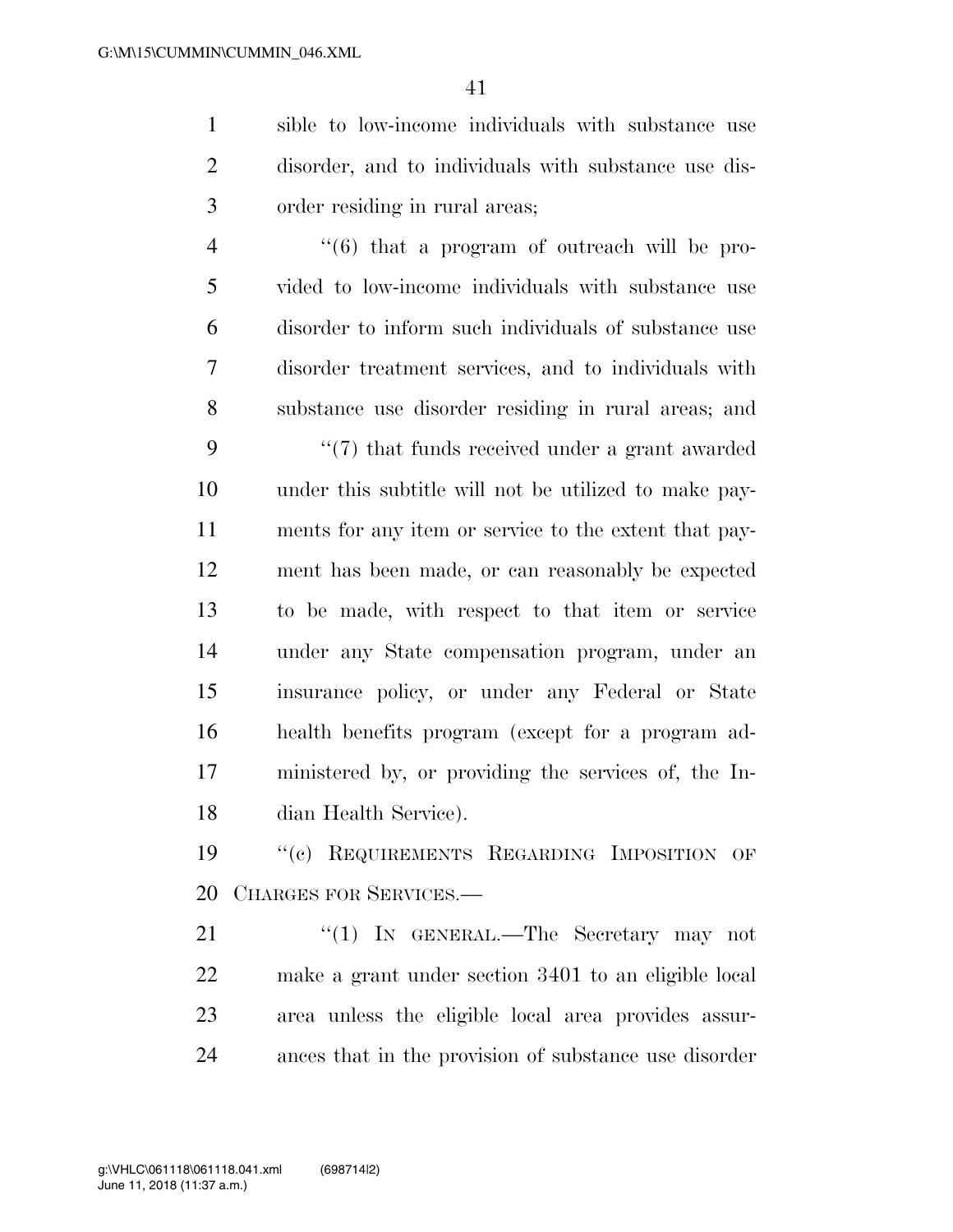treatment services with assistance provided under the grant—

 ''(A) in the case of individuals with an in- come less than or equal to 138 percent of the official poverty level, the provider will not im- pose charges on any such individual for the services provided under the grant;

 ''(B) in the case of individuals with an in- come greater than 138 percent of the official poverty level, the provider will impose a charge on each such individual according to a schedule of charges made available to the public;

 $\cdot$  (C) in the case of individuals with an in- come greater than 138 percent of the official poverty level but not exceeding 200 percent of such poverty level, the provider will not, for an calendar year, impose charges in an amount ex- ceeding 5 percent of the annual gross income of the individual;

 $\langle (D)$  in the case of individuals with an in- come greater than 200 percent of the official poverty level but not exceeding 300 percent of such poverty level, the provider will not, for any calendar year, impose charges in an amount ex-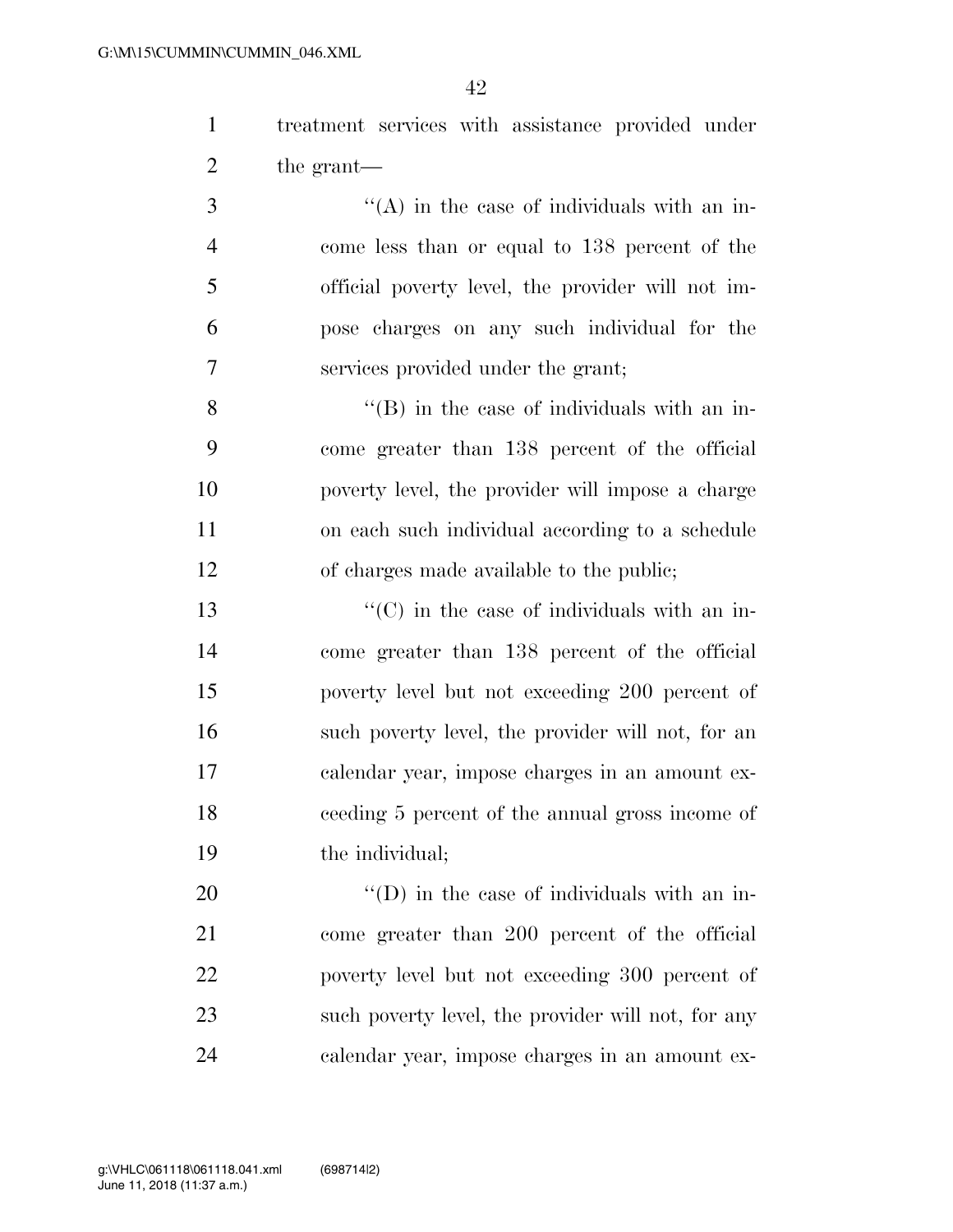ceeding 7 percent of the annual gross income of 2 the individual involved;

 $\cdot$  (E) in the case of individuals with an in- come greater than 300 percent of the official poverty level, the provider will not, for any cal- endar year, impose charges in an amount ex- ceeding 15 percent of the annual gross income of the individual involved; and

 ''(F) in the case of eligible American In- dian and Alaska Native individuals as defined by section 447.50 of title 42, Code of Federal Regulations (as in effect on July 1, 2010), the provider will not impose any charges for sub- stance use disorder treatment services, includ- ing any charges or cost-sharing prohibited by section 1402(d) of the Patient Protection and Affordable Care Act.

18 "(2) CHARGES.—With respect to compliance with the assurances made under paragraph (1), an eligible local area may, in the case of individuals 21 subject to a charge—

 $\langle (A)$  assess the amount of the charge in the discretion of the area, including imposing only a nominal charge for the provision of sub-stance use disorder treatment services, subject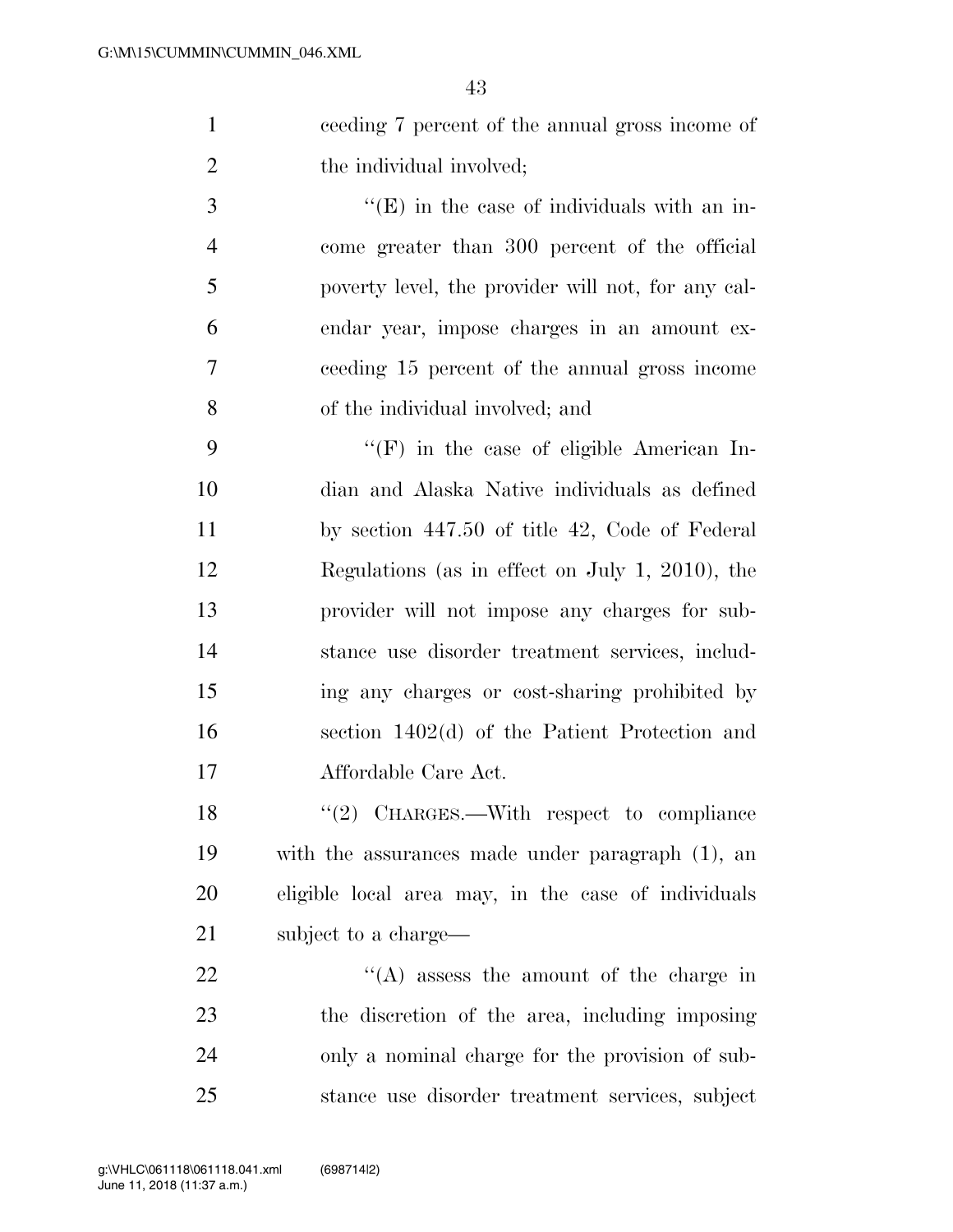to the provisions of the paragraph regarding public schedules and regarding limitations on the maximum amount of charges; and

 ''(B) take into consideration the total med- ical expenses of individuals in assessing the amount of the charge, subject to such provi-sions.

8 "(3) AGGREGATE CHARGES.—The Secretary may not make a grant under section 3401 to an eli- gible local area unless the area agrees that the limi- tations on charges for substance use disorder treat- ment services under this subsection applies to the annual aggregate of charges imposed for such serv- ices, however the charges are characterized, includes enrollment fees, premiums, deductibles, cost sharing, co-payments, co-insurance costs, or any other charges.

18 "(d) INDIAN TRIBES.—Any application requirements for grants distributed in accordance with section  $20\quad 3403(a)(3)$  shall be developed by the Secretary in con-sultation with Indian tribes.

### **''SEC. 3405. TECHNICAL ASSISTANCE.**

 ''The Secretary shall, beginning on the date of enact- ment of this title, provide technical assistance, including assistance from other grantees, contractors or subcontrac-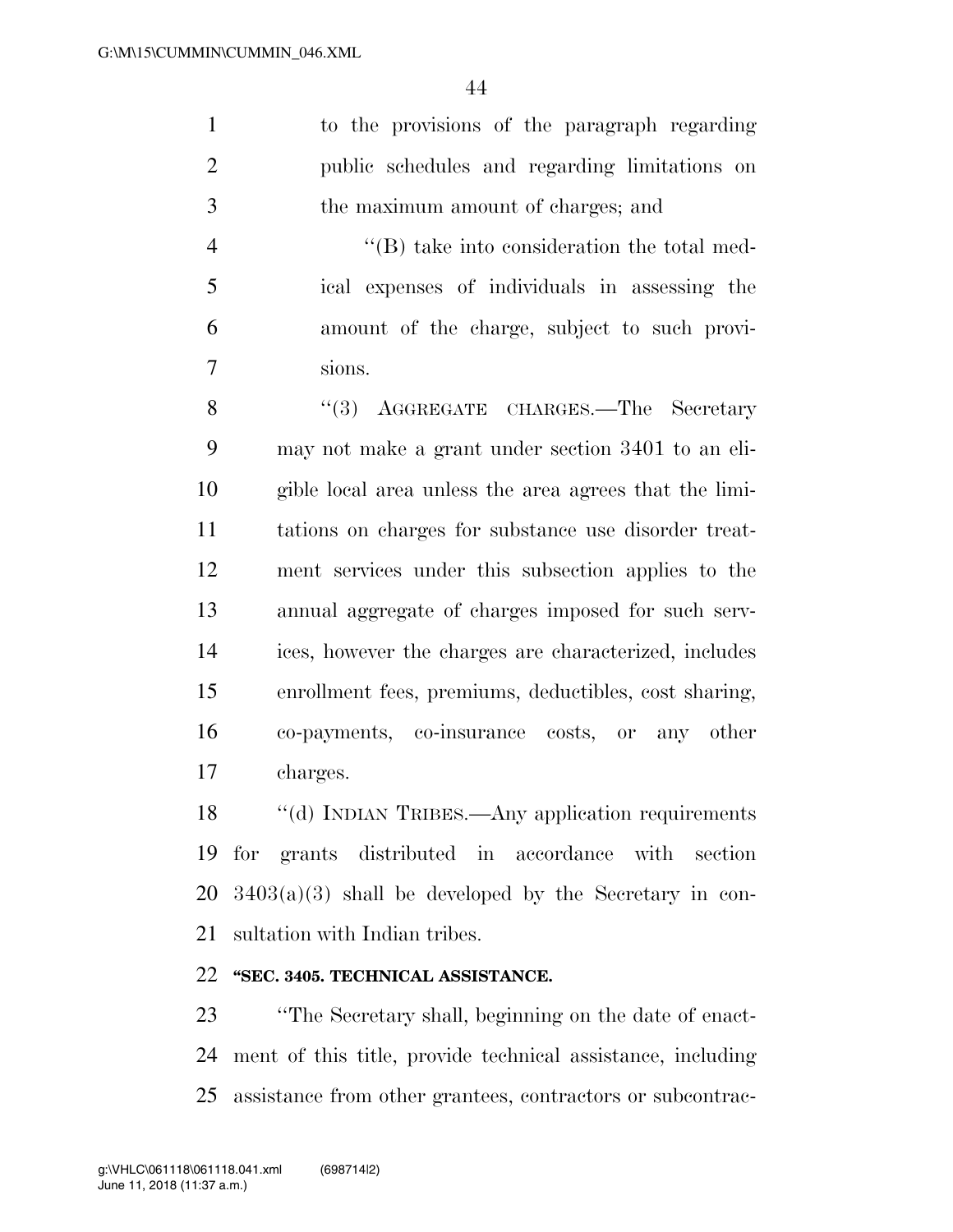tors under this title to assist newly eligible local areas in the establishment of planning councils and, to assist enti- ties in complying with the requirements of this subtitle in order to make such areas eligible to receive a grant under this subtitle. The Secretary may make planning grants available to eligible local areas, in an amount not to exceed \$75,000 for any area, that is projected to be eligible for funding under section 3401 in the following fiscal year. Such grant amounts shall be deducted from the first year formula award to eligible local areas accept-ing such grants.

#### **''SEC. 3406. AUTHORIZATION OF APPROPRIATIONS.**

 ''There is authorized to be appropriated to carry out this subtitle—

| 15 | $(1)$ \$2,700,000,000 for fiscal year 2019;            |
|----|--------------------------------------------------------|
| 16 | "(2) $\text{$}2,700,000,000$ for fiscal year 2020;     |
| 17 | $(3)$ \$2,700,000,000 for fiscal year 2021;            |
| 18 | "(4) $\text{$}2,700,000,000$ for fiscal year 2022;     |
| 19 | $(5)$ \$2,700,000,000 for fiscal year 2023;            |
| 20 | $(6)$ \$2,700,000,000 for fiscal year 2024;            |
| 21 | $\lq(7)$ \$2,700,000,000 for fiscal year 2025;         |
| 22 | "(8) $$2,700,000,000$ for fiscal year 2026;            |
| 23 | "(9) $\text{$}2,700,000,000$ for fiscal year 2027; and |
| 24 | " $(10)$ \$2,700,000,000 for fiscal year 2028.         |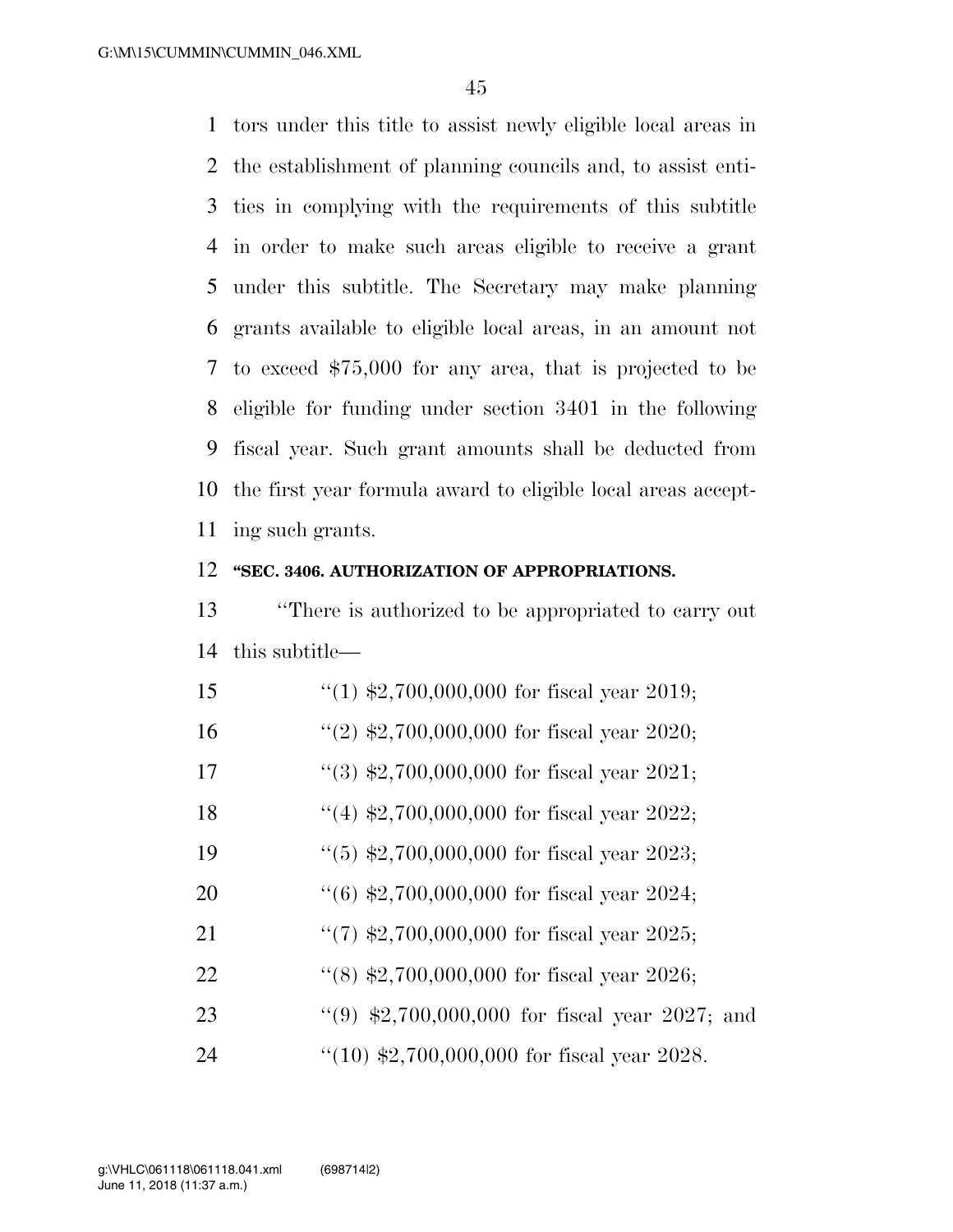# **''Subtitle B—State and Tribal Sub- stance Use Disorder Prevention and Intervention Grant Pro-gram**

### **''SEC. 3411. ESTABLISHMENT OF PROGRAM OF GRANTS.**

 ''The Secretary, acting in coordination with the Di- rector of the Office of National Drug Control Policy, shall award grants to States, territories, and tribal governments for the purpose of addressing substance use within such States.

#### **''SEC. 3412. AMOUNT OF GRANT AND USE OF AMOUNTS.**

12 "(a) AMOUNT OF GRANT TO STATES AND TERRI-TORIES.—

14 "(1) IN GENERAL.—

15 "(A) EXPEDITED DISTRIBUTION.—Not later than 90 days after an appropriation be- comes available, the Secretary shall disburse 50 percent of the amount made available under section 3415 for carrying out this subtitle for such fiscal year through grants to States under section 3411, in accordance with subparagraphs (B) and (C).

23 "'(B) MINIMUM ALLOTMENT.—Subject to the amount made available under section 3415, 25 the amount of a grant under section 3411 for—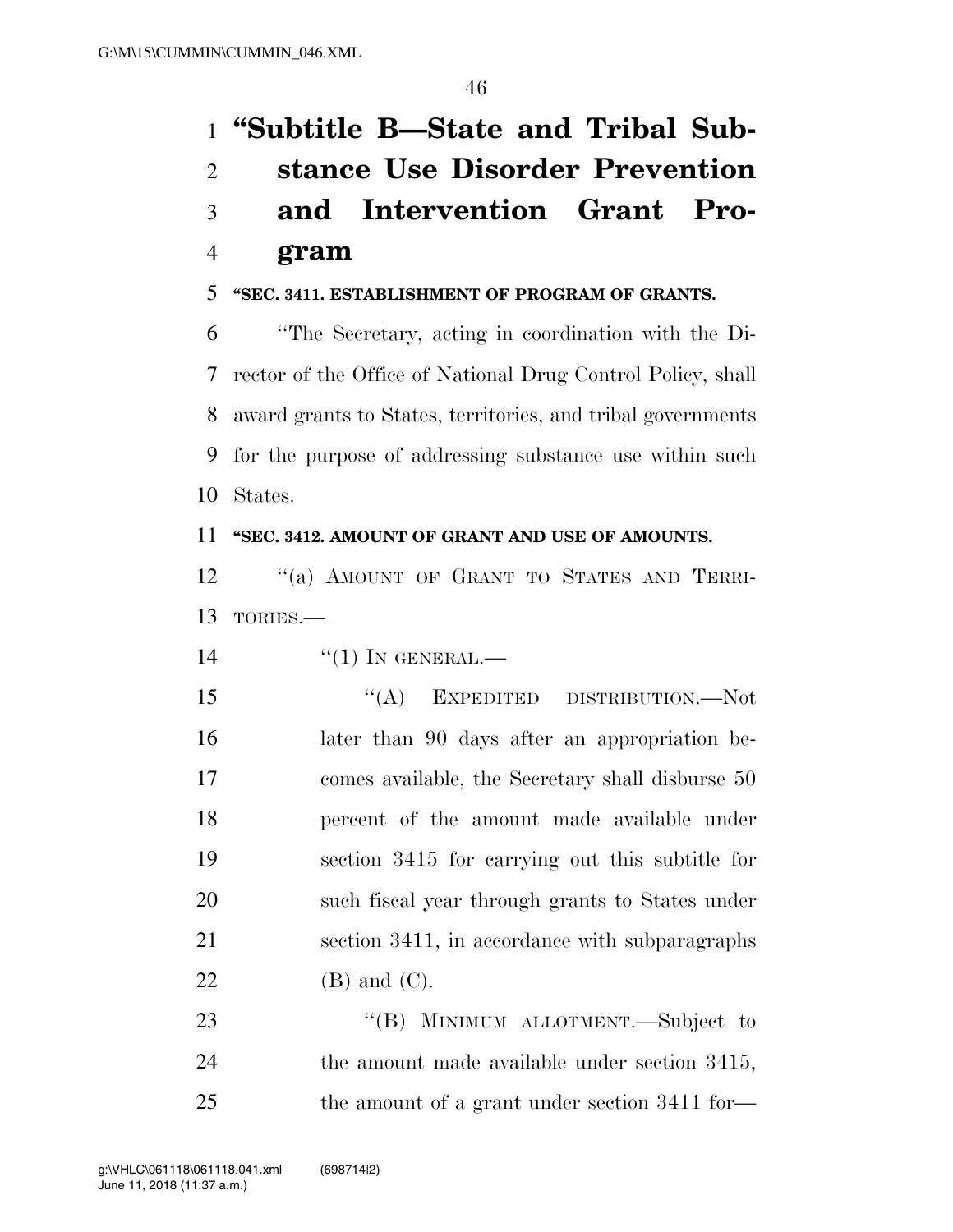| $\mathbf{1}$   | "(i) each of the 50 States, the District    |
|----------------|---------------------------------------------|
| $\overline{2}$ | of Columbia, and Puerto Rico for a fiscal   |
| 3              | year shall be the greater of—               |
| $\overline{4}$ | "(I) $$2,000,000$ ; or                      |
| 5              | "(II) an amount determined                  |
| 6              | under the subparagraph $(C)$ ; and          |
| $\overline{7}$ | "(ii) each territory other than Puerto"     |
| 8              | Rico for a fiscal year shall be the greater |
| 9              | $of$ —                                      |
| 10             | "(I) $$500,000$ ; or                        |
| 11             | $\lq\lq$ (II) an amount determined          |
| 12             | under the subparagraph (C).                 |
| 13             | "(C) DETERMINATION.-                        |
| 14             | "(i) FORMULA.—For purposes of sub-          |
| 15             | paragraph $(B)$ , the amount referred to in |
| 16             | this subparagraph for a State (including a  |
| 17             | territory) for a fiscal year is—            |
| 18             | $\lq\lq$ (I) an amount equal to the         |
| 19             | amount made available under section         |
| 20             | 3415 for the fiscal year involved for       |
| 21             | grants pursuant to subparagraph $(B)$ ;     |
| 22             | and                                         |
| 23             | "(II) the percentage constituted            |
| 24             | by the sum of—                              |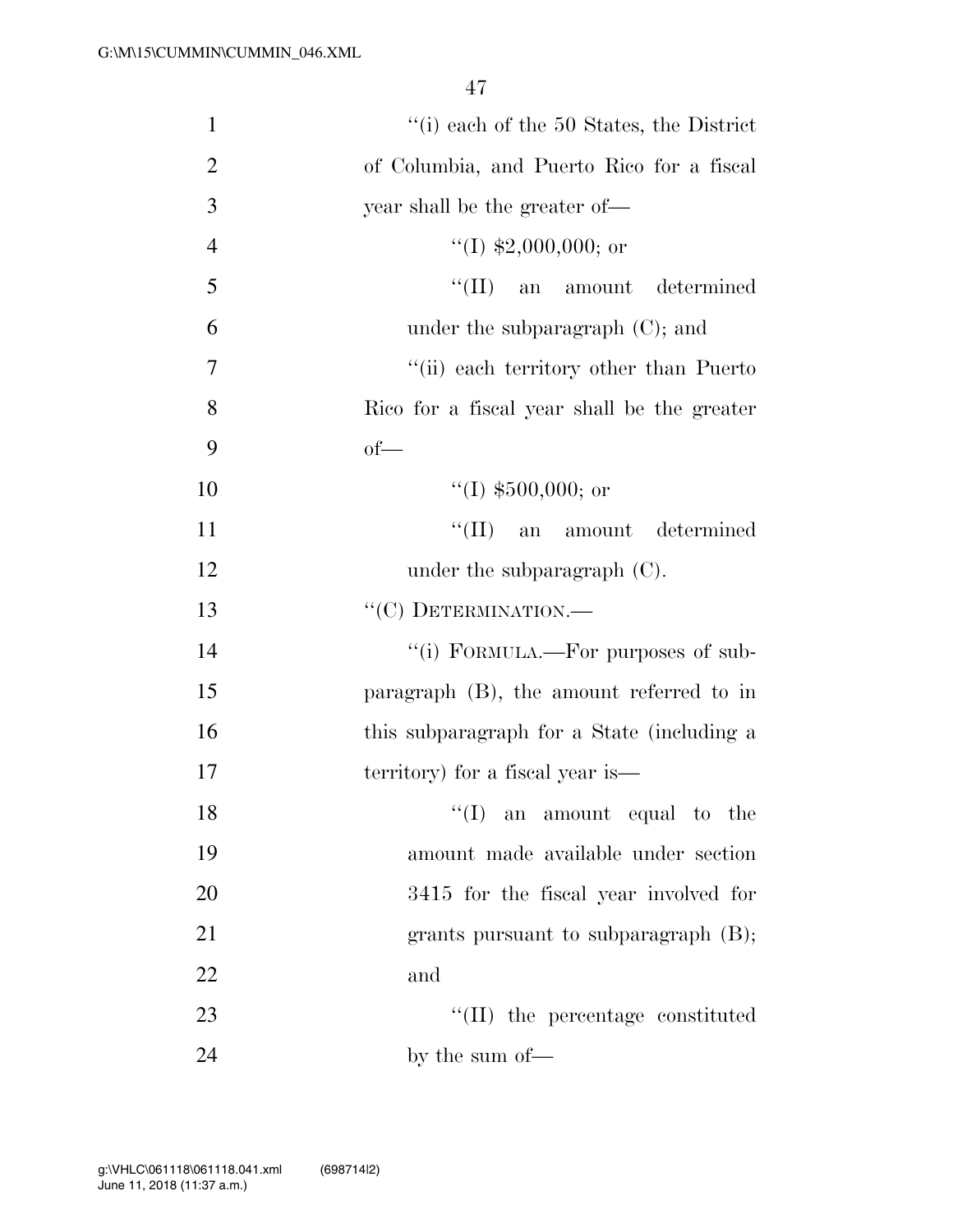| $\mathbf{1}$   | "(aa) the product of $0.85$                     |
|----------------|-------------------------------------------------|
| $\overline{2}$ | and the ratio of the State dis-                 |
| 3              | tribution factor for the State or               |
| $\overline{4}$ | territory to the sum of the re-                 |
| 5              | spective distribution factors for               |
| 6              | all States; and                                 |
| $\overline{7}$ | "(bb) the product of $0.15$                     |
| 8              | and the ratio of the non-local dis-             |
| 9              | tribution factor for the State or               |
| 10             | territory (as determined under                  |
| 11             | clause (iv)) to the sum of the re-              |
| 12             | spective non-local distribution                 |
| 13             | factors for all States or terri-                |
| 14             | tories.                                         |
| 15             | "(ii) STATE DISTRIBUTION FACTOR.-               |
| 16             | For purposes of clause $(i)(II)(aa)$ , the term |
| 17             | 'State distribution factor' means<br>an         |
| 18             | amount equal to-                                |
| 19             | $\lq\lq$ (I) the estimated number<br>- of       |
| 20             | drug overdose deaths in the State, as           |
| 21             | determined under clause (iii); or               |
| 22             | $\lq\lq$ (II) the number of non-fatal           |
| 23             | drug overdoses in the State, as deter-          |
| 24             | mined under clause (iv);                        |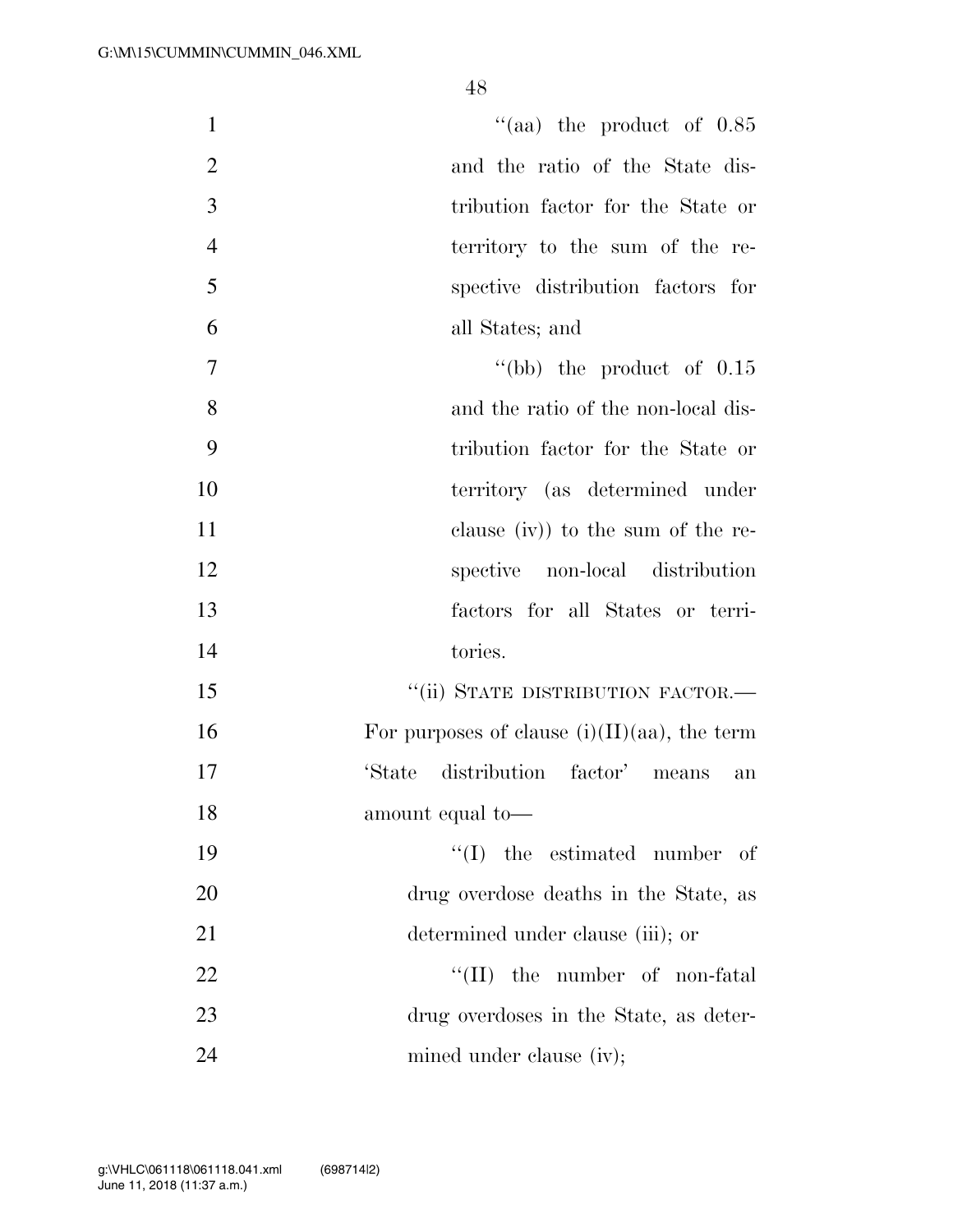| 1              | as determined by the Secretary based on      |
|----------------|----------------------------------------------|
| 2              | which distribution factor (subclause (I) or  |
| 3              | (II)) will result in the State receiving the |
| $\overline{4}$ | greatest amount of funds.                    |
| 5              | "(iii) NUMBER OF<br><b>DRUG</b>              |
| 6              | OVERDOSES.—For purposes of clause (ii),      |
| 7              | the number of drug overdose deaths deter-    |
| 8              | mined under this clause for a State for a    |
| 9              | fiscal year is the number of drug overdose   |
| 10             | deaths during the most recent 3-year pe-     |
| 11             | riod for which such data are available.      |
| 12             | "(iv) NUMBER OF NON-FATAL DRUG               |

 OVERDOSES.—For purposes of clause (ii), the number of non-fatal drug overdose deaths determined under this clause for State for a fiscal year for purposes of clause (ii) may be determined by using data including emergency department syndromic data, visits, or other emergency medical services for drug-related causes during the most recent 3-year period for which such data are available.

23 "(v) NON-LOCAL DISTRIBUTION FAC-24 TORS.—For purposes of clause  $(i)(II)(bb)$ ,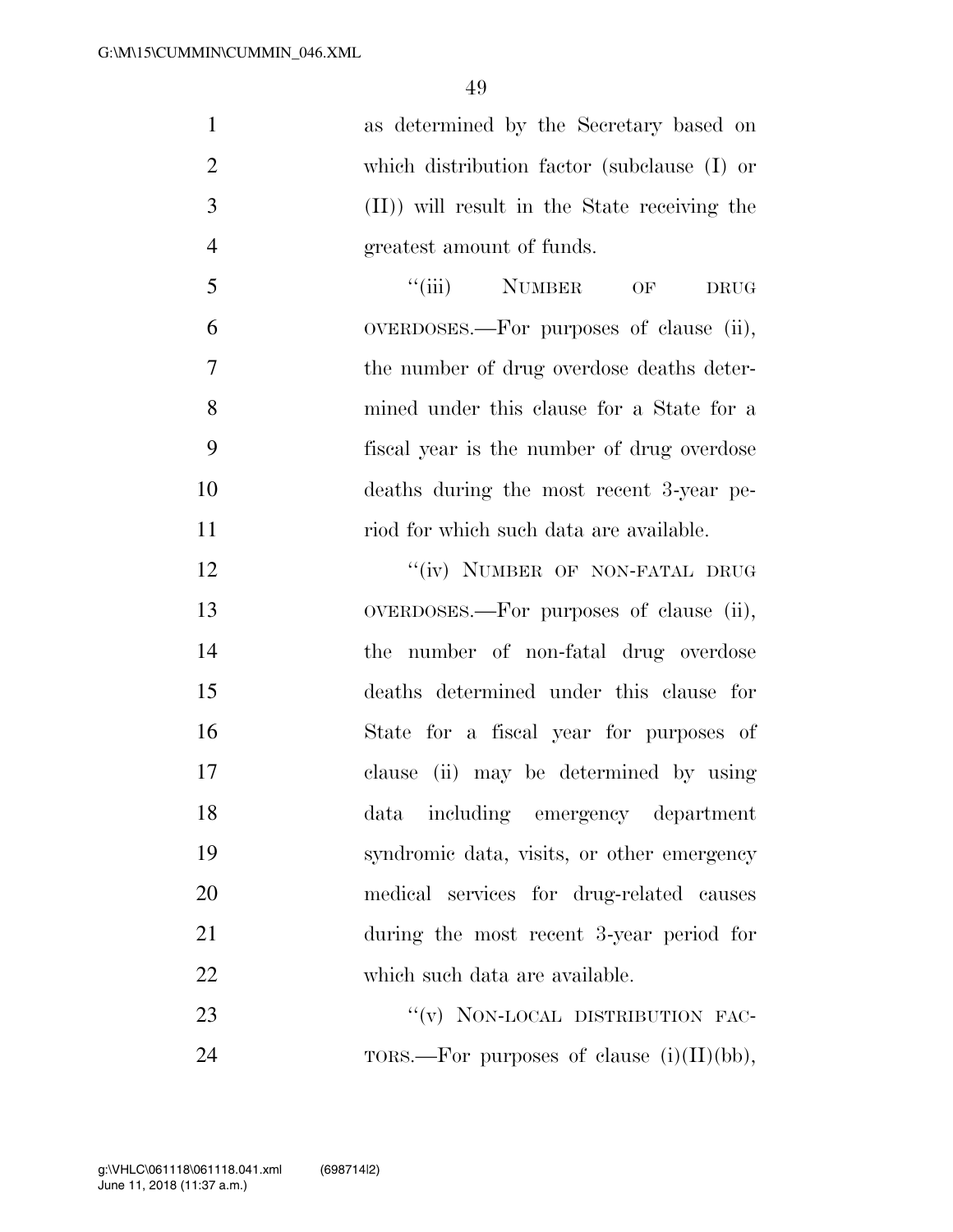| $\mathbf{1}$   | the term 'non-local distribution factor'    |
|----------------|---------------------------------------------|
| $\overline{2}$ | means an amount equal to the sum of—        |
| 3              | $\lq\lq$ (I) the number of drug             |
| $\overline{4}$ | overdoses deaths in the State involved,     |
| 5              | as determined under clause (iii), or        |
| 6              | number of non-fatal drug<br>the             |
| $\overline{7}$ | overdoses in the State, based on the        |
| 8              | criteria used by the State under            |
| 9              | clause (ii); less                           |
| 10             | $\lq\lq$ (II) the total number of drug      |
| 11             | overdose deaths or non-fatal drug           |
| 12             | overdoses that are within areas in          |
| 13             | such State or territory that are eligi-     |
| 14             | ble counties under section 3401.            |
| 15             | "(vi) STUDY.—Not later than 3 years         |
| 16             | after the date of enactment of this title,  |
| 17             | the Comptroller General shall conduct a     |
| 18             | study to determine whether the data uti-    |
| 19             | lized for purposes of clause (ii) provides  |
| 20             | the most precise measure of State need re-  |
| 21             | lated to substance use and addiction preva- |
| 22             | lence and whether additional data would     |
| 23             | provide more precise measures the levels of |
| 24             | substance use and addiction prevalent in    |
| 25             | States. Such study shall identify barriers  |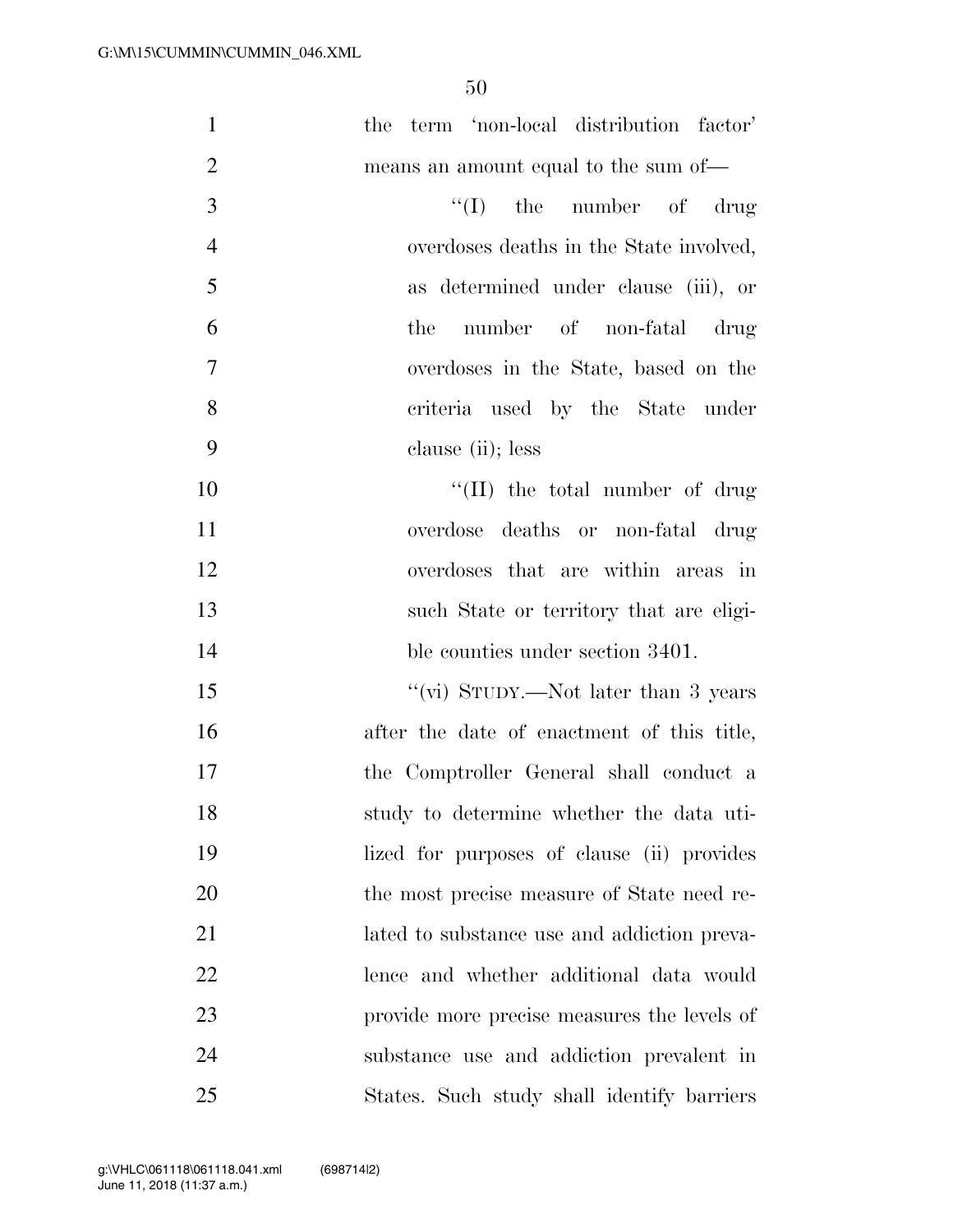| $\mathbf{1}$   | to collecting or analyzing such data, and          |
|----------------|----------------------------------------------------|
| $\overline{2}$ | make recommendations for revising the              |
| 3              | distribution factors used under such clause        |
| $\overline{4}$ | to determine funding levels in order to di-        |
| 5              | rect funds to the States in most need of           |
| 6              | funding to provide substance use disorder          |
| 7              | treatment services.                                |
| 8              | $``(2)$ SUPPLEMENTAL GRANTS.—                      |
| 9              | "(A) IN GENERAL.—Subject to subpara-               |
| 10             | graph $(C)$ , the Secretary shall disburse the re- |
| 11             | mainder of amounts not disbursed under para-       |
| 12             | $graph(1)$ for such fiscal year for the purpose    |
| 13             | of making grants to States whose application—      |
| 14             | "(i) contains a report concerning the              |
| 15             | dissemination of emergency relief funds            |
| 16             | under paragraph (1) and the plan for utili-        |
| 17             | zation of such funds;                              |
| 18             | "(ii) demonstrates the need in such                |
| 19             | State, on an objective and quantified basis,       |
| 20             | for supplemental financial assistance to           |
| 21             | combat substance use disorder;                     |
| 22             | "(iii) demonstrates the existing com-              |
| 23             | mitment of local resources of the State,           |
| 24             | both financial and in-kind, to combating           |
| 25             | substance use disorder;                            |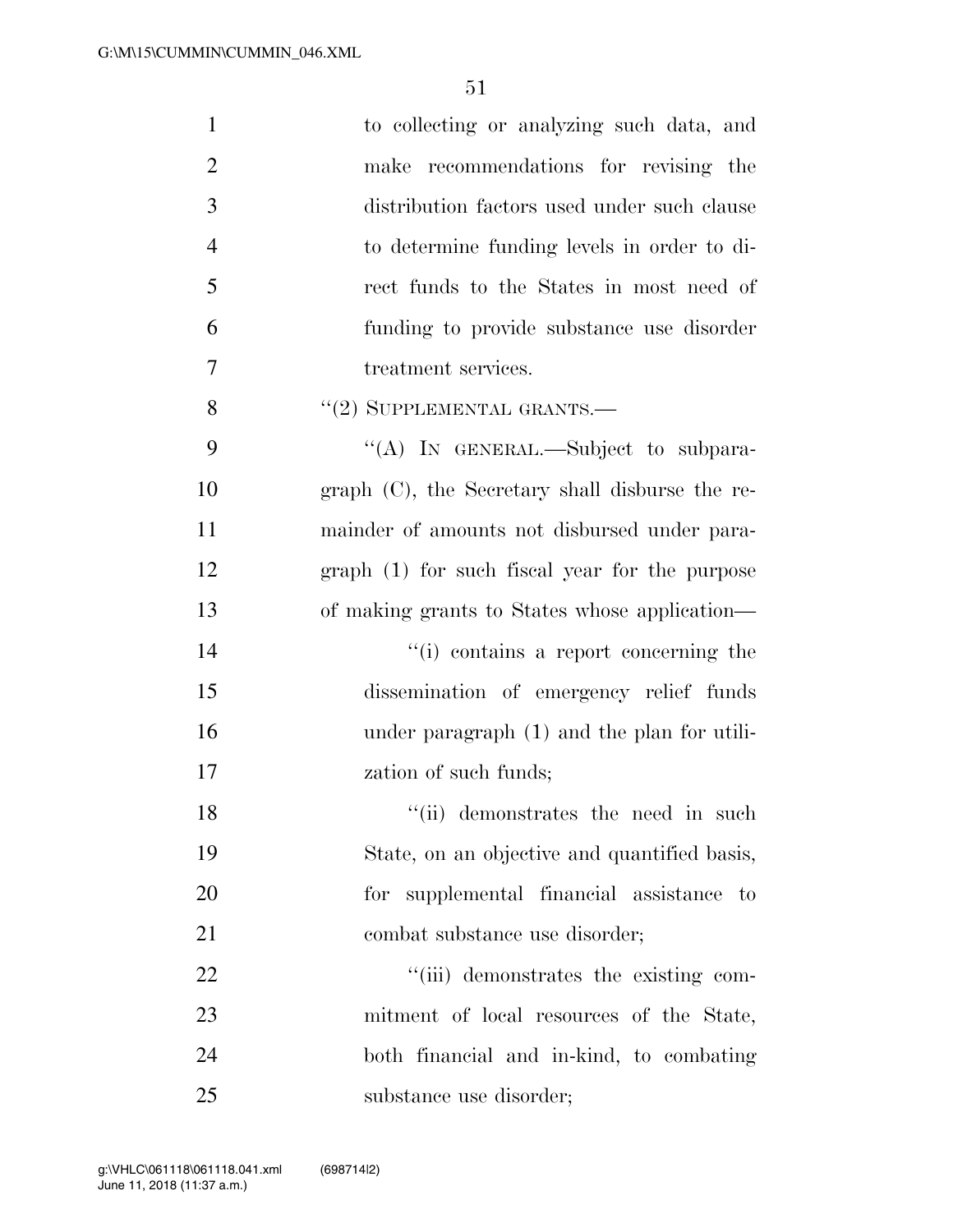| $\mathbf{1}$   | "(iv) demonstrates the ability of the           |
|----------------|-------------------------------------------------|
| $\overline{2}$ | State to utilize such supplemental financial    |
| 3              | resources in a manner that is immediately       |
| $\overline{4}$ | responsive and cost effective;                  |
| 5              | $\lq\lq$ demonstrates that resources will       |
| 6              | be allocated in accordance with the local       |
| 7              | demographic incidence of substances use         |
| 8              | disorders and drug overdose mortality;          |
| 9              | $\lq\lq$ (vi) demonstrates the inclusiveness of |
| 10             | affected communities and individuals with       |
| 11             | substance use disorders, including those        |
| 12             | communities and individuals that are dis-       |
| 13             | proportionately affected or historically un-    |
| 14             | derserved;                                      |
| 15             | "(vii) demonstrates the manner in               |
| 16             | which the proposed services are consistent      |
| 17             | with the local needs assessment and the         |
| 18             | statewide coordinated statement of need         |
| 19             | required under section $3413(e)$ ;              |
| 20             | "(viii) demonstrates success in identi-         |
| 21             | fying individuals with substance use dis-       |
| 22             | orders; and                                     |
| 23             | $\lq\lq$ (ix) demonstrates that support for     |
| 24             | substance use disorder treatment services       |
| 25             | is organized to maximize the value to the       |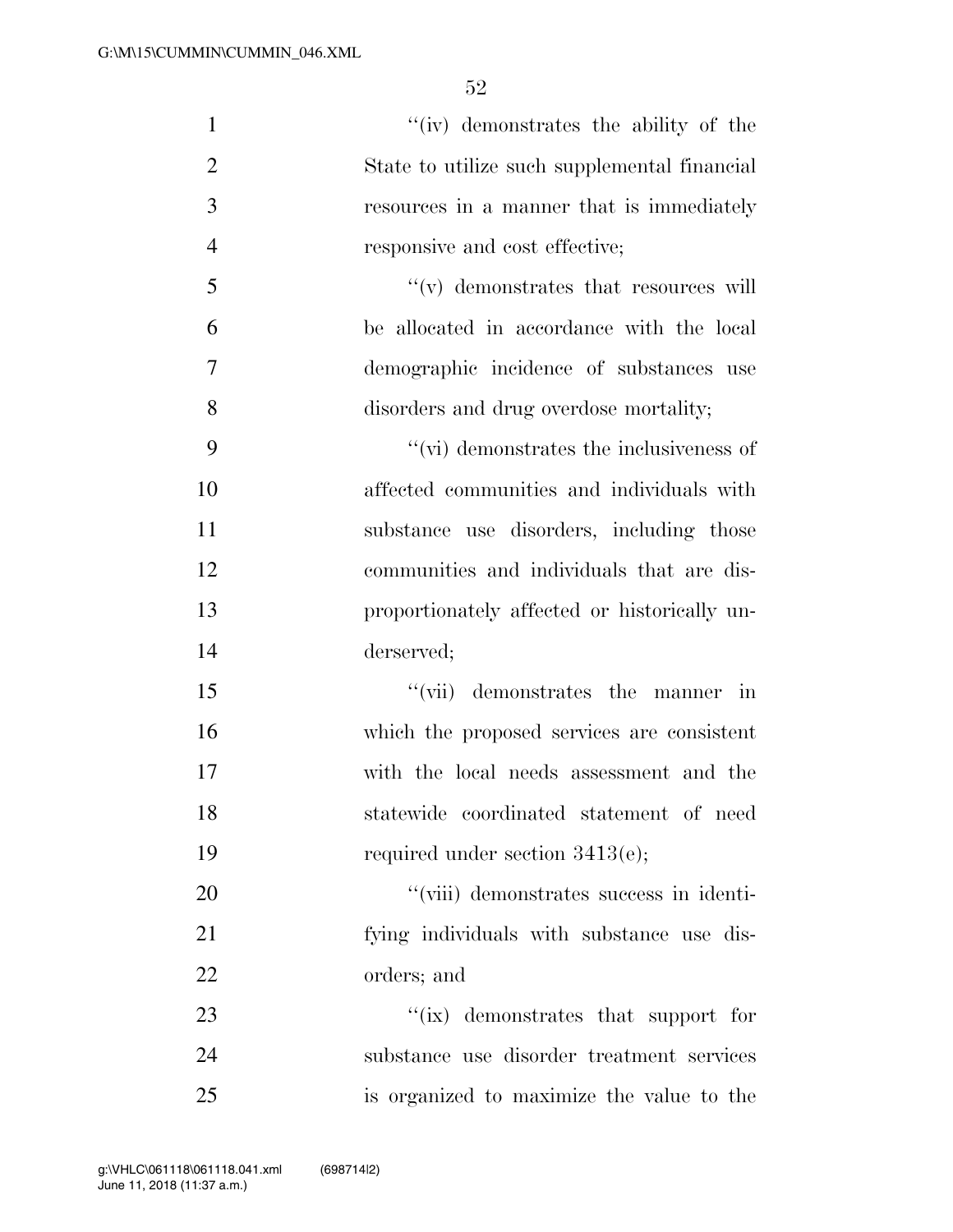| $\mathbf{1}$   | population to be served with an appro-       |
|----------------|----------------------------------------------|
| $\overline{2}$ | priate mix of substance use disorder treat-  |
| 3              | ment services and attention to transition in |
| $\overline{4}$ | care.                                        |
| 5              | "(B) AMOUNT.—                                |
| 6              | "(i) IN GENERAL.—The amount of               |
| $\overline{7}$ | each grant made for purposes of this para-   |
| 8              | graph shall be determined by the Sec-        |
| 9              | retary. In making such determination, the    |
| 10             | Secretary shall consider:                    |
| 11             | $\lq\lq$ (I) the rate of drug overdose       |
| 12             | deaths per $100,000$ population in the       |
| 13             | State; and                                   |
| 14             | $\lq\lq$ (II) the increasing need for sub-   |
| 15             | stance use disorder treatment serv-          |
| 16             | ices, including relative rates of in-        |
| 17             | in the number of drug<br>crease              |
| 18             | overdoses or drug overdose deaths, or        |
| 19             | recent increases in drug overdoses or        |
| 20             | drug overdose deaths since the data          |
| 21             | was reported under section 3413.             |
| 22             | DEMONSTRATED NEED.-The<br>``(ii)             |
| 23             | factors considered by the Secretary in de-   |
| 24             | termining whether a State has a dem-         |
| 25             | onstrated need for purposes of subpara-      |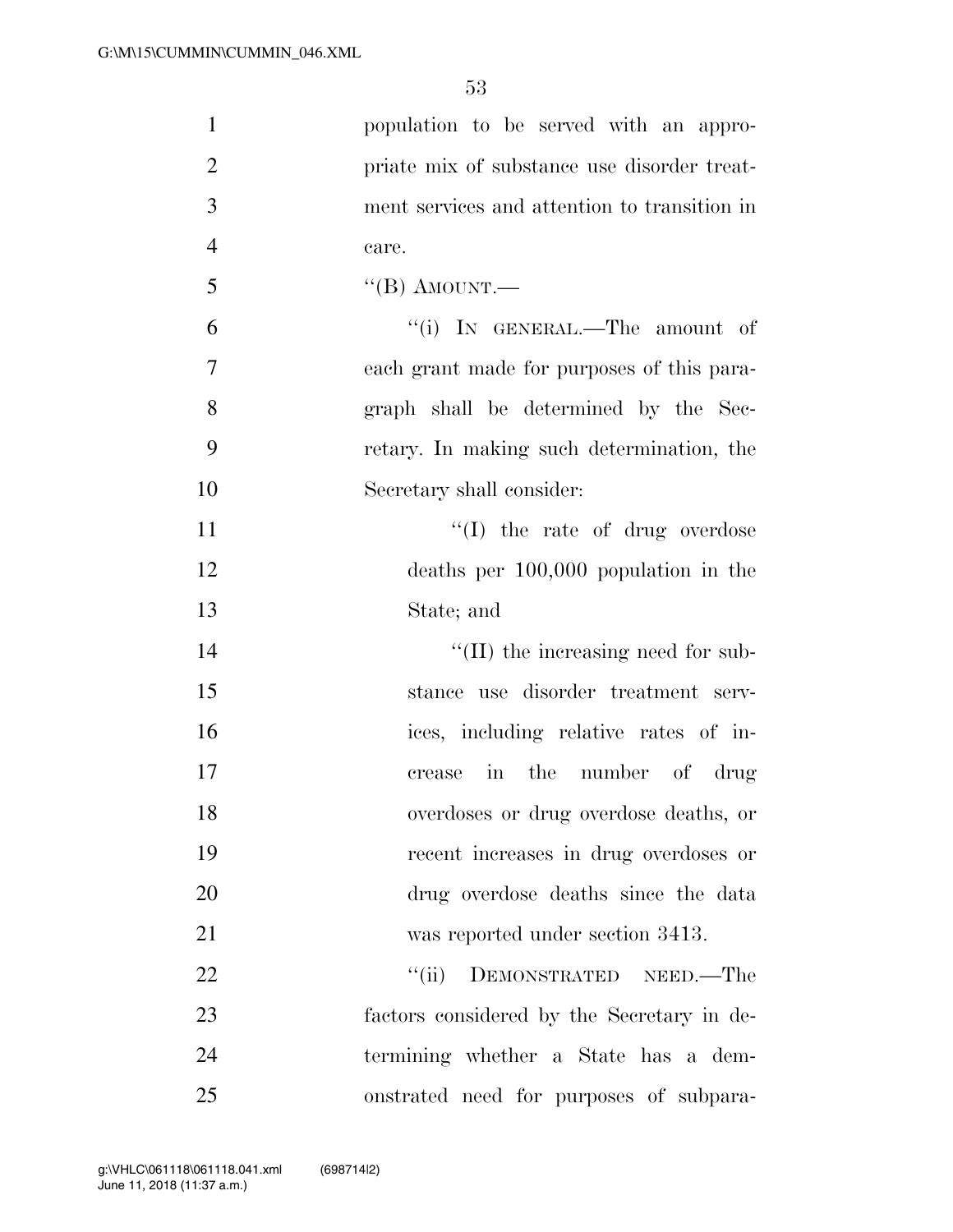| $\mathbf{1}$   | $graph (A)(ii)$ may include any or all of the |
|----------------|-----------------------------------------------|
| $\overline{2}$ | following:                                    |
| 3              | $\lq\lq$ (I) The unmet need for such          |
| $\overline{4}$ | services, including the factors identi-       |
| 5              | fied in clause $(i)(II)$ .                    |
| 6              | "(II) Relative rates of increase in           |
| $\overline{7}$ | the number of drug overdoses or drug          |
| 8              | overdose deaths.                              |
| 9              | "(III) The relative rates of in-              |
| 10             | crease in the number of drug deaths           |
| 11             | within new or emerging subpopula-             |
| 12             | tions.                                        |
| 13             | $``(IV)$ The current prevalence of            |
| 14             | substance use disorders.                      |
| 15             | $\lq\lq(V)$ Relevant factors related to       |
| 16             | the cost and complexity of delivering         |
| 17             | substance use disorder treatment serv-        |
| 18             | ices to individuals in the State.             |
| 19             | "(VI) The impact of co-morbid                 |
| 20             | factors, including co-occurring condi-        |
| 21             | tions, determined relevant by the Sec-        |
| 22             | retary.                                       |
| 23             | "(VII) The prevalence of home-                |
| 24             | lessness among individuals with sub-          |
| 25             | stance use disorder.                          |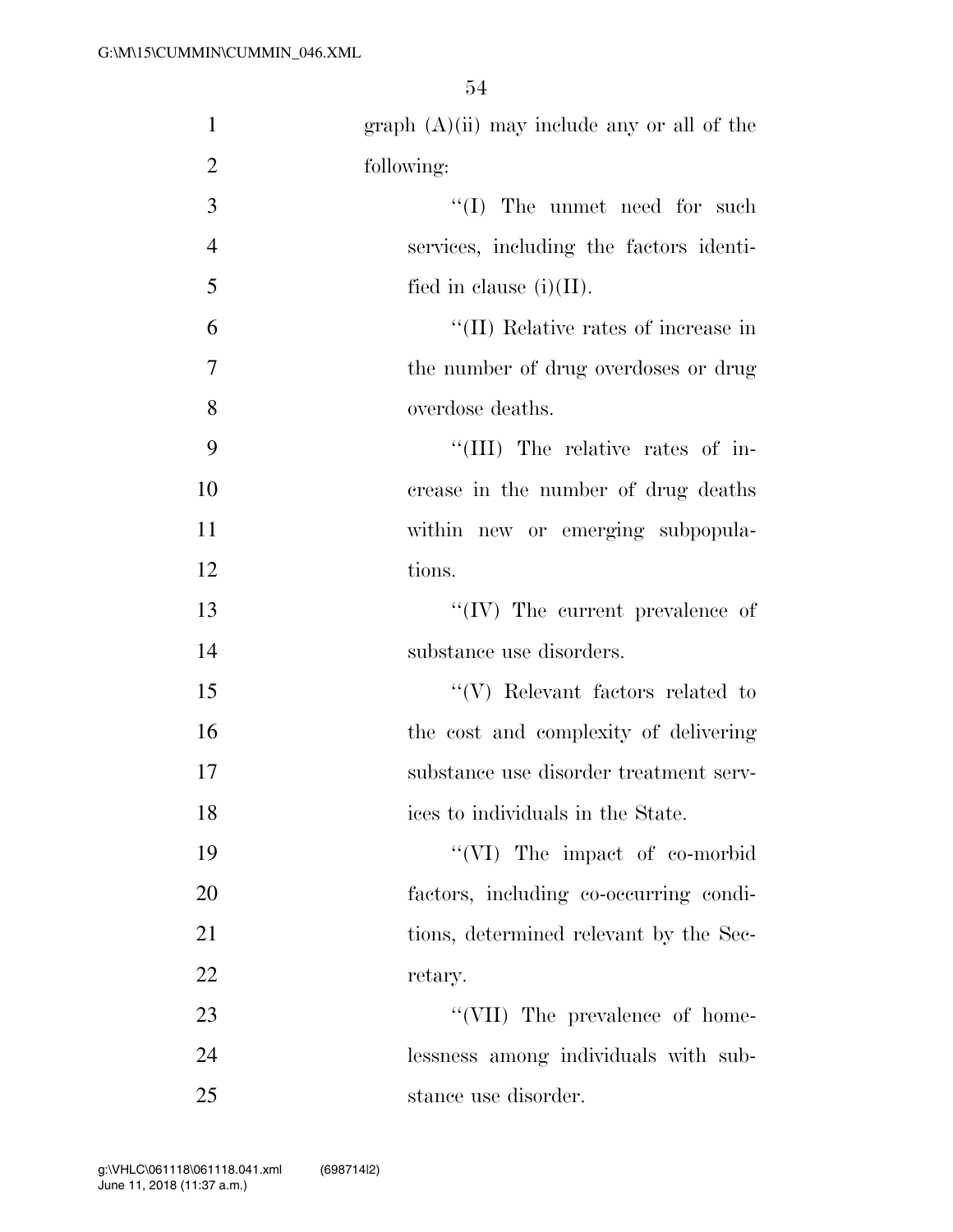1 ''(VIII) The relevant factors that limit access to health care, including geographic variation, adequacy of health insurance coverage, and lan- guage barriers. ''(IX) The impact of a decline in the amount received pursuant to para- graph (1) on substance use disorder treatment services available to all in-dividuals with substance use disorders

 identified and eligible under this sub-12 title.

 $\frac{1}{2}$  The increasing incidence in conditions related to substance use, 15 including hepatitis C, human immuno- deficiency virus, hepatitis B and other 17 infections associated with injection drug use.

19 "'(C) MODEL STANDARDS.—

 $\frac{1}{1}$  PREFERENCE.—In determining whether a State will receive funds under this paragraph, except as provided in clause (ii), the Secretary shall give pref-erence to States that have adopted the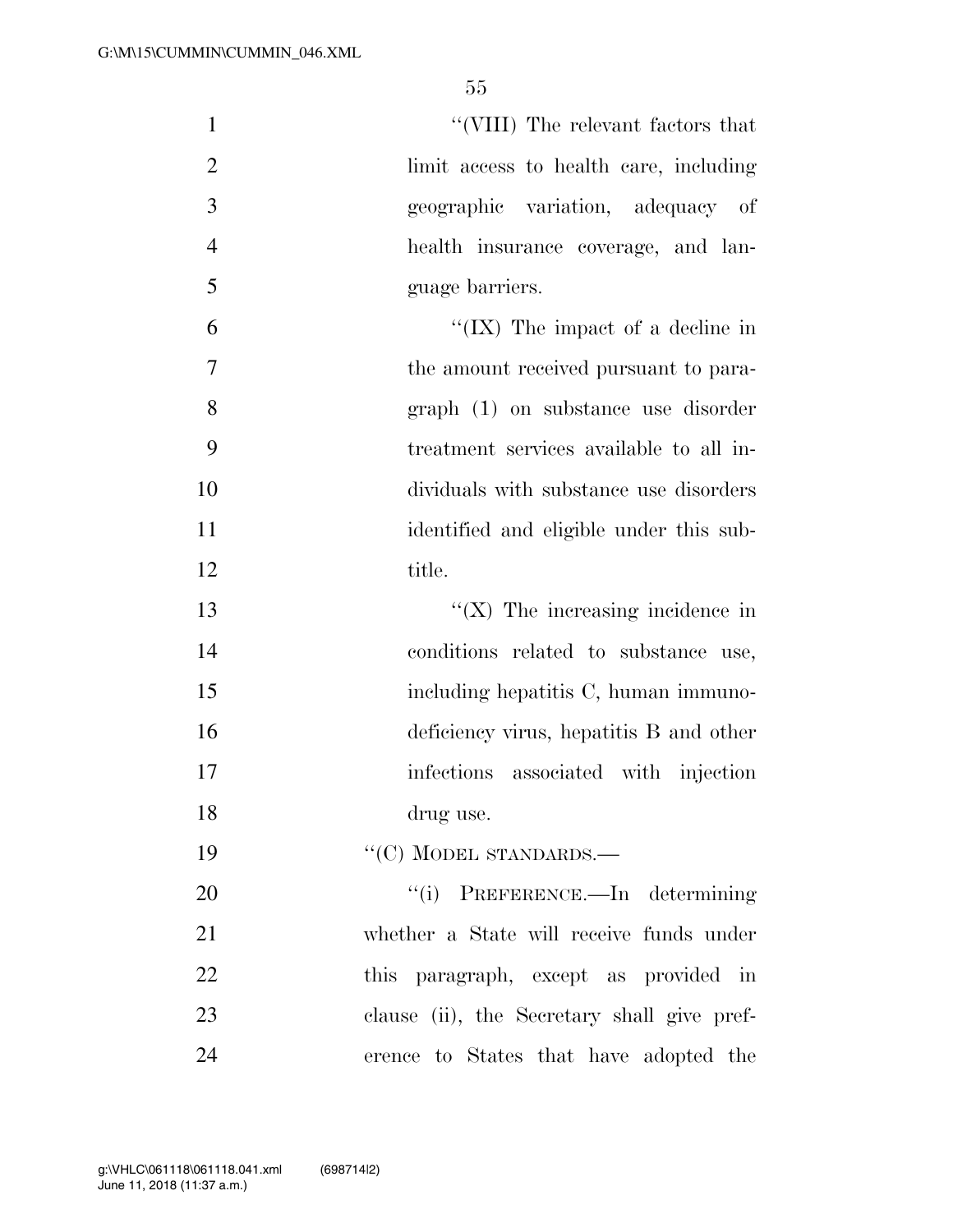| $\mathbf{1}$   | model standards developed in accordance           |
|----------------|---------------------------------------------------|
| $\overline{2}$ | with section 3434.                                |
| 3              | "(ii) REQUIREMENT.—Effective begin-               |
| $\overline{4}$ | ning in fiscal year 2025, the Secretary           |
| 5              | shall not award a grant under this para-          |
| 6              | graph to a State unless that State has            |
| 7              | adopted the model standards developed in          |
| 8              | accordance with section 3434.                     |
| 9              | "(3) AMOUNT OF GRANT TO TRIBAL GOVERN-            |
| 10             | MENTS.                                            |
| 11             | "(A) INDIAN TRIBES.—In this section, the          |
| 12             | term 'Indian tribe' has the meaning given such    |
| 13             | term in section 4 of the Indian Self-Determina-   |
| 14             | tion and Education Assistance Act.                |
| 15             | "(B) FORMULA GRANTS.-The Secretary,               |
| 16             | acting through the Indian Health Service, shall   |
| 17             | use 10 percent of the amount available under      |
| 18             | section 3415 for each fiscal year to provide for- |
| 19             | mula grants to Indian tribes in an amount de-     |
| 20             | termined pursuant to a formula and eligibility    |
| 21             | criteria developed by the Secretary in consulta-  |
| 22             | tion with Indian tribes, for the purposes of ad-  |
| 23             | dressing substance use.                           |
| 24             | "(C) USE OF AMOUNTS.—Notwithstanding              |
| 25             | any requirements in this section, an Indian       |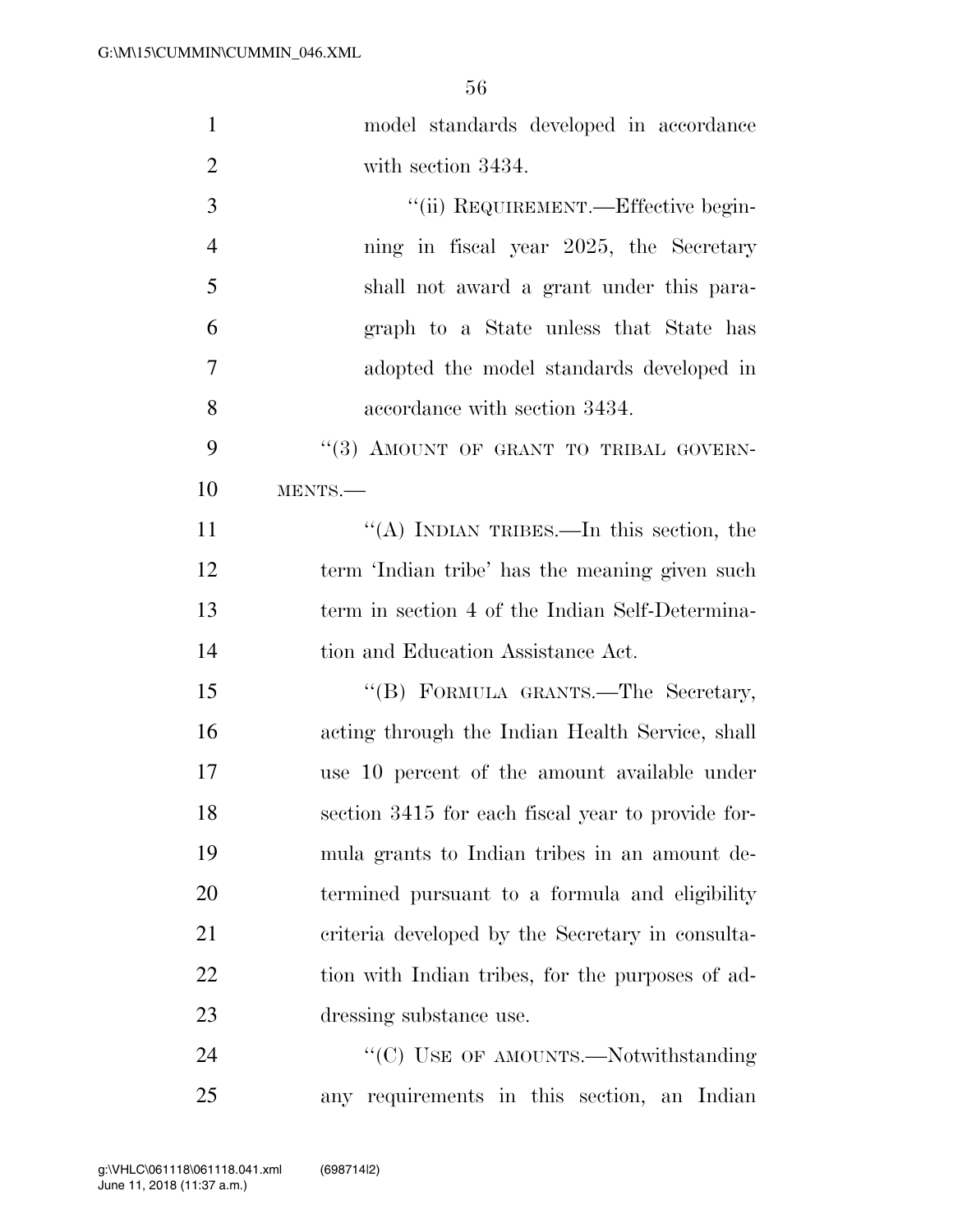| $\mathbf{1}$   | tribe may use amounts provided under grants                 |
|----------------|-------------------------------------------------------------|
| $\overline{c}$ | awarded under this paragraph for the uses                   |
| 3              | identified in subsection (b) and any other activi-          |
| $\overline{4}$ | ties determined appropriate by the Secretary, in            |
| 5              | consultation with Indian tribes.                            |
| 6              | "(b) USE OF AMOUNTS.—                                       |
| 7              | "(1) IN GENERAL.— $A$ State may use amounts                 |
| 8              | provided under grants awarded under section 3411            |
| 9              | $for-$                                                      |
| 10             | "(A) prevention services described in para-                 |
| 11             | graph(2);                                                   |
| 12             | "(B) core medical services described in                     |
| 13             | paragraph $(3)$ ;                                           |
| 14             | "(C) recovery and support services de-                      |
| 15             | scribed in paragraph $(4)$ ;                                |
| 16             | $\lq\lq$ (D) early intervention and engagement              |
| 17             | services described in paragraph $(5)$ ;                     |
| 18             | $\lq$ <sup>"</sup> (E) harm reduction services described in |
| 19             | paragraph $(6)$ ; and                                       |
| 20             | "(F) administrative expenses described in                   |
| 21             | paragraph $(8)$ .                                           |
| 22             | $"(2)$ PREVENTION SERVICES.—                                |
| 23             | "(A) IN GENERAL.—For purposes of this                       |
| 24             | subsection, the term 'prevention services' means            |
| 25             | services, programs, or multi-sector strategies to           |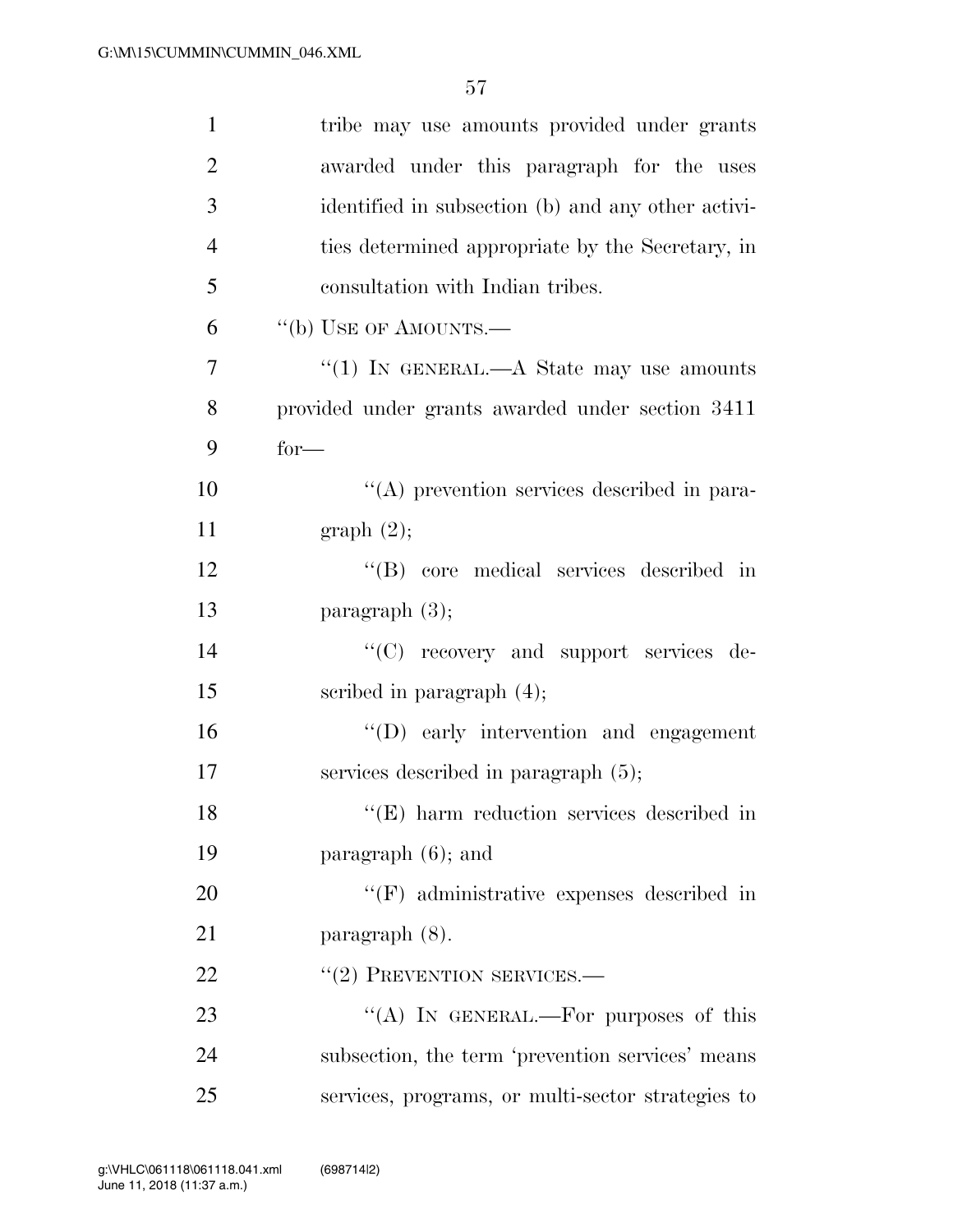| $\mathbf{1}$   | prevent substance use disorder (including evi-       |
|----------------|------------------------------------------------------|
| $\overline{2}$ | dence-based education campaigns, community-          |
| 3              | based prevention programs, opioid diversion,         |
| $\overline{4}$ | collection and disposal of unused opioids, and       |
| 5              | services to at-risk populations).                    |
| 6              | "(B) LIMIT.—A State may use not to ex-               |
| 7              | ceed 20 percent of the amount of the grant           |
| 8              | under section 3411 for prevention services. A        |
| 9              | State may apply to the Secretary for a waiver        |
| 10             | of this subparagraph.                                |
| 11             | "(3) CORE MEDICAL SERVICES.—For purposes             |
| 12             | of this subsection, the term 'core medical services' |
| 13             | means the following evidence-based services when     |
| 14             | provided to individuals with substance use disorder  |
| 15             | or at risk for developing substance use disorder:    |
| 16             | "(A) Substance use disorder treatments,              |
| 17             | including clinical stabilization services, with-     |
| 18             | drawal management and detoxification, inten-         |
| 19             | sive inpatient treatment, intensive outpatient       |
| 20             | treatment, all forms of Federally-approved           |
| 21             | medication-assisted treatment, outpatient treat-     |
| 22             | ment, and residential recovery treatment.            |
| 23             | "(B) Outpatient and ambulatory health                |
| 24             | services, including those administered by Feder-     |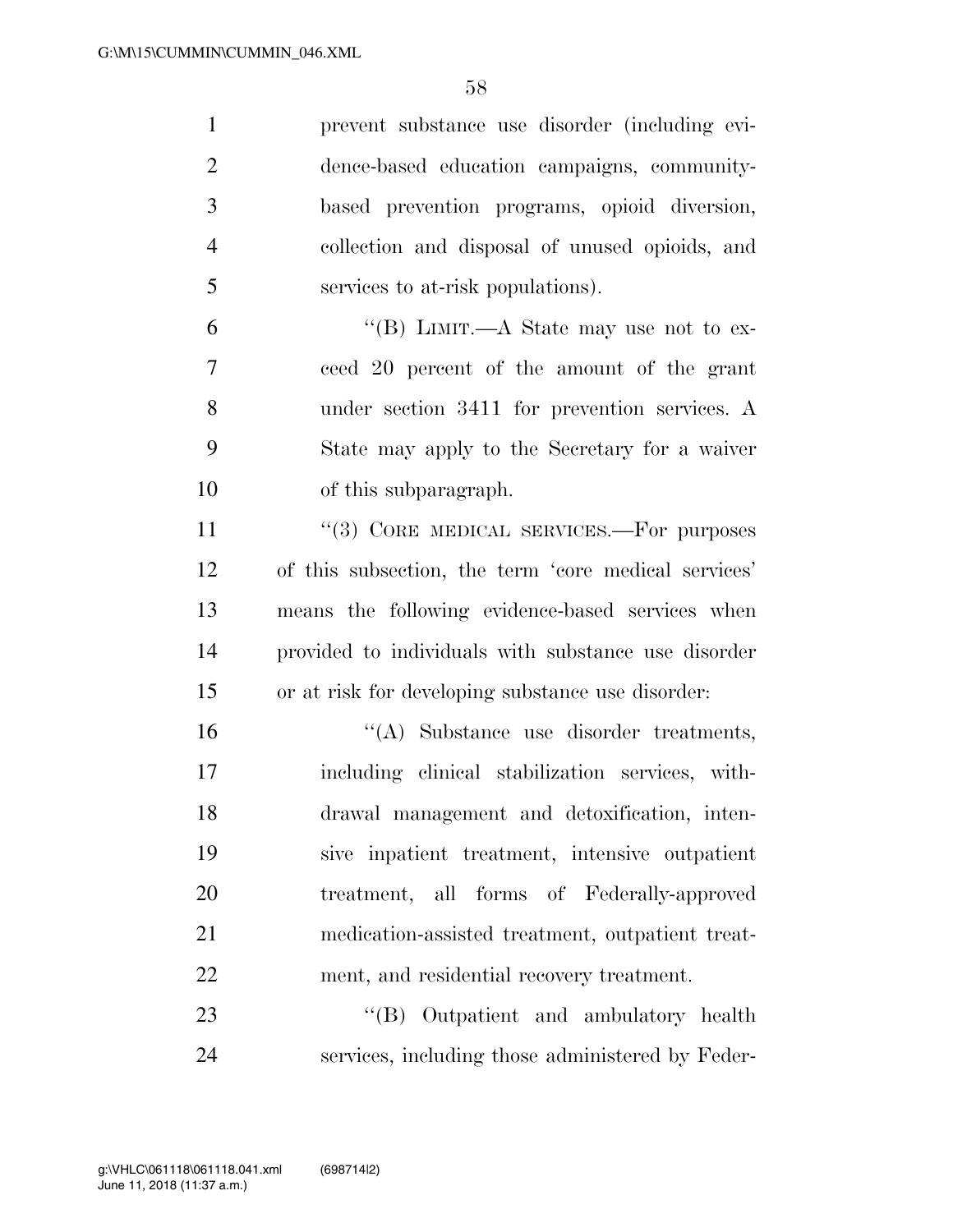| $\mathbf{1}$   | ally qualified health centers and rural health         |
|----------------|--------------------------------------------------------|
| $\overline{2}$ | clinics.                                               |
| 3              | $\lq\lq$ <sup>c</sup> (C) Hospice services.            |
| $\overline{4}$ | $\lq\lq$ (D) Mental health services.                   |
| 5              | "(E) Naloxone procurement, distribution,               |
| 6              | and training.                                          |
| $\overline{7}$ | $\lq\lq(F)$ Pharmaceutical assistance related to       |
| 8              | the management of substance-use disorders and          |
| 9              | co-morbid conditions.                                  |
| 10             | $\lq\lq (G)$ Home and community based health           |
| 11             | services.                                              |
| 12             | "(H) Comprehensive Case Management                     |
| 13             | and care coordination, including treatment ad-         |
| 14             | herence services.                                      |
| 15             | "(I) Health insurance enrollment and cost-             |
| 16             | sharing assistance in accordance with sub-             |
| 17             | section (e).                                           |
| 18             | "(4) RECOVERY AND SUPPORT SERVICES.—For                |
| 19             | purposes of paragraph $(1)(C)$ , the term 'recovery    |
| 20             | and support services' means services, subject to the   |
| 21             | approval of the Secretary, that are provided to indi-  |
| 22             | viduals with substance use disorder, including resi-   |
| 23             | dential recovery treatment and housing, including      |
| 24             | for individuals receiving medication-assisted treat-   |
| 25             | ment, long term recovery services, 24/7 hotline crisis |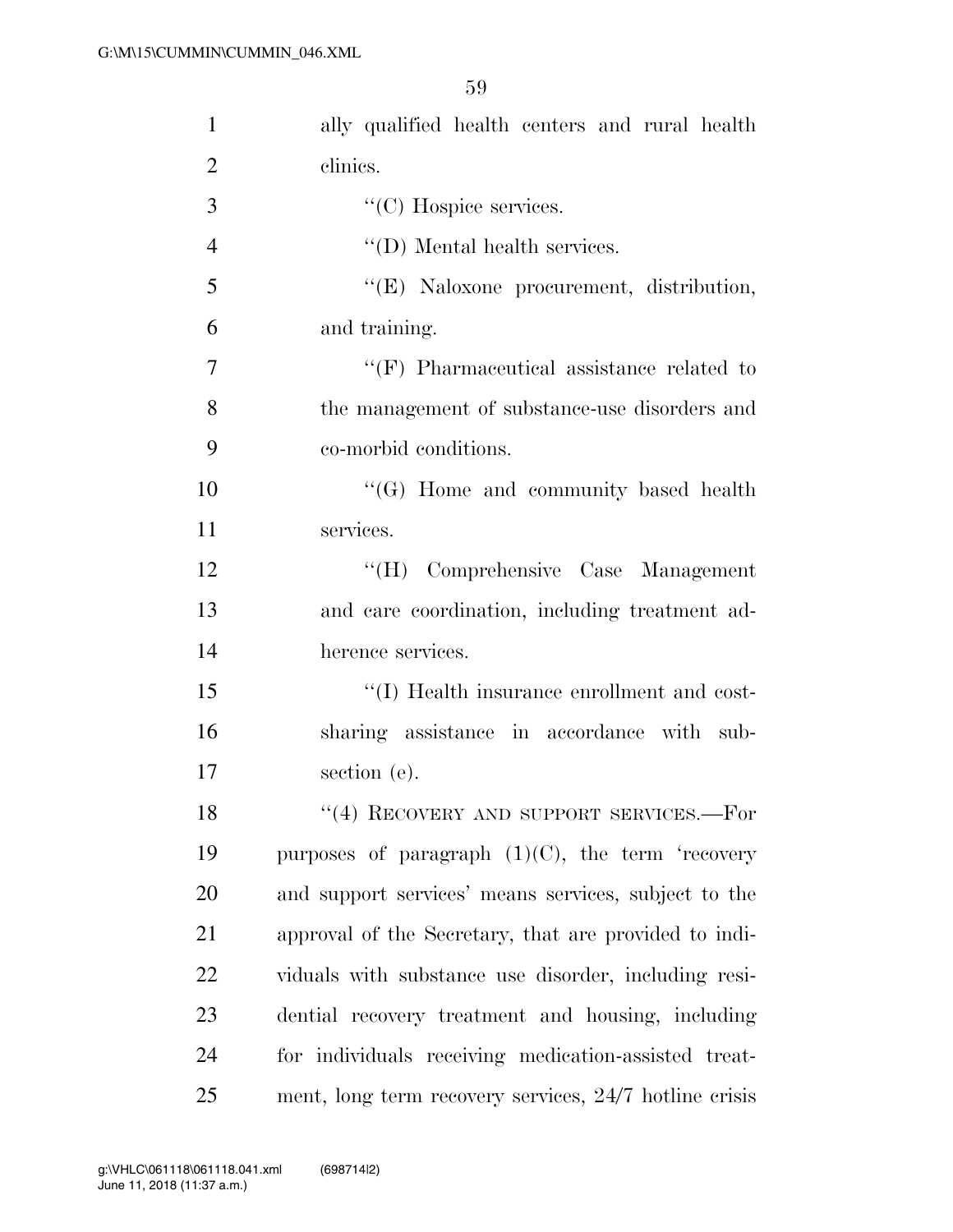center services, medical transportation services, res- pite care for persons caring for individuals with sub- stance use disorder, child care and family services while an individual is receiving inpatient treatment services or at the time of outpatient services, out- reach services, peer recovery services, nutrition serv- ices, and referrals for job training and career serv- ices, housing, legal services, and child care and fam-ily services.

 $(5)$  EARLY INTERVENTION AND ENGAGEMENT SERVICES.—For purposes of this subsection, the term 'early intervention and engagement services' means services to provide rapid access to substance use disorder treatment services, counseling provided to individuals who have misused substances, who have experienced an overdose, or are at risk of devel- oping substance use disorder, and the provision of referrals to facilitate the access of such individuals to core medical services or recovery and support services. The entities through which such services may be provided include emergency rooms, fire de- partments and emergency medical services, detention facilities, homeless shelters, law enforcement agen-cies, health care points of entry specified by eligible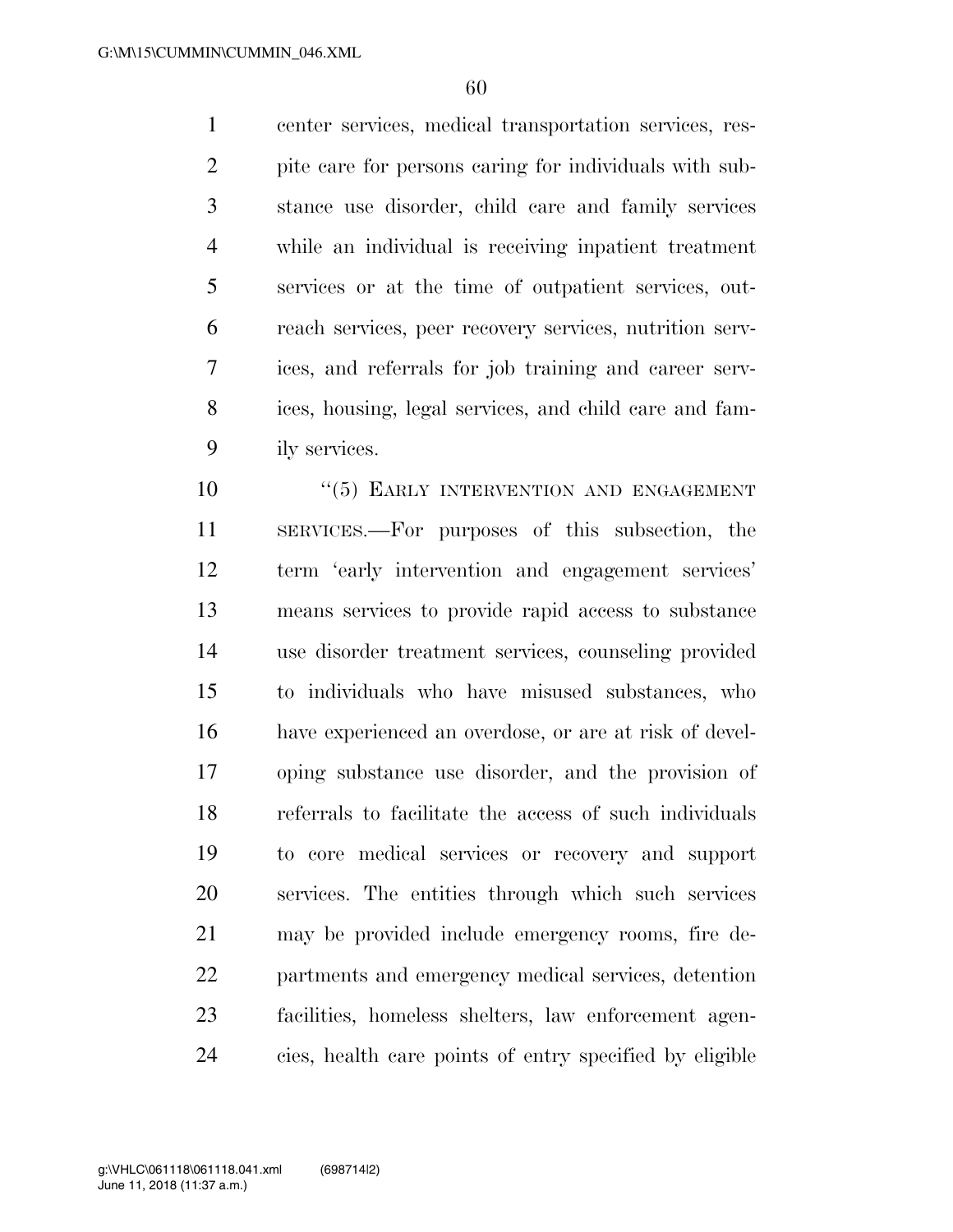- areas, Federally qualified health centers, and rural health clinics.
- ''(6) HARM REDUCTION SERVICES.—For pur- poses of this subsection, the term 'harm reduction services' means evidence-based services provided to individuals engaging in substance use disorder that reduce the risk of infectious disease transmission, overdose, or death, including by increasing access to health care. 10  $(7)$  AFFORDABLE HEALTH INSURANCE COV- ERAGE.—A State may use amounts provided under a grant awarded under section 3411 to establish a program of financial assistance to assist eligible indi-viduals with substance use disorder in—
- 15 "(A) enrolling in health insurance cov-erage; or
- 17  $\langle G \rangle$  affording health care services, includ- ing assistance paying cost-sharing amounts, in-cluding premiums.

20 "(8) ADMINISTRATION AND PLANNING.—A State shall not use in excess of 10 percent of amounts received under a grant under section 3411 for administration, accounting, reporting, and pro-gram oversight functions, including the development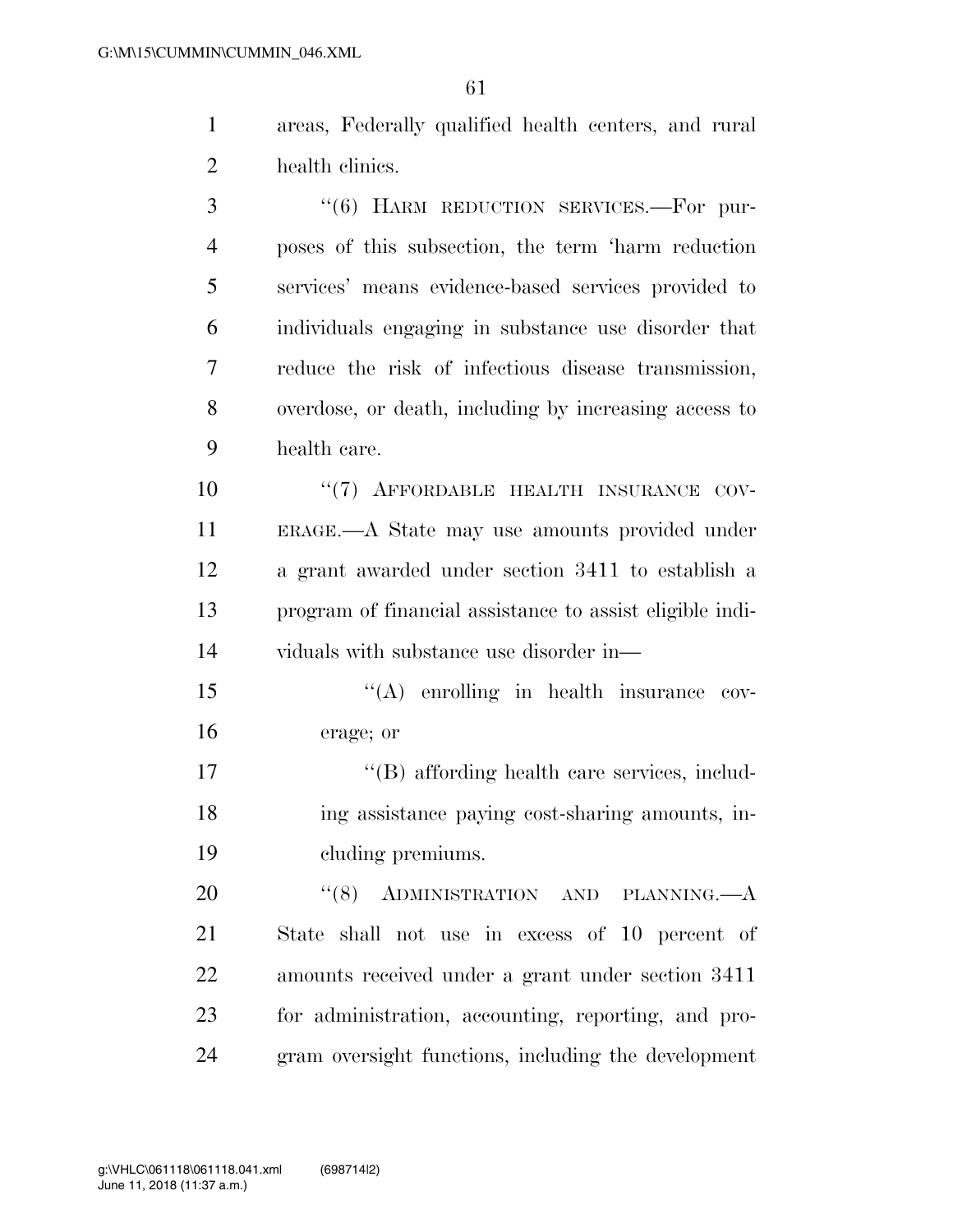of systems to improve data collection and data shar-ing.

 ''(9) INCARCERATED INDIVIDUALS.—Amounts received under a grant under section 3411 may be used to provide substance use disorder treatment services to currently incarcerated individuals.

#### **''SEC. 3413. APPLICATION AND LIMITATION.**

 ''(a) APPLICATION.—To be eligible to receive a grant under section 3411, a State shall prepare and submit to the Secretary an application in such form, and containing such information, as the Secretary shall require, includ-ing—

 ''(1) a complete accounting of the disbursement of any prior grants received under this subtitle by the applicant and the results achieved by these ex-penditures;

 $\frac{17}{2}$  a comprehensive plan for the use of the grant, including a demonstration of the extent of local need for the funds sought and a plan for pro- posed substance use disorder treatment services that is consistent with local needs;

  $(3)$  a demonstration that the State will use funds in a manner that provides substance use dis- order treatment services compliant with the evi-dence-based standards developed in accordance with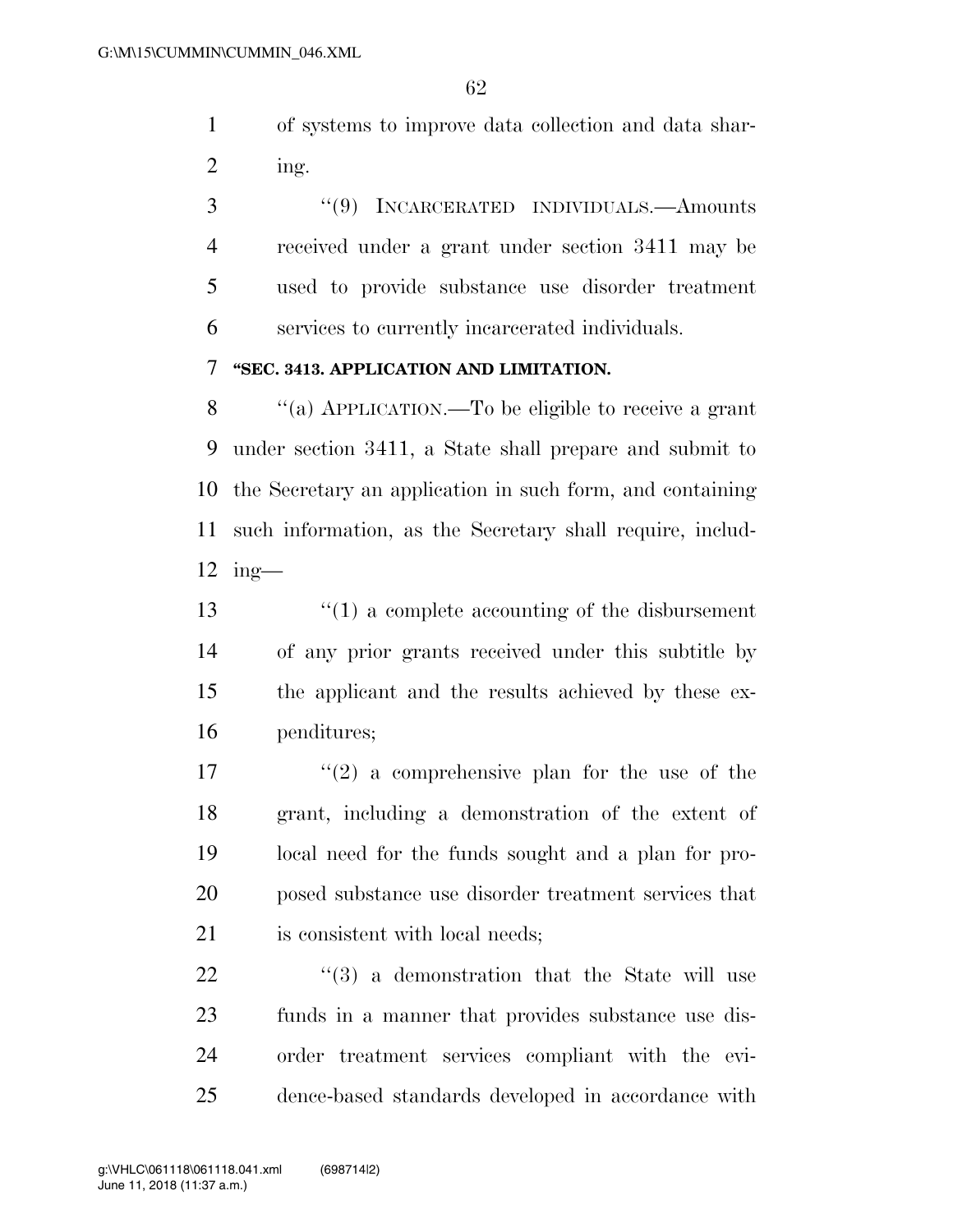| $\mathbf{1}$   | section 3434, including all Federally-approved medi-          |
|----------------|---------------------------------------------------------------|
| $\overline{2}$ | cation-assisted treatments;                                   |
| 3              | $\lq(4)$ information on the number of individuals             |
| $\overline{4}$ | likely to be served by the funds sought, including de-        |
| 5              | mographic data on the populations to be served;               |
| 6              | $\lq(5)$ an identification of key outcomes that will          |
| 7              | be measured by all entities that receive assistance,          |
| 8              | as well as an explanation of how the outcomes will            |
| 9              | be measured;                                                  |
| 10             | $\cdot\cdot\cdot(6)$ a demonstration that resources provided  |
| 11             | under the grant will be allocated in accordance with          |
| 12             | the local demographic incidence of substance use, in-         |
| 13             | cluding allocations for services for children, youths,        |
| 14             | and women;                                                    |
| 15             | $\cdot\cdot\cdot(7)$ a demonstration that funds received from |
| 16             | a grant under this subtitle in any prior year were ex-        |
| 17             | pended in accordance with State priorities;                   |
| 18             | $``(8)$ a demonstration that the confidentiality of           |
| 19             | individuals receiving substance use disorder treat-           |
| 20             | ment services will be maintained in a manner not in-          |
| 21             | consistent with applicable law; and                           |
| 22             | $\cdot\cdot\cdot(9)$ an explanation of how income, asset, and |
| 23             | medical expense criteria will be established and ap-          |
| 24             | plied to those who qualify for assistance under the           |

program.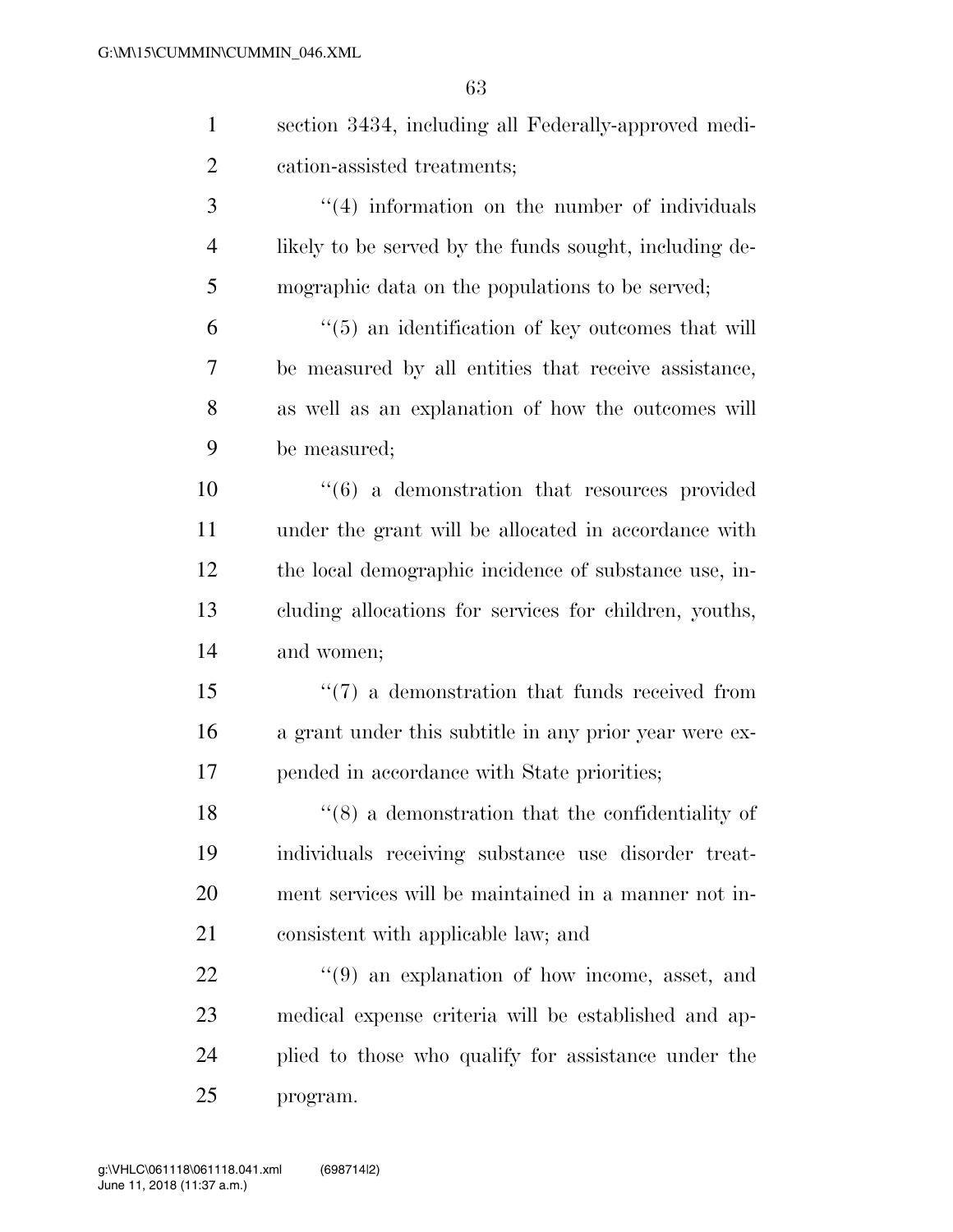''(b) ASSURANCES.—To be eligible to receive a grant under section 3401, the application submitted by an eligi- ble State shall include assurances adequate to ensure— 4 ''(1) that funds received under the grant will be utilized to supplement not supplant other State or local funds made available in the year for which the grant is awarded to provide substance use disorder treatment services to individuals with substance use disorder;  $\frac{10}{2}$  that the political subdivisions within the State will maintain the level of expenditures by such political subdivisions for substance use disorder treatment services at a level that is equal to the level of such expenditures by such political subdivisions for the preceding fiscal year; ''(3) that political subdivisions within the State will not use funds received under a grant awarded under section 3411 in maintaining the level of sub- stance use disorder treatment services as required in paragraph (2); 21 ''(4) that substance use disorder treatment services provided with assistance made available under the grant will be provided without regard—  $\langle (A)$  to the ability of the individual to pay for such services; and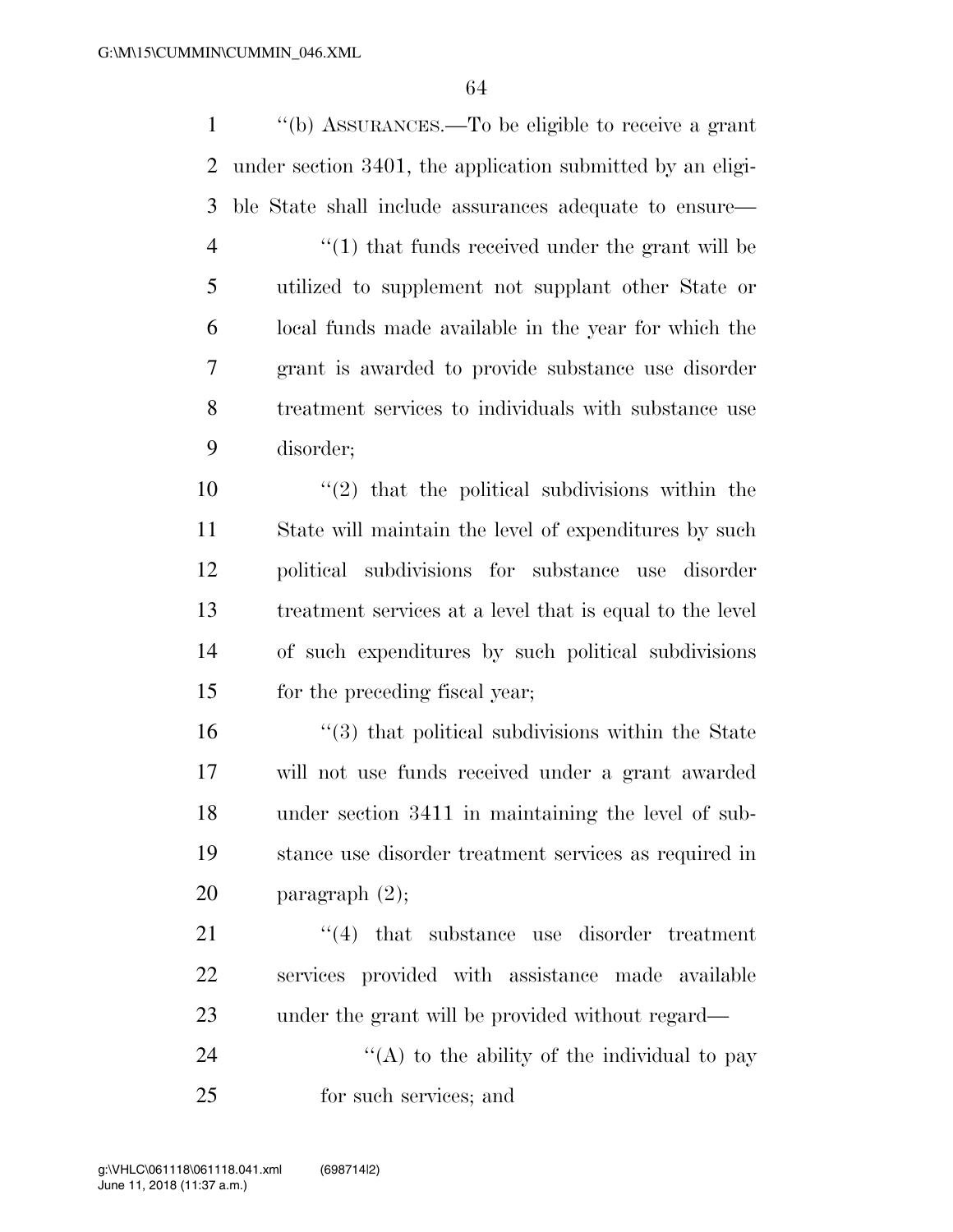1 ''(B) to the current or past health condi-2 tion of the individual to be served;

3 ''(5) that substance use disorder treatment services will be provided in a setting that is acces- sible to low-income individuals with substance use disorders and to individuals with substance use dis-orders residing in rural areas;

 ''(6) that a program of outreach will be pro- vided to low-income individuals with substance use disorders to inform such individuals of substance use disorder treatment services and to individuals with substance use disorders residing in rural areas;

 ''(7) that Indian tribes are included in planning for the use of grant funds and that the Federal trust responsibility is upheld at all levels of program administration; and

 ''(8) that funds received under a grant awarded under this section will not be utilized to make pay- ments for any item or service to the extent that pay- ment has been made, or can reasonably be expected to be made, with respect to that item or service under a State compensation program, under an in- surance policy, or under any Federal or State health benefits program (except for a program administered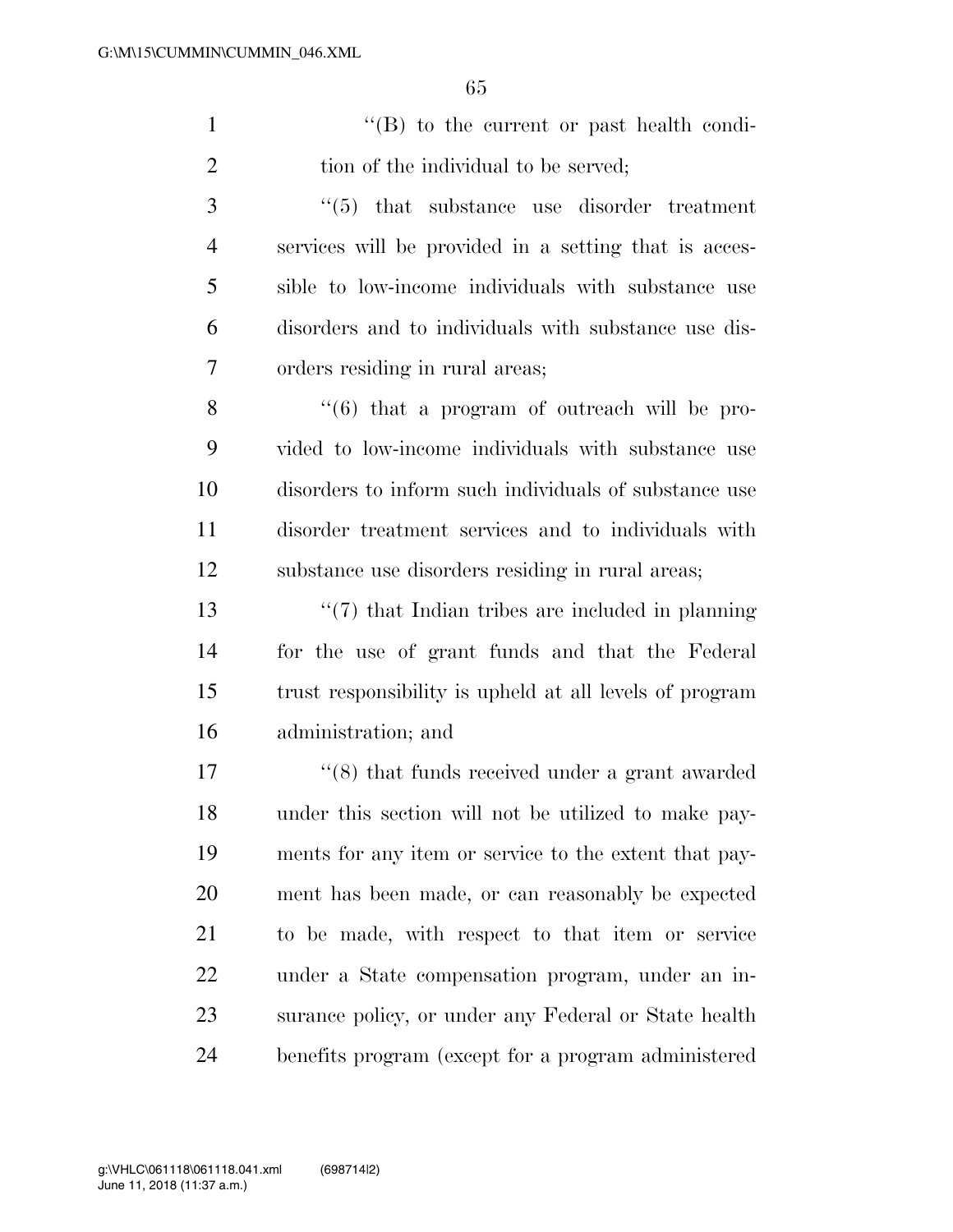by or providing the services of the Indian Health Service).

 ''(c) MEDICAID IMD WAIVER APPLICATION RE- QUIREMENT.—A State shall not be eligible to receive a grant under this subtitle for a fiscal year unless the State—

 $\frac{1}{1}$  has in effect for the year a waiver under section 1115 of the Social Security Act (42 U.S.C. 1315) to provide medical assistance under the State plan under title XIX of such Act to individuals who—

12  $\langle (A) \rangle$  have not attained age 65 (or, if the State provides the medical assistance described 14 in section  $1905(a)(16)$  of such Act, have at-15 tained age 21 but have not attained age 65);

 ''(B) are patients in an institution for mental diseases; and

18 "'(C) are eligible for medical assistance under the State plan; or

 ''(2) has submitted an application for the year for such a waiver.

22 "(d) REQUIREMENTS REGARDING IMPOSITION OF CHARGES FOR SERVICES.—

24 "(1) IN GENERAL.—The Secretary may not make a grant under section 3411 to a State unless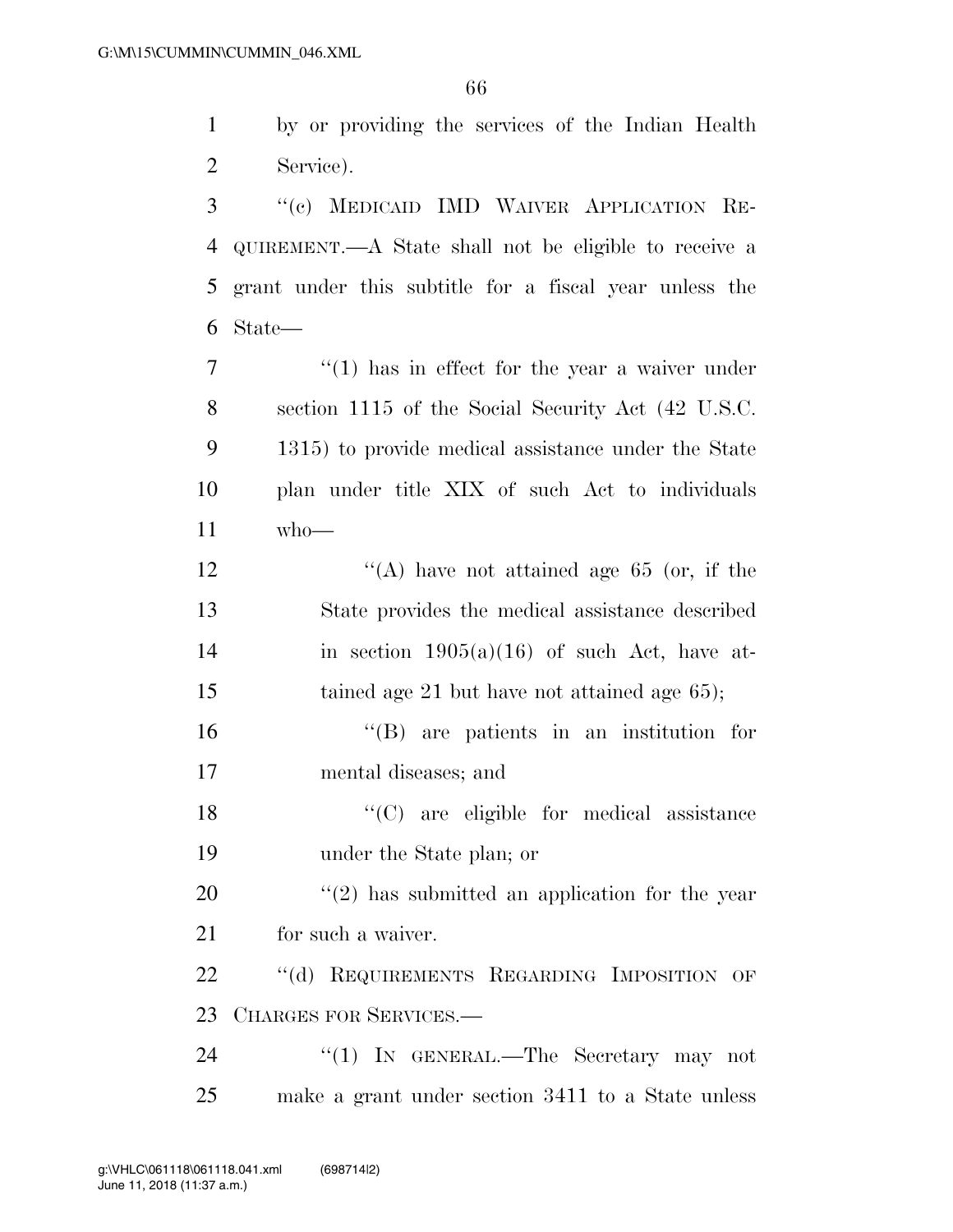the State provides assurances that in the provision of services with assistance provided under the grant—

 $\mathcal{L}$   $\mathcal{L}(\mathbf{A})$  in the case of individuals with an in- come less than or equal to 138 percent of the official poverty level, the provider will not im- pose charges on any such individual for the services provided under the grant;

9 ''(B) in the case of individuals with an in- come greater than 138 percent of the official poverty level, the provider will impose a charge on each such individual according to a schedule of charges made available to the public;

 $\langle ^{\prime}(C) \rangle$  in the case of individuals with an in- come greater than 138 percent of the official poverty level but not exceeding 200 percent of such poverty level, the provider will not, for an calendar year, impose charges in an amount ex- ceeding 5 percent of the annual gross income of 20 the individual;

 ''(D) in the case of individuals with an in- come greater than 200 percent of the official poverty level but not exceeding 300 percent of such poverty level, the provider will not, for any calendar year, impose charges in an amount ex-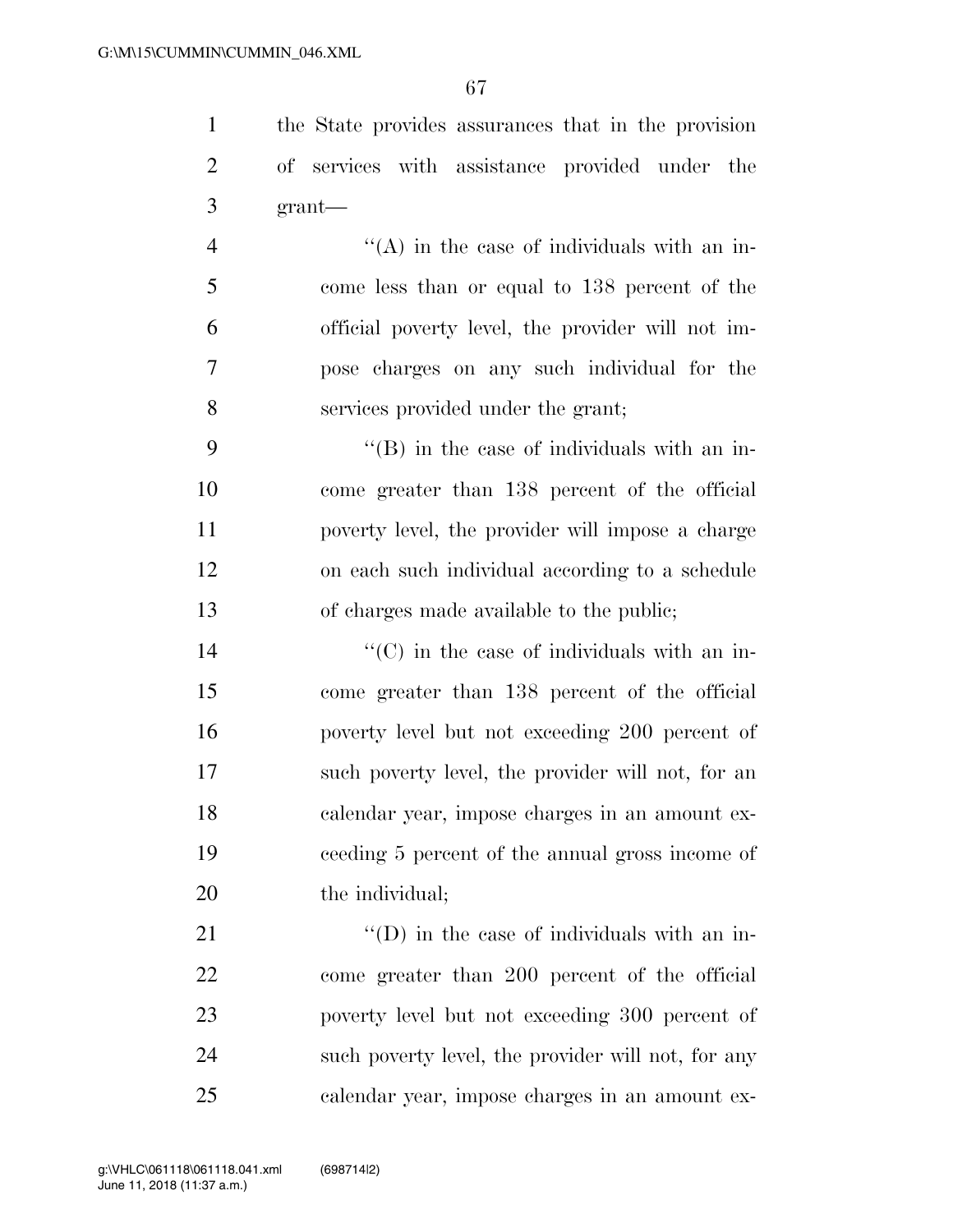ceeding 7 percent of the annual gross income of 2 the individual involved;

 $\cdot$  (E) in the case of individuals with an in- come greater than 300 percent of the official poverty level, the provider will not, for any cal- endar year, impose charges in an amount ex- ceeding 15 percent of the annual gross income of the individual involved; and

 ''(F) in the case of eligible American In- dian and Alaska Native individuals as defined by section 447.50 of title 42, Code of Federal Regulations (as in effect on July 1, 2010), the provider will not impose any charges for sub- stance use disorder treatment services, includ- ing any charges or cost-sharing prohibited by section 1402(d) of the Patient Protection and Affordable Care Act.

18 "(2) CHARGES.—With respect to compliance with the assurances made under paragraph (1), a State may, in the case of individuals subject to a charge—

 $\langle (A)$  assess the amount of the charge in the discretion of the State, including imposing only a nominal charge for the provision of serv-ices, subject to the provisions of the paragraph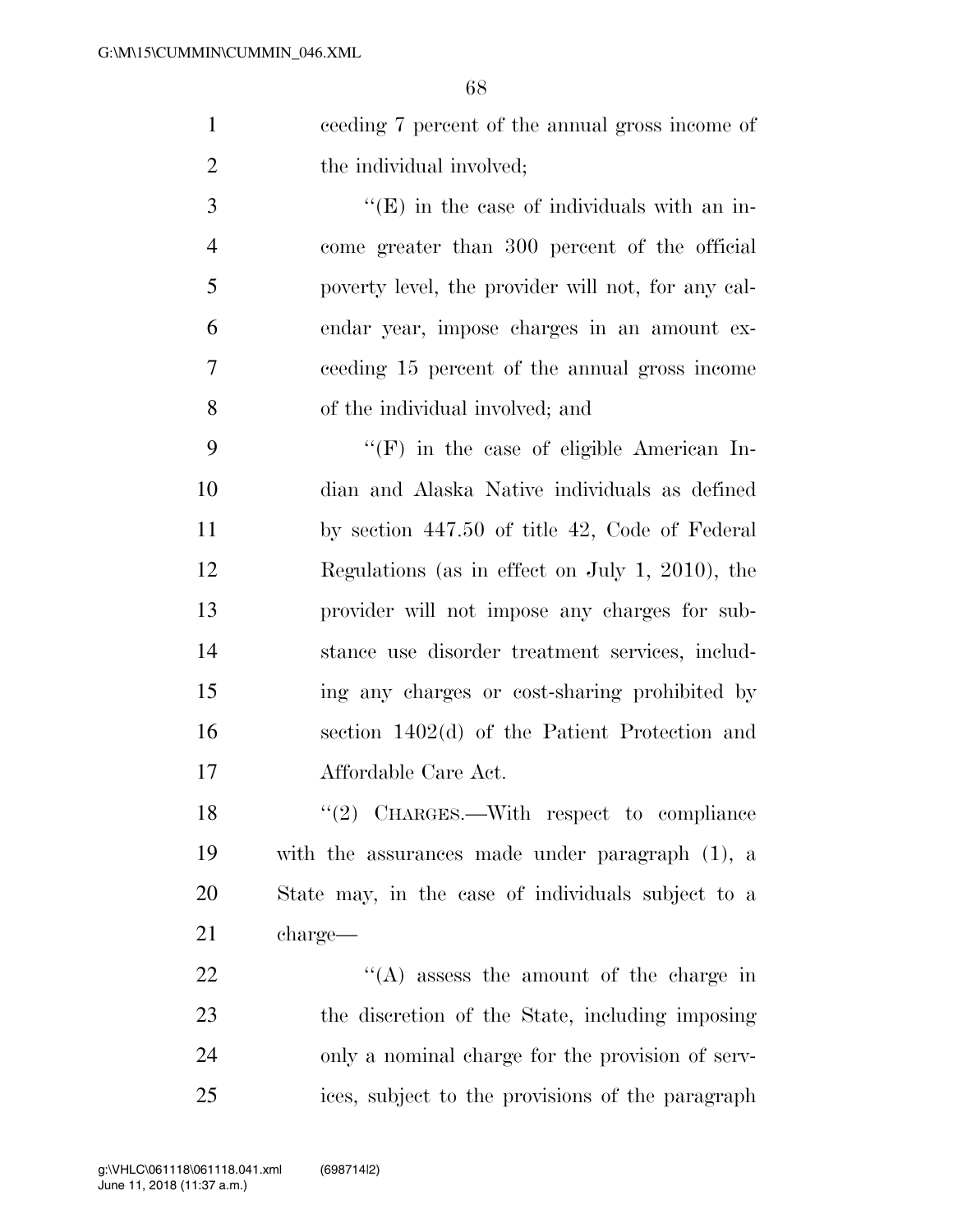regarding public schedules and regarding limi- tations on the maximum amount of charges; and

 ''(B) take into consideration the total med- ical expenses of individuals in assessing the amount of the charge, subject to such provi-sions.

8 "(3) AGGREGATE CHARGES.—The Secretary may not make a grant under section 3411 to a State unless the State agrees that the limitations on charges for substance use disorder treatment serv- ices under this subsection applies to the annual ag- gregate of charges imposed for such services, how- ever the charges are characterized, includes enroll- ment fees, premiums, deductibles, cost sharing, co- payments, co-insurance costs, or any other charges. ''(e) STATEWIDE COORDINATED STATEMENT OF NEED.—A State shall not be eligible to receive a grant under this subtitle for a fiscal year unless the State devel- ops and publishes a statewide coordinated statement of need, including a demonstration of the extent of State need for assistance in addressing addiction and substance use disorder in the State and identifying priorities for the delivery of essential services to individuals with substance use disorder and their families.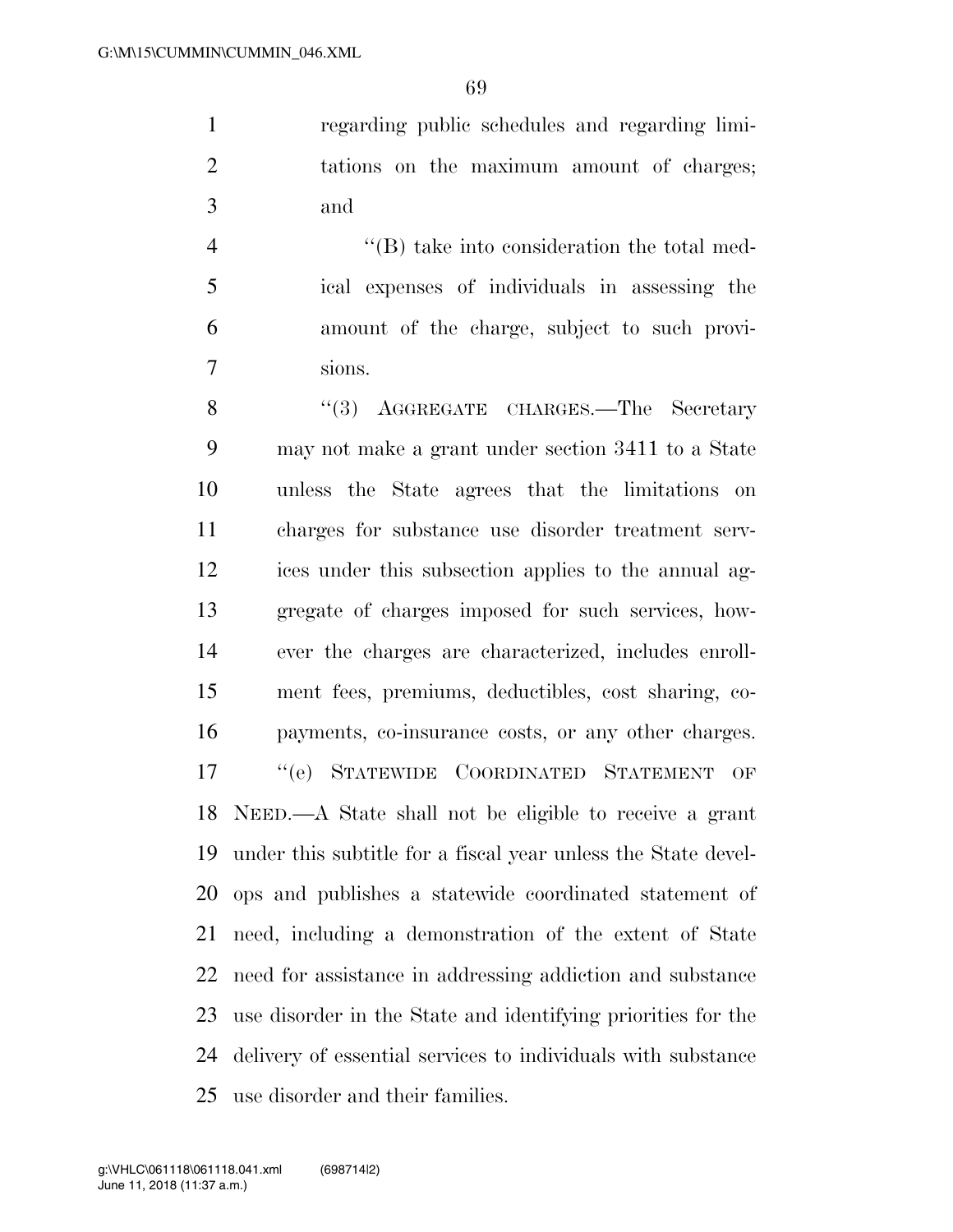''(f) INDIAN TRIBES.—Any application requirements applying to grants distributed in accordance with section 3412(c) shall be developed by the Secretary in consulta-tion with Indian tribes.

## **''SEC. 3414. TECHNICAL ASSISTANCE.**

 ''The Secretary shall provide technical assistance in administering and coordinating the activities authorized under section 3412, including technical assistance for the development of State applications for supplementary 10 grants authorized in section  $3212(a)(2)$ .

#### **''SEC. 3415. AUTHORIZATION OF APPROPRIATIONS.**

 ''There is authorized to be appropriated to carry out this subtitle—

| 14 | $(1)$ \$4,000,000,000 for fiscal year 2019;           |
|----|-------------------------------------------------------|
| 15 | "(2) $$4,000,000,000$ for fiscal year 2020;           |
| 16 | $\lq(3)$ \$4,000,000,000 for fiscal year 2021;        |
| 17 | "(4) $$4,000,000,000$ for fiscal year 2022;           |
| 18 | $(5)$ \$4,000,000,000 for fiscal year 2023;           |
| 19 | $\cdot\cdot(6)$ \$4,000,000,000 for fiscal year 2024; |
| 20 | $\lq(7)$ \$4,000,000,000 for fiscal year 2025;        |
| 21 | $\lq(8)$ \$4,000,000,000 for fiscal year 2026;        |
| 22 | "(9) $$4,000,000,000$ for fiscal year 2027; and       |
| 23 | $(10)$ \$4,000,000,000 for fiscal year 2028.          |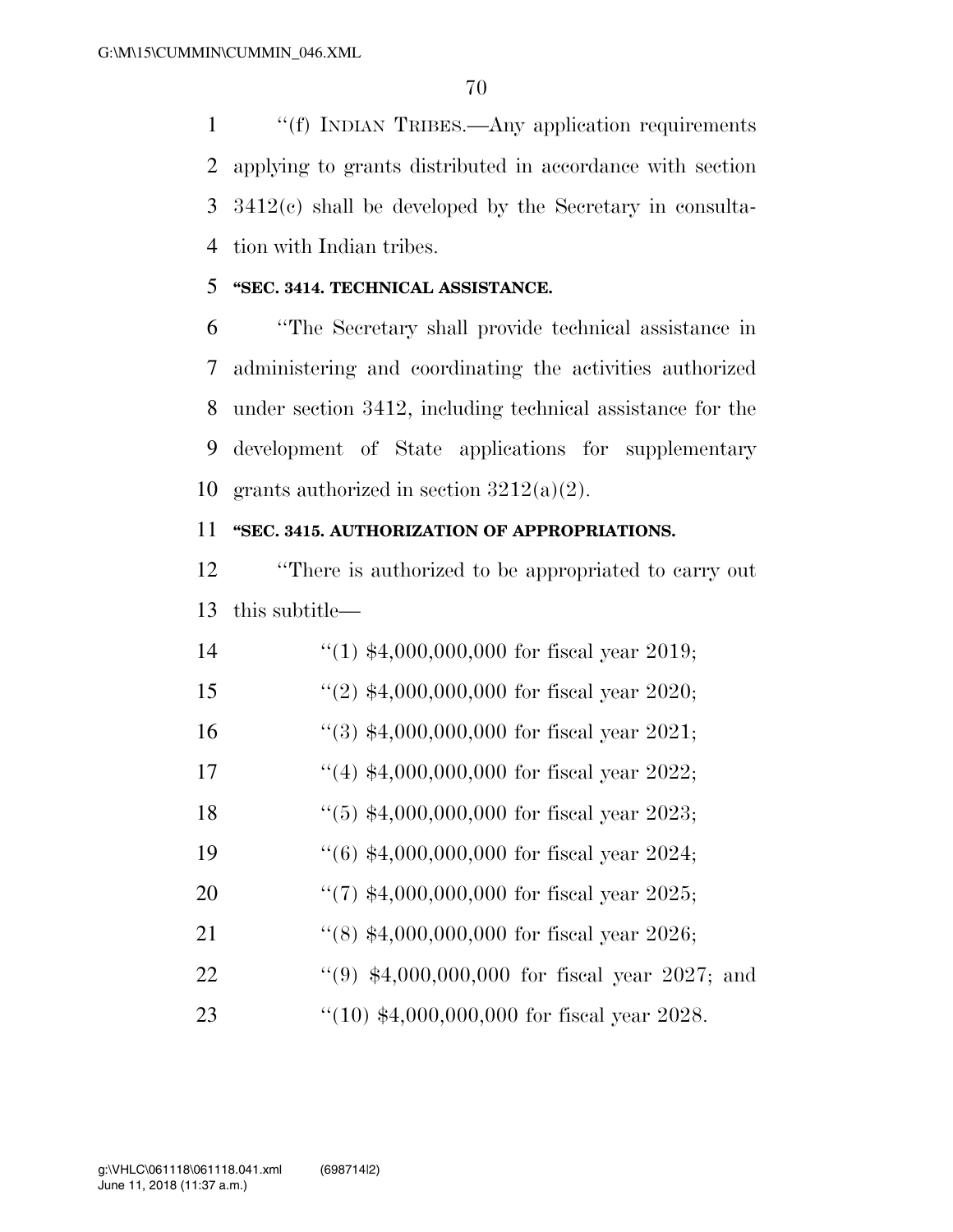# **''Subtitle C—Other Grant Program**

### **''SEC. 3421. ESTABLISHMENT OF GRANT PROGRAM.**

 ''(a) IN GENERAL.—The Secretary shall award grants to public, nonprofit, and Native entities for the purpose of funding core medical services, recovery and support services, harm reduction services, administrative expenses, and early intervention and engagement services in accordance with this section.

''(b) ELIGIBILITY.—

 ''(1) ENTITIES.—Public, nonprofit, or Native entities eligible to receive a grant under subsection (a) may include—

13 ''(A) federally qualified health centers under section 1905(l)(2)(B) of the Social Secu-rity Act;

- 16  $"$ (B) family planning clinics;
- 17  $\text{``(C)}$  rural health clinics;

 ''(D) Native entities, including Indian health programs as defined in section 4 of the Indian Health Care Improvement Act, urban Indian organizations as defined in section 4 of the Indian Health Care Improvement Act, and Native Hawaiian organizations as defined in section 12 of the Native Hawaiian Health Care Act of 1988;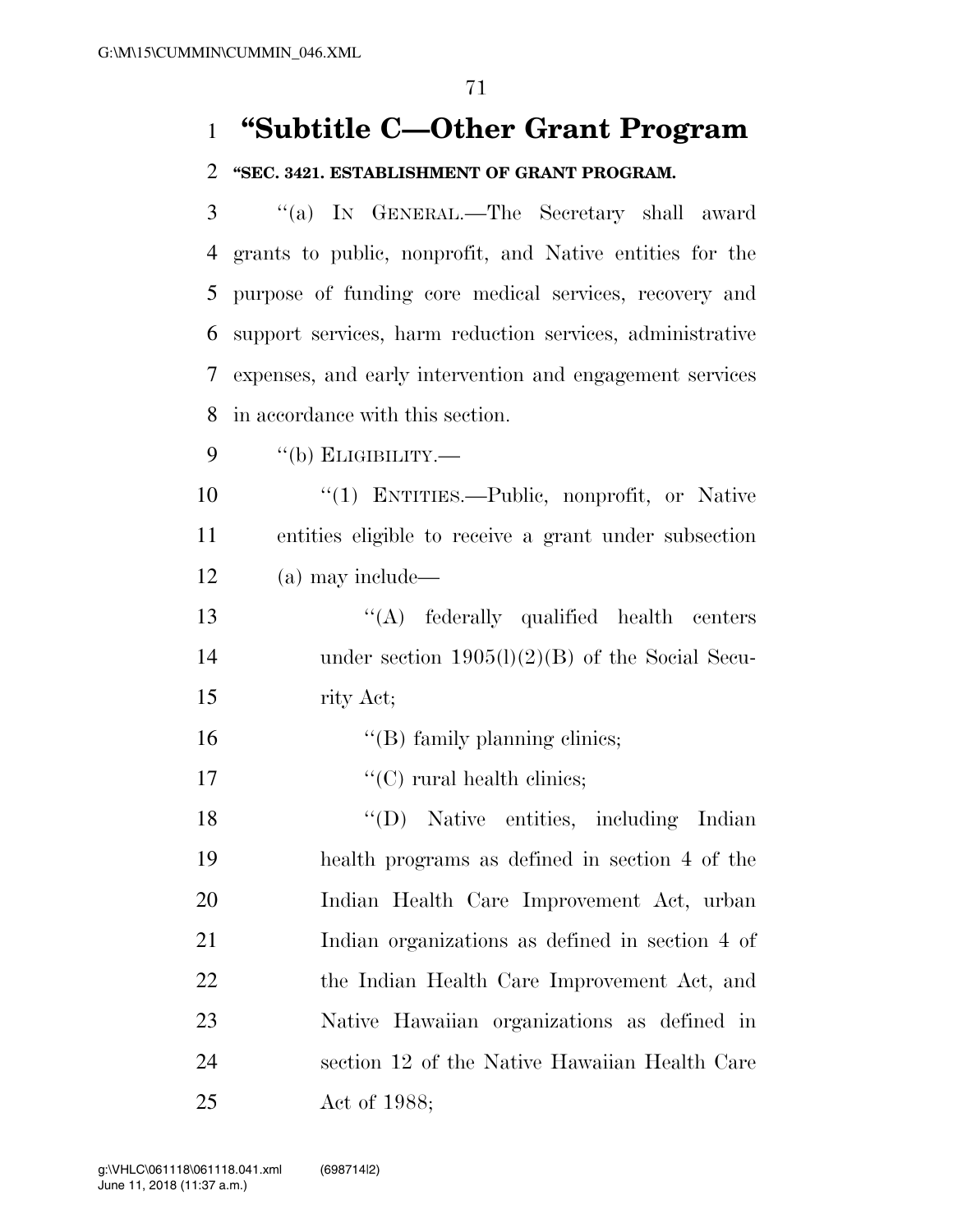$''(E)$  community-based organizations, clin- ics, hospitals, and other health facilities that provide substance use disorder treatment serv- ices; ''(F) other nonprofit entities that provide substance use disorder treatment services; and ''(G) faith based organizations that provide substance use disorder treatment services. 9 "(2) UNDERSERVED POPULATIONS.—Entities described in paragraph (1) shall serve underserved populations which may include minority populations and Indian populations, ex-offenders, individuals with comorbidities including HIV/AIDS, hepatitis B

 or C, mental illness, or other behavioral health dis- orders, low-income populations, inner city popu-lations, and rural populations.

17 "(3) APPLICATION.—To be eligible to receive a grant under this section, a public or nonprofit entity described in this subsection shall prepare and submit to the Secretary an application in such form, and containing such information, as the Secretary shall require, including—

23  $\cdot$  (A) a complete accounting of the dis-bursement of any prior grants received under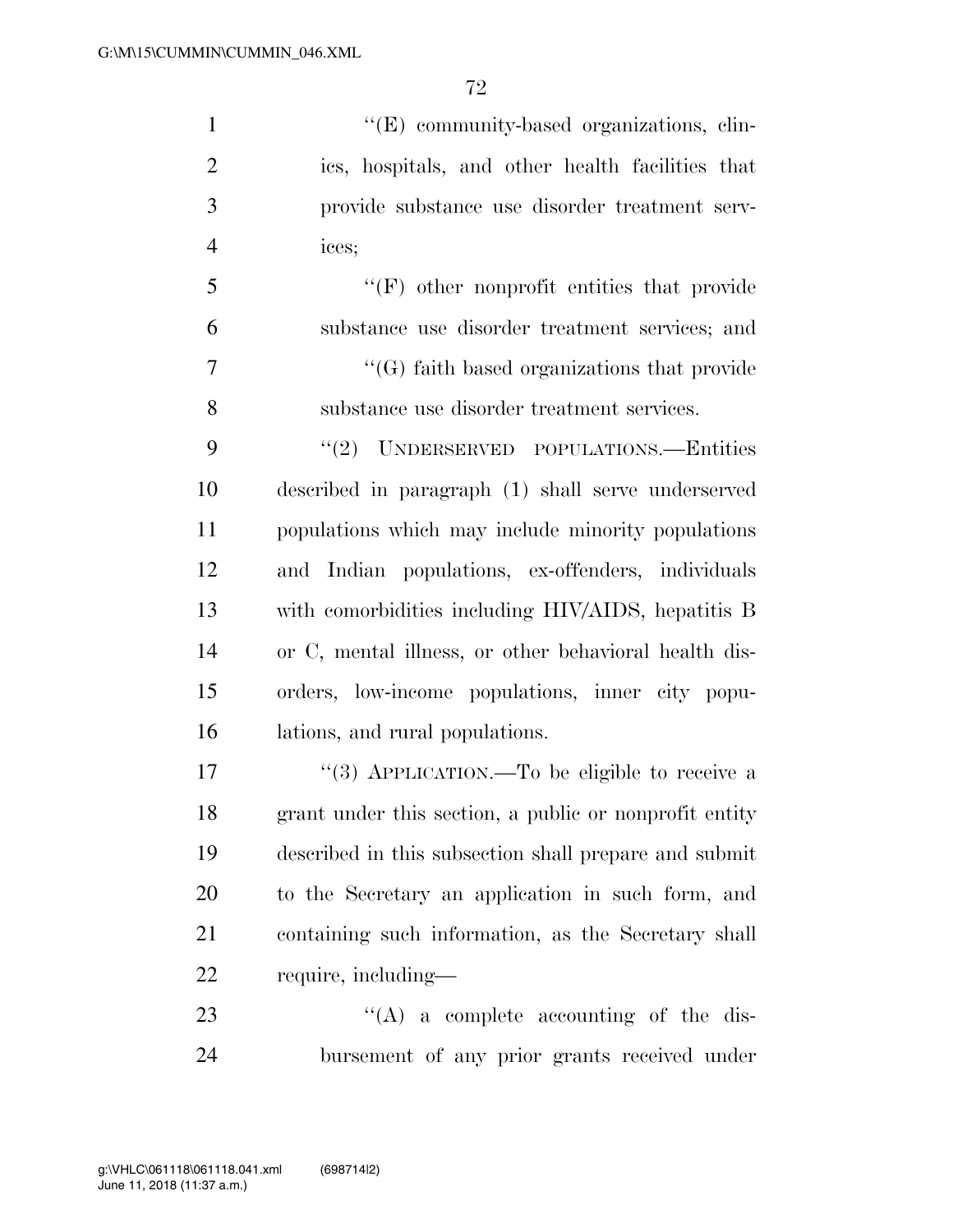| $\mathbf{1}$   | this subtitle by the applicant and the results     |
|----------------|----------------------------------------------------|
| $\overline{2}$ | achieved by these expenditures;                    |
| 3              | $\lq\lq (B)$ a comprehensive plan for the use of   |
| $\overline{4}$ | the grant, including a demonstration of the ex-    |
| 5              | tent of local need for the funds sought and a      |
| 6              | plan for proposed substance use disorder treat-    |
| 7              | ment services that is consistent with local        |
| 8              | needs;                                             |
| 9              | $\lq\lq$ (C) a demonstration that the grantee will |
| 10             | use funds in a manner that provides substance      |
| 11             | use disorder treatment services compliant with     |
| 12             | the evidence-based standards developed in ac-      |
| 13             | cordance with section 3434, including all Feder-   |
| 14             | ally-approved medication-assisted treatments;      |
| 15             | $\lq\lq$ (D) information on the number of individ- |
| 16             | uals likely to be served by the funds sought, in-  |
| 17             | cluding demographic data on the populations to     |
| 18             | be served;                                         |
| 19             | $\lq\lq(E)$ an identification of key outcomes that |
| 20             | will be measured by all entities that receive as-  |
| 21             | sistance, as well as an explanation of how the     |
| 22             | outcomes will be measured;                         |
| 23             | $\lq\lq(F)$ a demonstration that resources pro-    |
| 24             | vided under the grant will be allocated in ac-     |
| 25             | cordance with the local demographic incidence      |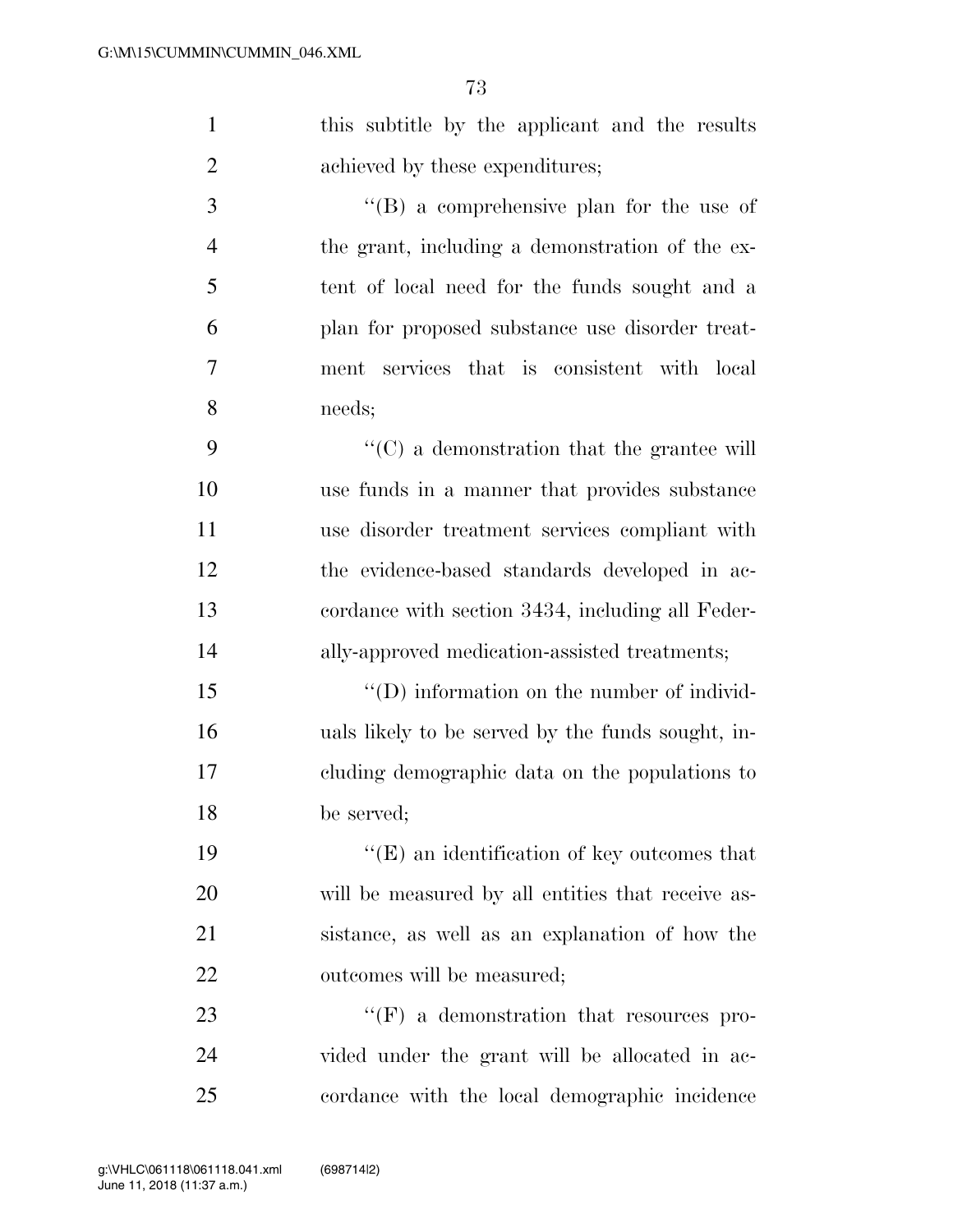| $\mathbf{1}$   | of substance use, including allocations for serv-     |
|----------------|-------------------------------------------------------|
| $\overline{2}$ | ices for children, youths, and women;                 |
| 3              | $\lq\lq(G)$ a demonstration that the confiden-        |
| $\overline{4}$ | tiality of individuals receiving substance use dis-   |
| 5              | order treatment services will be maintained in a      |
| 6              | manner not inconsistent with applicable law;          |
| 7              | and                                                   |
| 8              | $\lq\lq (H)$ an explanation of how income, asset,     |
| 9              | and medical expense criteria will be established      |
| 10             | and applied to those who qualify for assistance       |
| 11             | under the program.                                    |
| 12             | "(c) REQUIREMENT OF STATUS AS MEDICAID PRO-           |
|                |                                                       |
| 13             | VIDER.-                                               |
| 14             | "(1) PROVISION OF SERVICE.—Subject to para-           |
| 15             | graph (2), the Secretary may not make a grant         |
| 16             | under this section for the provision of substance use |
| 17             | disorder treatment services under this section in a   |
| 18             | State unless, in the case of any such service that is |
| 19             | available pursuant to the State plan approved under   |
| 20             | title XIX of the Social Security Act for the State—   |
| 21             | "(A) the political subdivision involved will          |
| 22             | provide the substance use disorder treatment          |
| 23             | service directly, and the political subdivision has   |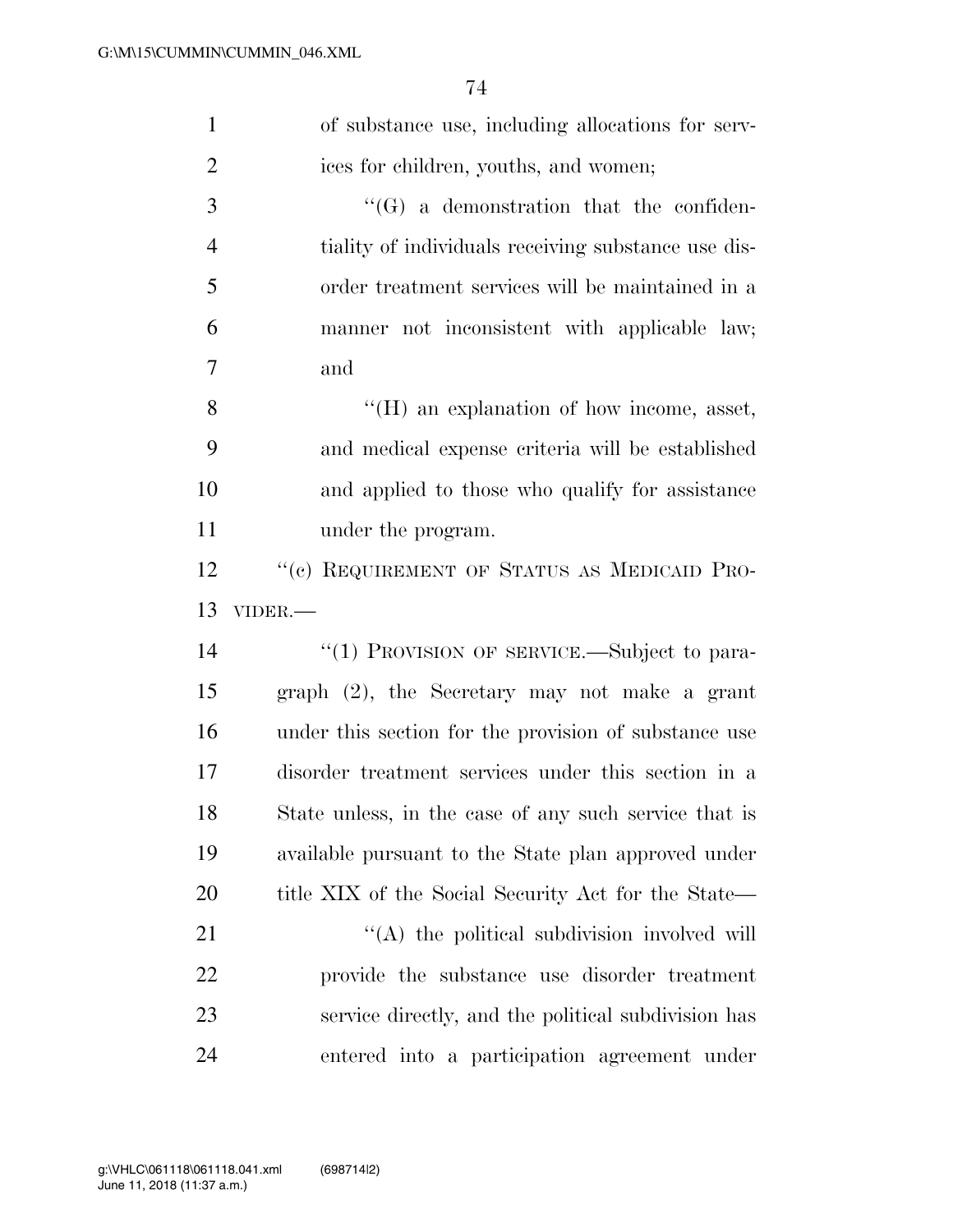1 the State plan and is qualified to receive pay-ments under such plan; or

 $\cdot$  (B) the political subdivision involved will enter into an agreement with a public or non- profit private entity under which the entity will provide the substance use disorder treatment service, and the entity has entered into such a participation agreement and is qualified to re-ceive such payments.

10 "(2) WAIVER.—

 $((A)$  In GENERAL.—In the case of an enti- ty making an agreement pursuant to paragraph (1)(B) regarding the provision of substance use disorder treatment services, the requirement es- tablished in such paragraph shall be waived by the State if the entity does not, in providing such services, impose a charge or accept reim- bursement available from any third-party payor, including reimbursement under any insurance policy or under any Federal or State health benefits program.

22 "(B) DETERMINATION.—A determination by the State of whether an entity referred to in subparagraph (A) meets the criteria for a waiv-er under such subparagraph shall be made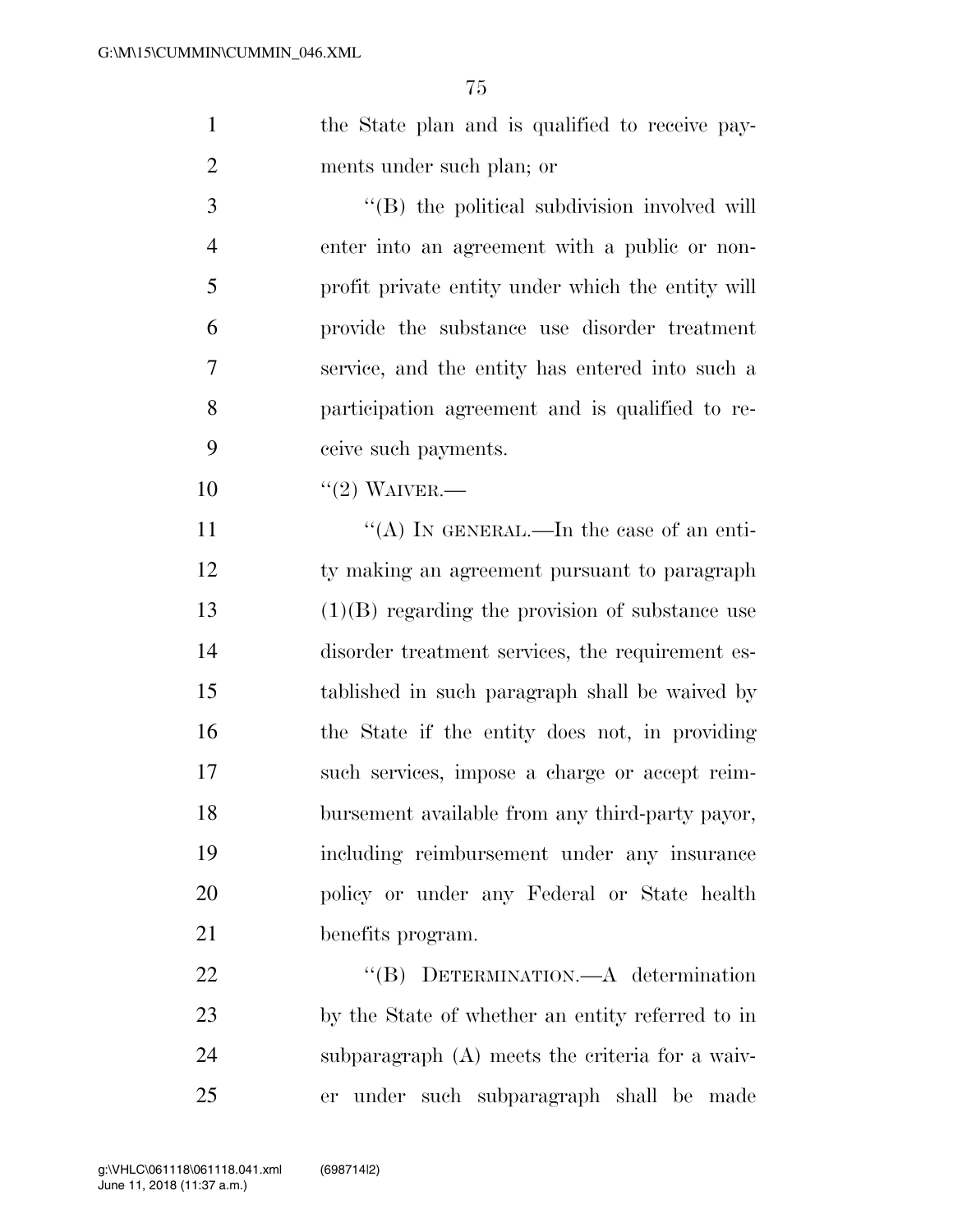| $\mathbf{1}$   | without regard to whether the entity accepts          |
|----------------|-------------------------------------------------------|
| $\overline{2}$ | voluntary donations for the purpose of pro-           |
| 3              | viding services to the public.                        |
| $\overline{4}$ | "(d) AMOUNT OF GRANT TO NATIVE ENTITIES.-             |
| 5              | " $(1)$ INDIAN TRIBES.—In this section, the term      |
| 6              | 'Indian tribe' has the meaning given such term in     |
| 7              | section 4 of the Indian Self-Determination and Edu-   |
| 8              | cation Assistance Act.                                |
| 9              | "(2) FORMULA GRANTS.—The Secretary, acting            |
| 10             | through the Indian Health Service, shall use 10 per-  |
| 11             | cent of the amount available under section 3425 for   |
| 12             | each fiscal year to provide grants to Native entities |
| 13             | in an amount determined pursuant to criteria devel-   |
| 14             | oped by the Secretary in consultation with Indian     |
| 15             | tribes, for the purposes of addressing substance use. |
| 16             | "(3) USE OF AMOUNTS.—Notwithstanding any              |
| 17             | requirements in this section, Native entities may use |
| 18             | amounts provided under grants awarded under this      |
| 19             | section for the uses identified in section 3422 and   |
| 20             | any other activities determined appropriate by the    |
| 21             | Secretary, in consultation with Indian tribes.        |
| 22             | "SEC. 3422. USE OF AMOUNTS.                           |

23 "(a) USE OF FUNDS.—An entity shall use amounts received under a grant under section 3421 to provide di-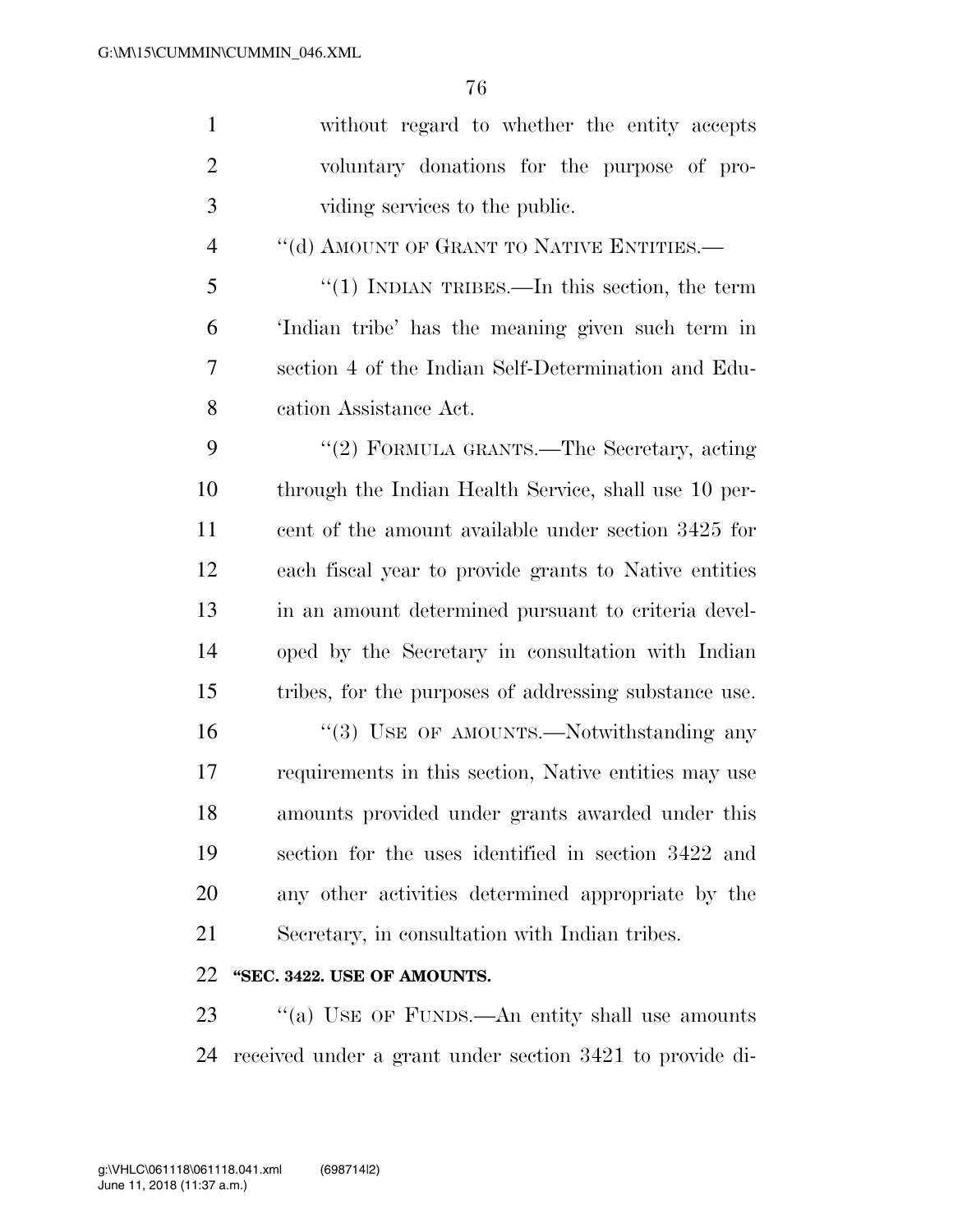| $\mathbf{1}$   | rect financial assistance to eligible entities for the purpose |
|----------------|----------------------------------------------------------------|
| $\overline{2}$ | of delivering or enhancing—                                    |
| 3              | $\lq(1)$ prevention services described in subsection           |
| $\overline{4}$ | (b);                                                           |
| 5              | $(2)$ core medical services described in sub-                  |
| 6              | section $(e);$                                                 |
| 7              | $(3)$ recovery and support services described in               |
| 8              | subsection (d);                                                |
| 9              | $\cdot$ (4) early intervention and engagement services         |
| 10             | described in subsection (e);                                   |
| 11             | $\cdot\cdot$ (5) harm reduction services described in sub-     |
| 12             | section $(f)$ ; and                                            |
| 13             | $\cdot\cdot\cdot(6)$ administrative expenses described in sub- |
| 14             | section $(g)$ .                                                |
| 15             | "(b) PREVENTION SERVICES.—For purposes of this                 |
| 16             | subsection, the term 'prevention services' means services,     |
| 17             | programs, or multi-sector strategies to prevent substance      |
|                | 18 use disorder, including evidence-based education cam-       |
| 19             | paigns, community-based prevention programs, opioid di-        |
| 20             | version, collection and disposal of unused opioids, and        |
| 21             | services to at-risk populations.                               |
| 22             | "(c) CORE MEDICAL SERVICES.—For purposes of                    |
| 23             | this section, the term 'core medical services' means the       |
| 24             | following services when provided to individuals with sub-      |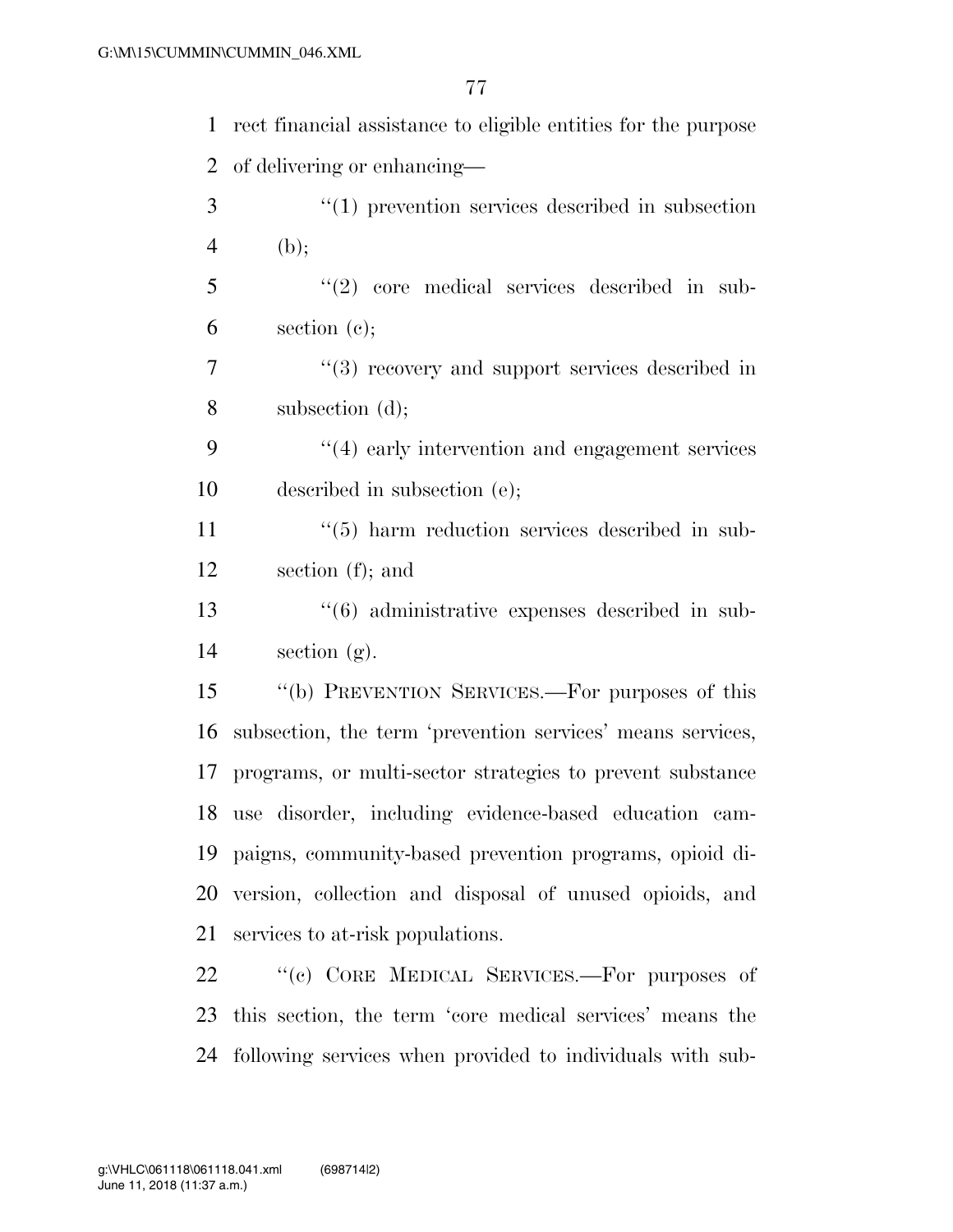stance use disorder or at risk for developing substance use disorder:

| 3              | "(1) Substance use disorder treatments, includ-           |
|----------------|-----------------------------------------------------------|
| $\overline{4}$ | ing clinical stabilization services, withdrawal man-      |
| 5              | agement and detoxification, intensive inpatient treat-    |
| 6              | ment, intensive outpatient treatment, all forms of        |
| 7              | Federally-approved medication-assisted treatment,         |
| 8              | and residential recovery treatment.                       |
| 9              | $\lq(2)$ Outpatient and ambulatory health services,       |
| 10             | including those administered by federally qualified       |
| 11             | health centers and rural health clinics.                  |
| 12             | $\cdot\cdot(3)$ Hospice services.                         |
| 13             | $\lq(4)$ Mental health services.                          |
| 14             | "(5) Naloxone procurement, distribution, and              |
| 15             | training.                                                 |
| 16             | $\cdot\cdot$ (6) Pharmaceutical assistance and diagnostic |
| 17             | testing related to the management of substance-use        |
| 18             | disorder and co-morbid conditions.                        |
| 19             | $\lq(7)$ Home and community based health serv-            |
| 20             | ices.                                                     |
| 21             | "(8) Comprehensive Case Management and care               |
| 22             | coordination, including treatment adherence services.     |
| 23             | (9)<br>Health insurance enrollment and cost-              |
| 24             | sharing assistance in accordance with section 3412.       |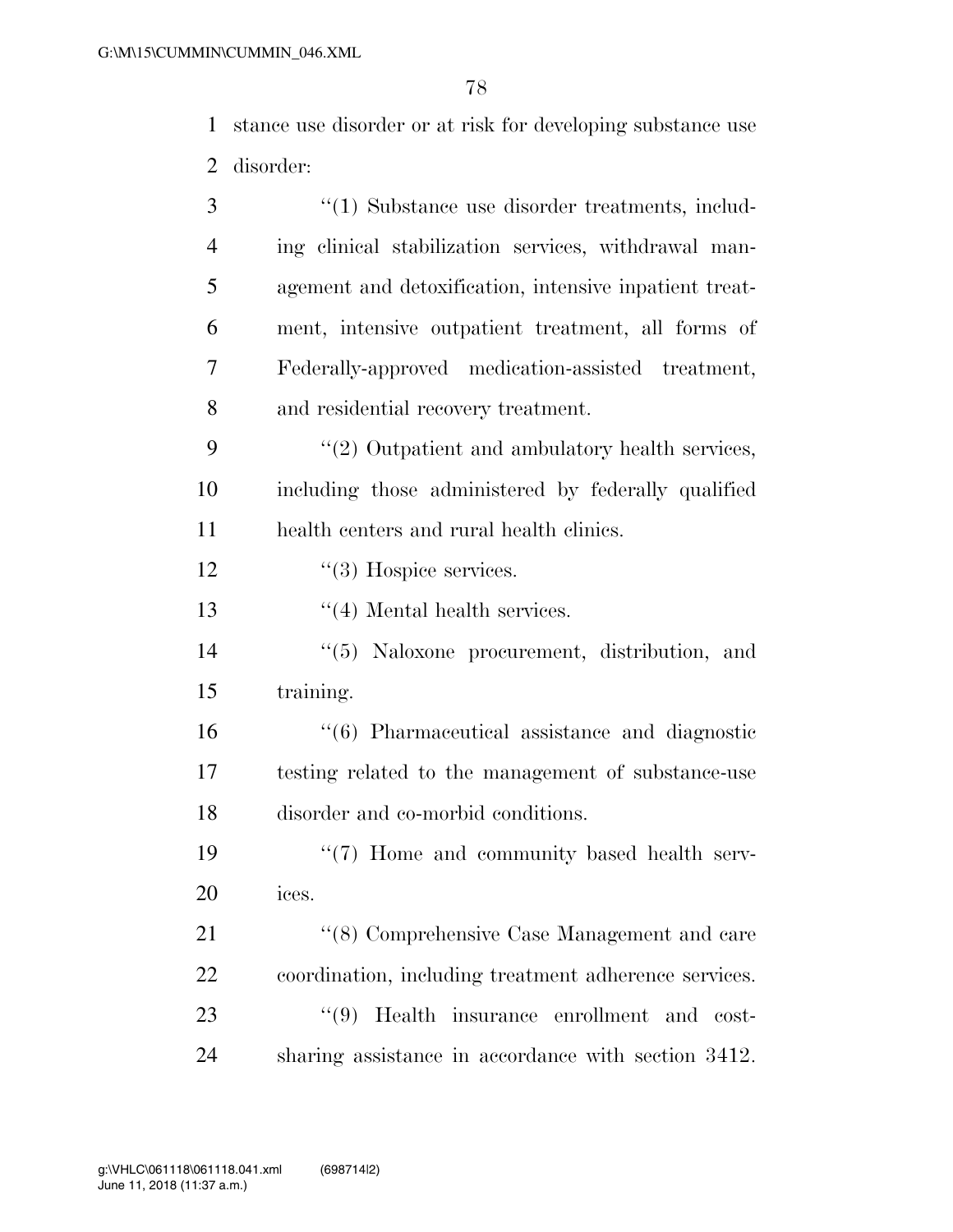''(d) RECOVERY AND SUPPORT SERVICES.—For pur- poses of subsection (a)(3), the term 'recovery and support services' means services, subject to the approval of the Secretary, that are provided to individuals with substance use disorder, including residential recovery treatment and housing, including for individuals receiving medication-as- sisted treatment, long term recovery services, 24/7 hotline services, medical transportation services, respite care for persons caring for individuals with substance use disorder, child care and family services while an individual is receiv- ing inpatient treatment services or at the time of out- patient services, outreach services, peer recovery services, nutrition services, and referrals for job training and career services, housing, legal services, and child care and family services.

 ''(e) EARLY INTERVENTION AND ENGAGEMENT SERVICES.—For purposes of this section, the term 'early intervention and engagement services' means services to provide rapid access to substance use disorder treatment services, counseling provided to individuals who have mis- used substances, who have experienced an overdose, or are at risk of developing substance use disorder and the provi- sion of referrals to facilitate the access of such individuals to core medical services or recovery and support services. The entities through which such services may be provided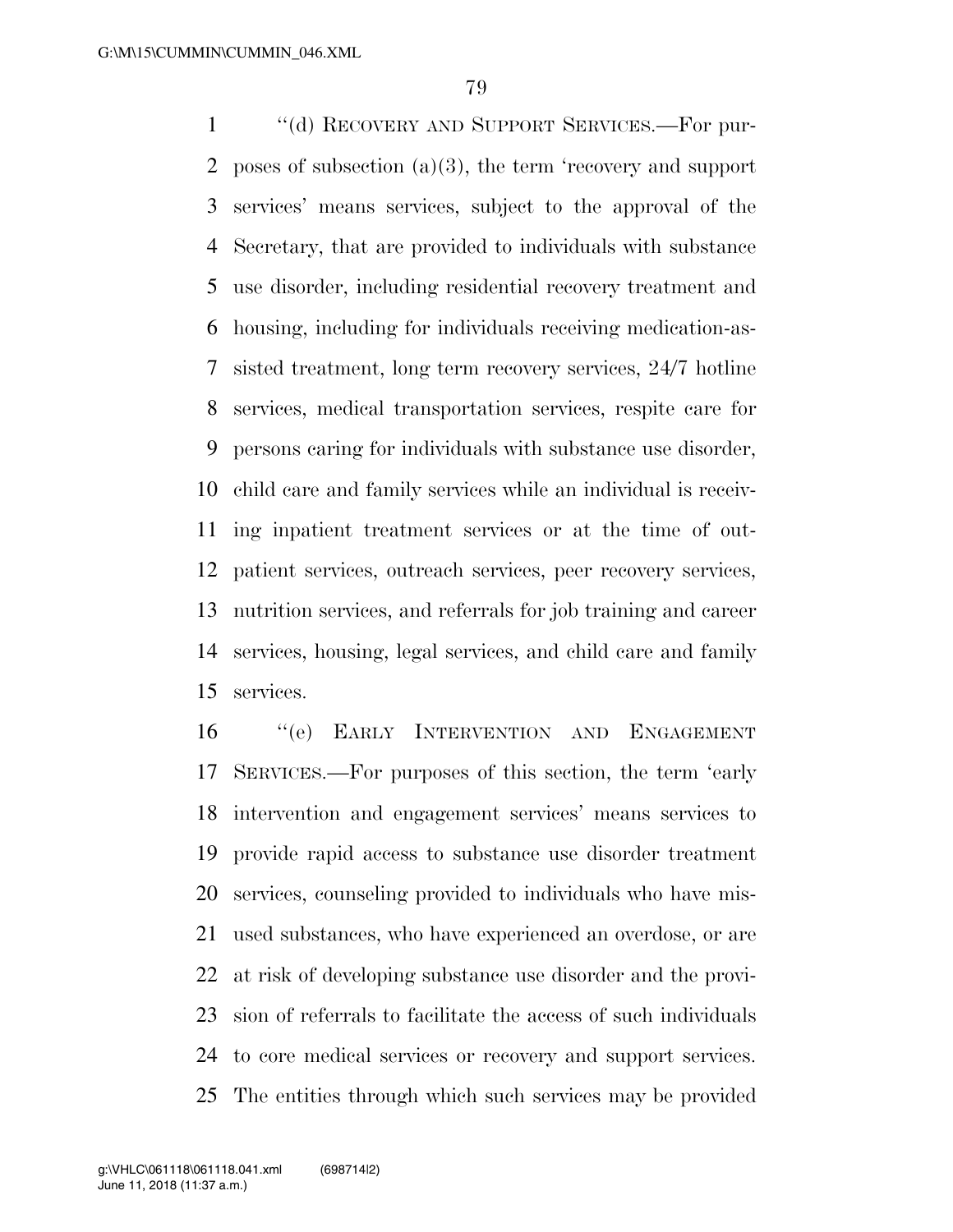include emergency rooms, fire departments and emergency medical services, detention facilities, homeless shelters, law enforcement agencies, health care points of entry spec- ified by eligible areas, Federally qualified health centers, and rural health clinics.

 ''(f) HARM REDUCTION SERVICES.—For purposes of this subsection, the term 'harm reduction services' means evidence-based services provided to individuals engaging in substance use that reduce the risk of infectious disease transmission, overdose, or death, including by increasing access to health care.

 ''(g) ADMINISTRATION AND PLANNING.—An entity shall not use in excess of 10 percent of amounts received under a grant under section 3421 for administration, ac- counting, reporting, and program oversight functions, in- cluding for the purposes of developing systems to improve data collection and data sharing.

#### **''SEC. 3423. TECHNICAL ASSISTANCE.**

 ''The Secretary may, directly or through grants or contracts, provide technical assistance to nonprofit private entities and Native entities regarding the process of sub- mitting to the Secretary applications for grants under sec- tion 3421, and may provide technical assistance with re- spect to the planning, development, and operation of any program or service carried out pursuant to such section.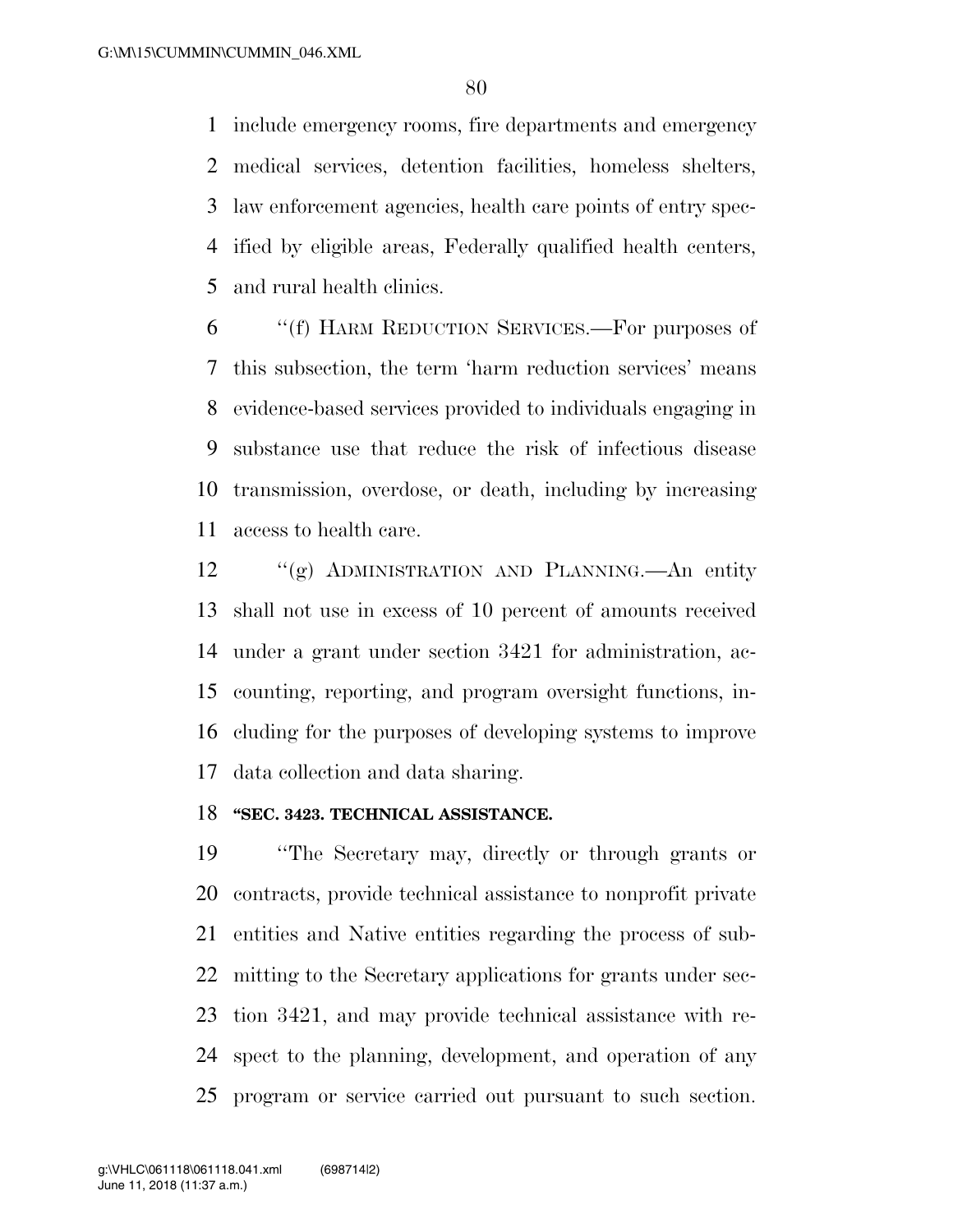#### **''SEC. 3424. PLANNING AND DEVELOPMENT GRANTS.**

2 "(a) IN GENERAL.—The Secretary may provide plan- ning grants to public, nonprofit private, and Native enti- ties for purposes of assisting such entities in expanding their capacity to provide substance use disorder treatment services in low-income communities and affected sub- populations that are underserviced with respect to such services.

9 "(b) AMOUNT.—A grant under this section may be made in an amount not to exceed \$150,000.

## **''SEC. 3425. AUTHORIZATION OF APPROPRIATIONS.**

 ''There is authorized to be appropriated to carry out this subtitle—

| 14 | $(1)$ \$500,000,000 for fiscal year 2019;     |
|----|-----------------------------------------------|
| 15 | "(2) $$500,000,000$ for fiscal year 2020;     |
| 16 | $(3)$ \$500,000,000 for fiscal year 2021;     |
| 17 | "(4) $$500,000,000$ for fiscal year 2022;     |
| 18 | $(5)$ \$500,000,000 for fiscal year 2023;     |
| 19 | $(6)$ \$500,000,000 for fiscal year 2024;     |
| 20 | "(7) $$500,000,000$ for fiscal year 2025;     |
| 21 | $(8)$ \$500,000,000 for fiscal year 2026;     |
| 22 | "(9) $$500,000,000$ for fiscal year 2027; and |
| 23 | $(10)$ \$500,000,000 for fiscal year 2028.    |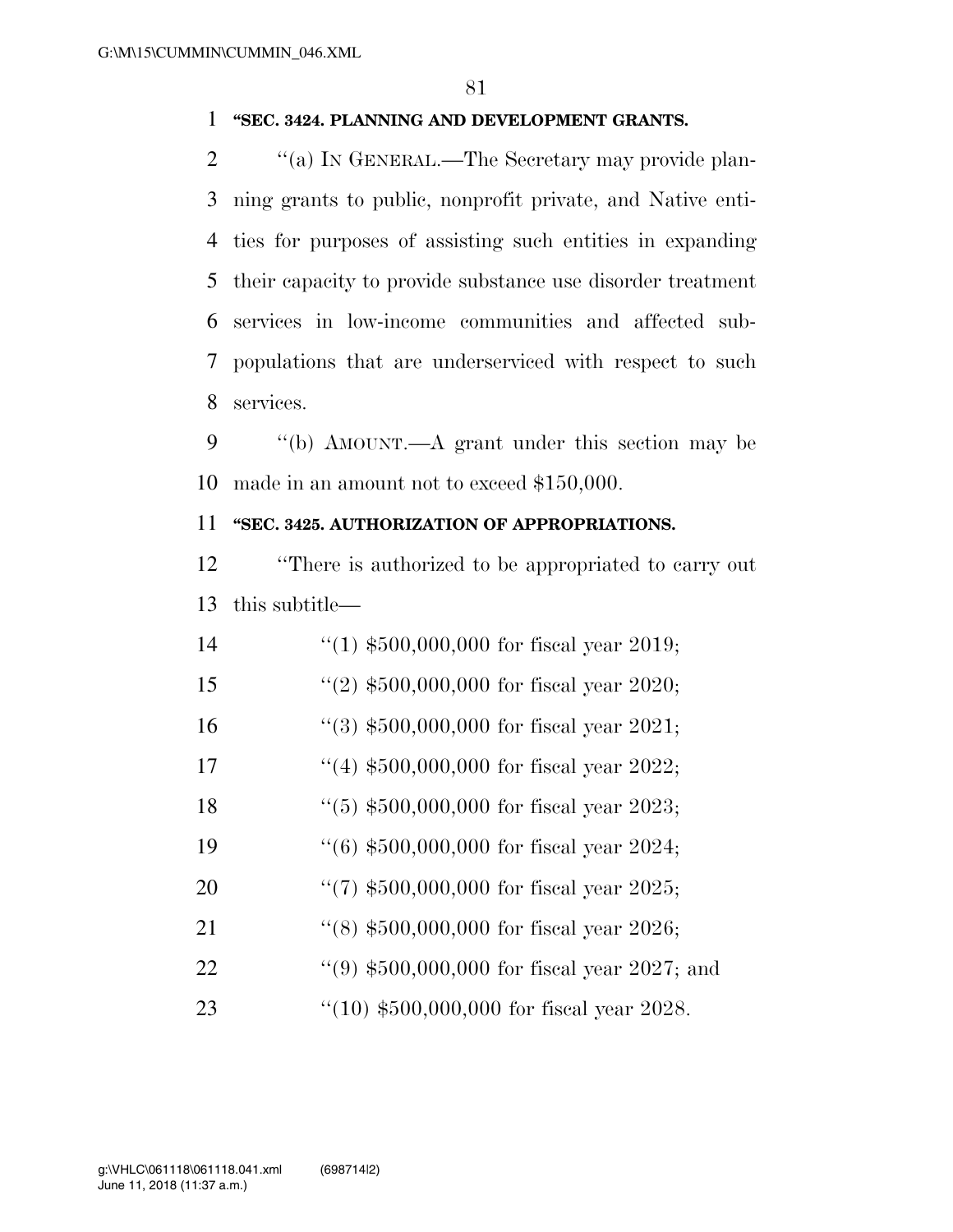**''SEC. 3431. SPECIAL PROJECTS OF NATIONAL SIGNIFI-**

**CANCE.** 

 ''(a) IN GENERAL.—The Secretary, acting in con- sultation with the Director of the Office of National Drug Control Policy, shall award grants to entities to administer special projects of national significance to support the de- velopment of innovative and original models for the deliv-ery of substance use disorder treatment services.

 ''(b) GRANTS.—The Secretary shall award grants under a project under subsection (a) to entities eligible for grants under subtitles A, B, and C based on newly emerging needs of individuals receiving assistance under this title.

 ''(c) REPLICATION.—The Secretary shall make infor- mation concerning successful models or programs devel- oped under this section available to grantees under this title for the purpose of coordination, replication, and inte- gration. To facilitate efforts under this subsection, the Secretary may provide for peer-based technical assistance for grantees funded under this section.

23 "(d) GRANTS TO TRIBAL GOVERNMENTS.—

24 "(1) INDIAN TRIBES.—In this section, the term 'Indian tribe' has the meaning given such term in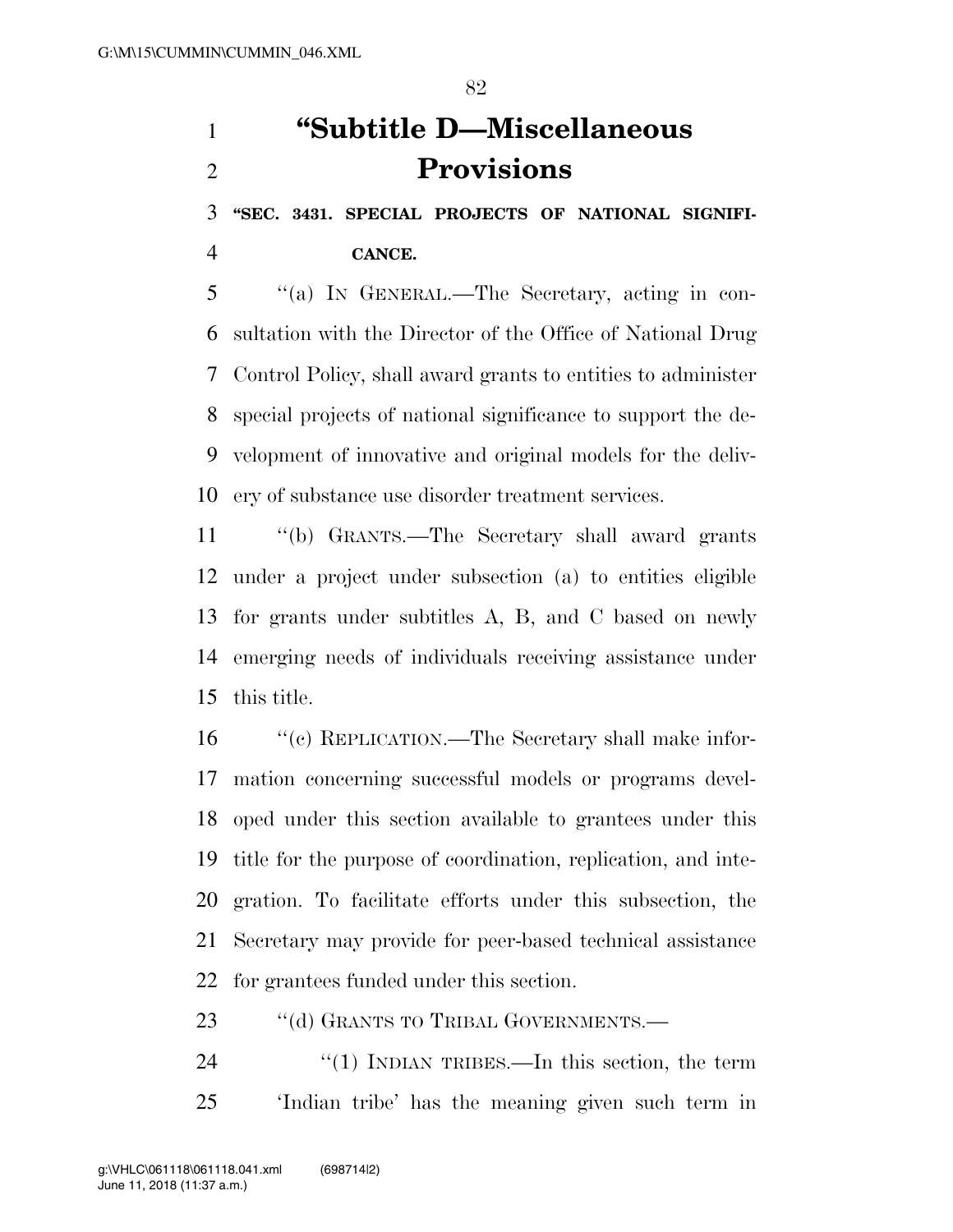section 4 of the Indian Self-Determination and Edu-cation Assistance Act.

3 "(2) USE OF FUNDS.—The Secretary, acting through the Indian Health Service, shall use 10 per- cent of the amount available under this section for each fiscal year to provide grants to Indian tribes for the purposes of supporting the development of innovative and original models for the delivery of substance use disorder treatment and services, in- cluding the development of culturally-informed care models.

12 "(e) AUTHORIZATION OF APPROPRIATIONS.—There is authorized to be appropriated to carry out this section—

| 14 | $(1)$ \$500,000,000 for fiscal year 2019;     |
|----|-----------------------------------------------|
| 15 | $(2)$ \$500,000,000 for fiscal year 2020;     |
| 16 | $(3)$ \$500,000,000 for fiscal year 2021;     |
| 17 | $(4)$ \$500,000,000 for fiscal year 2022;     |
| 18 | $(5)$ \$500,000,000 for fiscal year 2023;     |
| 19 | $(6)$ \$500,000,000 for fiscal year 2024;     |
| 20 | "(7) $$500,000,000$ for fiscal year 2025;     |
| 21 | $(18)$ \$500,000,000 for fiscal year 2026;    |
| 22 | $(9)$ \$500,000,000 for fiscal year 2027; and |
| 23 | $(10)$ \$500,000,000 for fiscal year 2028.    |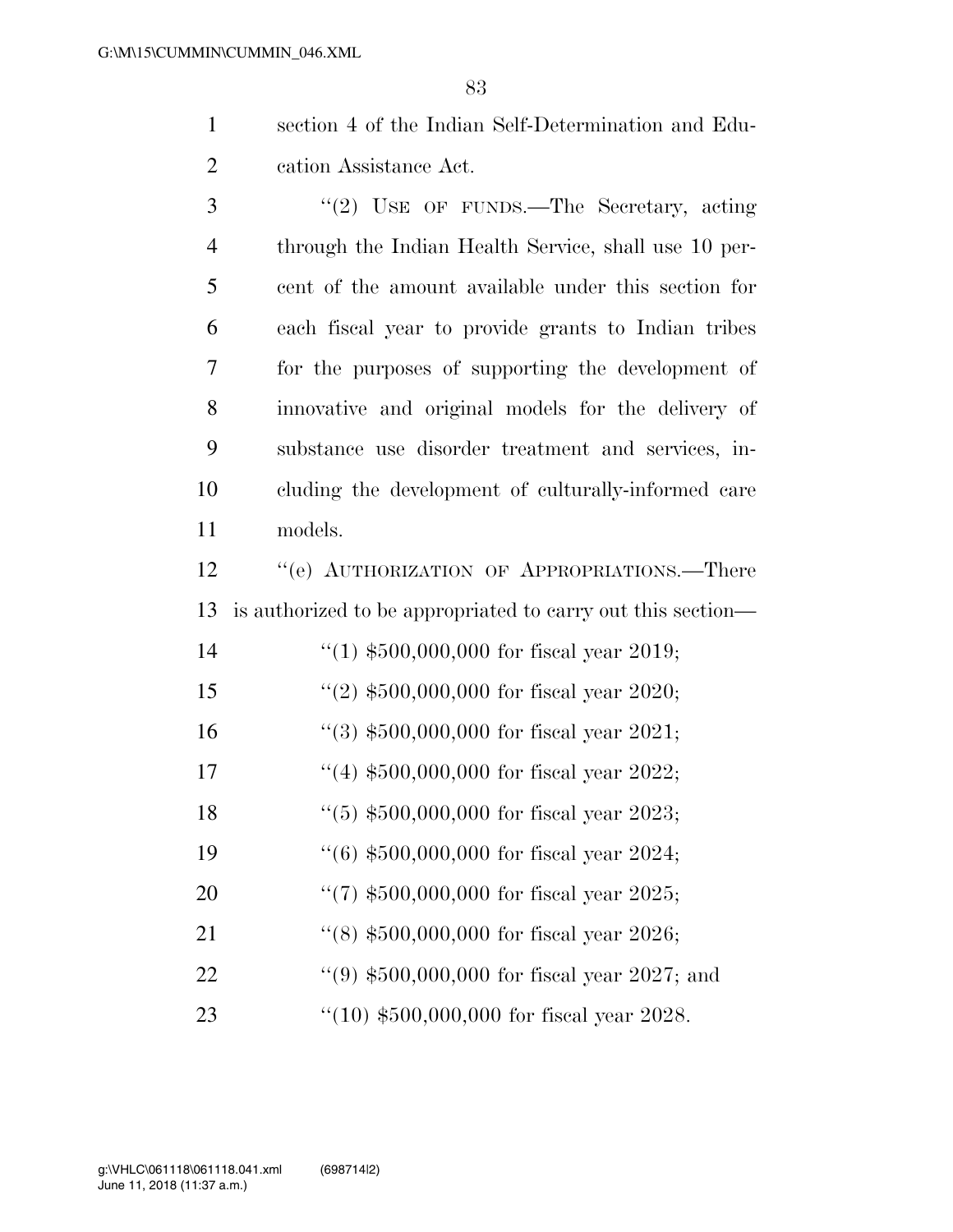#### **''SEC. 3432. EDUCATION AND TRAINING CENTERS.**

2 "(a) IN GENERAL.—The Secretary may make grants and enter into contracts to assist public and nonprofit pri- vate entities, and schools, and academic health centers in meeting the cost of projects—

 ''(1) to train health personnel, including practi- tioners in programs under this title and other com- munity providers, including counselors, case man- agers, social workers, peer recovery coaches, and harm reduction workers, in the diagnosis, treatment, and prevention of substance use disorders, including measures for the prevention and treatment of co-oc- curring infectious diseases and other conditions, and including (as applicable to the type of health profes- sional involved), care for women, pregnant women, and children;

 $\frac{17}{2}$  ''(2) to train the faculty of schools of medicine, nursing, public health, osteopathic medicine, den- tistry, allied health, and mental health practice to teach health professions students to screen for and provide for the needs of individuals with substance use disorders or at risk of substance use; and

 $\frac{1}{2}$  (3) to develop and disseminate curricula and resource materials relating to evidence-based prac- tices for the screening, prevention, and treatment of substance use disorders, including information about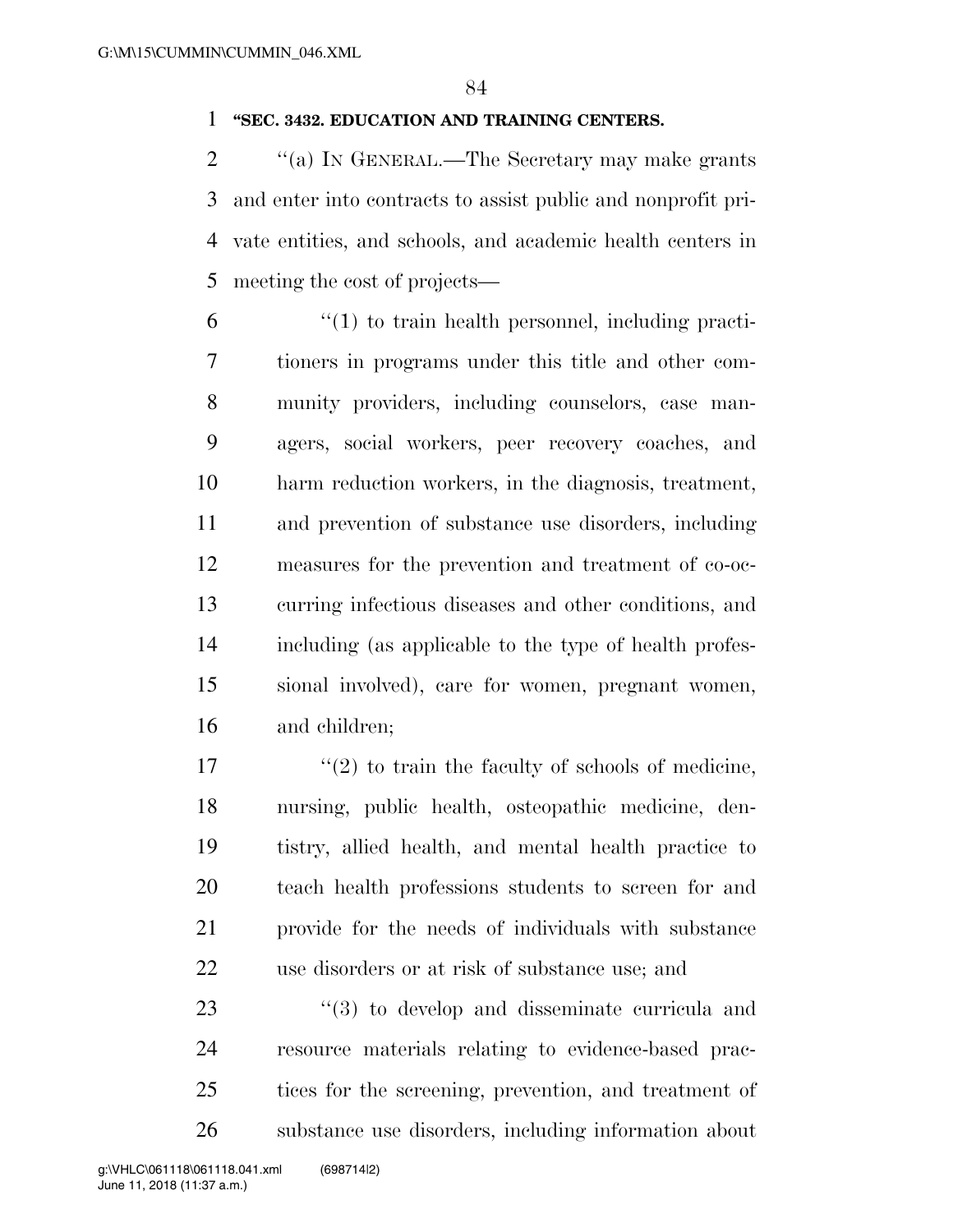prescribing best practices, alternative pain therapies, and Federally-approved medication-assisted treat-

ment options.

 ''(b) PREFERENCE IN MAKING GRANTS.—In making grants under subsection (a), the Secretary shall give pref-erence to qualified projects that will—

7 "(1) train, or result in the training of, health professionals, including counselors, case managers, social workers, peer recovery coaches, and harm re- duction workers, who will provide substance use dis- order treatments for underserved groups, including minority individuals and Indians with substance use disorder and other individuals who are at a high risk of substance use;

 ''(2) train, or result in the training of, minority health professionals and minority allied health pro- fessionals, including counselors, case managers, so- cial workers, peer recovery coaches, and harm reduc- tion workers, to provide substance use disorder 20 treatment for individuals with such disease:

21 ''(3) train or result in the training of individ- uals, including counselors, case managers, social workers, peer recovery coaches, and harm reduction workers, who will provide substance use disorder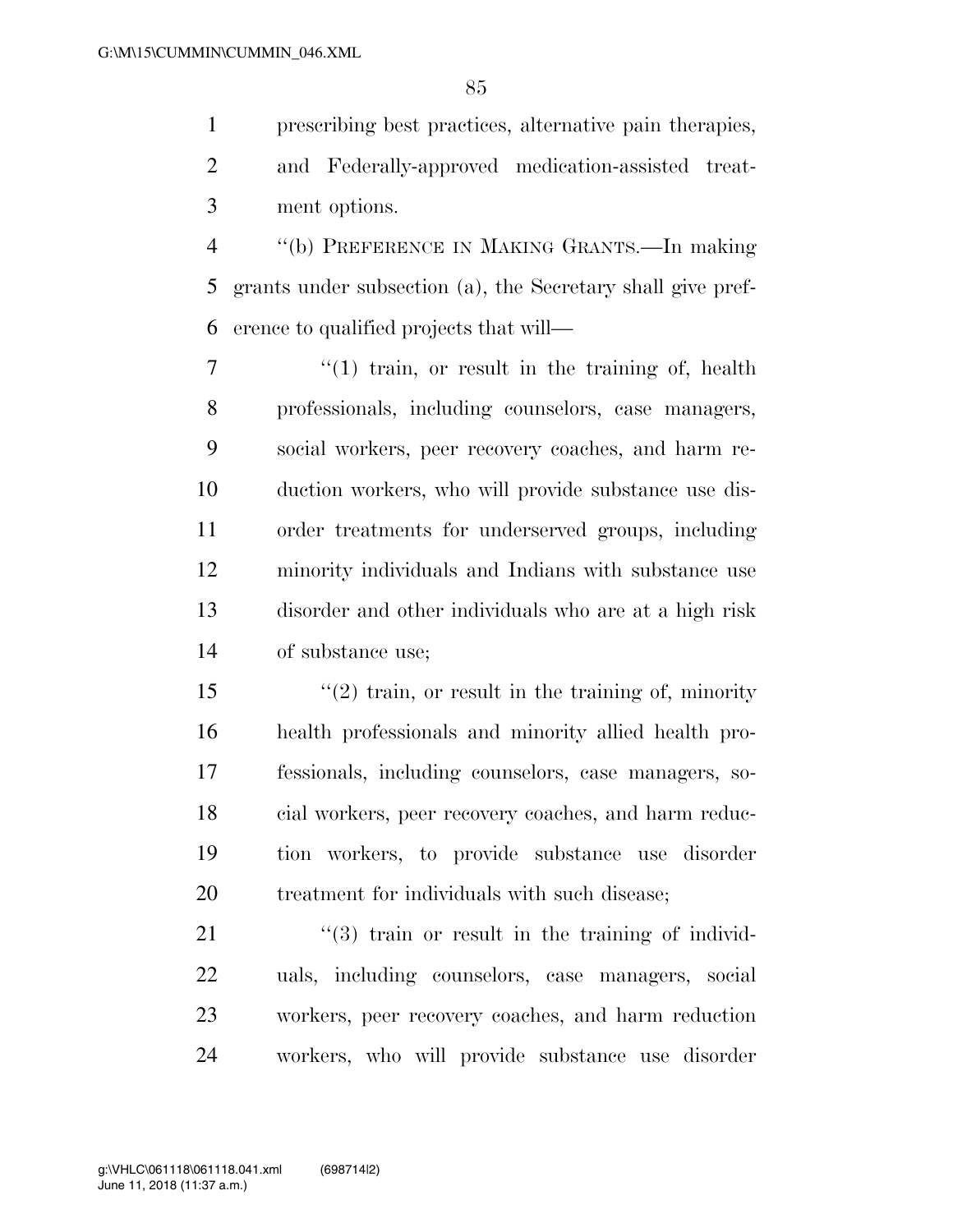| treatment in rural or other areas that are under- |
|---------------------------------------------------|
| served by current treatment structures; and       |

 ''(4) train or result in the training of health professionals and allied health professionals, includ- ing counselors, case managers, social workers, peer recovery coaches, and harm reduction workers, to provide treatment for infectious diseases and mental health conditions co-occurring with substance use disorder.

 ''(c) NATIVE EDUCATION AND TRAINING CEN- TERS.—The Secretary shall use 10 percent of the amount available under subsection (d) for each fiscal year to pro-vide grants authorized under this subtitle to—

14  $\frac{1}{2}$  (1) tribal colleges and universities;

 ''(2) Indian Health Service grant funded insti-tutions; and

17 ''(3) Native partner institutions, including insti- tutions of higher education with medical training programs that partner with one or more Indian tribes, tribal organizations, Native Hawaiian organi- zations, or tribal colleges and universities to train Native health professionals that will provide sub- stance use disorder treatment services in Native communities.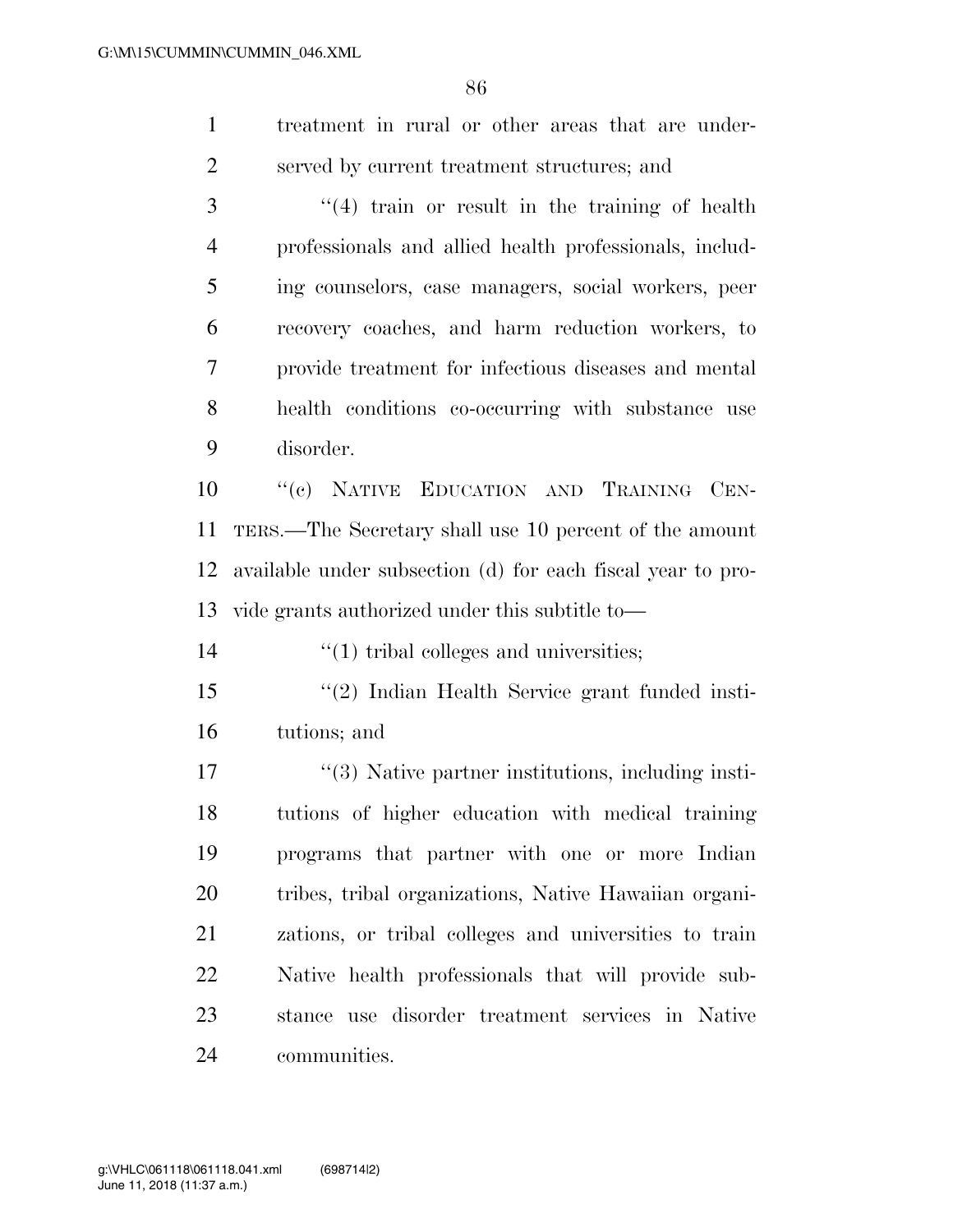| 1              | "(d) AUTHORIZATION OF APPROPRIATIONS.—There                 |
|----------------|-------------------------------------------------------------|
| $\overline{2}$ | is authorized to be appropriated to carry out this section— |
| 3              | "(1) $$400,000,000$ for fiscal year 2019;                   |
| $\overline{4}$ | "(2) $$400,000,000$ for fiscal year 2020;                   |
| 5              | $(3)$ \$400,000,000 for fiscal year 2021;                   |
| 6              | "(4) $$400,000,000$ for fiscal year 2022;                   |
| 7              | $(5)$ \$400,000,000 for fiscal year 2023;                   |
| 8              | $(6)$ \$400,000,000 for fiscal year 2024;                   |
| 9              | "(7) $$400,000,000$ for fiscal year 2025;                   |
| 10             | "(8) $$400,000,000$ for fiscal year 2026;                   |
| 11             | $(9)$ \$400,000,000 for fiscal year 2027; and               |
| 12             | $(10)$ \$400,000,000 for fiscal year 2028.                  |
| 13             | "SEC. 3433. OTHER PROVISIONS.                               |
| 14             | "(a) MEDICATION-ASSISTED TREATMENT.—The Sec-                |

 retary may not make a grant under this title unless the applicant for the grant agrees to require all entities offer- ing substance use disorder treatment services under the grant to offer all Federally-approved forms of medication- assisted substance use treatment for the substance use disorders for which the applicant offers treatment.

 ''(b) WAIVER.—The Secretary may grant a waiver with respect to any requirement of this title if the grant applicant involved—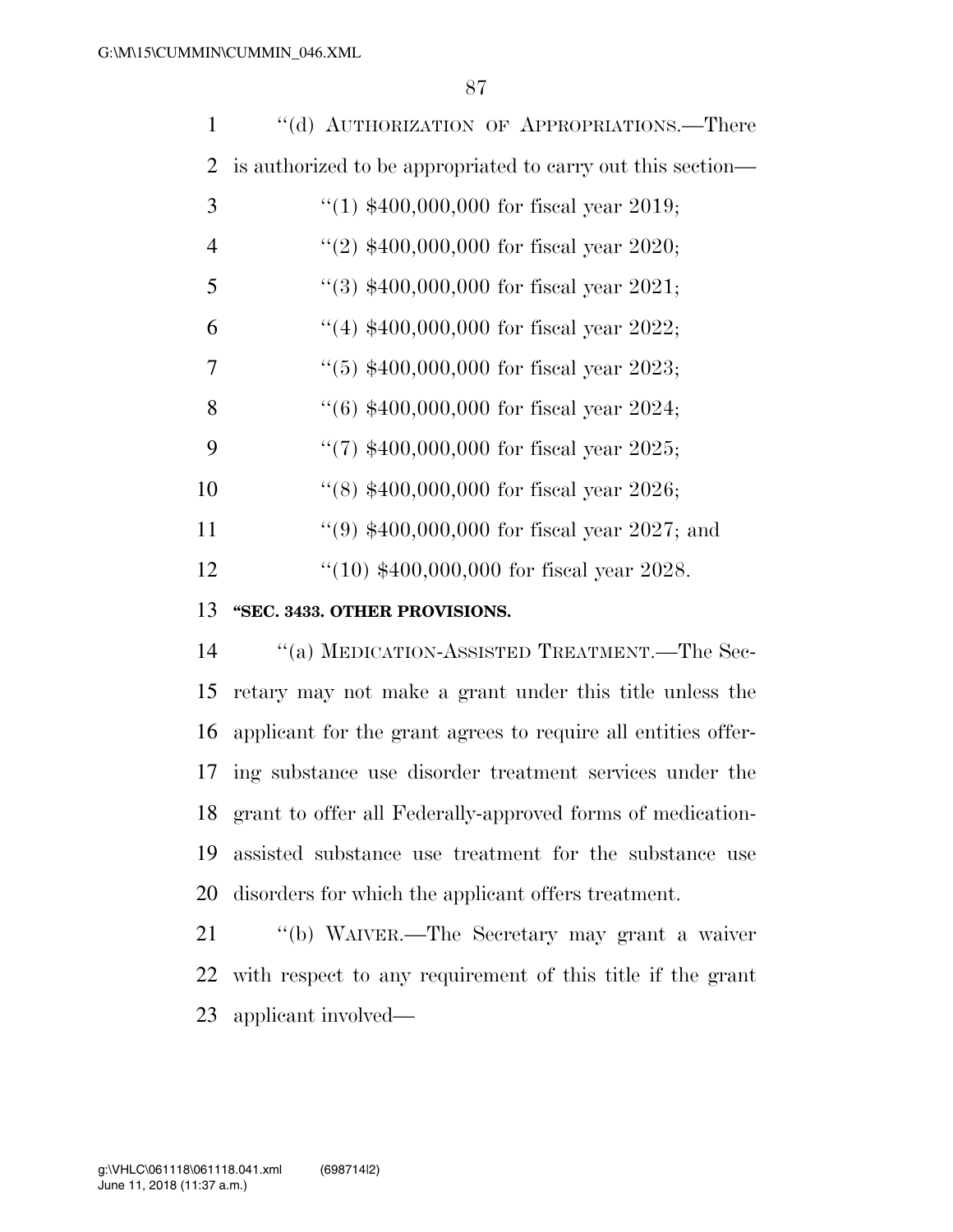| $\mathbf{1}$   | $\lq(1)$ submits to the Secretary a justification           |
|----------------|-------------------------------------------------------------|
| $\overline{2}$ | containing such information as the Secretary shall          |
| 3              | require; and                                                |
| $\overline{4}$ | $\lq(2)$ agrees to require all entities offering sub-       |
| 5              | stance use disorder treatment services under the            |
| 6              | $grant$ —                                                   |
| 7              | $\lq\lq$ to offer at least two Federally-ap-                |
| 8              | proved forms of medication-assisted treatment               |
| 9              | on site;                                                    |
| 10             | $\lq\lq$ (B) provide counseling to patients on the          |
| 11             | benefits and risks of all forms of Federally-ap-            |
| 12             | proved medication-assisted treatments; and                  |
| 13             | $\lq\lq$ maintain an affiliation with a pro-                |
| 14             | vider that can prescribe or otherwise dispense              |
| 15             | all other forms of Federally-approved medica-               |
| 16             | tion-assisted treatment.                                    |
| 17             | "(c) GAO STUDY.—Not later than 1 year after the             |
|                | 18 date of enactment of this title, the Comptroller General |
|                | 19 of the United States shall submit to Congress a com-     |
| 20             | prehensive report describing any relationship between sub-  |
| 21             | stance use rates, pain management practices of the Indian   |
| 22             | Health Service, and patient request denials through the     |
| 23             | purchased/referred care program of the Indian Health        |
| 24             | Service.                                                    |
|                |                                                             |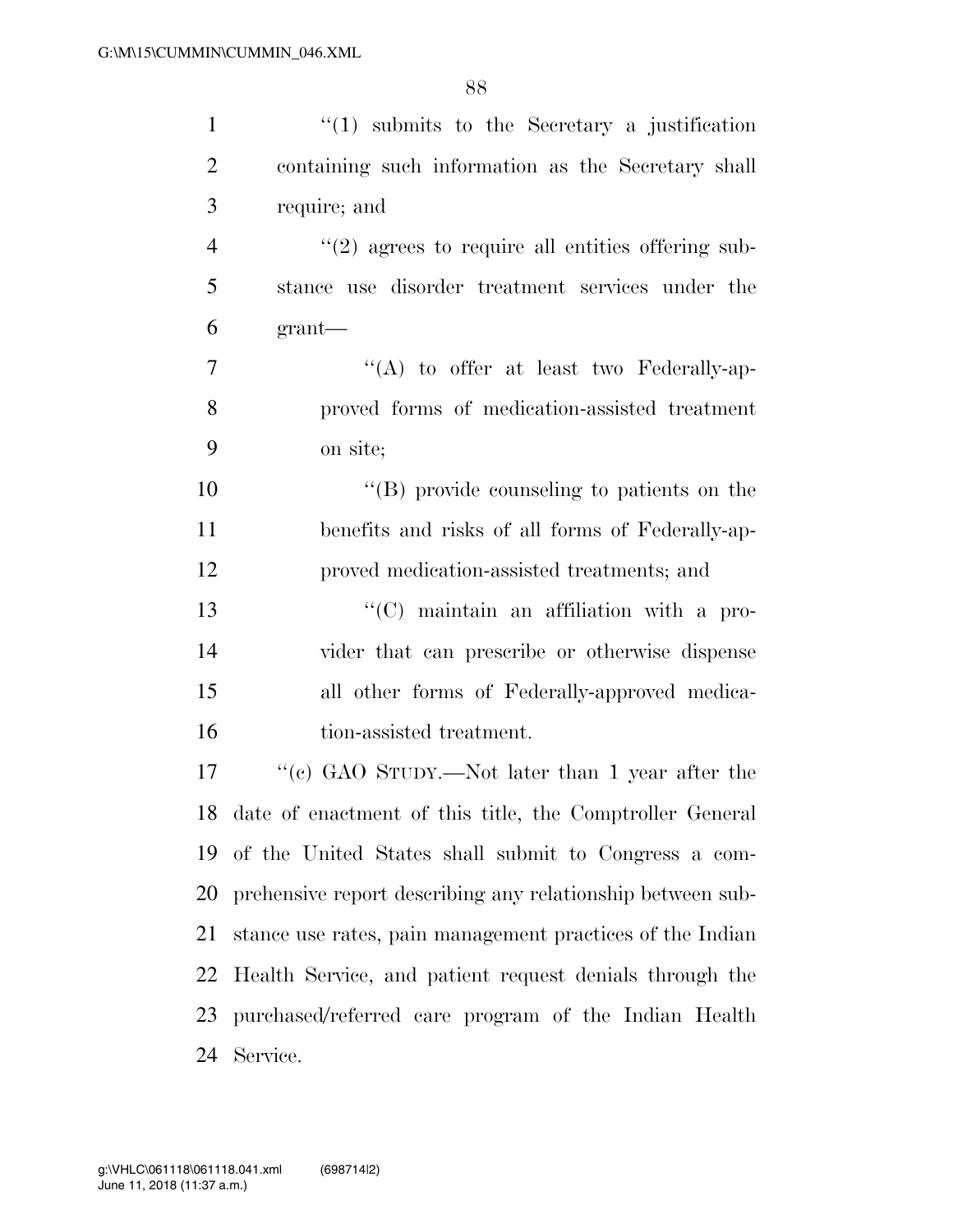**''SEC. 3434. STANDARDS FOR SUBSTANCE USE DISORDER TREATMENT AND RECOVERY FACILITIES.** 

 ''(a) IN GENERAL.—Not later than 3 years after the date of enactment of this title, the Secretary, in consulta- tion with the American Society of Addiction Medicine, shall promulgate model standards for the regulation of substance use disorder treatment services.

 ''(b) CONTENTS.—The model standards promulgated under subsection (a) shall—

 $\frac{10}{10}$  identify the types of providers intended to be covered without regard to whether such providers participate in any Federal health care program (as defined in section 1128B(f) of the Social Security Act (42 U.S.C. 1320a–7b(f))) and shall not include a private practitioner who is already licensed by a State medical licensing board and whose practice is limited to outpatient care;

 $\frac{18}{2}$  ''(2) require that all substance use disorder treatment services be licensed by the respective States for the levels of care which they provide;

21 ''(3) identify the professional credentials needed by each type of substance use disorder treatment professional;

24  $(4)$  require that patients have access to li-censed substance use disorder treatment services, in-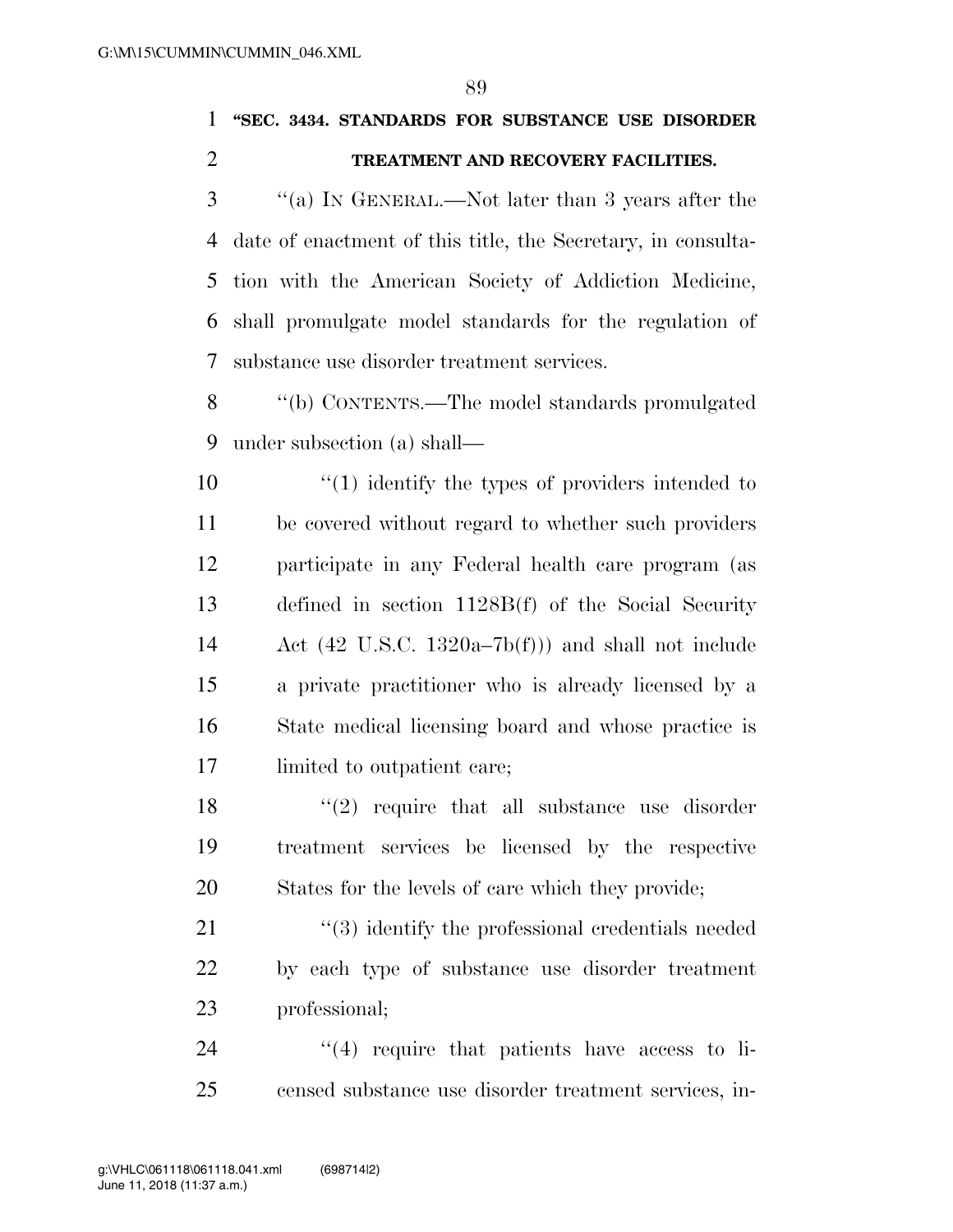- cluding health care providers and physicians, for in-patient and outpatient care;
- 3 (5) identify and develop strategies for States to ensure that all substance use disorder patients re- ceive a medical assessment, including for co-occur-ring mental health issues and infectious diseases;

 ''(6) require States to implement a process to ensure that residential treatment provider qualifica- tions are verified by the single State agency serving as the primary regulator in the State for substance use disorder treatment services (as required in para- graph (13)) or by an independent third party with the necessary competencies to use evidence-based pa- tient placement assessment tools and nationally-rec-ognized program standards, as applicable;

 ''(7) ensure that patients receiving substance use disorder treatment have access directly, by refer- ral, or in such other manner as determined by the Secretary, to all Federally-approved medication-as-20 sisted treatments for substance use disorder:

21 ''(8) develop standards for data reporting and 22 require compilation of Statewide reports;

23 ''(9) develop standards for licensed providers to ensure all patients receive an outpatient treatment and discharge plan;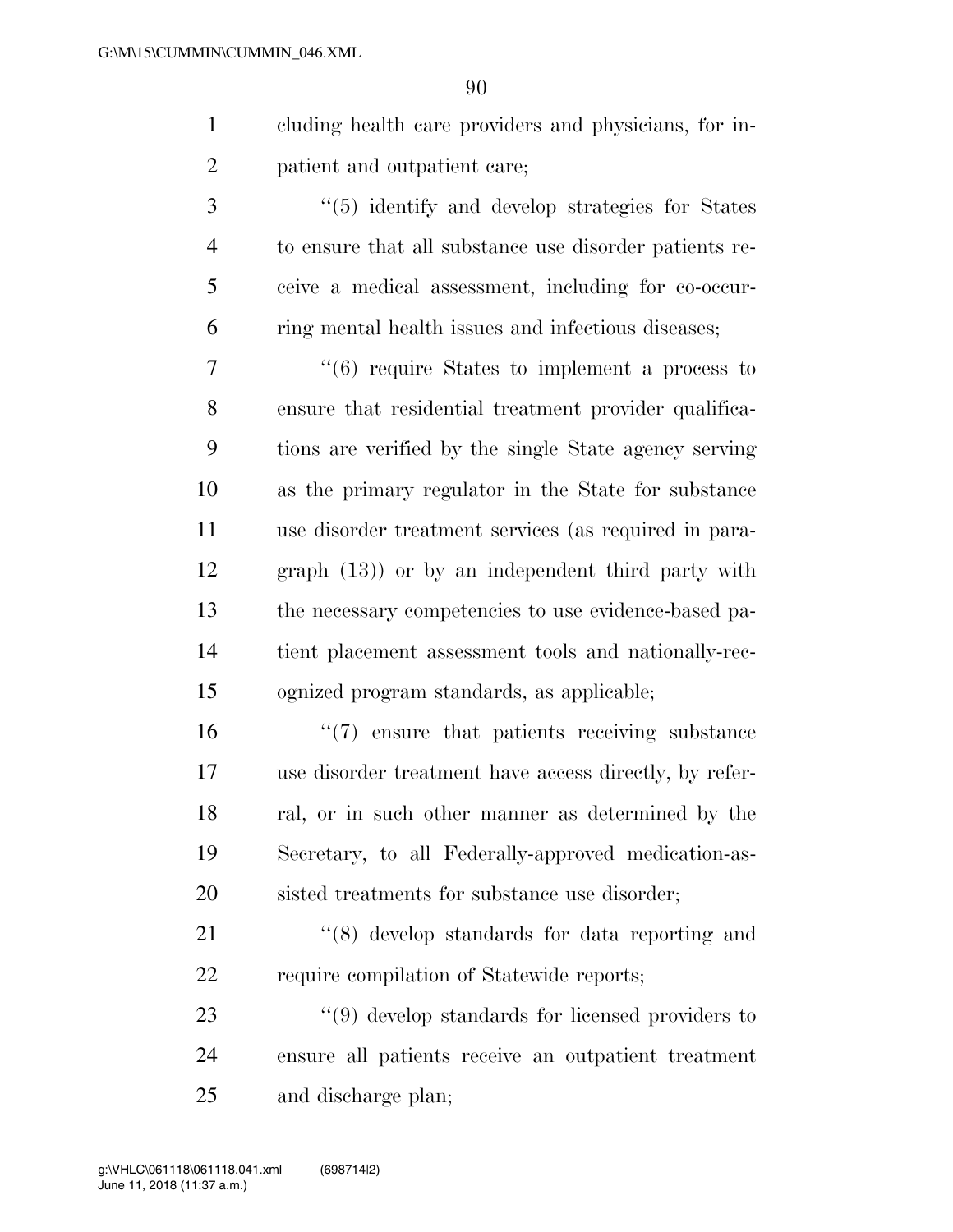| $\mathbf{1}$   | $\lq(10)$ develop standards for the certification of  |
|----------------|-------------------------------------------------------|
| $\overline{2}$ | recovery residences that have an ongoing economic     |
| 3              | relationship with any commercial substance use dis-   |
| $\overline{4}$ | order treatment service, including any relationship   |
| 5              | with any such service that includes receiving or mak- |
| 6              | ing referrals for substance use disorder treatment,   |
| 7              | including—                                            |
| 8              | $\lq\lq$ application, inspection, and renewal         |
| 9              | procedures for recovery residences;                   |
| 10             | $\lq\lq$ fire, safety, and health standards;          |
| 11             | "(C) standards for equipping residences               |
| 12             | with naloxone and training residence owners,          |
| 13             | operators, and employees in the administration        |
| 14             | of naloxone;                                          |
| 15             | "(D) standards for recovery residence own-            |
| 16             | ers and operators; and                                |
| 17             | $\lq\lq(E)$ standards to identify, disqualify from    |
| 18             | grant funding, and refer to the appropriate reg-      |
| 19             | ulatory authority any entity engaged in the so-       |
| 20             | liciting or receiving of a commission, benefit,       |
| 21             | bonus, rebate, kickback, or bribe, directly or in-    |
| 22             | directly, in cash or in kind, or engaging in any      |
| 23             | split-fee arrangement, aimed at inducing the re-      |
| 24             | ferral of a patient to or from a substance use        |
| 25             | disorder treatment service;                           |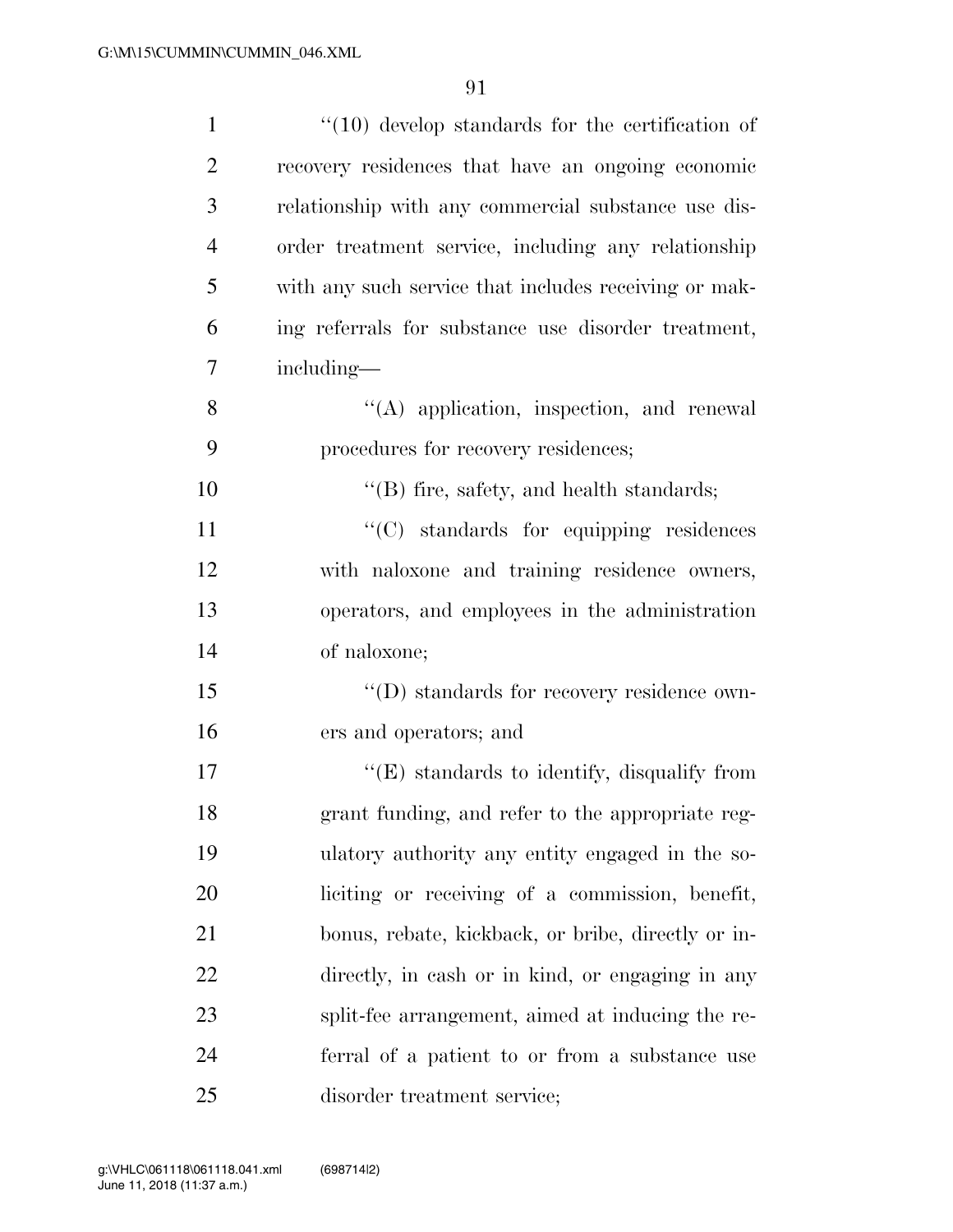1 ''(11) establish a toll-free telephone number to handle complaints about recovery residences;

 ''(12) establish and maintain on a publicly ac- cessible internet website a list of all recovery resi- dences in the State that have a certification in effect in accordance with this section;

7 ''(13) require the designation of a single State agency to serve as the primary regulator in the State for substance use disorder treatment services;

 $\frac{1}{2}$  (14) require a single State agency to imple- ment a process to ensure that treatment provider as- sessments for all substance use disorder treatment services, including levels of care and length-of-stay recommendations, are verified by an independent third party that has the necessary competencies to use evidence-based patient placement assessment tools and nationally-recognized program standards, as applicable; and

 $\frac{1}{2}$  (15) consider existing barriers to substance use disorder treatment and service access, including capacity and infrastructure needs, as well as access to culturally attuned services.

 ''(c) ANNUAL ASSESSMENT.—Beginning with respect to fiscal year 2021, the Secretary shall make a determina-tion with respect to each State on whether the State has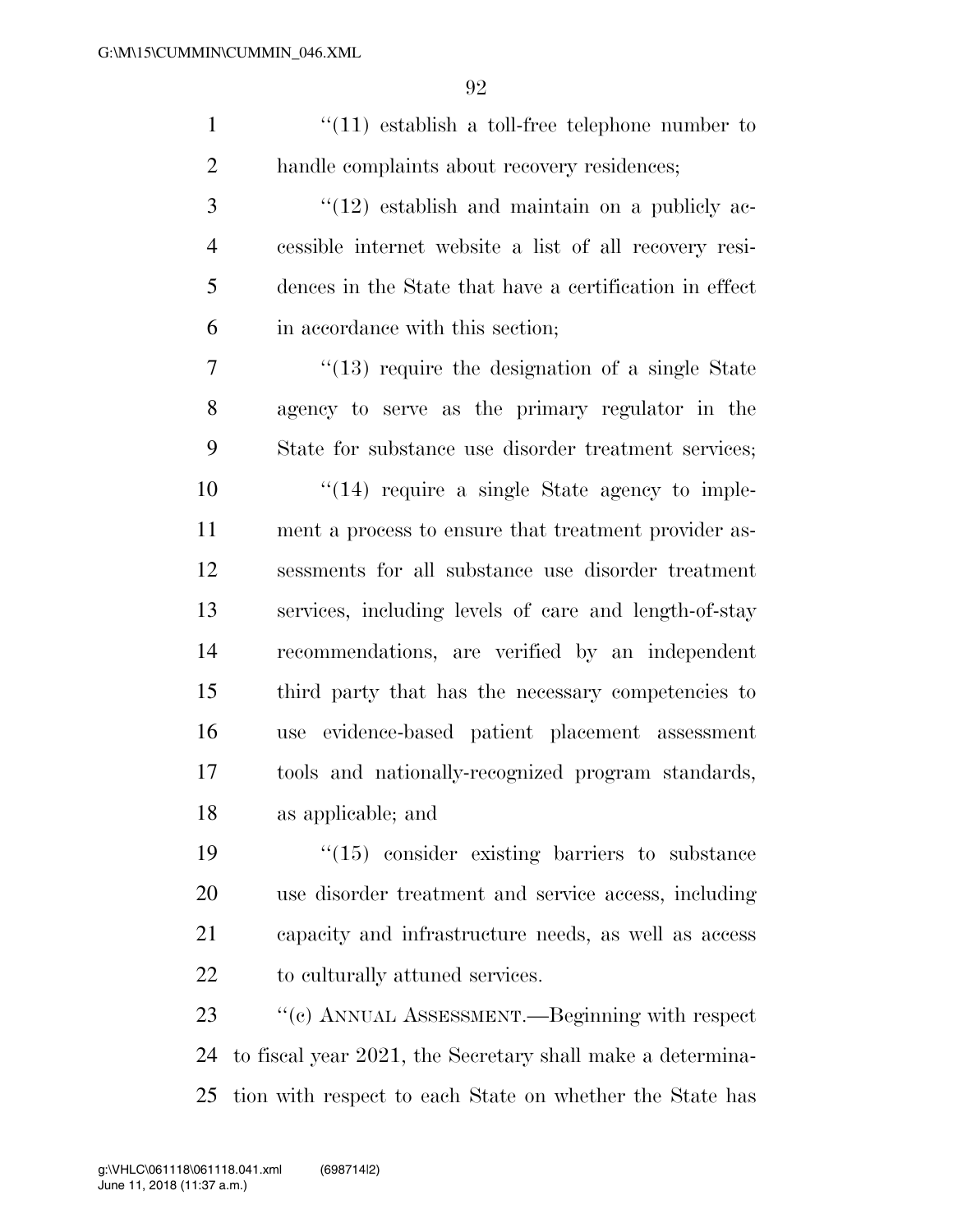adopted the model standards promulgated in accordance with this section.

 ''(d) QUALITY MEASURES.—The Secretary shall en- gage a nonprofit, non-partisan standards development and quality measurement organization to convene government regulators, State representatives, consumer representa- tives, substance use disorder treatment providers, recovery residence owners and operators, and purchasers of sub- stance use disorder treatments exercising leadership in quality-based purchasing to develop and annually revise a set of health care quality measures for substance use disorder treatment providers and owners and operators of recovery residences.

## **''SEC. 3435. NALOXONE DISTRIBUTION PROGRAM.**

## 15 "(a) ESTABLISHMENT OF PROGRAM.—

 ''(1) IN GENERAL.—The Secretary shall provide for the purchase and delivery of Federally-approved opioid overdose reversal drug products on behalf of each State (or Indian tribe as defined in section 4 of the Indian Health Care Improvement Act) that receives a grant under subtitle B. This paragraph constitutes budget authority in advance of appro- priations Acts, and represents the obligation of the Federal Government to provide for the purchase and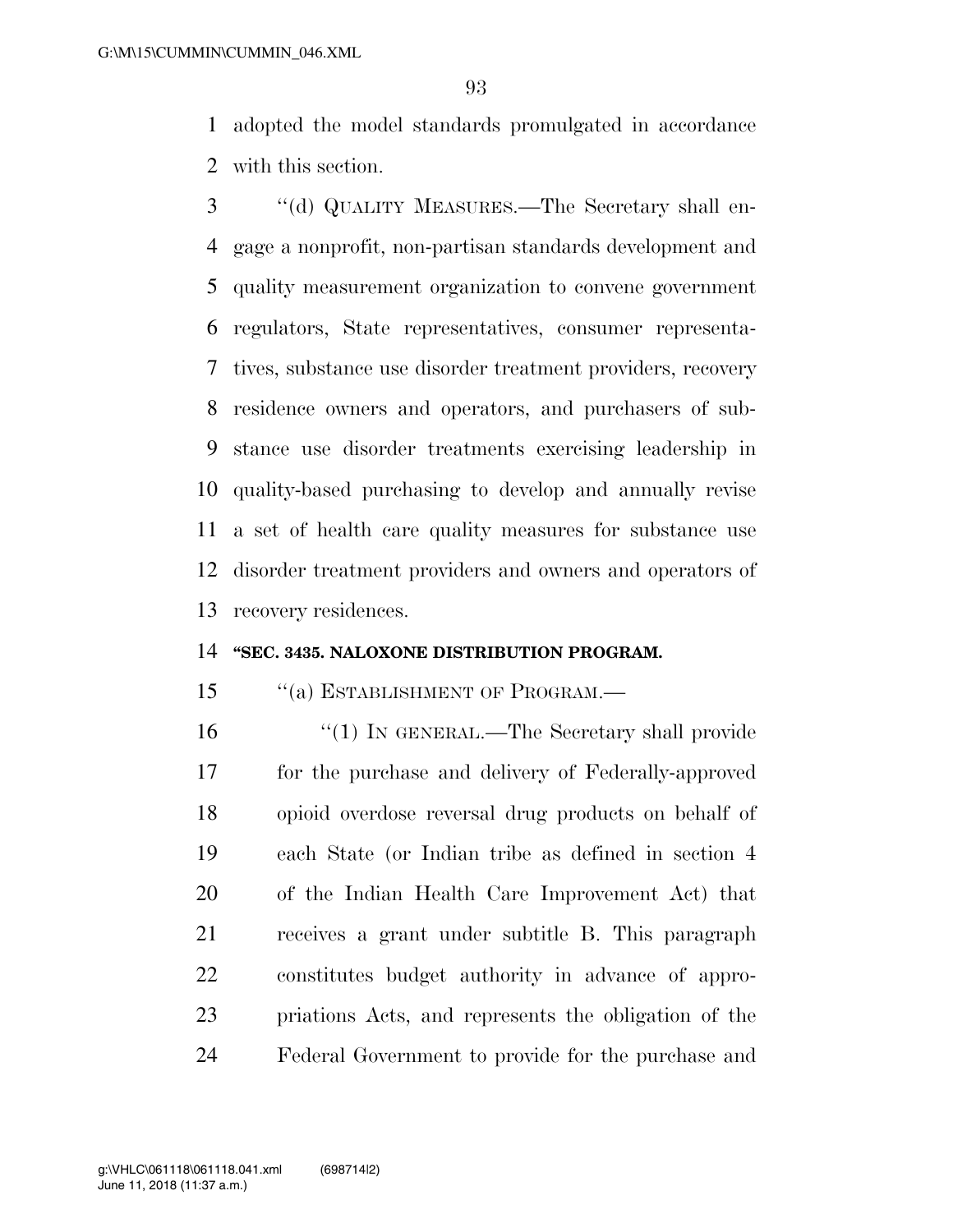delivery to States of the opioid overdose reversal drug products in accordance with this paragraph.

3 "(2) SPECIAL RULES WHERE OPIOID OVERDOSE REVERSAL DRUG PRODUCTS ARE UNAVAILABLE.—To the extent that a sufficient quantity of opioid over- dose reversal drug products are not available for purchase or delivery under paragraph (1), the Sec- retary shall provide for the purchase and delivery of the available opioid overdose reversal drug products in accordance with priorities established by the Sec- retary, with priority given to States with at least one local area eligible for funding under section 3401(a). ''(b) NEGOTIATION OF CONTRACTS WITH MANUFAC-TURERS.—

15 "(1) In GENERAL.—For the purpose of car- rying out this section, the Secretary shall negotiate and enter into contracts with manufacturers of opioid overdose reversal drug products consistent with the requirements of this subsection and, to the maximum extent practicable, consolidate such con- tracting with any other contracting activities con- ducted by the Secretary to purchase opioid overdose reversal drug products. The Secretary may enter into such contracts under which the Federal Govern-ment is obligated to make outlays, the budget au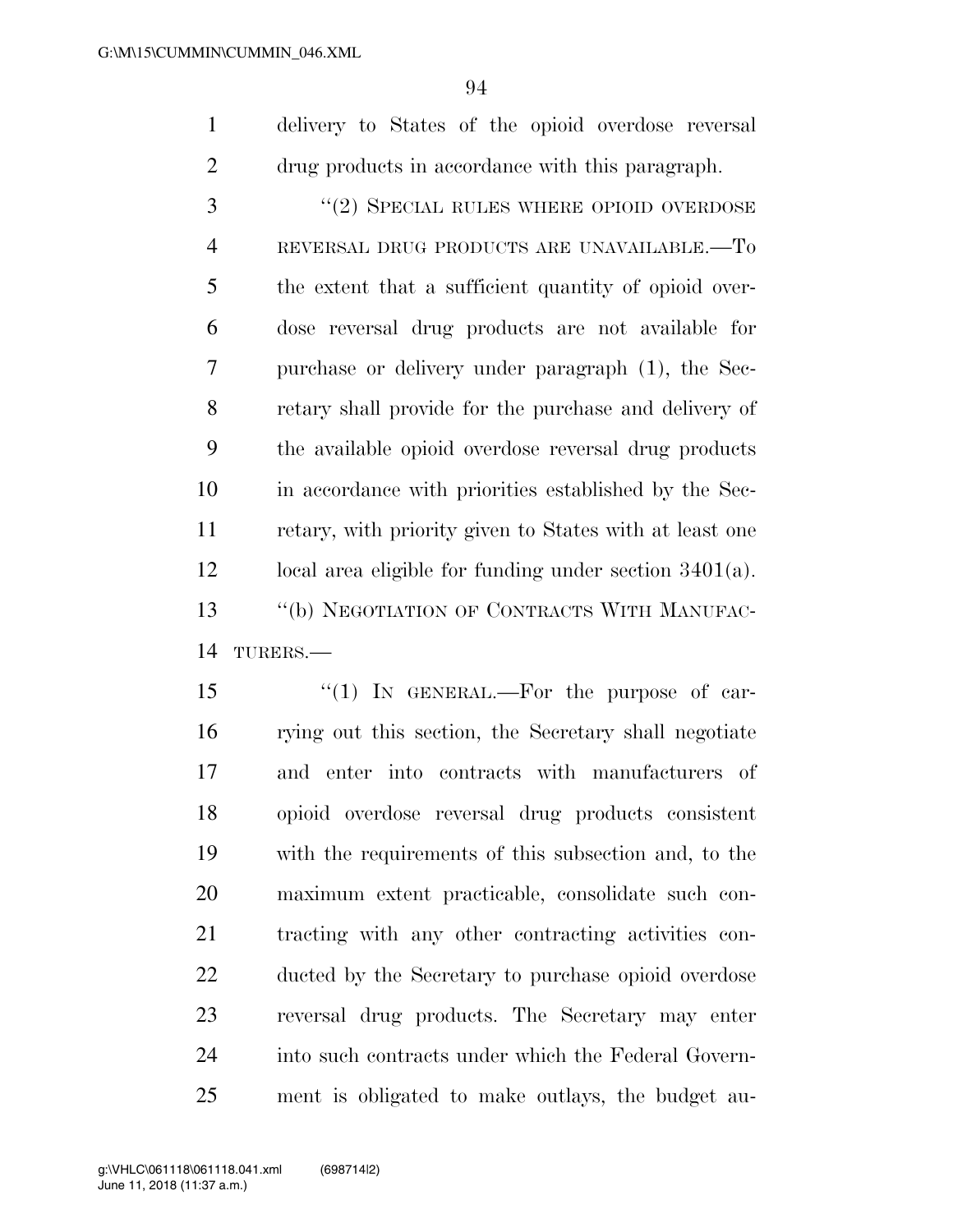thority for which is not provided for in advance in appropriations Acts, for the purchase and delivery of opioid overdose reversal drug products under sub-section (a).

5 "(2) AUTHORITY TO DECLINE CONTRACTS.— The Secretary may decline to enter into contracts under this subsection and may modify or extend such contracts.

9 "(3) CONTRACT PRICE.—

10 "(A) IN GENERAL.—The Secretary, in ne- gotiating the prices at which opioid overdose re- versal drug products will be purchased and de- livered from a manufacturer under this sub- section, shall take into account quantities of opioid overdose reversal drug products to be purchased by States under the option under 17 paragraph  $(4)(B)$ .

18 "(B) NEGOTIATION OF DISCOUNTED PRICE FOR OPIOID OVERDOSE REVERSAL DRUG PROD- UCTS.—With respect to contracts entered into for the purchase of opioid overdose reversal drug products on behalf of States under this subsection, the price for the purchase of such drug product shall be a discounted price nego-25 tiated by the Secretary.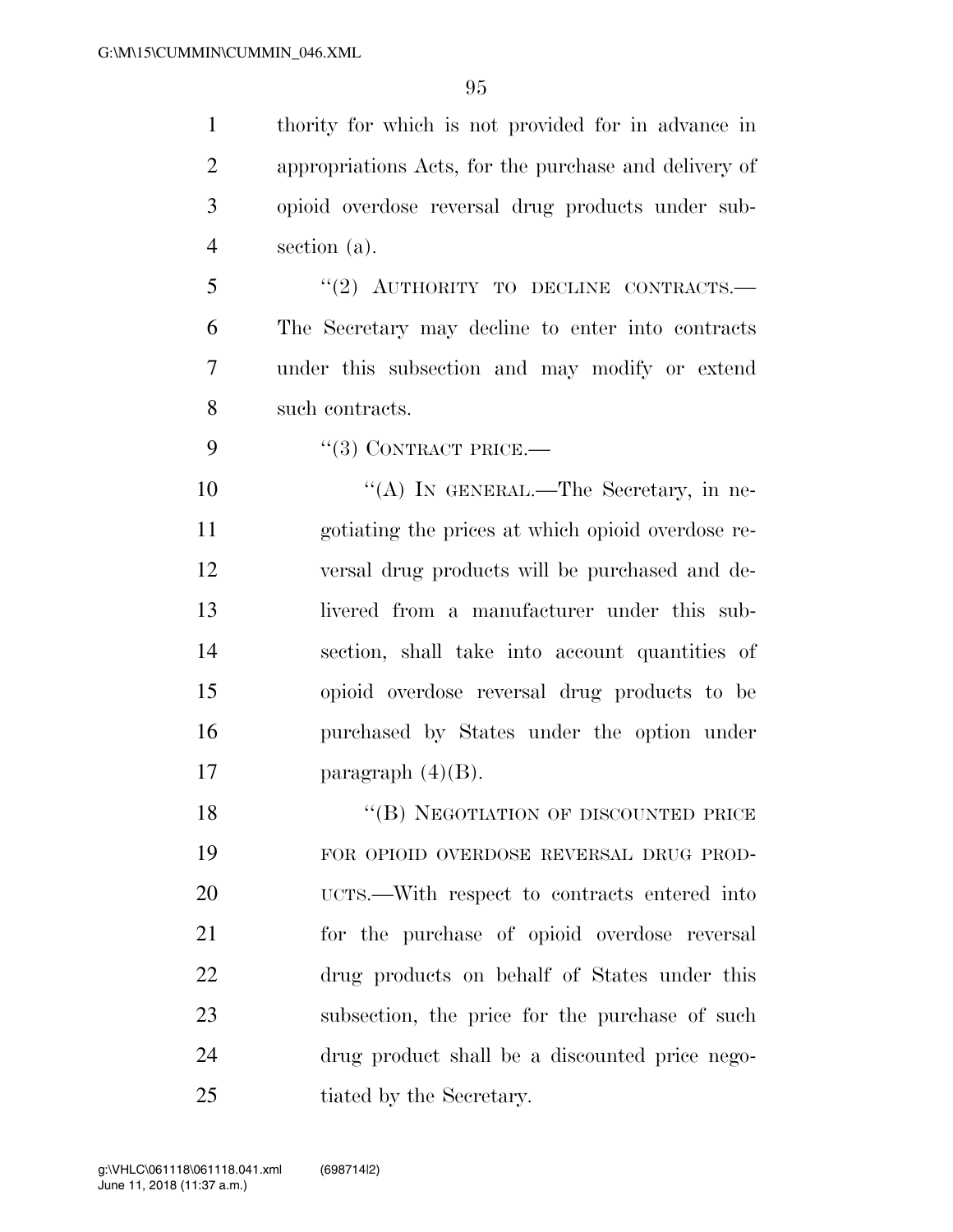| $\mathbf{1}$   | "(4) PRODUCT DOSAGE.—All opioid overdose             |
|----------------|------------------------------------------------------|
| $\overline{2}$ | reversal products purchased under this section shall |
| 3              | contain-                                             |
| $\overline{4}$ | $\lq\lq$ for each dose, the maximum amount           |
| 5              | of active pharmaceutical ingredient that acts as     |
| 6              | an opioid receptor antagonist as recommended         |
| 7              | by the Food and Drug Administration as an            |
| 8              | initial dose when administered by one of the ap-     |
| 9              | proved, labeled routes of administration in          |
| 10             | adults; and                                          |
| 11             | $\lq\lq (B)$ a minimum of two doses packaged to-     |
| 12             | gether.                                              |
| 13             | $``(5)$ QUANTITIES AND TERMS OF DELIVERY.—           |
| 14             | Under contracts under this subsection—               |
| 15             | "(A) the Secretary shall provide, consistent         |
| 16             | with paragraph (6), for the purchase and deliv-      |
| 17             | ery on behalf of States and Indian tribes of         |
| 18             | quantities of opioid overdose reversal drug          |
| 19             | products; and                                        |
| 20             | "(B) each State and Indian tribe, at the             |
| 21             | option of the State or tribe, shall be permitted     |
| 22             | to obtain additional quantities of opioid over-      |
| 23             | dose reversal drug products (subject to amounts      |
| 24             | specified to the Secretary by the State or tribe     |
| 25             | in advance of negotiations) through purchasing       |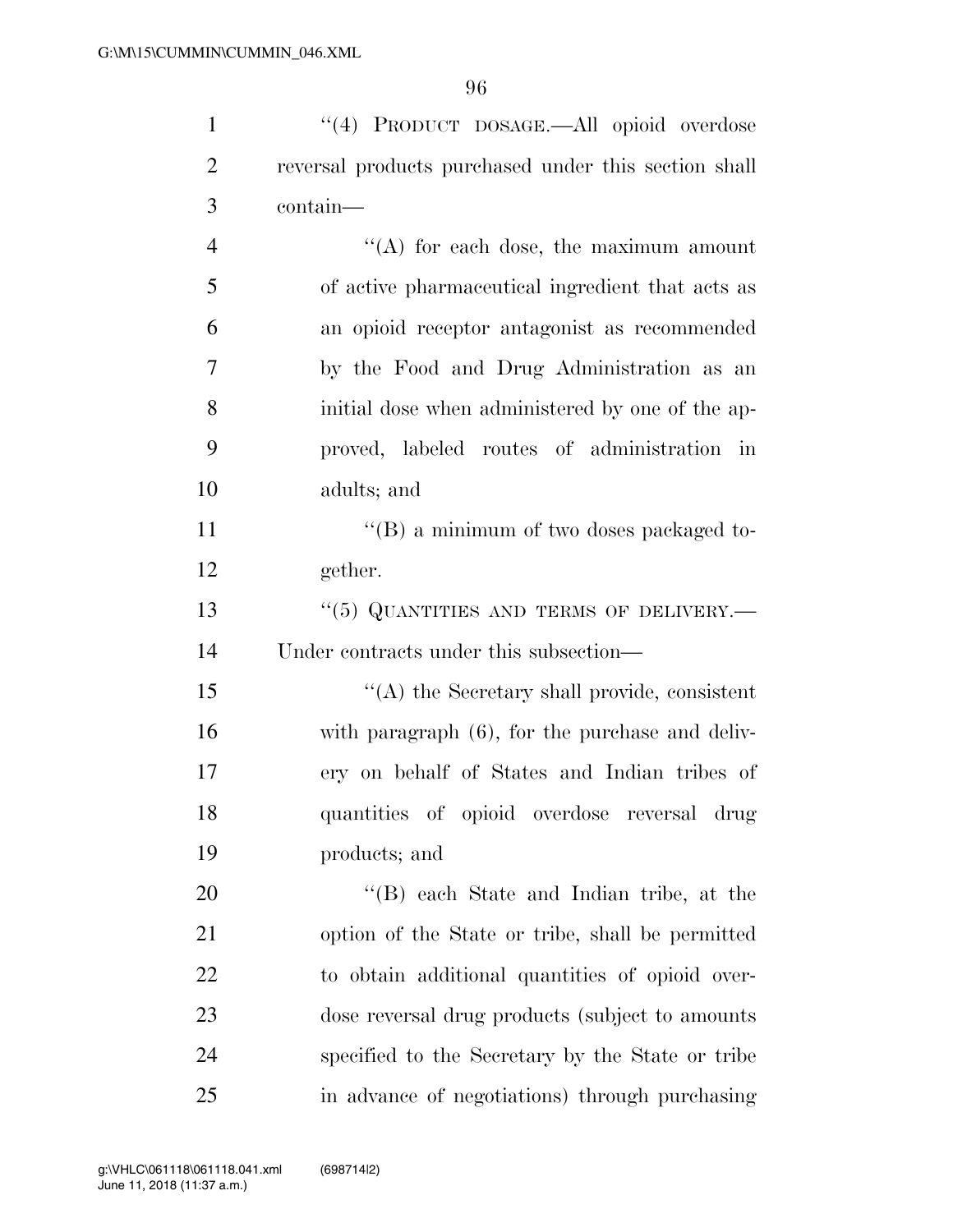1 the opioid overdose reversal drug products from 2 the manufacturers at the applicable price nego- tiated by the Secretary consistent with para- graph (3), if the State or tribe provides to the Secretary such information (at a time and man- ner specified by the Secretary, including in ad- vance of negotiations under paragraph (1)) as the Secretary determines to be necessary, to provide for quantities of opioid overdose rever- sal drug products for the State or tribe to pur- chase pursuant to this subsection and to deter- mine annually the percentage of the opioid over- dose reversal drug market that is purchased pursuant to this section and this subparagraph. The Secretary shall enter into the initial negotia- tions not later than 180 days after the date of the enactment of this title.

18 "(6) CHARGES FOR SHIPPING AND HAN- DLING.—The Secretary may enter into a contract referred to in paragraph (1) only if the manufac- turer involved agrees to submit to the Secretary such reports as the Secretary determines to be ap- propriate to assure compliance with the contract and if, with respect to a State program under this sec-tion that does not provide for the direct delivery of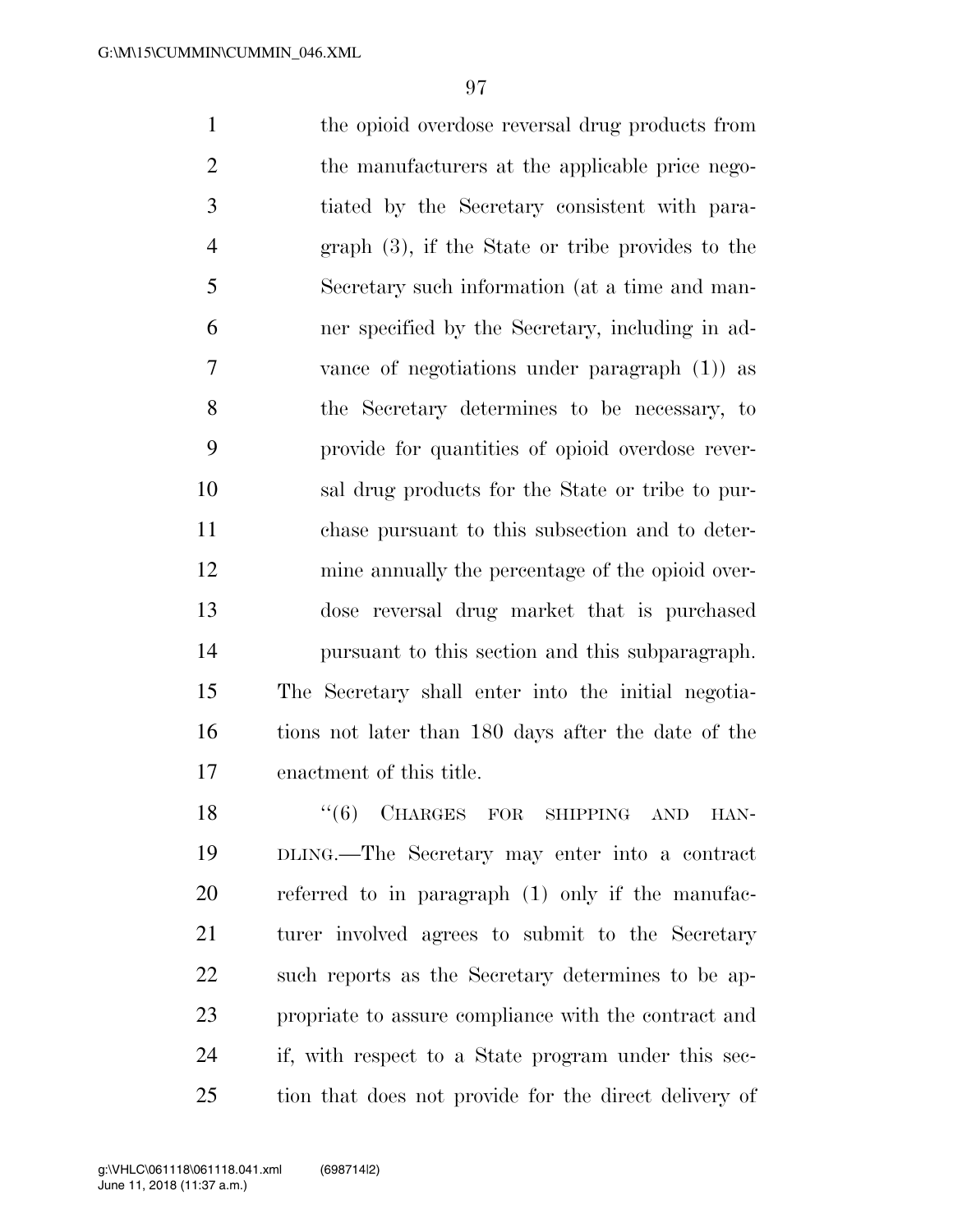qualified opioid overdose reversal drug products, the manufacturer involved agrees that the manufacturer will provide for the delivery of the opioid overdose reversal drug products on behalf of the State in ac- cordance with such program and will not impose any charges for the costs of such delivery (except to the extent such costs are provided for in the price estab-lished under paragraph (3)).

9 "(7) MULTIPLE SUPPLIERS.—In the case of the opioid overdose reversal drug product involved, the Secretary may, as appropriate, enter into a contract referred to in paragraph (1) with each manufacturer of the opioid overdose reversal drug product that meets the terms and conditions of the Secretary for an award of such a contract (including terms and conditions regarding safety and quality). With re- spect to multiple contracts entered into pursuant to this paragraph, the Secretary may have in effect dif- ferent prices under each of such contracts and, with respect to a purchase by States pursuant to para- graph (4)(B), each eligible State may choose which of such contracts will be applicable to the purchase. 23 "(c) USE OF OPIOID OVERDOSE REVERSAL DRUG PRODUCT LIST.—Beginning not later than one year after the first contract has been entered into under this section,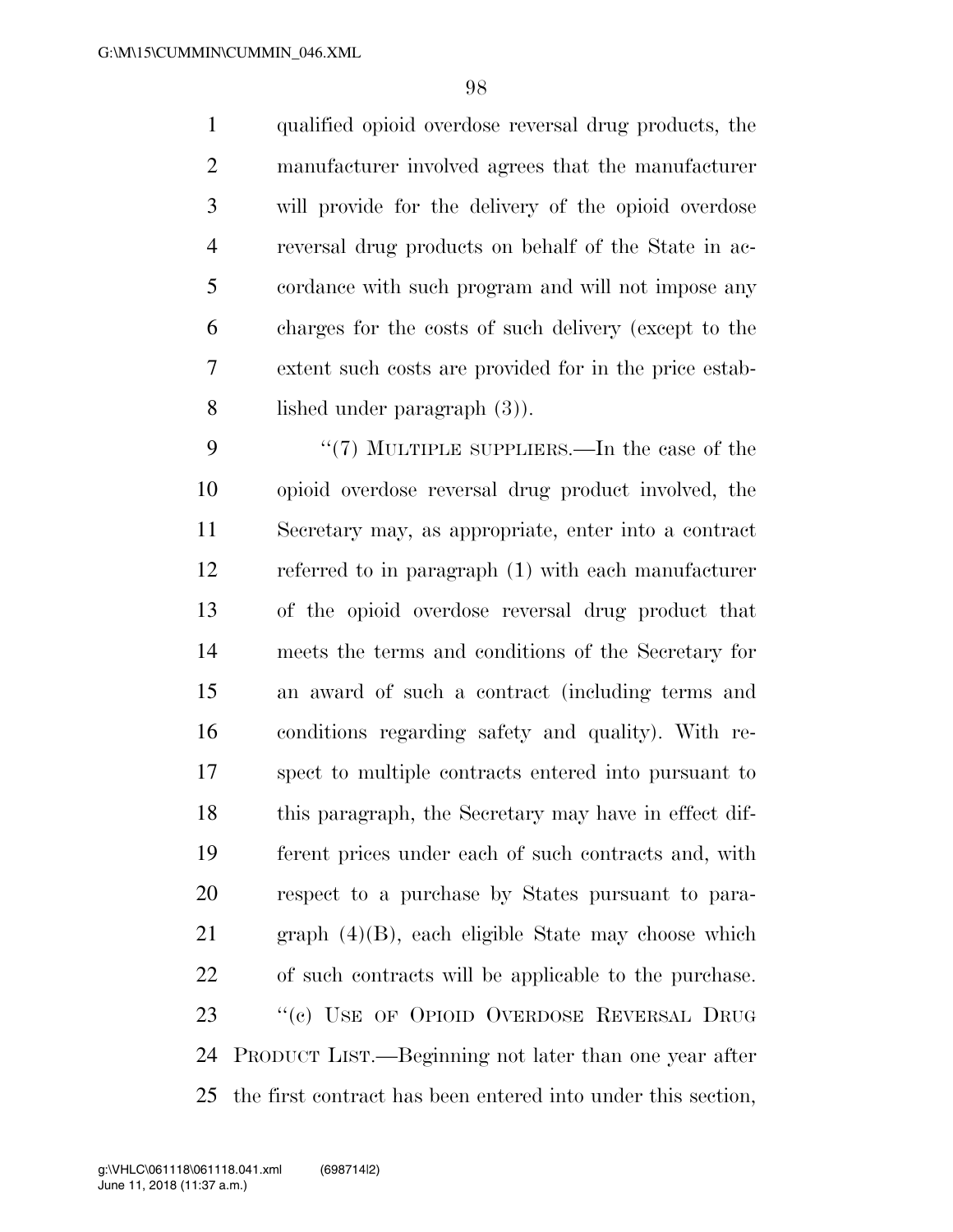the Secretary shall use, for the purpose of the purchase, delivery, and administration of opioid overdose reversal drug products under this section, the list established (and periodically reviewed and, as appropriate, revised) by an advisory committee, established by the Secretary and lo- cated within the Centers for Disease Control and Preven- tion, which considers the cost effectiveness of each opioid overdose reversal drug product.

9 "(d) STATE DISTRIBUTION OF OPIOID OVERDOSE REVERSAL DRUG PRODUCTS.—States shall distribute opioid overdose reversal drug products received under this section to the following:

13 ''(1) First Responders, including—

- ''(A) all State, county, and local law en-forcement departments;
- ''(B) all Tribal police departments;
- 17  $\lq\lq$  (C) all local fire departments, including career fire departments, combination fire de-partments, and volunteer fire departments; and
- 20  $'(D)$  all local emergency medical services organizations, including volunteer emergency medical services organizations.

23  $\frac{1}{2}$  Public entities with authority to administer local public health services, including all local health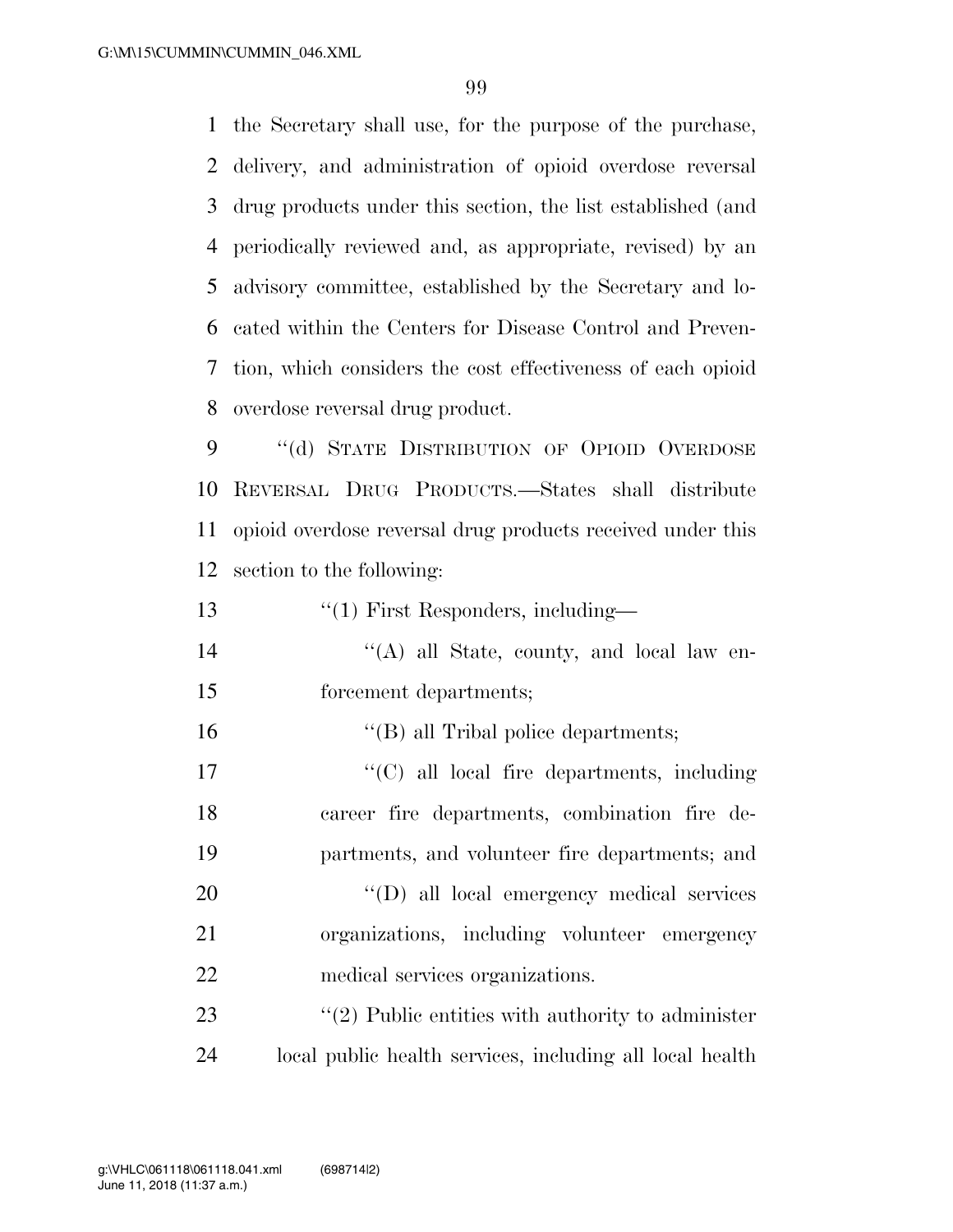| $\mathbf{1}$   | departments, for the purposes of making opioid over-     |
|----------------|----------------------------------------------------------|
| $\overline{2}$ | dose reversal drug products available to—                |
| 3              | "(A) public and nonprofit entities, includ-              |
| $\overline{4}$ | $ing$ —                                                  |
| 5              | "(i) community-based organizations                       |
| 6              | that provide substance use disorder treat-               |
| 7              | ments or harm reduction services;                        |
| 8              | "(ii) nonprofit entities that provide                    |
| 9              | substance use disorder treatments or harm                |
| 10             | reduction services; and                                  |
| 11             | "(iii) faith based organizations that                    |
| 12             | provide substance use disorder treatments                |
| 13             | or harm reduction services; and                          |
| 14             | $\lq\lq$ (B) the general public.                         |
| 15             | "(e) STATE REQUIREMENTS.—To be eligible to re-           |
| 16             | ceive opioid overdose reversal drugs under this section, |
| 17             | each State shall—                                        |
| 18             | $\lq(1)$ establish a program for distributing opioid     |
| 19             | overdose reversal drug products to first responders      |
| 20             | and entities with authority to administer local public   |
| 21             | health services, including local health departments;     |
| 22             | $(2)$ beginning in the second year of the pro-           |
| 23             | gram, demonstrate a distribution rate of a minimum       |
| 24             | of 90 percent of the opioid overdose reversal drug       |
| 25             | products received under this program; and                |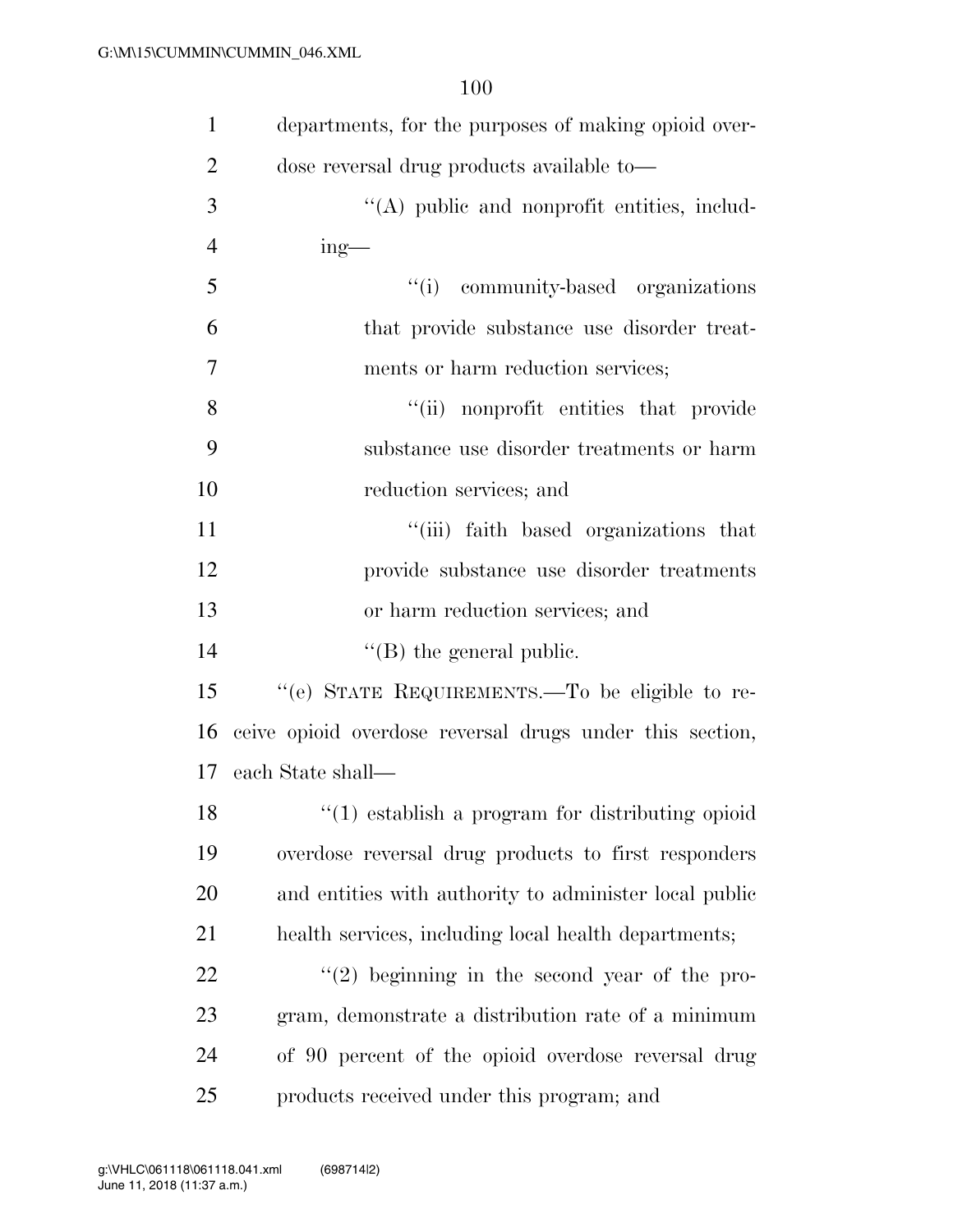1 ''(3) certify to the Secretary that the State has in place measures that enhance access to opioid overdose reversal drug products, such as laws that provide civil or disciplinary immunity for medical personnel who prescribe an opioid overdose reversal drug product, Good Samaritan Laws, Third Party Prescription Laws, Collaborative Practice Agree-ments, and Standing Orders.

 ''(f) INDIAN TRIBE REQUIREMENTS.—The Indian Health Service, in consultation with Indian tribes, shall determine any requirements that shall apply to Indian tribes receiving opioid overdose reversal drug products made available under this section.

''(g) DEFINITIONS.—For purposes of this section:

15 "(1) CAREER FIRE DEPARTMENT.—The term 'career fire department' means a fire department that has an all-paid force of firefighting personnel other than paid-on-call firefighters.

19 "(2) COLLABORATIVE PRACTICE AGREEMENT.— The term 'Collaborative Practice Agreement' means an agreement under which a pharmacist operates under authority delegated by another licensed practi-tioner with prescribing authority.

24 "(3) COMBINATION FIRE DEPARTMENT.—The term 'combination fire department' means a fire de-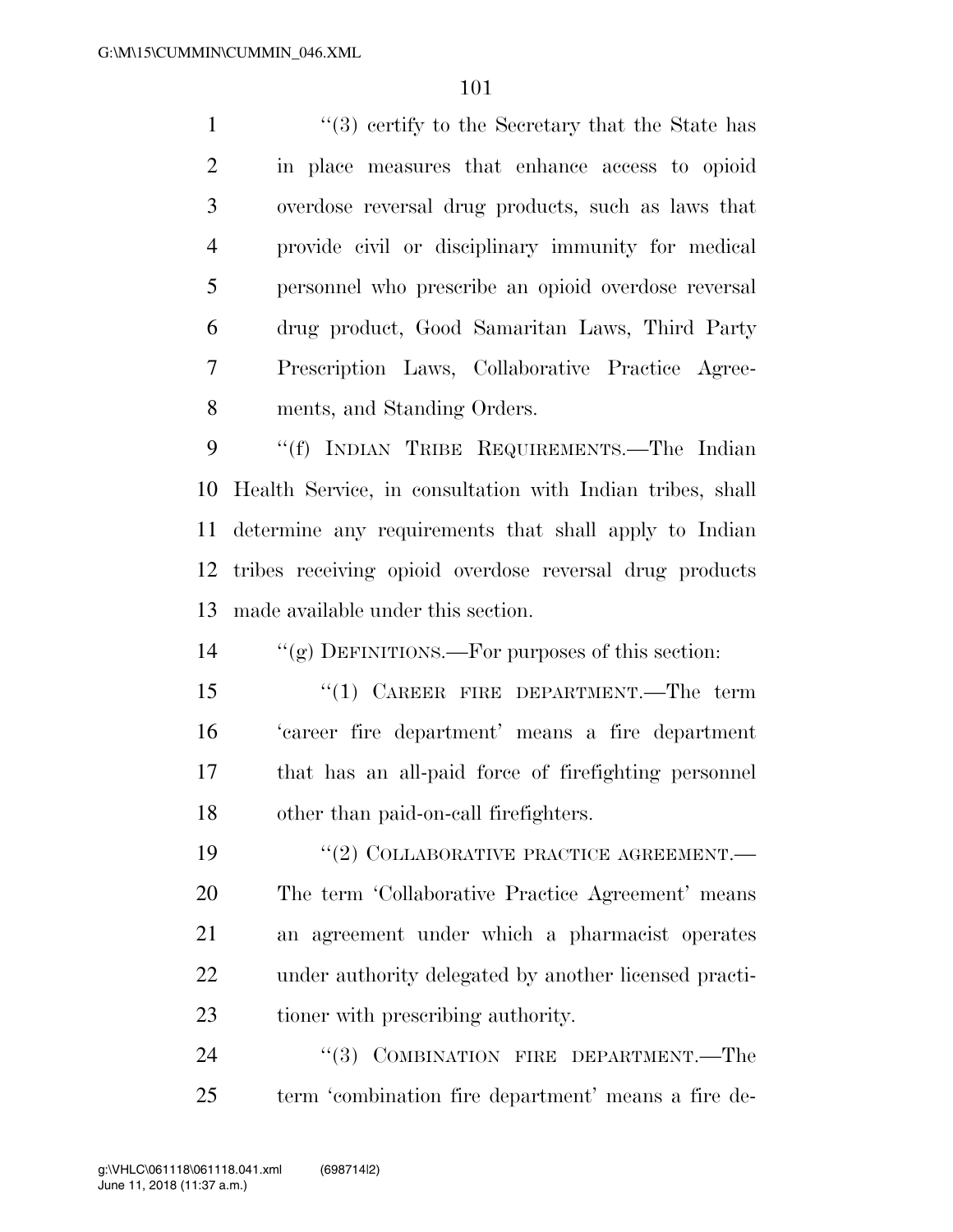partment that has paid firefighting personnel and volunteer firefighting personnel.

3 "(4) EMERGENCY MEDICAL SERVICE.—The term 'emergency medical service' means resources used by a public or private nonprofit licensed entity to deliver medical care outside of a medical facility under emergency conditions that occur as a result of the condition of the patient and includes services de- livered (either on a compensated or volunteer basis) by an emergency medical services provider or other provider that is licensed or certified by the State in- volved as an emergency medical technician, a para- medic, or an equivalent professional (as determined by the State).

15 "(5) GOOD SAMARITAN LAW.—The term 'Good Samaritan Law' means a law that provides criminal immunity for a person who administers an opioid overdose reversal drug product, a person who, in good faith, seeks medical assistance for someone ex- periencing a drug-related overdose, or a person who experiences a drug-related overdose and is in need of medical assistance and, in good faith, seeks such medical assistance, or is the subject of such a good faith request for medical assistance.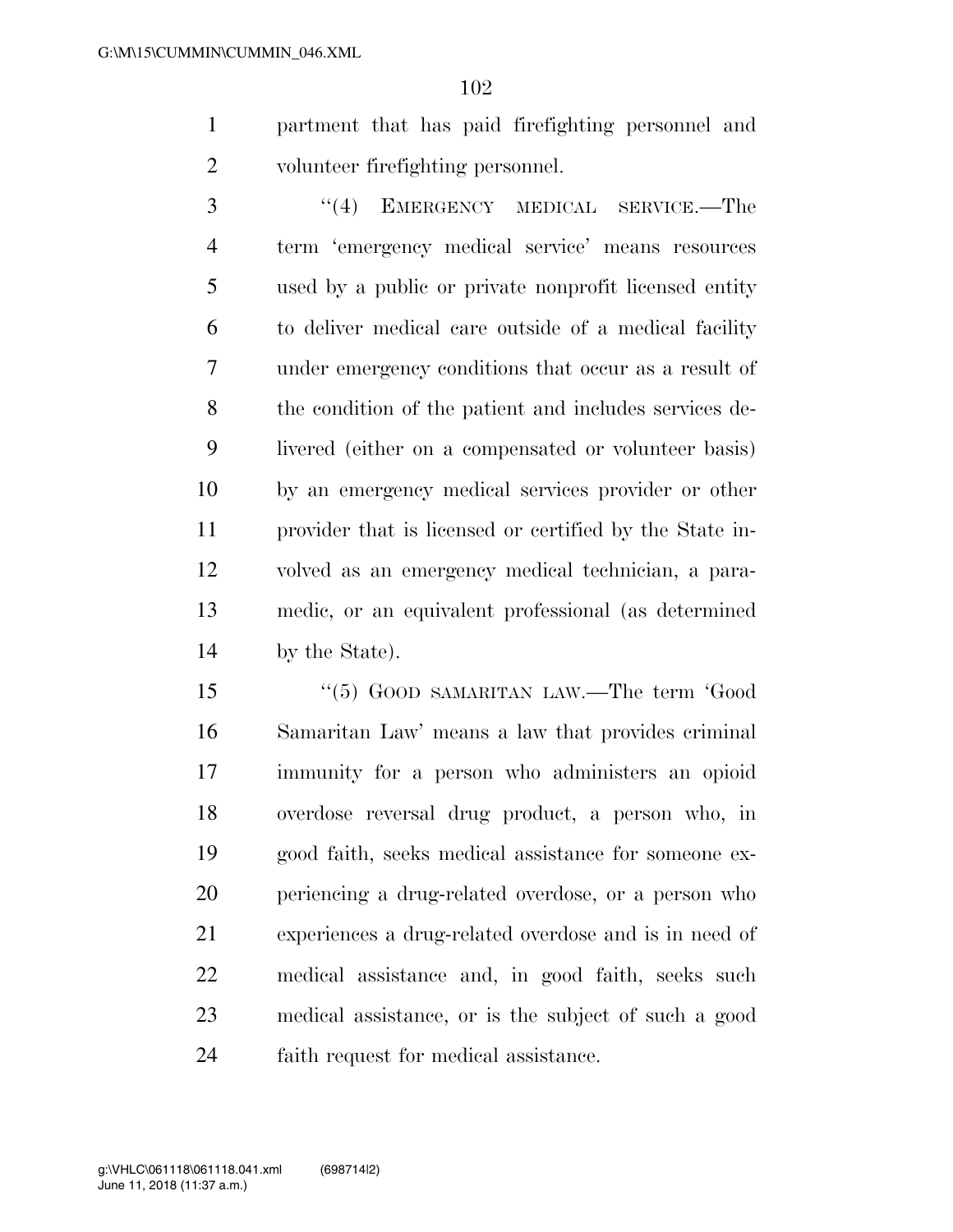''(6) INDIANS.—The terms 'Indian', 'Indian tribe', 'tribal organization', and 'Urban Indian Health Program' have the meanings given such terms in section 4 of the Indian Health Care Im-provement Act.

6 "(7) MANUFACTURER.—The term 'manufac- turer' means any corporation, organization, or insti- tution, whether public or private (including Federal, State, and local departments, agencies, and instru- mentalities), which manufactures, imports, proc- esses, or distributes under its label any opioid over- dose reversal drug product. The term 'manufacture' means to manufacture, import, process, or distribute an opioid overdose reversal drug.

 ''(8) OPIOID OVERDOSE REVERSAL DRUG PROD- UCT.—The term 'opioid overdose reversal drug prod- uct' means a finished dosage form that has been ap- proved by the Food and Drug Administration and that contains an active pharmaceutical ingredient that acts as an opioid receptor antagonist. The term 'opioid overdose reversal drug product' includes a combination product, as defined in section 3.2(e) of 23 title 21, Code of Federal Regulations.

24 "(9) STANDING ORDER.—The term 'standing order' means a non-patient-specific order covering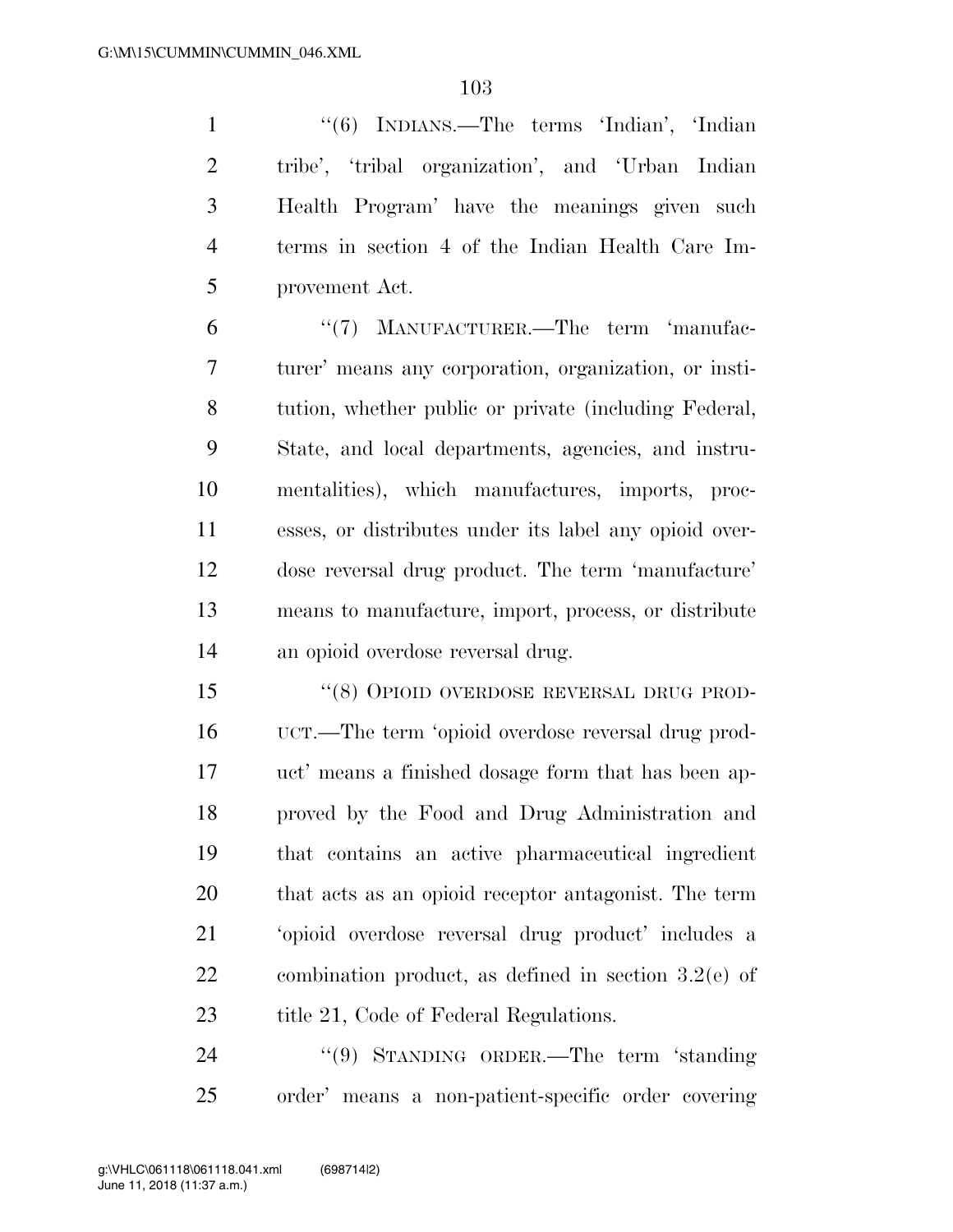administration of medication by others to a patient

| $\overline{2}$ | who may be unknown to the prescriber at the time        |
|----------------|---------------------------------------------------------|
| 3              | of the order.                                           |
| $\overline{4}$ | $``(10)$ THIRD PARTY PRESCRIPTION.—The term             |
| 5              | 'third party prescription' means an order written for   |
| 6              | medication dispensed to one person with the inten-      |
| 7              | tion that it will be administered to another person.    |
| 8              | "(11) VOLUNTEER FIRE DEPARTMENT.—The                    |
| 9              | term 'volunteer fire department' means a fire de-       |
| 10             | partment that has an all-volunteer force of fire-       |
| 11             | fighting personnel.                                     |
| 12             | "(h) AUTHORIZATION OF APPROPRIATIONS.—There             |
| 13             | is authorized to be appropriated to carry out this suc- |
| 14             | tion-                                                   |
| 15             | "(1) $$500,000,000$ for fiscal year 2019;               |
| 16             | "(2) $$500,000,000$ for fiscal year 2020;               |
| 17             | $(3)$ \$500,000,000 for fiscal year 2021;               |
| 18             | "(4) $$500,000,000$ for fiscal year 2022;               |
| 19             | $(5)$ \$500,000,000 for fiscal year 2023;               |
| 20             | $(6)$ \$500,000,000 for fiscal year 2024;               |
| 21             | "(7) $$500,000,000$ for fiscal year 2025;               |
| 22             | $(8)$ \$500,000,000 for fiscal year 2026;               |
| 23             | $(9)$ \$500,000,000 for fiscal year 2027; and           |
| 24             | $``(10)$ \$500,000,000 for fiscal year 2028.            |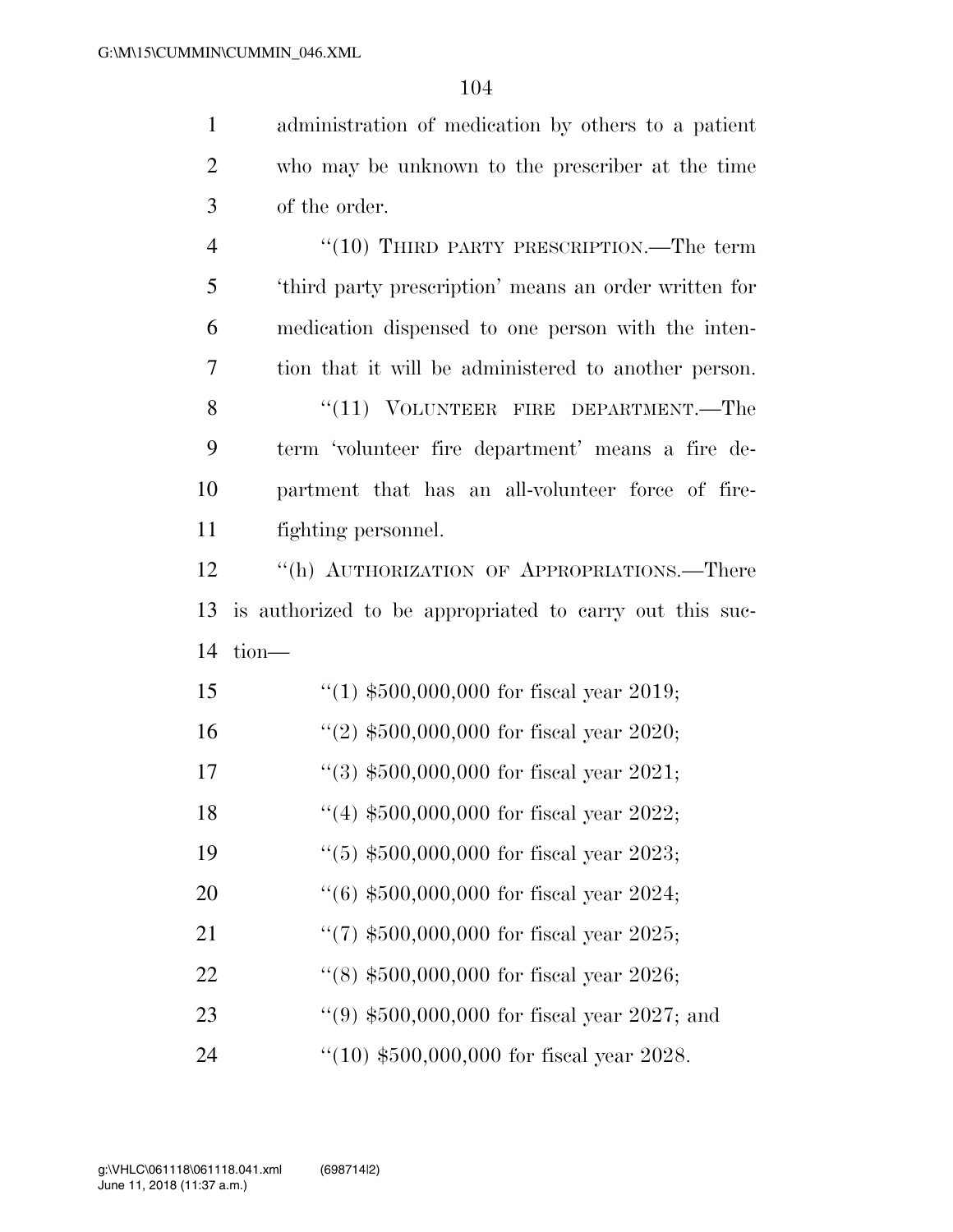# **''SEC. 3436. ADDITIONAL FUNDING FOR THE NATIONAL IN-STITUTES OF HEALTH.**

 ''There is authorized to be appropriated to the Na- tional Institute of Health for the purpose of conducting research on addiction and pain related to substance mis- use, including research to develop overdose reversal drug products, non-addictive drug products for treating pain, and drug products used to treat substance use disorder— 9 "(1)  $$1,000,000,000$  for fiscal year 2019; ''(2) \$1,000,000,000 for fiscal year 2020; 11 ''(3) \$1,000,000,000 for fiscal year 2021; ''(4) \$1,000,000,000 for fiscal year 2022; ''(5) \$1,000,000,000 for fiscal year 2023; ''(6) \$1,000,000,000 for fiscal year 2024; ''(7) \$1,000,000,000 for fiscal year 2025; ''(8) \$1,000,000,000 for fiscal year 2026; ''(9) \$1,000,000,000 for fiscal year 2027; and ''(10) \$1,000,000,000 for fiscal year 2028. **''SEC. 3437. ADDITIONAL FUNDING FOR IMPROVED DATA COLLECTION AND PREVENTION OF INFEC- TIOUS DISEASE TRANSMISSION.**  ''(a) DATA COLLECTION.—The Centers for Disease Control and Prevention shall use a portion of the funding appropriated under this section to ensure that all States participate in the Enhanced State Opioid Overdose Sur-veillance program and to provide technical assistance to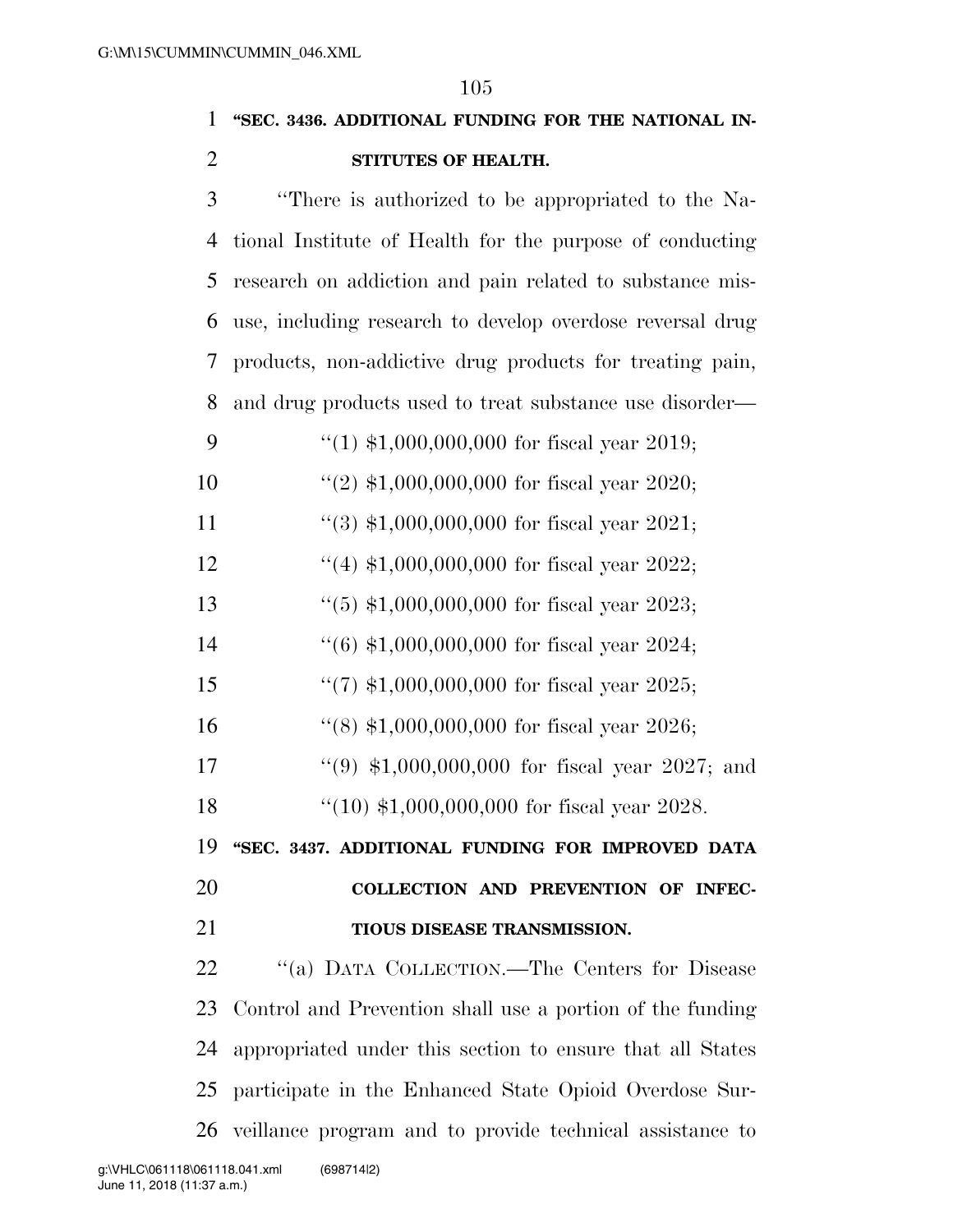medical examiners and coroners to facilitate improved data collection on fatal overdoses through such program. ''(b) CENTERS FOR DISEASE CONTROL AND PREVEN-

 TION.—The Centers for Disease Control and Prevention shall use amounts appropriated under this section for the purpose of improving data on drug overdose deaths and non-fatal drug overdoses, surveillance related to addiction and substance use disorder, and the prevention of trans-mission of infectious diseases related to substance use.

 ''(c) TRIBAL EPIDEMIOLOGY CENTERS.—There shall be made available to the Indian Health Service for the purpose of funding efforts by tribal epidemiology centers to improve data on drug overdose deaths and non-fatal drug overdoses and surveillance related to addiction and substance use disorder, not less than 1.5 percent of the total amount appropriated under this section for each fis-cal year.

18 "(d) AUTHORIZATION OF APPROPRIATIONS.—There is authorized to be appropriated to carry out this section—

- ''(1) \$400,000,000 for fiscal year 2019;
- 21 ''(2) \$400,000,000 for fiscal year 2020;
- ''(3) \$400,000,000 for fiscal year 2021;
- ''(4) \$400,000,000 for fiscal year 2022;
- ''(5) \$400,000,000 for fiscal year 2023;
- ''(6) \$400,000,000 for fiscal year 2024;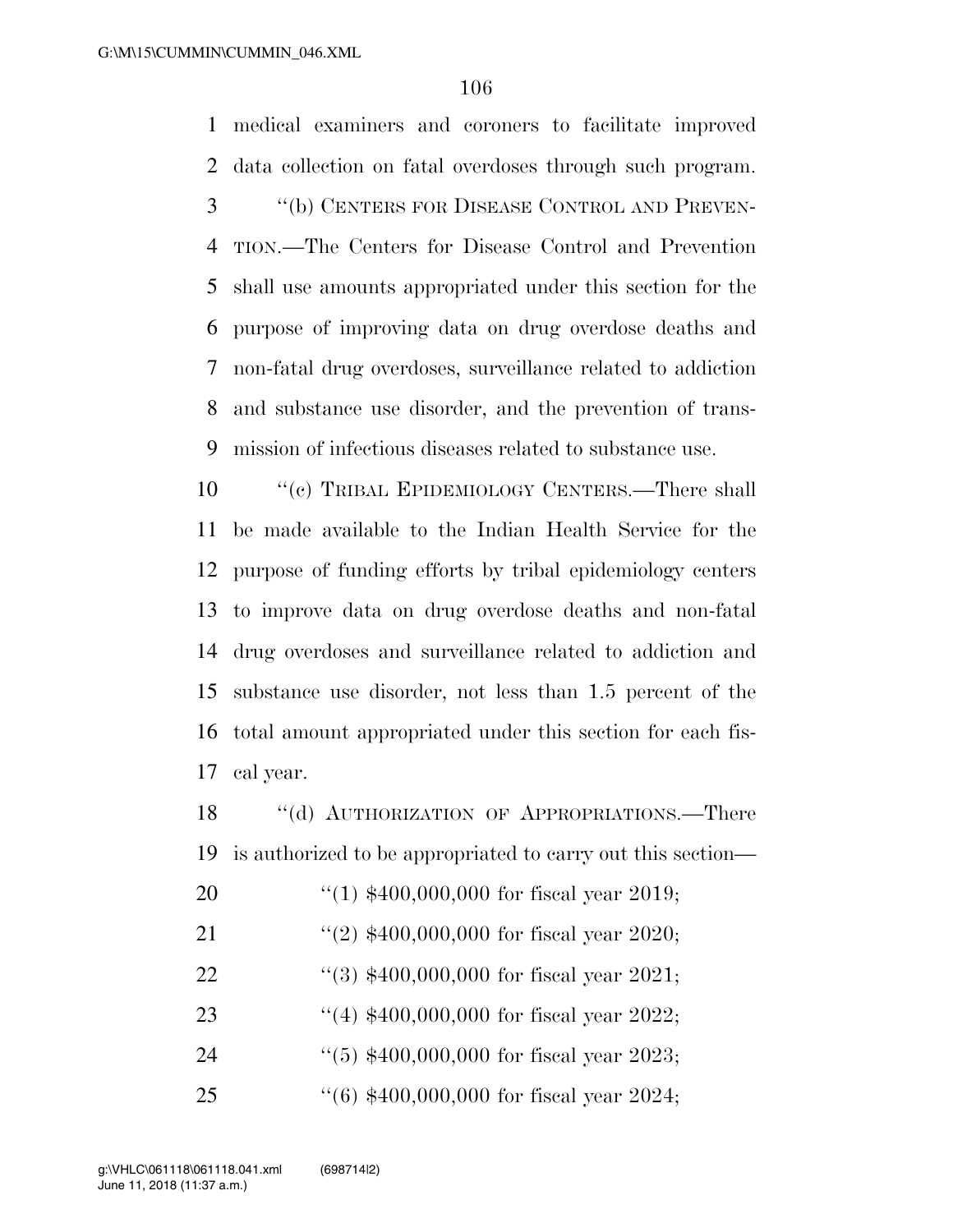| $\mathbf{1}$   | $(7)$ \$400,000,000 for fiscal year 2025;              |
|----------------|--------------------------------------------------------|
| $\overline{2}$ | $(18)$ \$400,000,000 for fiscal year 2026;             |
| 3              | $(9)$ \$400,000,000 for fiscal year 2027; and          |
| $\overline{4}$ | $(10)$ \$400,000,000 for fiscal year 2028.             |
| 5              | "SEC. 3438. DEFINITIONS.                               |
| 6              | "In this title:                                        |
| 7              | "(1) PLANNING COUNCIL.—The term 'planning              |
| 8              | council' means the substance use planning council      |
| 9              | established under section 3402.                        |
| 10             | "(2) RECOVERY RESIDENCE.—The term 'recov-              |
| 11             | ery residence' means a residential dwelling unit, or   |
| 12             | other form of group housing, that is offered or ad-    |
| 13             | vertised through any means, including oral, written,   |
| 14             | electronic, or printed means, by any individual or en- |
| 15             | tity as a residence that provides an evidence-based,   |
| 16             | peer-supported living environment for individuals un-  |
| 17             | dergoing any type of substance use disorder treat-     |
| 18             | ment or who have received any type of substance use    |
| 19             | disorder treatment in the past 3 years, including      |
| 20             | medication-assisted treatment.                         |
| 21             | $\lq(3)$ STATE.—                                       |
| 22             | ``(A)<br>IN GENERAL.—The term 'State'                  |
| 23             | means each of the 50 States, the District of Co-       |
| 24             | lumbia, and each of the territories.                   |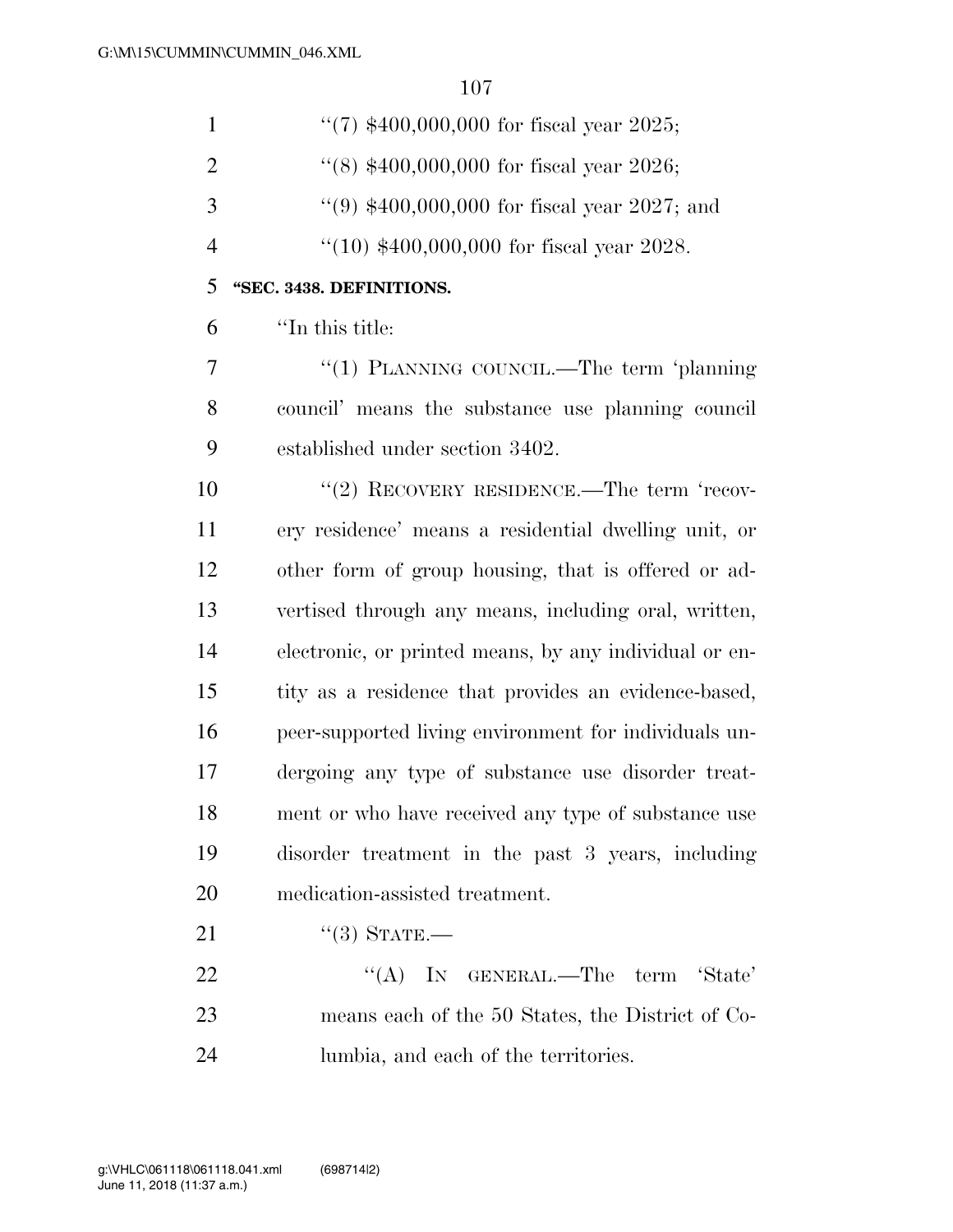| $\mathbf{1}$   | "(B) TERRITORIES.—The term 'territory'            |
|----------------|---------------------------------------------------|
| $\overline{2}$ | means each of American Samoa, Guam, the           |
| 3              | Commonwealth of Puerto Rico, the Common-          |
| $\overline{4}$ | wealth of the Northern Mariana Islands, the       |
| 5              | Virgin Islands, the Republic of the Marshall Is-  |
| 6              | lands, the Federated States of Micronesia, and    |
| $\overline{7}$ | Palau.                                            |
| 8              | (4)<br>SUBSTANCE USE DISORDER<br>TREAT-           |
| 9              | MENT.                                             |
| 10             | "(A) IN GENERAL.—The term 'substance              |
| 11             | use disorder treatment' means an evidence-        |
| 12             | based, professionally directed, deliberate, and   |
| 13             | planned regimen including evaluation, observa-    |
| 14             | tion, medical monitoring, and rehabilitative      |
| 15             | and<br>services<br>interventions<br>such<br>as    |
| 16             | pharmacotherapy, behavioral therapy, and indi-    |
| 17             | vidual and group counseling, on an inpatient or   |
| 18             | outpatient basis, to help patients with substance |
| 19             | use disorder reach recovery.                      |
| 20             | "(B) TYPES OF TREATMENT.—Substance                |
| 21             | use disorder treatments shall include the fol-    |
| 22             | lowing:                                           |
| 23             | "(i) Clinical stabilization services,             |
| 24             | which are evidence-based services provided        |
| 25             | in secure, acute care facilities (which may       |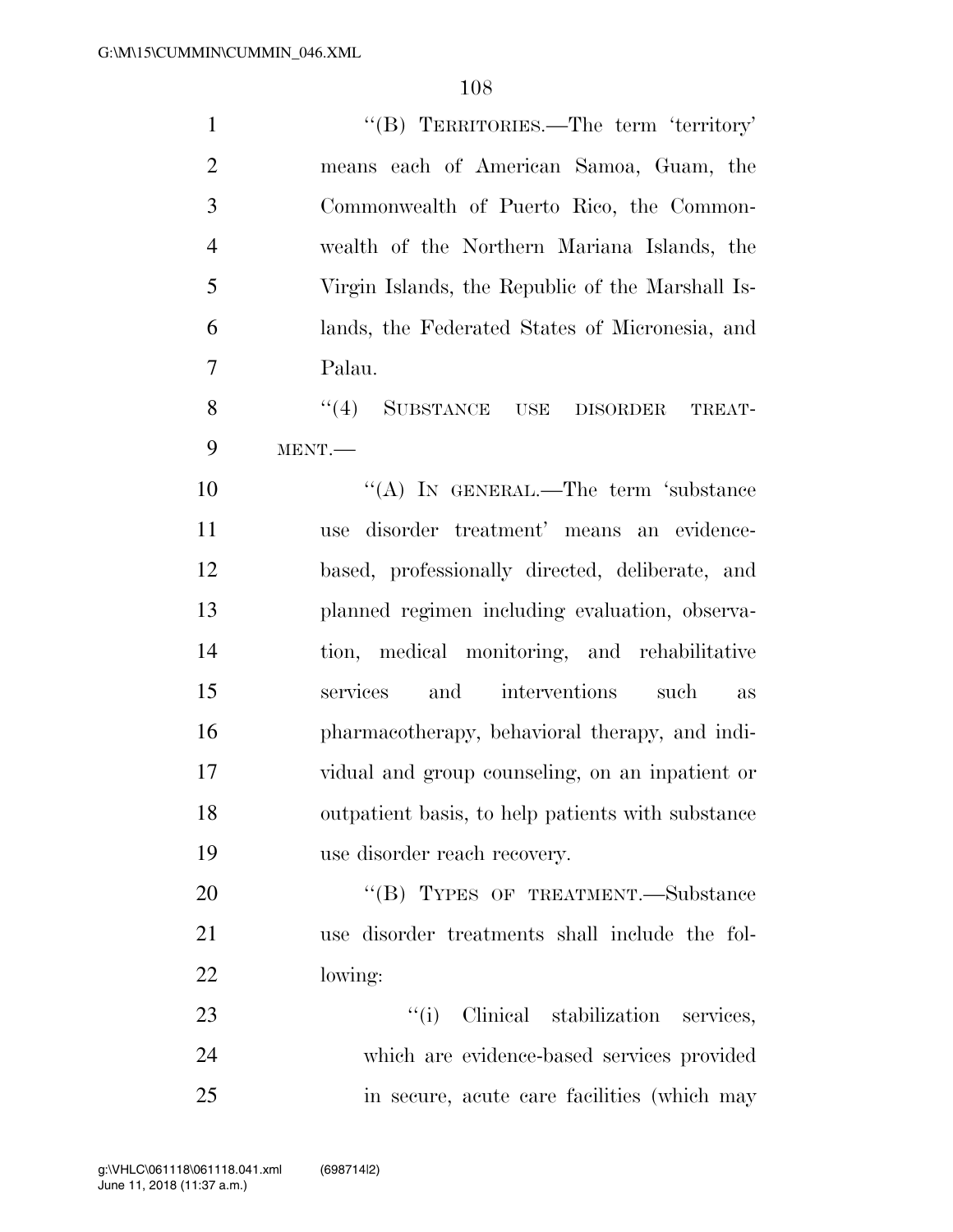| $\mathbf{1}$   | be referred to as 'addictions receiving fa-   |
|----------------|-----------------------------------------------|
| $\overline{2}$ | cilities') that, at a minimum—                |
| 3              | "(I) provide detoxification and               |
| $\overline{4}$ | stabilization services;                       |
| 5              | "(II) are operated 24 hours per               |
| 6              | day, 7 days per week; and                     |
| $\overline{7}$ | "(III) that serve individuals                 |
| 8              | found to be substance use impaired.           |
| 9              | These can also be referred to as 'Ad-         |
| 10             | dictions receiving facilities'.               |
| 11             | "(ii) Withdrawal management and de-           |
| 12             | toxification, which is a service that is pro- |
| 13             | vided on an inpatient or an outpatient        |
| 14             | basis to assist individuals manage the        |
| 15             | process of withdrawing from the physio-       |
| 16             | logical and psychological effects of sub-     |
| 17             | stance use disorder.                          |
| 18             | "(iii) Intensive inpatient treatment,         |
| 19             | which is a service that provides a planned    |
| 20             | regimen of evidence-based evaluation, ob-     |
| 21             | servation, medical monitoring, and evi-       |
| 22             | dence-based rehabilitative<br>services<br>and |
| 23             | interventions such as pharmacotherapy, be-    |
| 24             | havioral therapy, and counseling, 24 hours    |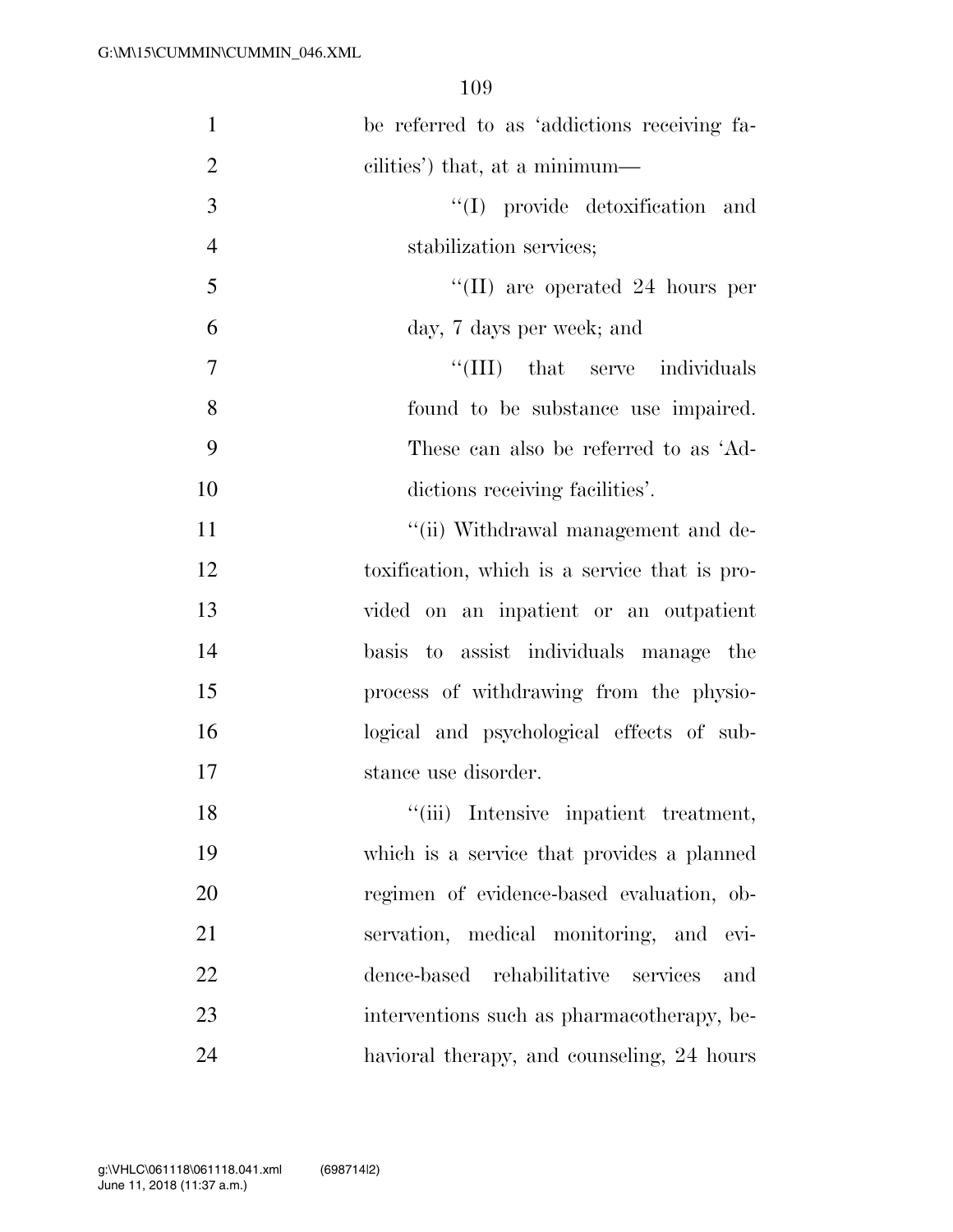|  |  |  |                                      |  | per day, 7 days per week, in a highly |
|--|--|--|--------------------------------------|--|---------------------------------------|
|  |  |  | structured, residential environment. |  |                                       |

 $''(iv)$  Intensive outpatient treatment, which is a service that provides a planned regimen of evidence-based evaluation, ob- servation, medical monitoring, and evi- dence-based rehabilitative services and interventions such as pharmacotherapy, be- havioral therapy, and counseling, in a structured, nonresidential environment at a higher level of intensity and duration than outpatient treatment.

 ''(v) Medication-assisted treatment, which is a service that uses Federally-ap- proved medication as authorized by Fed- eral and State law, in combination with evidence-based medical, rehabilitative, and counseling services, in the treatment of in- dividuals who suffer from substance use disorder.

21 ''(vi) Outpatient treatment, which is a service that provides a planned regimen of evidence-based evaluation, observation, medical monitoring, and evidence-based re-habilitative services and interventions such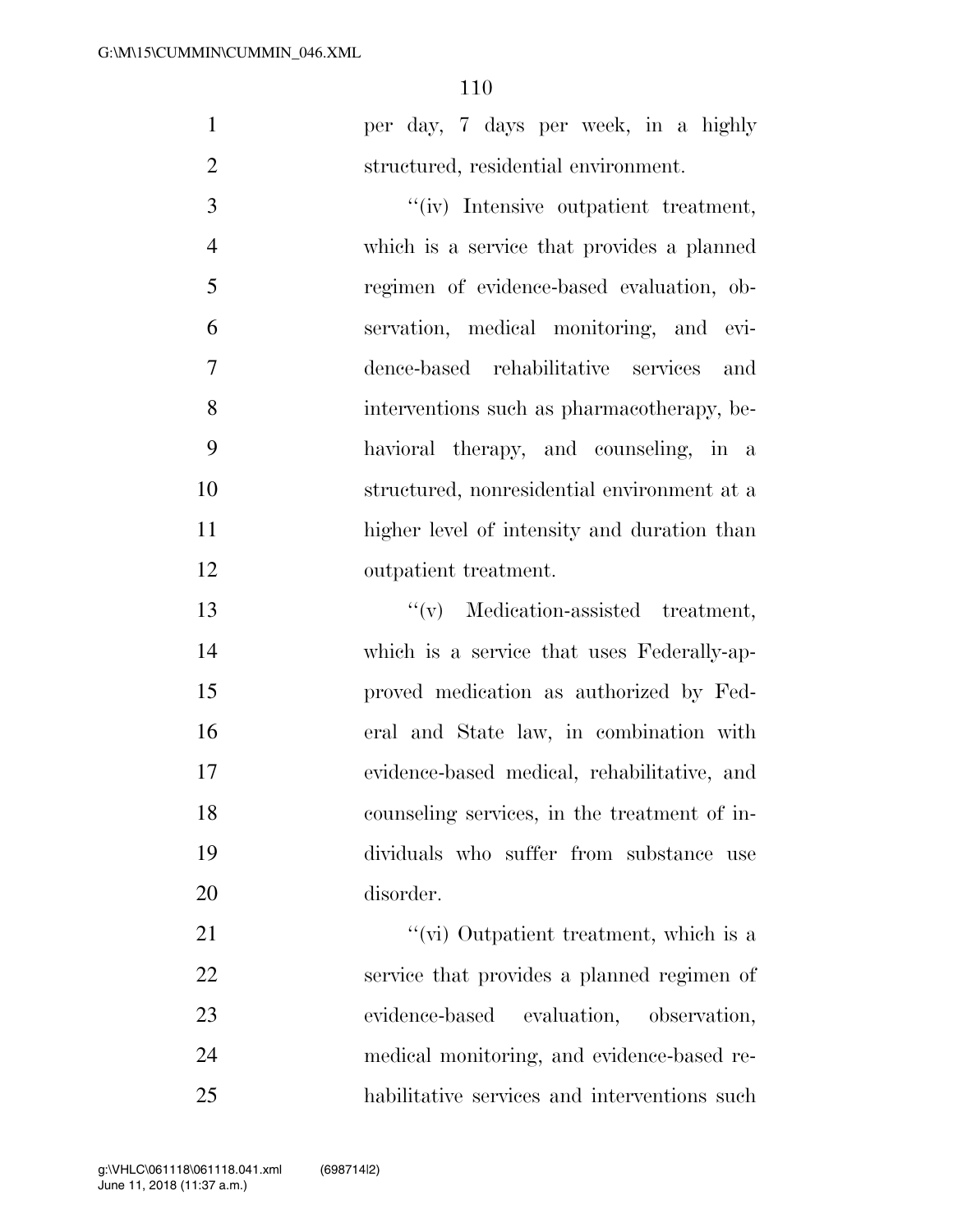as pharmacotherapy, behavioral therapy, 2 and counseling in a structured, nonresiden- tial environment by appointment during scheduled operating hours. ''(vii) Residential recovery treatment, which is a service that provides a planned regimen of evidence-based evaluation, ob- servation, medical monitoring, and evi- dence-based rehabilitative services and interventions such as pharmacotherapy, be-havioral therapy, and counseling provided

12 in a structured, live-in environment within a nonhospital setting on a 24-hours-per-day, 7-days-per-week basis.

15 "'(C) LIMITATION.—Substance use disorder treatment providers shall not include—

17  $\frac{1}{10}$  prevention only providers; and

''(ii) a private practitioner who is li-

 censed by a State medical licensing board and whose practice is limited to outpatient 21 care.

22 "(5) SUBSTANCE USE DISORDER TREATMENT SERVICES.—The term 'substance use disorder treat- ment services' means any prevention services, core medical services, recovery and support services, early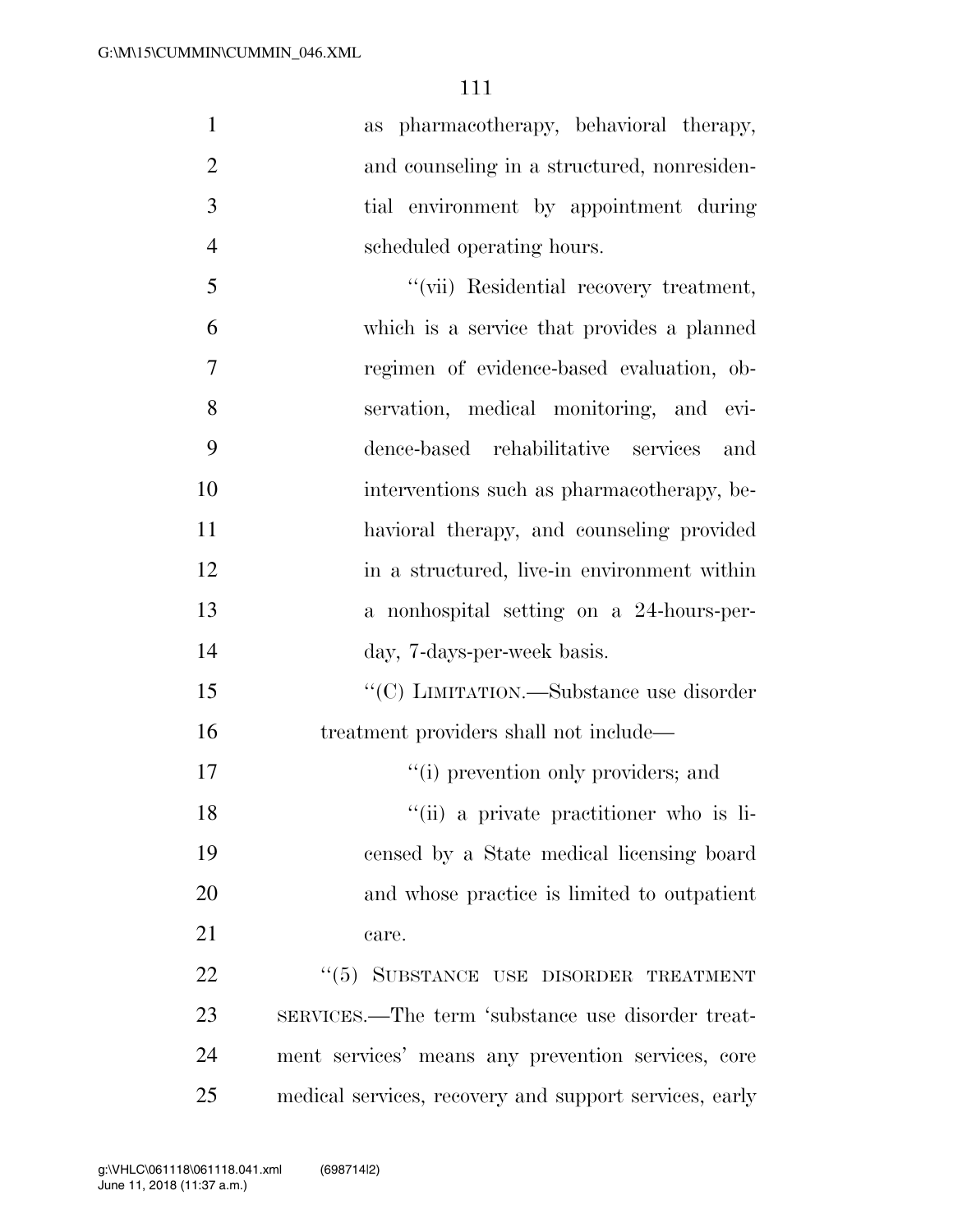| $\mathbf{1}$   | intervention and engagement services, and harm re-                      |
|----------------|-------------------------------------------------------------------------|
| $\overline{2}$ | duction services authorized under this title.".                         |
| 3              | CONTROLLED<br>$\left( \mathrm{e}\right)$<br>AMENDMENTS TO THE<br>$SUB-$ |
| $\overline{4}$ | STANCES ACT.—                                                           |
| 5              | (1) CERTIFICATIONS.—Part C of the Controlled                            |
| 6              | Substances Act (21 U.S.C. 821 et seq.) is amended                       |
| 7              | by adding at the end the following:                                     |
| 8              | "CERTIFICATIONS RELATING TO DIVERSION CONTROLS                          |
| 9              | AND MISBRANDING                                                         |
| 10             | "SEC. 312. (a) DEFINITIONS.—In this section—                            |
| 11             | $\cdot\cdot(1)$ the term 'covered dispenser'—                           |
| 12             | $\lq\lq$ means a dispenser—                                             |
| 13             | "(i) that is required to register under                                 |
| 14             | section $302(a)(2)$ ; and                                               |
| 15             | "(ii) dispenses a controlled substance                                  |
| 16             | in schedule II; and                                                     |
| 17             | "(B) does not include a dispenser that is—                              |
| 18             | "(i) registered to dispense opioid                                      |
| 19             | agonist treatment medication under section                              |
| 20             | $303(g)(1)$ ; and                                                       |
| 21             | "(ii) operating in that capacity;                                       |
| 22             | $\cdot\cdot\cdot(2)$ the term 'covered distributor' means a dis-        |
| 23             | tributor—                                                               |
| 24             | $\cdot$ (A) that is required to register under sec-                     |
| 25             | tion $302(a)(1)$ ; and                                                  |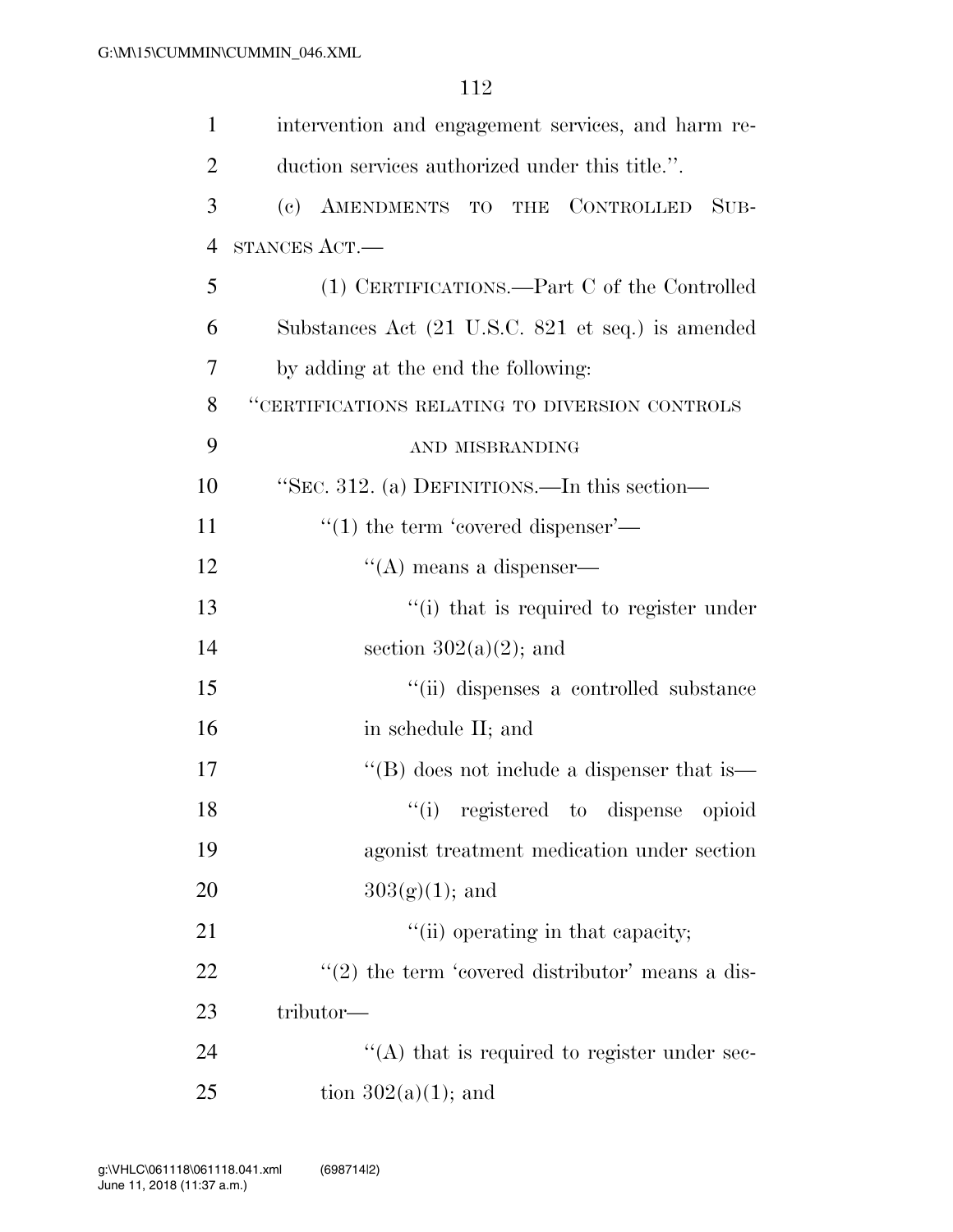| $\mathbf{1}$   | "(B) distributes a controlled substance in                 |
|----------------|------------------------------------------------------------|
| $\overline{2}$ | schedule II;                                               |
| 3              | $(3)$ the term 'covered manufacturer' means a              |
| $\overline{4}$ | manufacturer—                                              |
| 5              | $\lq\lq$ that is required to register under sec-           |
| 6              | tion $302(a)(1)$ ; and                                     |
| $\overline{7}$ | "(B) manufactures a controlled substance                   |
| 8              | in schedule II;                                            |
| 9              | $\lq(4)$ the term 'covered officer', with respect to       |
| 10             | a covered person means—                                    |
| 11             | $\lq\lq$ in the case of a covered person that              |
| 12             | is not an individual—                                      |
| 13             | "(i) the chief executive officer of the                    |
| 14             | covered person;                                            |
| 15             | "(ii) the president of the covered per-                    |
| 16             | son;                                                       |
| 17             | "(iii) the chief medical officer of the                    |
| 18             | covered person; and                                        |
| 19             | "(iv) the chief counsel of the covered                     |
| 20             | person; and                                                |
| 21             | "(B) in the case of a covered person that                  |
| 22             | is an individual, that individual; and                     |
| 23             | $\cdot\cdot$ (5) the term 'covered person' means a covered |
| 24             | dispenser, a covered distributor, or a covered manu-       |
| 25             | facturer.                                                  |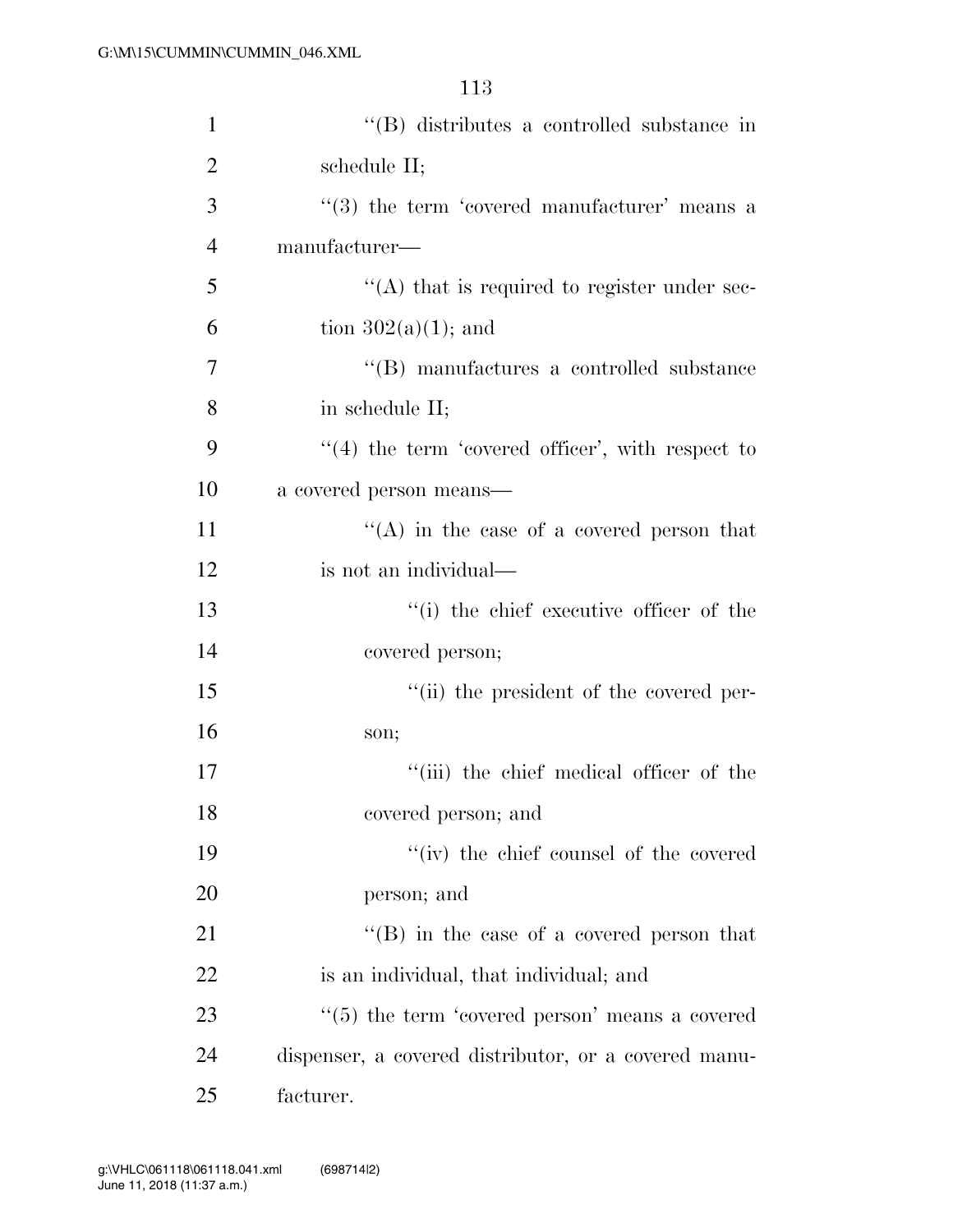''(b) CERTIFICATIONS RELATING TO DIVERSION CONTROLS.—Not later than 180 days after the date of enactment of this section, and each year thereafter, each covered officer of a covered person shall submit to the At- torney General, for each controlled substance in schedule II dispensed, distributed, or manufactured by the covered person, a certification—  $\mathcal{S}$  ''(1) signed by the covered officer; and  $\frac{1}{2}$  certifying that— ''(A) the covered person maintains effective controls against diversion of the controlled sub- stance into channels other than legitimate med-ical, scientific, research, or industrial channels;

 $''(B)$  all information contained in any record, inventory, or report required to be kept or submitted to the Attorney General by the covered person under section 307, or under any regulation issued under that section, is accu-rate; and

 $\cdot$  (C) the covered person is in compliance with all applicable requirements under Federal law relating to reporting suspicious orders for controlled substances.

24 "(c) CERTIFICATIONS RELATING TO MIS-BRANDING.—Not later than 180 days after the date of en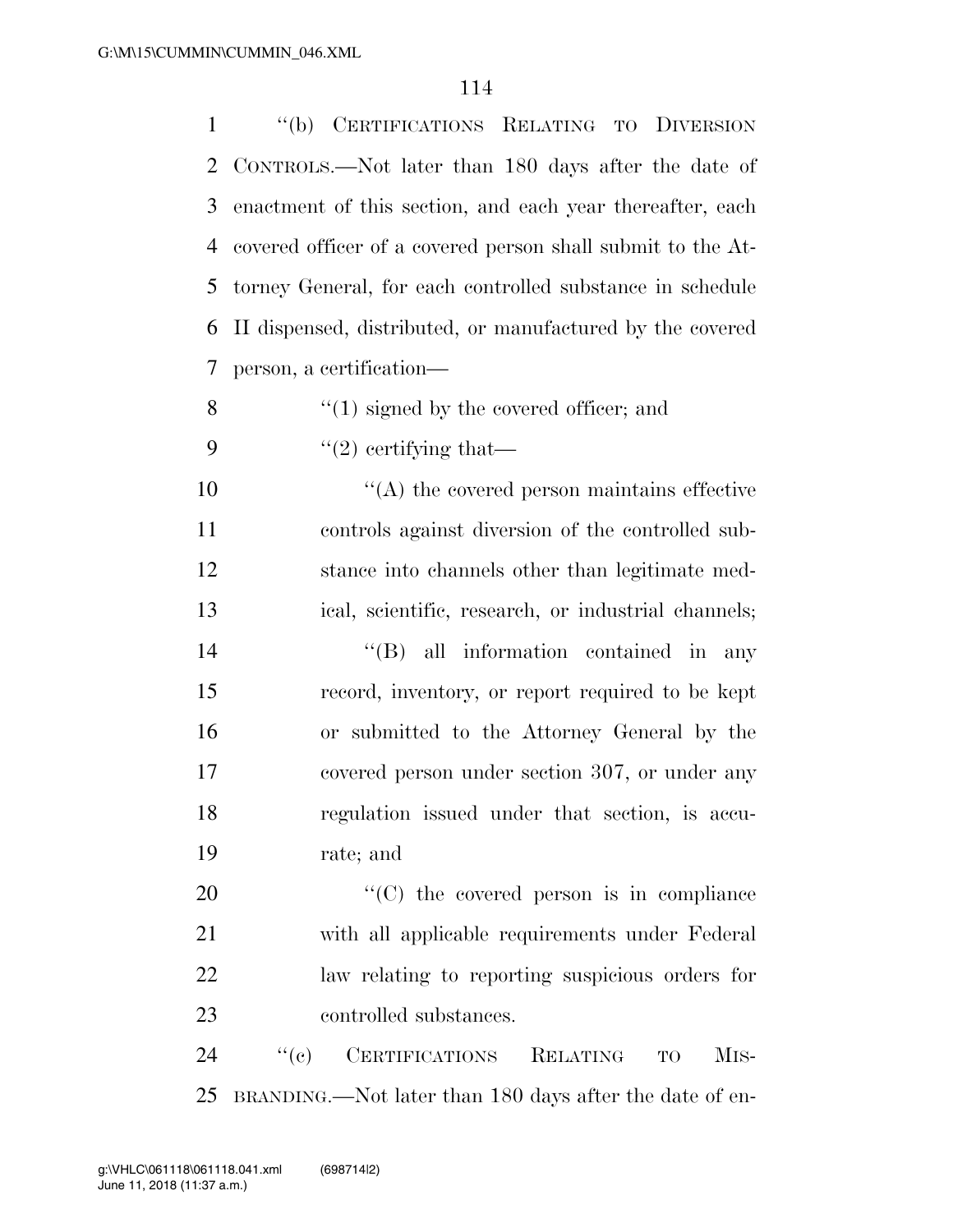actment of this section, and each year thereafter, each cov- ered officer of a covered manufacturer shall submit to the Attorney General, for each controlled substance in sched- ule II manufactured by the covered manufacturer, a cer-tification—

- $(1)$  signed by the covered officer; and
- $7 \t$ ''(2) certifying that the controlled substance is not misbranded, as described in section 502 of the Federal Food, Drug, and Cosmetic Act (21 U.S.C.  $10 \t 352$ .".
- (2) OFFENSES.—Part D of title II of the Con- trolled Substances Act (21 U.S.C. 841 et seq.) is amended by adding at the end the following:

''CERTIFICATIONS BY COVERED OFFICERS

 ''SEC. 424. (a) DEFINITIONS.—In this section, the terms 'covered dispenser', 'covered distributor', 'covered manufacturer', 'covered officer', and 'covered person' have the meanings given those terms in section 312.

''(b) OFFENSES.—

20 "(1) FAILURE TO SUBMIT CERTIFICATIONS.—

21 "(A) CERTIFICATIONS RELATING TO DI- VERSION CONTROLS.—It shall be unlawful for a covered officer of a covered person to fail to submit a certification required under section 312(b), without regard to the state of mind of the covered officer.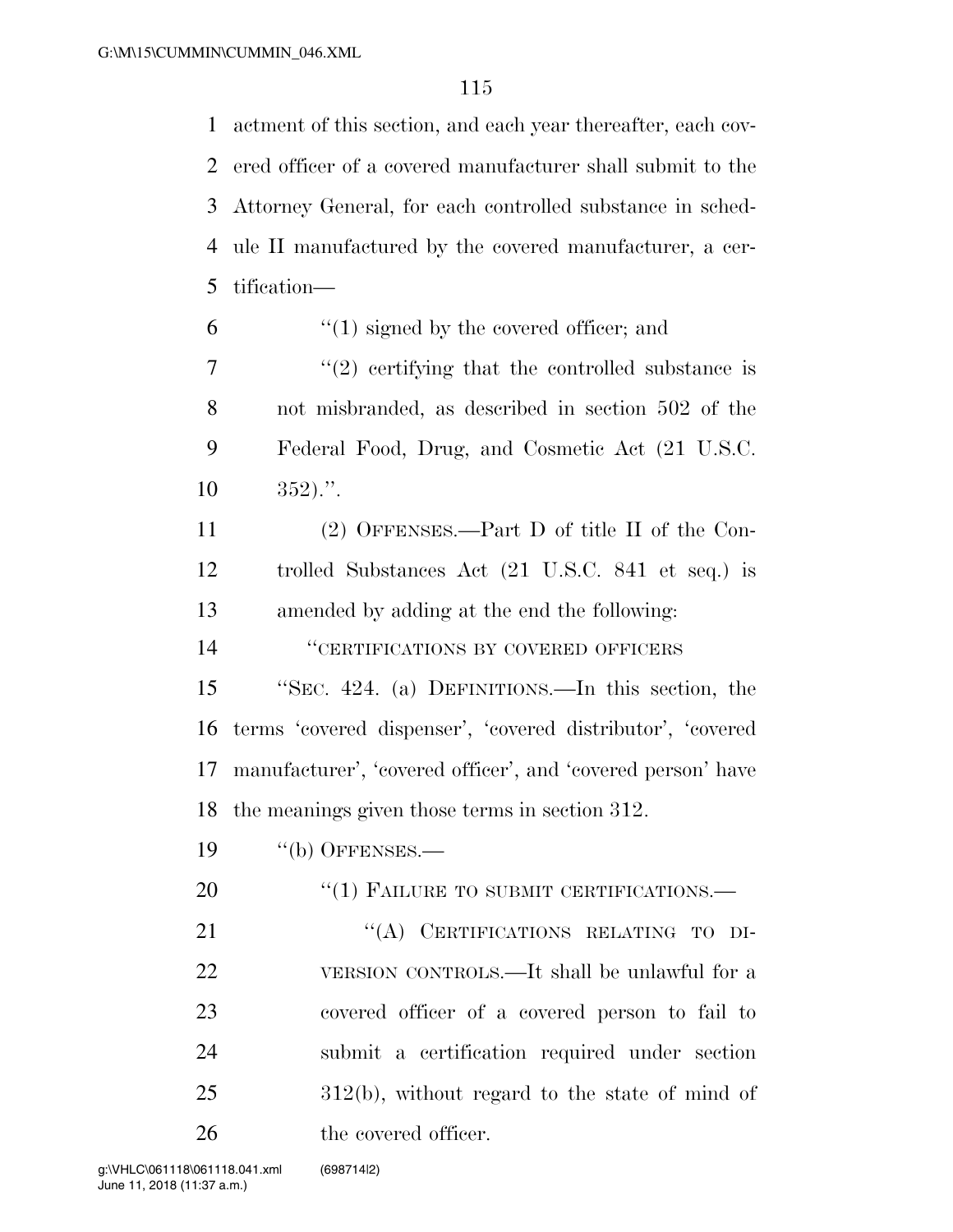1 "(B) CERTIFICATIONS RELATING TO MIS- BRANDING.—It shall be unlawful for a covered officer of a covered manufacturer to fail to sub- mit a certification required under section  $5 \qquad \qquad 312(e)$ , without regard to the state of mind of the covered officer.

7 "(2) SUBMISSION OF FALSE CERTIFICATIONS.—

8 "(A) FALSE CERTIFICATIONS RELATING TO DIVERSION CONTROLS.—It shall be unlawful for a covered officer of a covered person to submit 11 a certification required under section 312(b), without regard to the state of mind of the cov- ered officer, that contains a materially false statement or representation relating to the in- formation required to be certified under that section for the year for which the certification is submitted.

18 "(B) FALSE CERTIFICATIONS RELATING TO MISBRANDING.—It shall be unlawful for a covered officer of a covered manufacturer to submit a certification required under section  $22 \t 312(e)$ , without regard to the state of mind of the covered officer, that contains a materially false statement or representation relating to the misbranding of a controlled substance with re-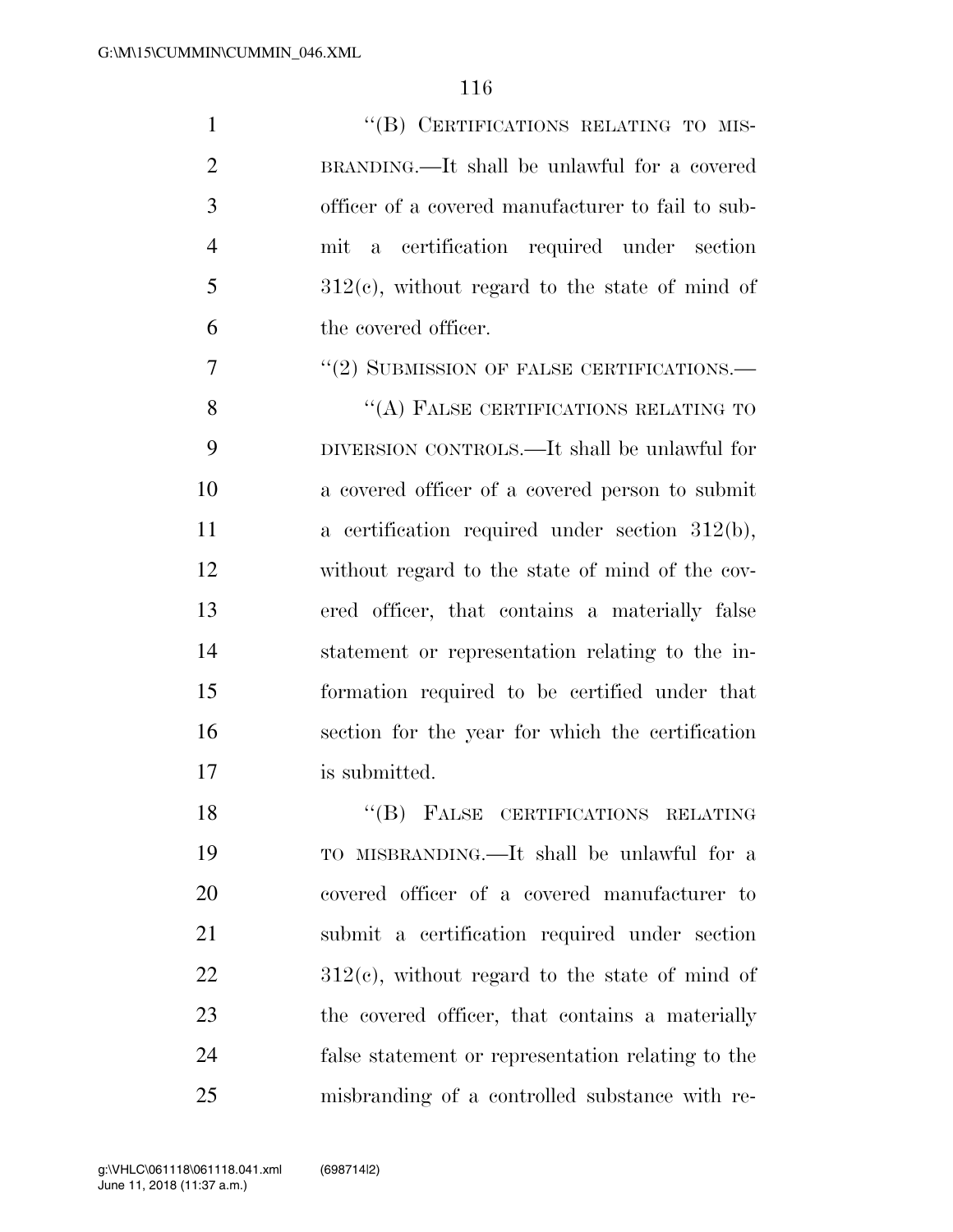| $\mathbf{1}$   | spect to the year for which the certification is            |
|----------------|-------------------------------------------------------------|
| $\overline{2}$ | submitted.                                                  |
| 3              | $``$ (c) PENALTIES.—                                        |
| $\overline{4}$ | "(1) CIVIL PENALTIES.—Except as provided in                 |
| 5              | paragraph $(2)$ , a covered officer who violates sub-       |
| 6              | section (b) shall be subject to a civil penalty of not      |
| 7              | more than $$25,000$ .                                       |
| 8              | "(2) CRIMINAL PENALTIES.— $A$ covered officer               |
| 9              | who knowingly violates subsection $(b)(2)$ shall be         |
| 10             | subject to criminal penalties under section $403(d)$ .      |
| 11             | $\lq\lq (d)$<br>COMPREHENSIVE ADDICTION<br><b>RESOURCES</b> |
| 12             | FUND.                                                       |
|                |                                                             |
| 13             | "(1) ESTABLISHMENT.—There is established in                 |
| 14             | the Treasury a fund to be known as the 'Com-                |
| 15             | prehensive Addiction Resources Fund'.                       |
| 16             | "(2) TRANSFER OF AMOUNTS.—There shall be                    |
| 17             | transferred to the Comprehensive Addiction Re-              |
| 18             | sources Fund 100 percent of-                                |
| 19             | "(A) any civil penalty paid to the United                   |
| 20             | States under this section; and                              |
| 21             | "(B) any fine paid to the United States                     |
| 22             | under section $403(d)$ for a knowing violation of           |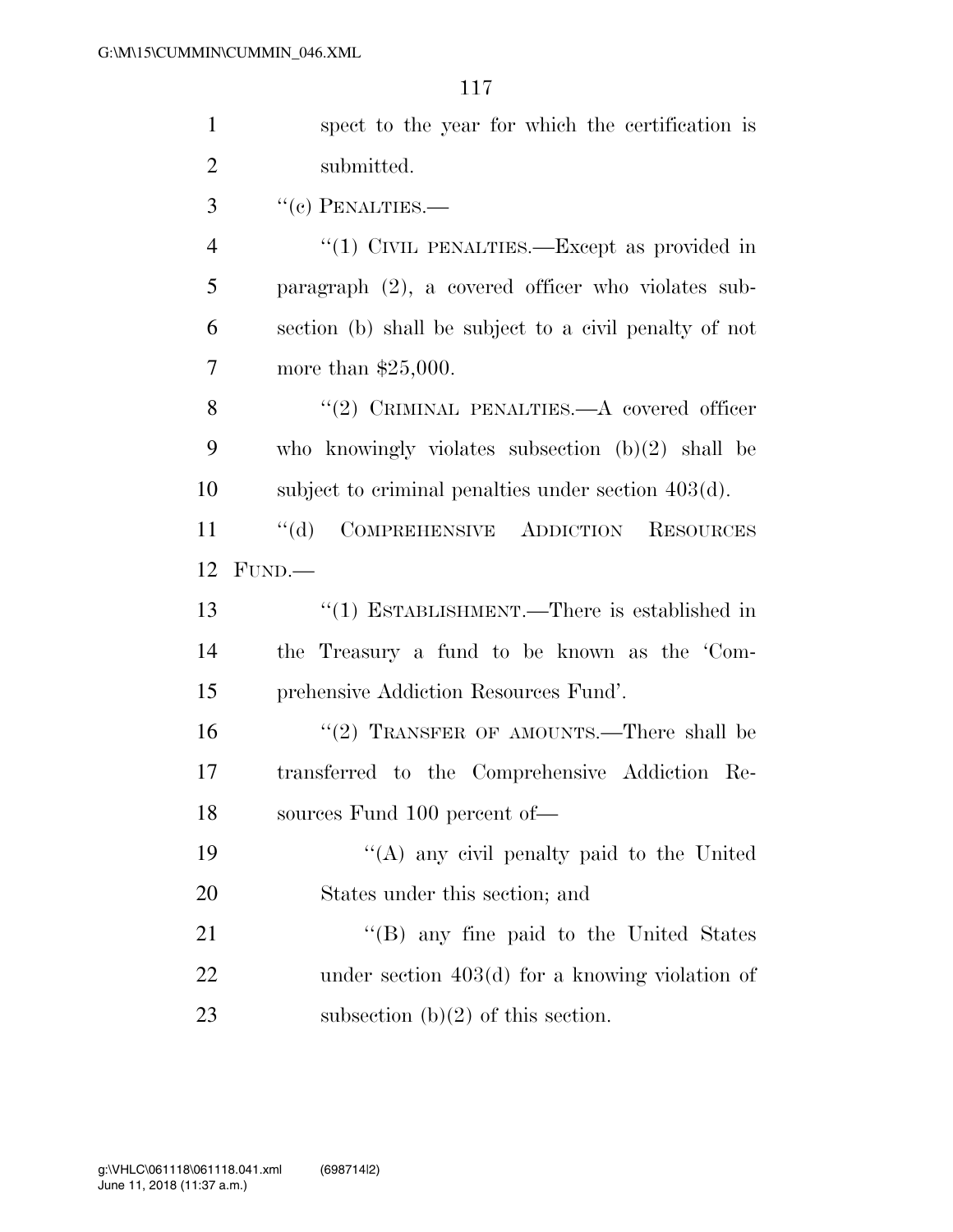| $\mathbf{1}$   | "(3) AVAILABILITY AND USE OF FUNDS.-            |
|----------------|-------------------------------------------------|
| $\overline{2}$ | Amounts transferred to the Comprehensive Addic- |
| 3              | tion Fund under paragraph (2) shall—            |
| $\overline{4}$ | "(A) remain available until expended; and       |
| 5              | $\lq\lq$ be made available to supplement        |
| 6              | amounts appropriated to carry out title XXXIV   |
| 7              | of the Public Health Service Act.".             |
| 8              | (3) CRIMINAL PENALTIES.—Section 403 of the      |
| 9              | Controlled Substances Act (21 U.S.C. 843) is    |
| 10             | amended—                                        |
| 11             | (A) in subsection $(d)(1)$ —                    |
| 12             | (i) by inserting "or knowingly violates         |
| 13             | section $424(b)(2)$ " after "any person who     |
| 14             | violates this section"; and                     |
| 15             | (ii) by striking "violation of this sec-        |
| 16             | tion" and inserting "such a violation"; and     |
| 17             | $(B)$ in subsection $(f)$ —                     |
| 18             | (i) in paragraph $(1)$ , by striking "or        |
| 19             | 416" and inserting "or section 416, or          |
| 20             | knowing violations of section $424(b)(2)$ ";    |
| 21             | and                                             |
| 22             | (ii) in paragraph $(3)$ , by inserting "or"     |
| 23             | knowing violations of section $424(b)(2)$ "     |
| 24             | before the period at the end.                   |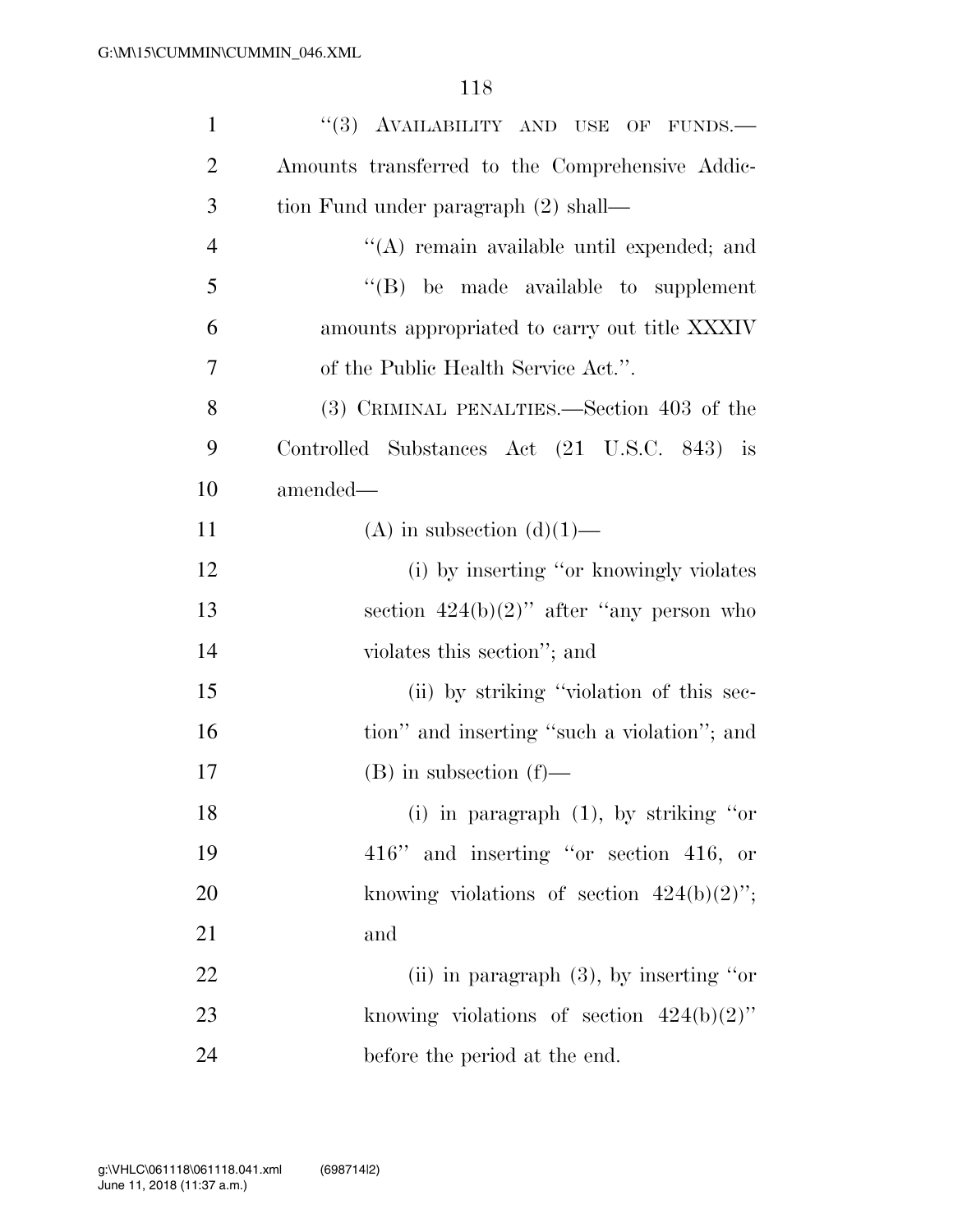| $\mathbf{1}$   | (4)<br>TECHNICAL AND CONFORMING AMEND-                                      |
|----------------|-----------------------------------------------------------------------------|
| $\overline{2}$ | MENTS.—The table of contents for the Comprehen-                             |
| 3              | sive Drug Abuse Prevention and Control Act of                               |
| $\overline{4}$ | 1970 (Public Law 91–513; 84 Stat. 1236) is amend-                           |
| 5              | $ed$ —                                                                      |
| 6              | (A) by inserting after the item relating to                                 |
| 7              | section 311 the following:                                                  |
|                | "Sec. 312. Certifications relating to diversion controls and misbranding."; |
| 8              | and                                                                         |
| 9              | (B) by inserting after the item relating to                                 |
| 10             | section 423 the following:                                                  |
|                | "Sec. 424. Certifications by covered officers.".                            |
| 11             | (5) EFFECTIVE DATE.—The amendments made                                     |
| 12             | by subsections (b) and (c) of this section shall take                       |
| 13             | effect on the date that is 180 days after the date of                       |
| 14             | enactment of this Act.                                                      |
| 15             | (d) CORPORATE RATE INCREASE TO ACHIEVE REV-                                 |
| 16             | <b>ENUE NEUTRALITY.—</b>                                                    |
| 17             | $(1)$ In GENERAL.—The rate of tax imposed by                                |
| 18             | section 11 of the Internal Revenue Code of 1986                             |
| 19             | shall be increased by such number of percentage                             |
| 20             | points as is necessary to fully offset the provisions                       |
| 21             | of, and amendments made by, subsections (b) and                             |
| 22             | (c) of section 5 of the Transitional Housing for Re-                        |
| 23             | covery in Viable Environments Demonstration Pro-                            |
| 24             | gram Act.                                                                   |